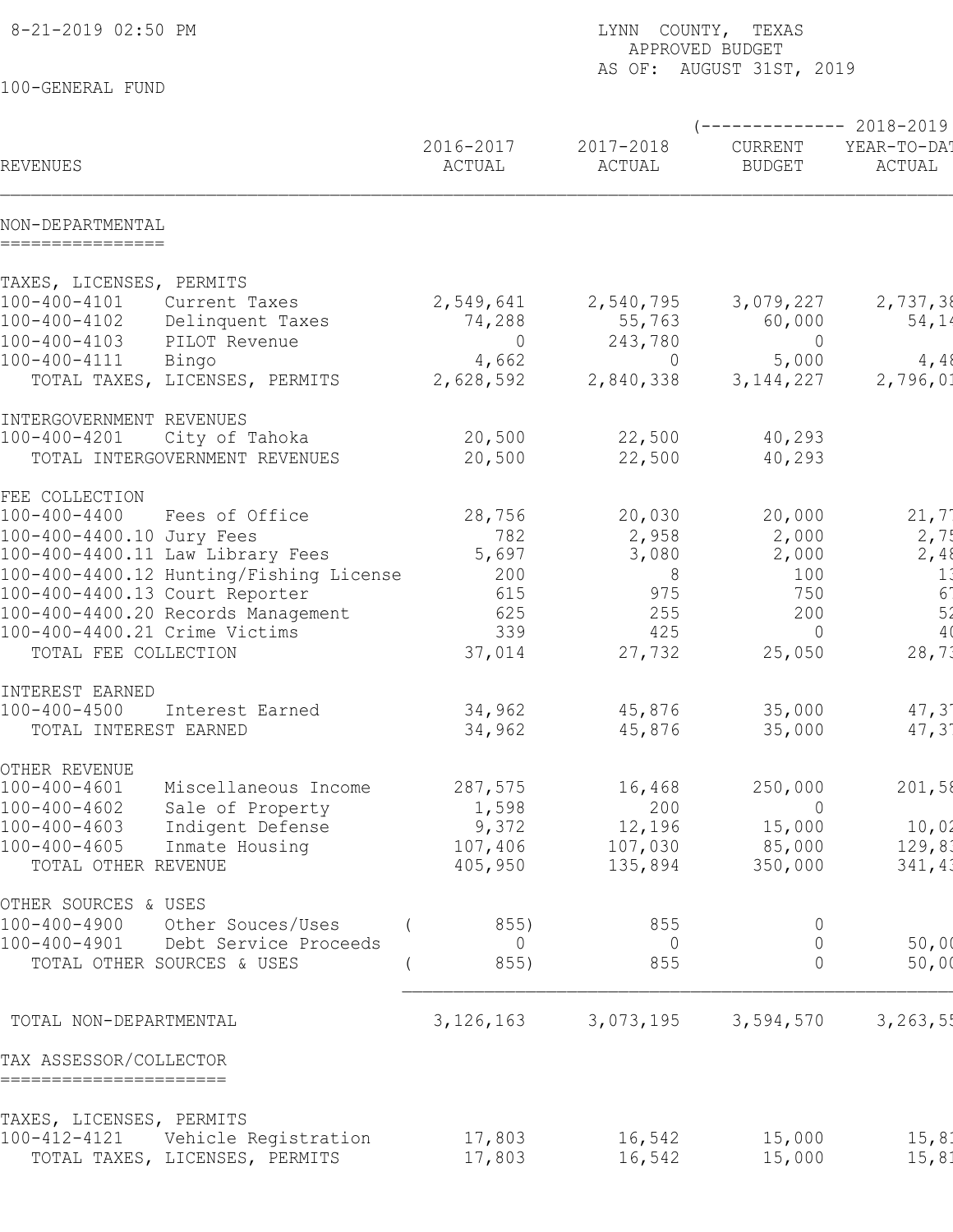100-GENERAL FUND

## 8-21-2019 02:50 PM  $\blacksquare$  2000 PM  $\blacksquare$  2000 PM  $\blacksquare$  2000 PM  $\blacksquare$  2000 PM  $\blacksquare$  2000 PM  $\blacksquare$  2000 PM  $\blacksquare$  2000 PM  $\blacksquare$  2000 PM  $\blacksquare$  2000 PM  $\blacksquare$  2000 PM  $\blacksquare$  2000 PM  $\blacksquare$  2000 PM  $\blacksquare$  2000 PM  $\blacksquare$  2 APPROVED BUDGET AS OF: AUGUST 31ST, 2019

 $(-------2018-2019$ 2016-2017 2017-2018 CURRENT YEAR-TO-DA! REVENUES ACTUAL ACTUAL BUDGET ACTUAL ACTUAL BUDGET BUDGET FEE COLLECTION 100-412-4400 Tax - Fees of Office 15,640 13,691 15,000 0 0 0 15,000 TOTAL FEE COLLECTION 15,640 13,691 15,000 TOTAL TAX ASSESSOR/COLLECTOR 33,442 30,234 30,000 15,81 DISTRICT CLERK ============== FEE COLLECTION 100-422-4400 D. Clerk-Fees of Office  $12,931$  13,000 8,89 TOTAL FEE COLLECTION 6,89  $\mathcal{L}_\mathcal{L} = \mathcal{L}_\mathcal{L} = \mathcal{L}_\mathcal{L} = \mathcal{L}_\mathcal{L} = \mathcal{L}_\mathcal{L} = \mathcal{L}_\mathcal{L} = \mathcal{L}_\mathcal{L} = \mathcal{L}_\mathcal{L} = \mathcal{L}_\mathcal{L} = \mathcal{L}_\mathcal{L} = \mathcal{L}_\mathcal{L} = \mathcal{L}_\mathcal{L} = \mathcal{L}_\mathcal{L} = \mathcal{L}_\mathcal{L} = \mathcal{L}_\mathcal{L} = \mathcal{L}_\mathcal{L} = \mathcal{L}_\mathcal{L}$ TOTAL DISTRICT CLERK 68.89 (110 12,931 13,000 8,894 0 0 13,000 13,000 13,000 13,000 13,000 13,000 13,000 13,000 JP - TAHOKA =========== FEE COLLECTION 100-423-4400 JP Tahoka-Fees of Office 58,650 78,922 70,000 68,68 TOTAL FEE COLLECTION 68,689 58,650 78,922 70,000 68,68 TOTAL JP - TAHOKA 58,650 78,922 70,000 68,689 0 0 70,000 JP - O'DONNELL ============== FEE COLLECTION ree connection<br>100-424-4400 JP O'Donnell-Fees of Off 25,876 25,277 20,000 14,34 TOTAL FEE COLLECTION  $25,876$  25,277 20,000 14,34 TOTAL JP - O'DONNELL 25,876 25,277 20,000 14,349 0 0 15,000 COUNTY ATTORNEY =============== INTERGOVERNMENT REVENUES 100-425-4202 State Revenue-Supplement 23,333 23,333 23,333<br>TOTAL INTERGOVERNMENT REVENUES 23,333 23,333 23,333 TOTAL INTERGOVERNMENT REVENUES 23,333 23,333 23,333 FEE COLLECTION 100-425-4400.14 Fee Collections-Hot Chec 301 541 200 1. TOTAL FEE COLLECTION 1.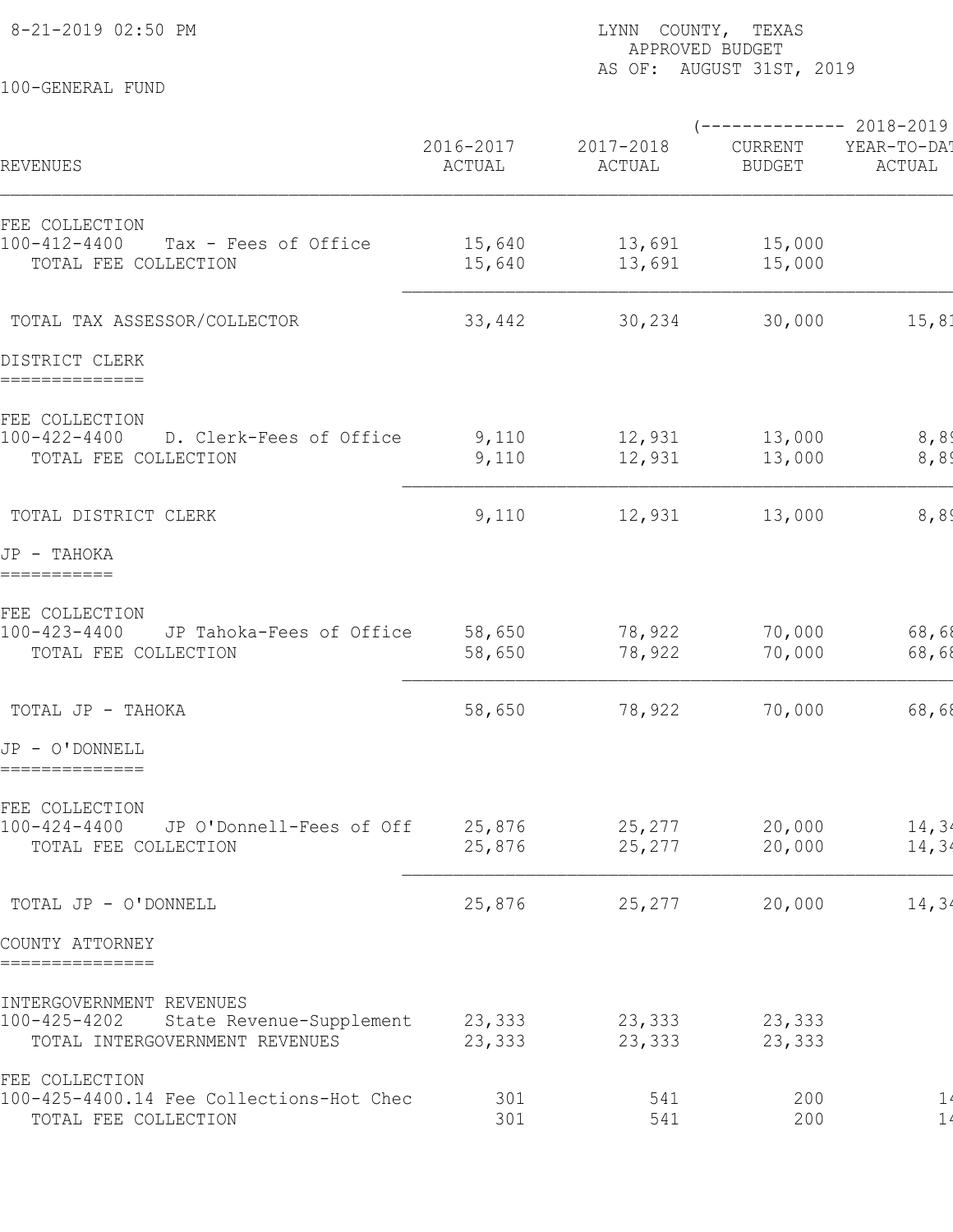100-GENERAL FUND

## 8-21-2019 02:50 PM **LYNN** COUNTY, TEXAS APPROVED BUDGET AS OF: AUGUST 31ST, 2019

|                                                                                                                                     |                               |                           | $--------- 2018-2019$     |                       |
|-------------------------------------------------------------------------------------------------------------------------------------|-------------------------------|---------------------------|---------------------------|-----------------------|
| REVENUES                                                                                                                            | 2016-2017<br>ACTUAL           | 2017-2018<br>ACTUAL       | CURRENT<br><b>BUDGET</b>  | YEAR-TO-DA!<br>ACTUAL |
| OTHER REVENUE<br>$100 - 425 - 4600$<br>C. Attorney-Bond Forfeit<br>TOTAL OTHER REVENUE                                              | $\overline{0}$<br>$\circ$     | $\overline{0}$<br>$\circ$ | $\overline{0}$<br>$\circ$ |                       |
| TOTAL COUNTY ATTORNEY                                                                                                               | 23,634                        | 23,874                    | 23,533                    | $1\prime$             |
| COUNTY JUDGE<br>============                                                                                                        |                               |                           |                           |                       |
| INTERGOVERNMENT REVENUES<br>State Revenue-Supplement<br>100-441-4202<br>TOTAL INTERGOVERNMENT REVENUES                              | 25,354<br>25,354              | 25, 200<br>25,200         | 25,200<br>25,200          | 20, 29<br>20, 29      |
| TOTAL COUNTY JUDGE                                                                                                                  | 25,354                        | 25,200                    | 25, 200                   | 20, 29                |
| COUNTY CLERK<br>============                                                                                                        |                               |                           |                           |                       |
| FEE COLLECTION<br>$100 - 442 - 4400$<br>C. Clerk-Fees of Office<br>100-442-4400.16 C. Clerk Vital Statistic<br>TOTAL FEE COLLECTION | 63,088<br>112<br>63,200       | 75,622<br>105<br>75,727   | 65,000<br>125<br>65,125   | 63,69<br>2:<br>63,92  |
| TOTAL COUNTY CLERK                                                                                                                  | 63,200                        | 75,727                    | 65,125                    | 63,92                 |
| HEALTH - SOCIAL SERVICES<br>========================                                                                                |                               |                           |                           |                       |
| OTHER REVENUE<br>100-456-4601<br>Employee Wellness Income<br>TOTAL OTHER REVENUE                                                    | 307<br>307                    | 491<br>491                | 500<br>500                | $\frac{21}{21}$       |
| TOTAL HEALTH - SOCIAL SERVICES                                                                                                      | 307                           | 491                       | 500                       | 2 <sub>5</sub>        |
| SHERIFF'S OFFICE<br>================                                                                                                |                               |                           |                           |                       |
| OTHER REVENUE<br>100-471-4601<br>Sheriff-Misc Income<br>TOTAL OTHER REVENUE                                                         | $\overline{0}$<br>$\mathbf 0$ | 10,000<br>10,000          | 0<br>$\overline{0}$       | 5(<br>5 <sub>0</sub>  |
| TOTAL SHERIFF'S OFFICE                                                                                                              | $\circ$                       | 10,000                    | $\circ$                   | 5(                    |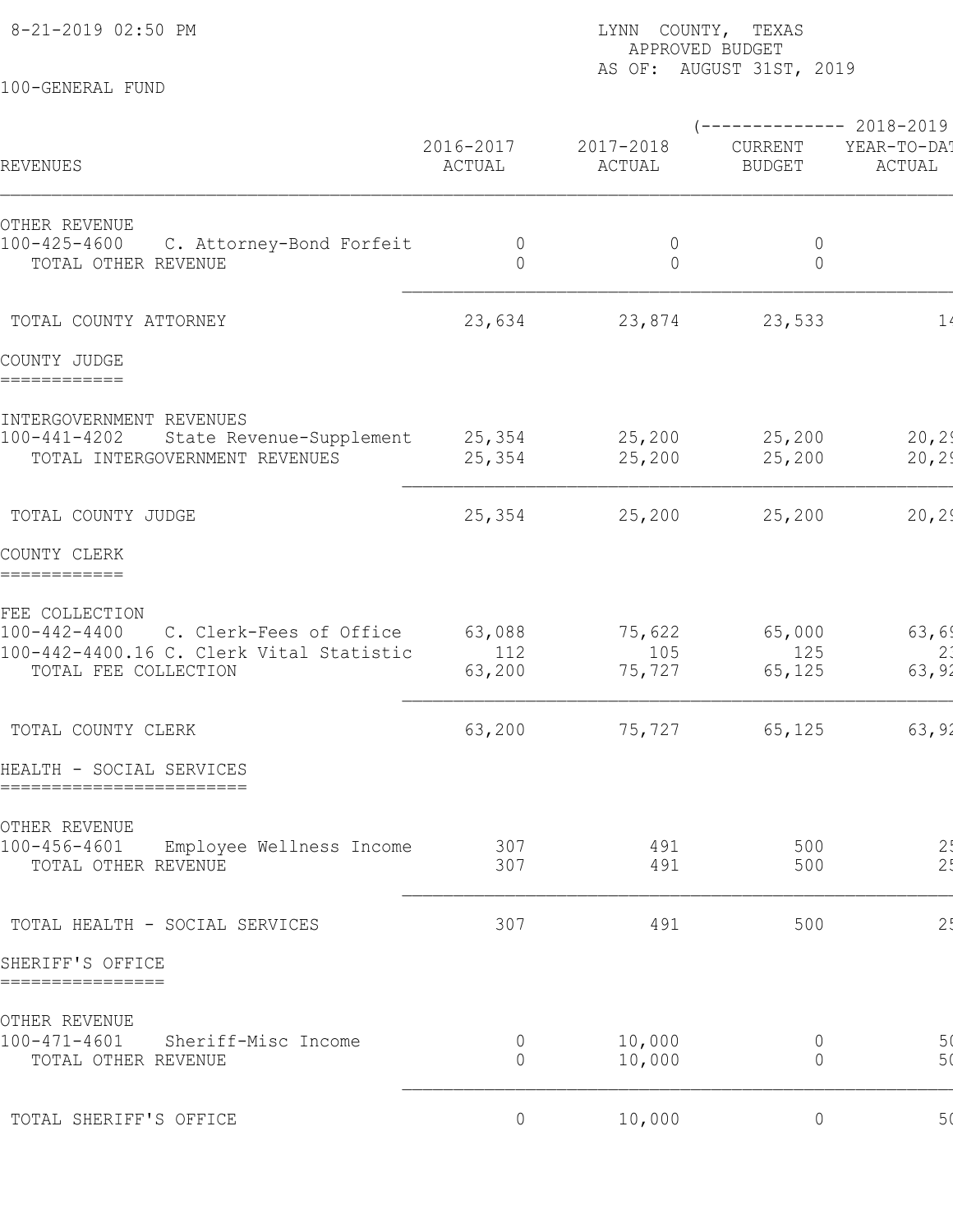| 8-21-2019 02:50 PM                                                                                                   | LYNN COUNTY, TEXAS<br>APPROVED BUDGET<br>AS OF: AUGUST 31ST, 2019 |                                                    |                                                  |                       |  |  |
|----------------------------------------------------------------------------------------------------------------------|-------------------------------------------------------------------|----------------------------------------------------|--------------------------------------------------|-----------------------|--|--|
| 100-GENERAL FUND                                                                                                     |                                                                   |                                                    |                                                  |                       |  |  |
| REVENUES                                                                                                             | 2016-2017<br>ACTUAL                                               | 2017-2018<br>ACTUAL                                | $---------2018-2019$<br>CURRENT<br><b>BUDGET</b> | YEAR-TO-DA!<br>ACTUAL |  |  |
| JAIL<br>$====$                                                                                                       |                                                                   |                                                    |                                                  |                       |  |  |
| OTHER REVENUE<br>100-476-4601<br>Miscellaneous Income<br>TOTAL OTHER REVENUE                                         | $\overline{0}$<br>$\circ$                                         | $\overline{0}$<br>$\overline{0}$                   | $\overline{0}$<br>$\circ$                        |                       |  |  |
| TOTAL JAIL                                                                                                           | $\circ$                                                           | $\overline{0}$                                     | $\circ$                                          |                       |  |  |
| SCAP Grant<br>==========                                                                                             |                                                                   |                                                    |                                                  |                       |  |  |
| OTHER REVENUE<br>$100 - 477 - 4601$<br>SCAP-Income<br>TOTAL OTHER REVENUE                                            | 546<br>546                                                        | $\overline{0}$<br>$\Omega$                         | 500<br>500                                       | 1, 36<br>1, 36        |  |  |
| TOTAL SCAP Grant                                                                                                     | 546                                                               | $\overline{0}$                                     | 500                                              | 1, 36                 |  |  |
| ANIMAL CONTROL-ENV<br>==================                                                                             |                                                                   |                                                    |                                                  |                       |  |  |
| INTERGOVERNMENT REVENUES<br>100-485-4200<br>Animal Shelter-Interloca<br>TOTAL INTERGOVERNMENT REVENUES               | 48,235<br>48,235                                                  | 14,519<br>14,519                                   | $\overline{0}$<br>$\overline{0}$                 |                       |  |  |
| FEE COLLECTION<br>$100 - 485 - 4400$<br>Animal Control Fees<br>100-485-4485<br>Spay & Neuter<br>TOTAL FEE COLLECTION | 737<br>$\overline{0}$<br>737                                      | $\overline{0}$<br>$\overline{0}$<br>$\overline{0}$ | $\circ$<br>$\mathbb O$<br>$\circ$                |                       |  |  |
| OTHER REVENUE<br>100-485-4601<br>Miscellaneous Income - A<br>TOTAL OTHER REVENUE                                     | 5,146<br>5,146                                                    | 130<br>130                                         | $\overline{0}$<br>$\overline{0}$                 |                       |  |  |
| TOTAL ANIMAL CONTROL-ENV                                                                                             | 54,118                                                            | 14,649                                             | $\circ$                                          |                       |  |  |
| EXTENSION - NAT RES<br>===================                                                                           |                                                                   |                                                    |                                                  |                       |  |  |
| TOTAL EXTENSION - NAT RES                                                                                            | $\circ$                                                           | $\circ$                                            | $\circ$                                          |                       |  |  |
| TOTAL REVENUES                                                                                                       | 3,420,401 3,370,501                                               |                                                    | 3,842,428                                        | 3,457,78              |  |  |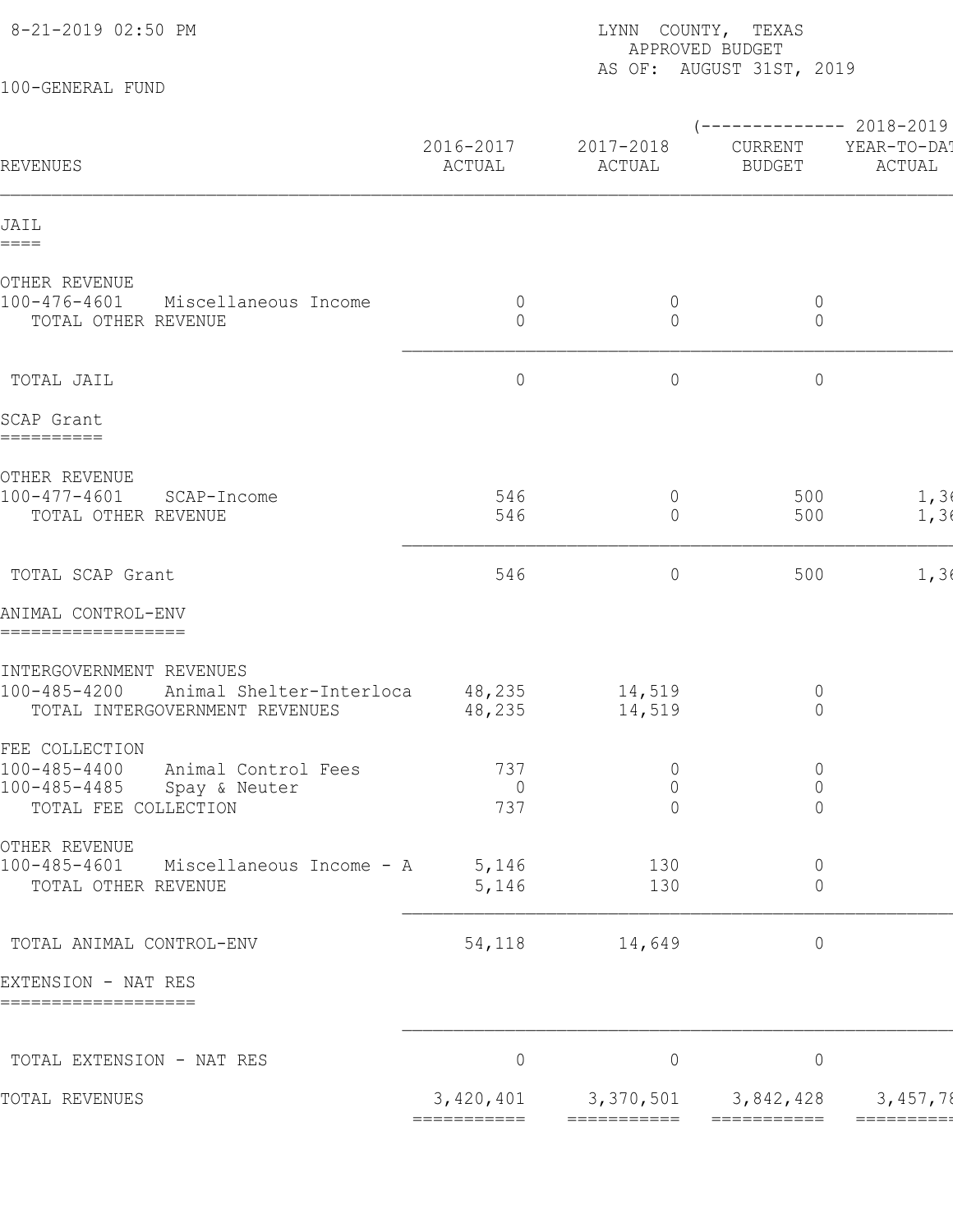| 8-21-2019 02:50 PM                                                                                           |                           | COUNTY, TEXAS<br>LYNN<br>APPROVED BUDGET<br>AS OF: AUGUST 31ST, 2019 |                            |                         |  |  |
|--------------------------------------------------------------------------------------------------------------|---------------------------|----------------------------------------------------------------------|----------------------------|-------------------------|--|--|
| 100-GENERAL FUND<br>NON-DEPARTMENTAL                                                                         |                           |                                                                      |                            | 2018-2019               |  |  |
| DEPARTMENTAL EXPENDITURES                                                                                    | 2016-2017<br>ACTUAL       | 2017-2018<br>ACTUAL                                                  | CURRENT<br><b>BUDGET</b>   | YEAR-TO-DAT<br>ACTUAL   |  |  |
| PERSONNEL SERVICES                                                                                           |                           |                                                                      |                            |                         |  |  |
| 100-500-5130.00 Unemployment Insurance -<br>100-500-5190.00 Workers Compensation<br>TOTAL PERSONNEL SERVICES | 6,486<br>29,701<br>36,187 | 18,147<br>23,142<br>41,289                                           | 20,000<br>30,000<br>50,000 | 3,68<br>16, 21<br>19,89 |  |  |
| TOTAL NON-DEPARTMENTAL                                                                                       | 36,187                    | 41,289                                                               | 50,000                     | 19,89                   |  |  |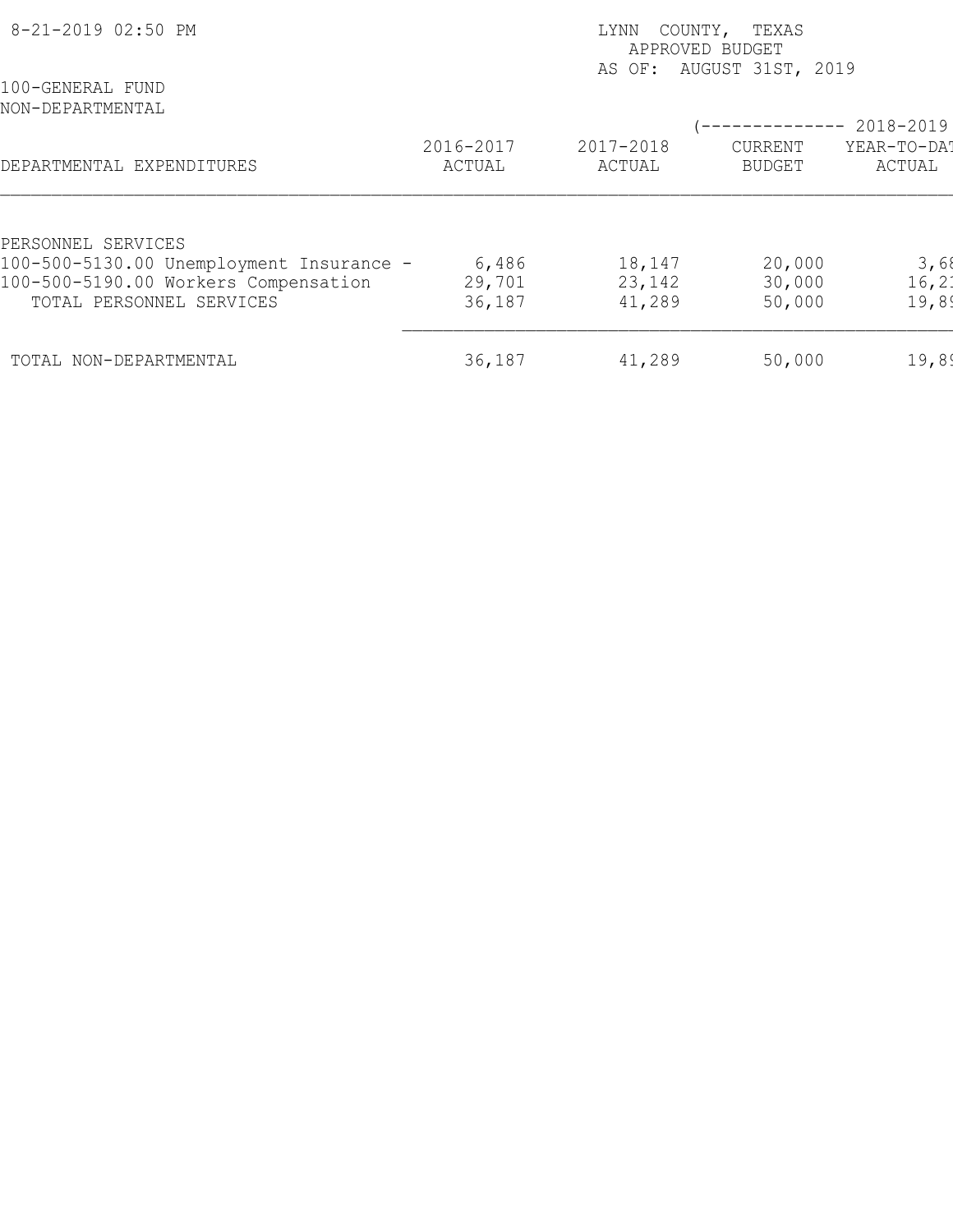| 8-21-2019 02:50 PM                                                            | LYNN COUNTY, TEXAS<br>APPROVED BUDGET<br>AS OF: AUGUST 31ST, 2019 |                     |                          |                                              |  |  |
|-------------------------------------------------------------------------------|-------------------------------------------------------------------|---------------------|--------------------------|----------------------------------------------|--|--|
| 100-GENERAL FUND<br>TREASURER                                                 |                                                                   |                     |                          |                                              |  |  |
| DEPARTMENTAL EXPENDITURES                                                     | 2016-2017<br>ACTUAL                                               | 2017-2018<br>ACTUAL | CURRENT<br><b>BUDGET</b> | $--------2018-2019$<br>YEAR-TO-DA!<br>ACTUAL |  |  |
|                                                                               |                                                                   |                     |                          |                                              |  |  |
| PERSONNEL SERVICES<br>100-511-5100.10 Salaries-Elected Officia                | 32,572                                                            |                     | 35,230                   |                                              |  |  |
| 100-511-5100.20 Salaries-Other                                                | 24,660                                                            | 33,875<br>25,646    | 26,672                   | 31,16<br>24,95                               |  |  |
| 100-511-5110<br>Temporary Help                                                | 1,100                                                             | 1,073               | 7,000                    | 7,40                                         |  |  |
| 100-511-5120<br>Longevity                                                     | 390                                                               | 462                 | 614                      |                                              |  |  |
| 100-511-5140.00 Medicare Tax                                                  | 838                                                               | 885                 | 1,000                    | 94                                           |  |  |
| 100-511-5150.00 Social Security                                               | 3,584                                                             | 3,784               | 4,275                    | 4,02                                         |  |  |
| 100-511-5160.00 Health Insurance                                              | 12,696                                                            | 12,735              | 21,000                   | 12,78                                        |  |  |
| 100-511-5170.00 Retirement                                                    | 1,633                                                             | 1,958               | 2,070                    | 1,88                                         |  |  |
| TOTAL PERSONNEL SERVICES                                                      | 77,473                                                            | 80,417              | 97,861                   | 83,16                                        |  |  |
| SUPPLIES & OPERATIONS                                                         |                                                                   |                     |                          |                                              |  |  |
| 100-511-5200<br>Office Supplies                                               | 1,940                                                             | 2,625               | 2,000                    | 1, 2:                                        |  |  |
| 100-511-5201<br>Postage                                                       | 697                                                               | 663                 | 900                      | 5 <sup>1</sup>                               |  |  |
| 100-511-5300<br>Bond, Dues, & Fees                                            | 770                                                               | 275                 | 300                      | 3 <sup>′</sup>                               |  |  |
| Telephone<br>$100 - 511 - 5400$                                               | 1,786                                                             | 1,754               | 1,800                    | 1,3                                          |  |  |
| 100-511-5600<br>Travel & Education                                            | 5,649                                                             | 5,080               | 6,000                    | 5, 9.3                                       |  |  |
| $100 - 511 - 5702$<br>Computer Maintenance /Su<br>TOTAL SUPPLIES & OPERATIONS | 19,704<br>30,546                                                  | 18,711<br>29,107    | 20,000<br>31,000         | 15,7<br>25,11                                |  |  |
|                                                                               |                                                                   |                     |                          |                                              |  |  |
| CAPITAL OUTLAY & OTHER                                                        |                                                                   |                     |                          |                                              |  |  |
| 100-511-5990<br>Capital Outlay                                                | $\overline{0}$                                                    | $\overline{0}$      | 3,000                    | 4,28                                         |  |  |
| TOTAL CAPITAL OUTLAY & OTHER                                                  | $\Omega$                                                          | $\Omega$            | 3,000                    | 4,28                                         |  |  |
| TOTAL TREASURER                                                               | 108,019                                                           | 109,524             | 131,861                  | $112,5^{\circ}$                              |  |  |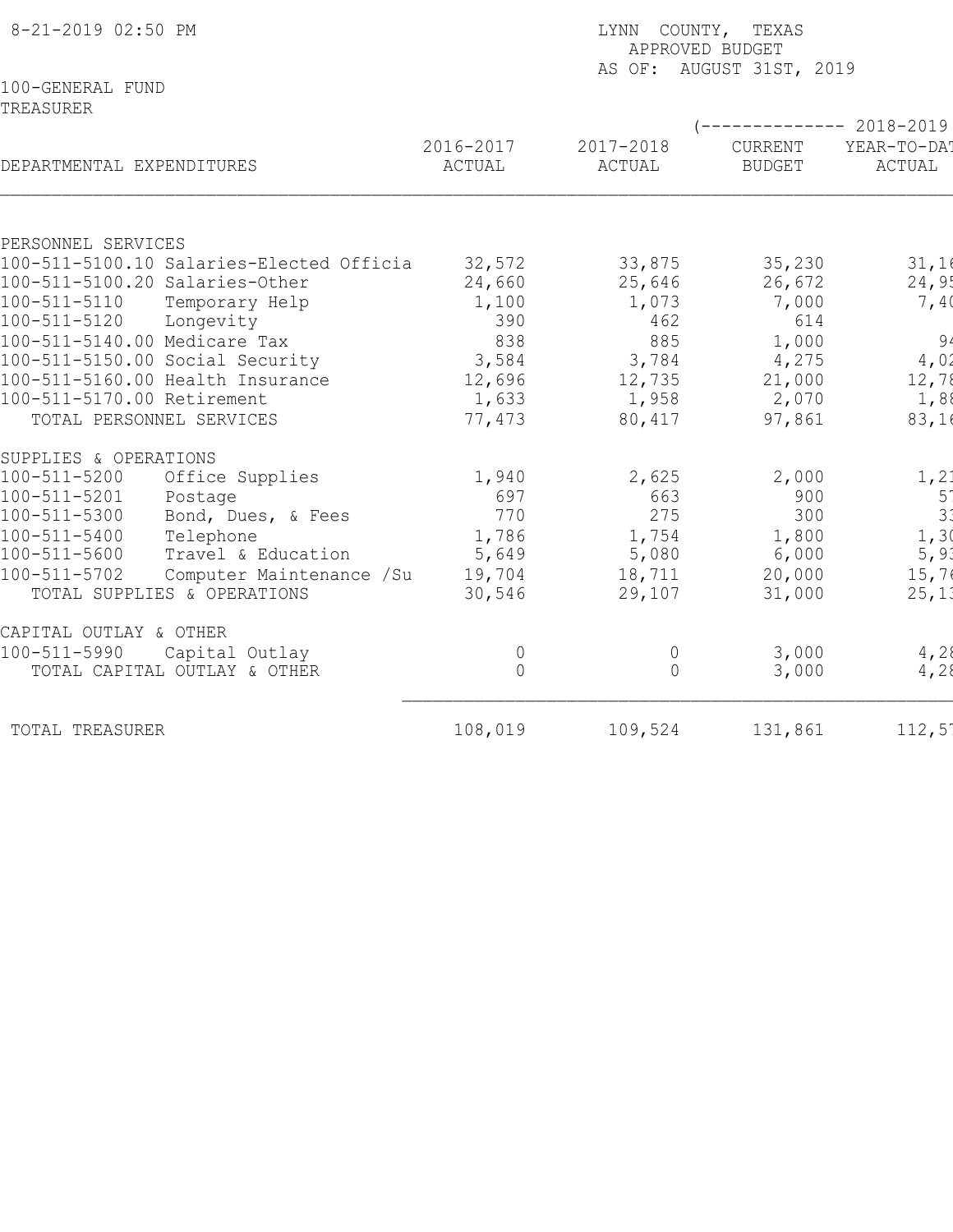| 8-21-2019 02:50 PM                       |           | LYNN COUNTY, TEXAS<br>APPROVED BUDGET<br>AS OF: AUGUST 31ST, 2019 |                           |                 |  |  |  |
|------------------------------------------|-----------|-------------------------------------------------------------------|---------------------------|-----------------|--|--|--|
| 100-GENERAL FUND                         |           |                                                                   |                           |                 |  |  |  |
| TAX ASSESSOR/COLLECTOR                   |           |                                                                   |                           |                 |  |  |  |
|                                          |           |                                                                   | (-------------- 2018-2019 |                 |  |  |  |
|                                          | 2016-2017 | 2017-2018                                                         | CURRENT                   | YEAR-TO-DA!     |  |  |  |
| DEPARTMENTAL EXPENDITURES                | ACTUAL    | ACTUAL                                                            | <b>BUDGET</b>             | ACTUAL          |  |  |  |
|                                          |           |                                                                   |                           |                 |  |  |  |
| PERSONNEL SERVICES                       |           |                                                                   |                           |                 |  |  |  |
| 100-512-5100.10 Salaries-Elected Officia | 32,572    | 33,875                                                            | 35,230                    | 31,16           |  |  |  |
| 100-512-5100.20 Salaries-Other           | 24,660    | 25,646                                                            | 26,672                    | 23,59           |  |  |  |
| 100-512-5110<br>Temporary Help           | 7,045     | 6,392                                                             | 12,100                    | 8,60            |  |  |  |
| 100-512-5120<br>Longevity                | 243       | 459                                                               | 564                       |                 |  |  |  |
| 100-512-5140.00 Medicare Tax             | 882       | 951                                                               | 1,075                     | 1,00            |  |  |  |
| 100-512-5150.00 Social Security          | 3,773     | 4,067                                                             | 4,590                     | 4, 31           |  |  |  |
| 100-512-5160.00 Health Insurance         | 17,490    | 20,198                                                            | 21,000                    | 14,71           |  |  |  |
| 100-512-5170.00 Retirement               | 1,519     | 1,854                                                             | 2,235                     | 1, 7!           |  |  |  |
| TOTAL PERSONNEL SERVICES                 | 88,184    | 93,441                                                            | 103,466                   | 85,11           |  |  |  |
| SUPPLIES & OPERATIONS                    |           |                                                                   |                           |                 |  |  |  |
| 100-512-5200<br>Office Supplies          | 3,339     | 3,477                                                             | 3,500                     | $9^{\circ}$     |  |  |  |
| 100-512-5201<br>Postage                  | 431       | 1,690                                                             | 2,500                     | $\frac{1}{2}$   |  |  |  |
| 100-512-5300<br>Bond, Dues, & Fees       | 300       | 175                                                               | 800                       |                 |  |  |  |
| 100-512-5400<br>Telephone                | 3,548     | 3,081                                                             | 3,500                     | $2, 2^{\prime}$ |  |  |  |
| 100-512-5600<br>Travel & Education       | 5,405     | 3,903                                                             | 6,000                     | 5,76            |  |  |  |
| TOTAL SUPPLIES & OPERATIONS              | 13,023    | 12,326                                                            | 16,300                    | 9, 31           |  |  |  |
| TOTAL TAX ASSESSOR/COLLECTOR             | 101,207   | 105,767                                                           | 119,766                   | 94,50           |  |  |  |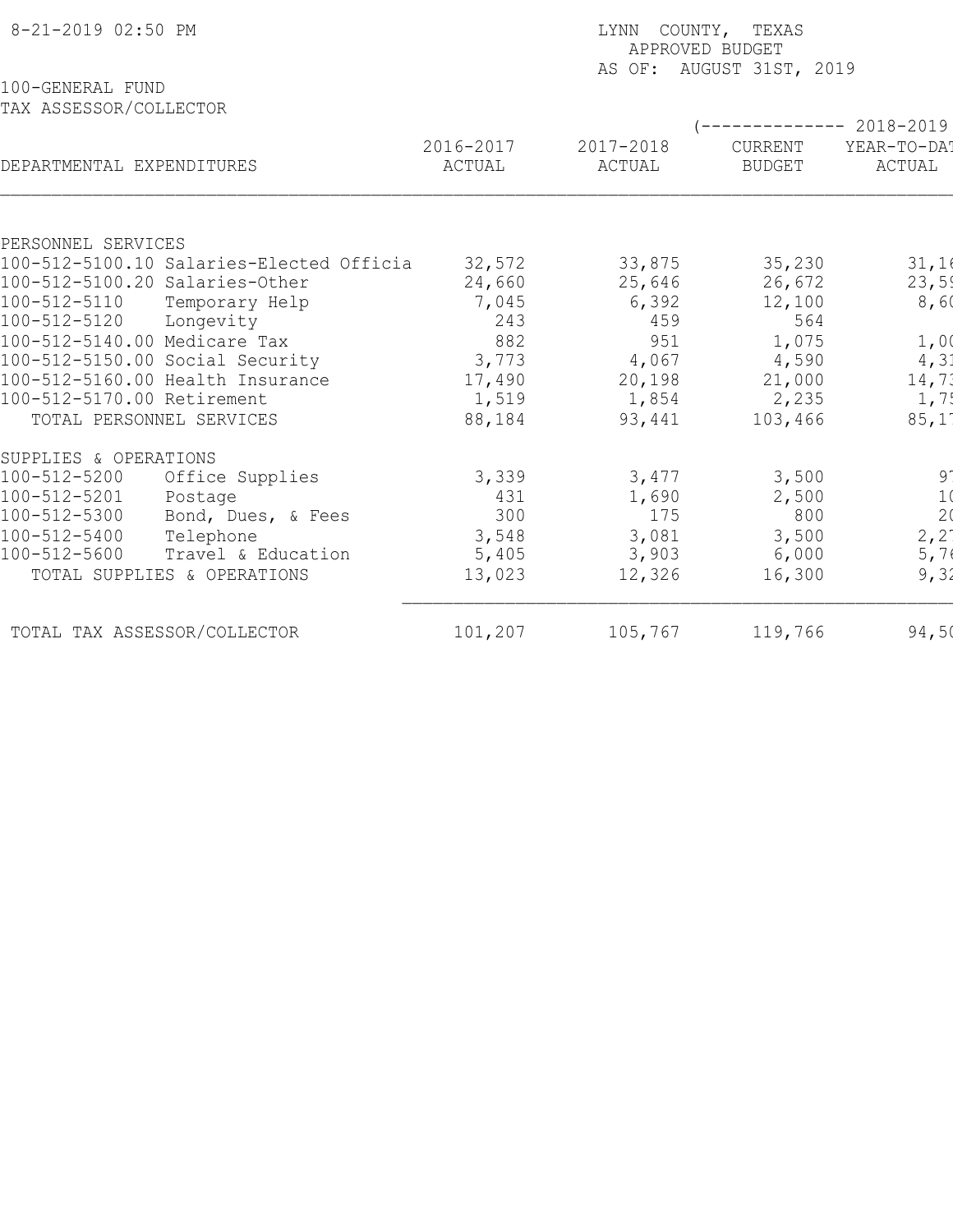| 8-21-2019 02:50 PM                        |                     | LYNN COUNTY, TEXAS<br>APPROVED BUDGET<br>AS OF: AUGUST 31ST, 2019 |                          |                                             |  |  |  |
|-------------------------------------------|---------------------|-------------------------------------------------------------------|--------------------------|---------------------------------------------|--|--|--|
| 100-GENERAL FUND<br>INTERNAL AUDITOR      |                     |                                                                   |                          | $-------- 2018-2019$                        |  |  |  |
| DEPARTMENTAL EXPENDITURES                 | 2016-2017<br>ACTUAL | 2017-2018<br>ACTUAL                                               | CURRENT<br><b>BUDGET</b> | YEAR-TO-DAT<br>ACTUAL                       |  |  |  |
|                                           |                     |                                                                   |                          |                                             |  |  |  |
| PERSONNEL SERVICES                        |                     |                                                                   |                          |                                             |  |  |  |
| 100-513-5100<br>Salaries<br>100-513-5120  | 18,174              | 18,000<br>219                                                     | 21,091<br>263            | 18,65                                       |  |  |  |
| Longevity<br>100-513-5140.00 Medicare Tax | 183<br>248          | 273                                                               | 310                      |                                             |  |  |  |
| 100-513-5150.00 Social Security           | 1,059               | 1,166                                                             | 1,310                    | 2 <sub>6</sub><br>1, 11                     |  |  |  |
| 100-513-5160.00 Health Insurance          | 8,745               | 10,099                                                            | 10,500                   | 9,62                                        |  |  |  |
| 100-513-5170.00 Retirement                | 518                 | 635                                                               | 635                      | 56                                          |  |  |  |
| 100-513-5180<br>Travel Allowance          | 1,334               | 2,280                                                             | $\Omega$                 |                                             |  |  |  |
| TOTAL PERSONNEL SERVICES                  | 30,260              | 32,671                                                            | 34,109                   | 30, 30                                      |  |  |  |
| SUPPLIES & OPERATIONS                     |                     |                                                                   |                          |                                             |  |  |  |
| 100-513-5200<br>Office Supplies           | 5                   | 200                                                               | 200                      |                                             |  |  |  |
| 100-513-5300<br>Bond, Dues, & Fees        | 225                 | 225                                                               | 300                      |                                             |  |  |  |
| 100-513-5600<br>Travel & Education        | 3,000               | 2,992                                                             | 3,000                    | $\begin{array}{c} 22 \\ 2 \\ 5 \end{array}$ |  |  |  |
| TOTAL SUPPLIES & OPERATIONS               | 3,230               | 3,417                                                             | 3,500                    |                                             |  |  |  |
| TOTAL INTERNAL AUDITOR                    | 33,490              | 36,088                                                            | 37,609                   | 30,80                                       |  |  |  |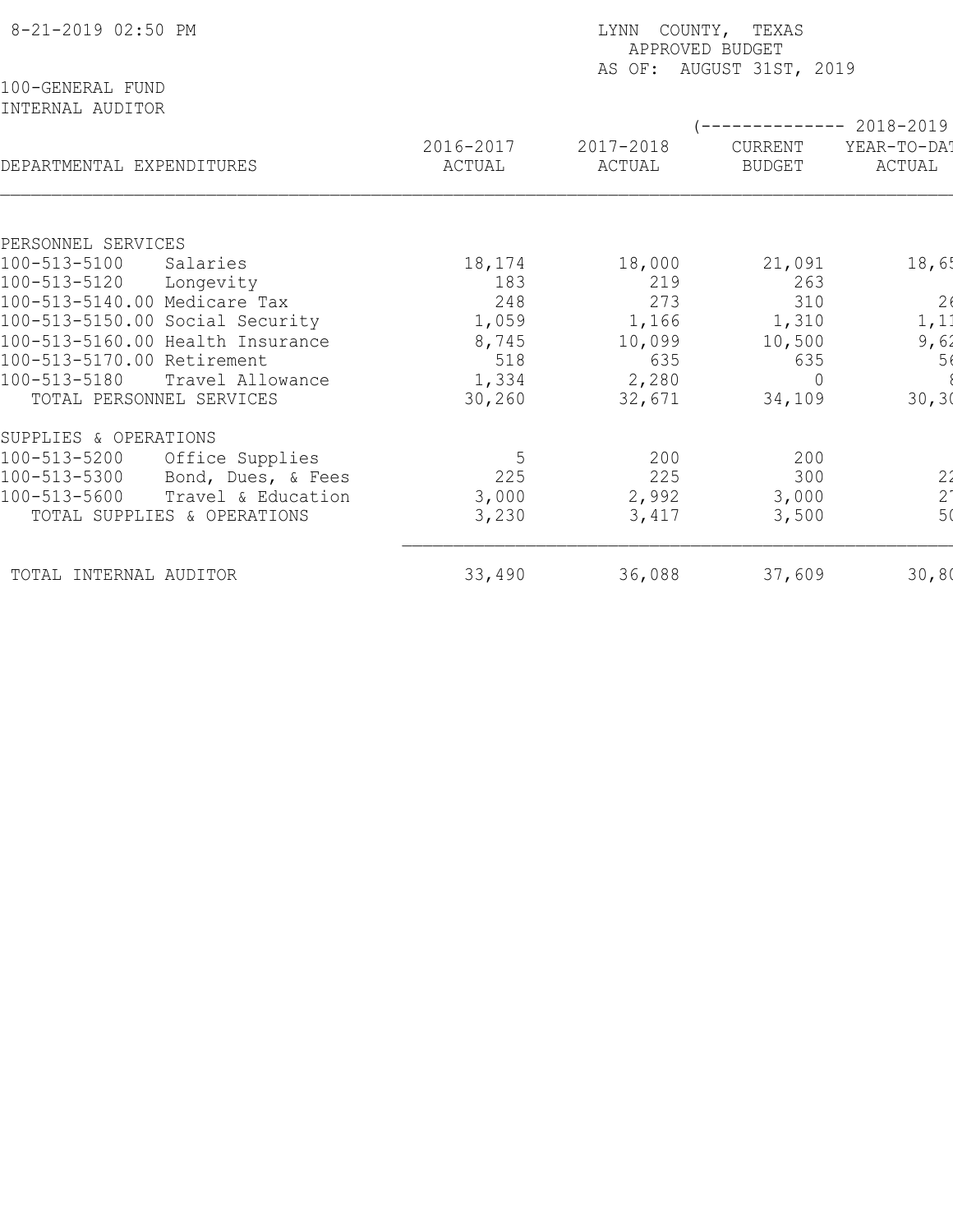| 8-21-2019 02:50 PM                 |                             | COUNTY, TEXAS<br>LYNN<br>APPROVED BUDGET<br>AUGUST 31ST, 2019<br>AS OF: |                     |                                 |                       |  |
|------------------------------------|-----------------------------|-------------------------------------------------------------------------|---------------------|---------------------------------|-----------------------|--|
| 100-GENERAL FUND<br>DISTRICT COURT |                             |                                                                         |                     |                                 | 2018-2019             |  |
| DEPARTMENTAL EXPENDITURES          |                             | 2016-2017<br>ACTUAL                                                     | 2017-2018<br>ACTUAL | <b>CURRENT</b><br><b>BUDGET</b> | YEAR-TO-DAT<br>ACTUAL |  |
| PERSONNEL SERVICES                 |                             |                                                                         |                     |                                 |                       |  |
| 100-521-5101                       | DA Office Expense           | 66,085                                                                  | 67,941              | 67,941                          | $62, 2^{\circ}$       |  |
| 100-521-5102                       | District Judge Office Ex    | $\overline{0}$                                                          | 56,583              | 57,754                          | 52,94                 |  |
| TOTAL PERSONNEL SERVICES           |                             | 66,085                                                                  | 124,524             | 125,695                         | 115, 22               |  |
| SUPPLIES & OPERATIONS              |                             |                                                                         |                     |                                 |                       |  |
| 100-521-5800                       | Jury-Grand Jurors           | 1,522                                                                   | 5,960               | 4,000                           | 5,62                  |  |
| 100-521-5802                       | Trial Expense               | 2,870                                                                   | 2,492               | 4,000                           | 15, 49                |  |
| 100-521-5803                       | Court Reporter Expense      | 496                                                                     | 1,407               | 5,500                           | 2:                    |  |
|                                    | TOTAL SUPPLIES & OPERATIONS | 4,889                                                                   | 9,858               | 13,500                          | 21, 35                |  |
| TOTAL DISTRICT COURT               |                             | 70,974                                                                  | 134,382             | 139,195                         | $136,5^{\circ}$       |  |
|                                    |                             |                                                                         |                     |                                 |                       |  |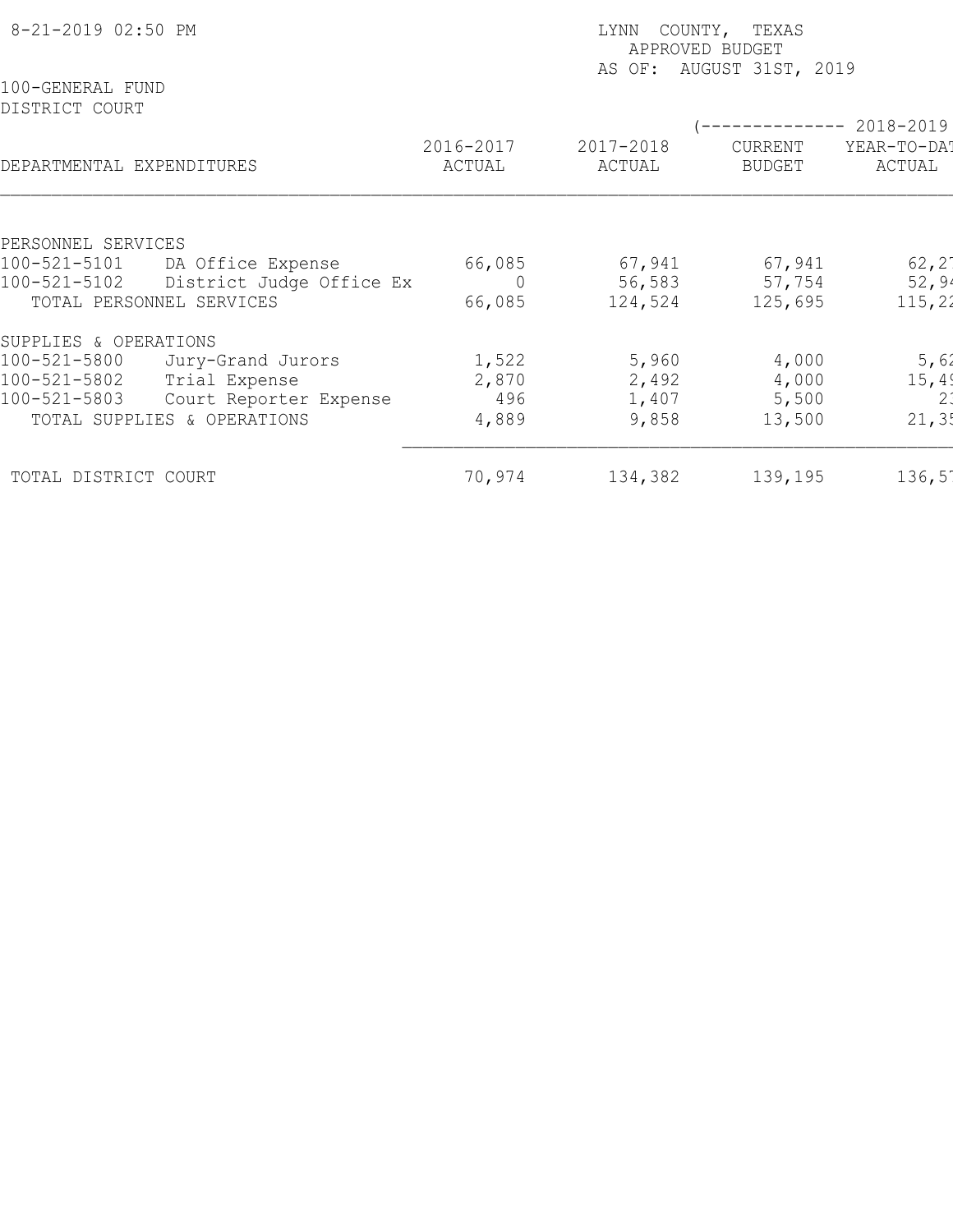| 8-21-2019 02:50 PM                                                         |                  | LYNN COUNTY, TEXAS<br>APPROVED BUDGET<br>AS OF: AUGUST 31ST, 2019 |                                  |                |  |  |  |
|----------------------------------------------------------------------------|------------------|-------------------------------------------------------------------|----------------------------------|----------------|--|--|--|
| 100-GENERAL FUND<br>DISTRICT CLERK                                         |                  |                                                                   |                                  |                |  |  |  |
|                                                                            | 2016-2017        | 2017-2018                                                         | $--------- 2018-2019$<br>CURRENT | YEAR-TO-DAT    |  |  |  |
| DEPARTMENTAL EXPENDITURES                                                  | ACTUAL           | ACTUAL                                                            | <b>BUDGET</b>                    | ACTUAL         |  |  |  |
|                                                                            |                  |                                                                   |                                  |                |  |  |  |
| PERSONNEL SERVICES                                                         |                  |                                                                   |                                  |                |  |  |  |
| 100-522-5100.10 Salaries-Elected Officia<br>100-522-5100.20 Salaries-Other | 32,572<br>24,660 | 33,875<br>25,646                                                  | 35,230                           | 31,16<br>23,59 |  |  |  |
| 100-522-5100.30 Salaries-Other                                             | $\overline{0}$   | $\overline{0}$                                                    | 26,672<br>23,000                 | 19,01          |  |  |  |
| 100-522-5120<br>Longevity                                                  | 2,625            | 2,685                                                             | 2,745                            |                |  |  |  |
| 100-522-5140.00 Medicare Tax                                               | 689              | 975                                                               | 1,235                            | 1, 11          |  |  |  |
| 100-522-5150.00 Social Security                                            | 2,948            | 4,171                                                             | 5,265                            | 4,81           |  |  |  |
| 100-522-5160.00 Health Insurance                                           | 17,490           | 20,198                                                            | 31,500                           | 26,02          |  |  |  |
| 100-522-5170.00 Retirement                                                 | 1,519            | 1,925                                                             | 2,550                            | 2, 26          |  |  |  |
| TOTAL PERSONNEL SERVICES                                                   | 82,503           | 89,476                                                            | 128,197                          | 108,01         |  |  |  |
| SUPPLIES & OPERATIONS                                                      |                  |                                                                   |                                  |                |  |  |  |
| 100-522-5200<br>Office Supplies                                            | 6,461            | 8,466                                                             | 5,000                            | 5,68           |  |  |  |
| 100-522-5201<br>Postage                                                    | 581              | 265                                                               | 800                              | $\frac{5}{5}$  |  |  |  |
| 100-522-5300<br>Bond, Dues, & Fees                                         | 125              | 365                                                               | 500                              |                |  |  |  |
| $100 - 522 - 5400$<br>Telephone                                            | 1,113            | 2,212                                                             | 1,500                            | 8 <sub>0</sub> |  |  |  |
| 100-522-5600<br>Travel & Education                                         | 2,251            | 2,380                                                             | 3,000                            | 7 <sup>1</sup> |  |  |  |
| $100 - 522 - 5701$<br>Equipment Maintenance                                | $\Omega$         | $\overline{0}$                                                    | 1,500                            |                |  |  |  |
| 100-522-5702<br>Computer Maintenance /Su                                   | 7,802            | 7,128                                                             | 7,128                            | 6, 21          |  |  |  |
| TOTAL SUPPLIES & OPERATIONS                                                | 18,333           | 20,816                                                            | 19,428                           | 14,51          |  |  |  |
| CAPITAL OUTLAY & OTHER                                                     |                  |                                                                   |                                  |                |  |  |  |
| 100-522-5990<br>Capital Outlay                                             | $\overline{0}$   | $\overline{0}$                                                    | 3,000                            | 7(             |  |  |  |
| TOTAL CAPITAL OUTLAY & OTHER                                               | $\circ$          | $\overline{0}$                                                    | 3,000                            | 7 <sub>6</sub> |  |  |  |
| TOTAL DISTRICT CLERK                                                       | 100,836          | 110,291                                                           | 150,625                          | 123, 31        |  |  |  |
|                                                                            |                  |                                                                   |                                  |                |  |  |  |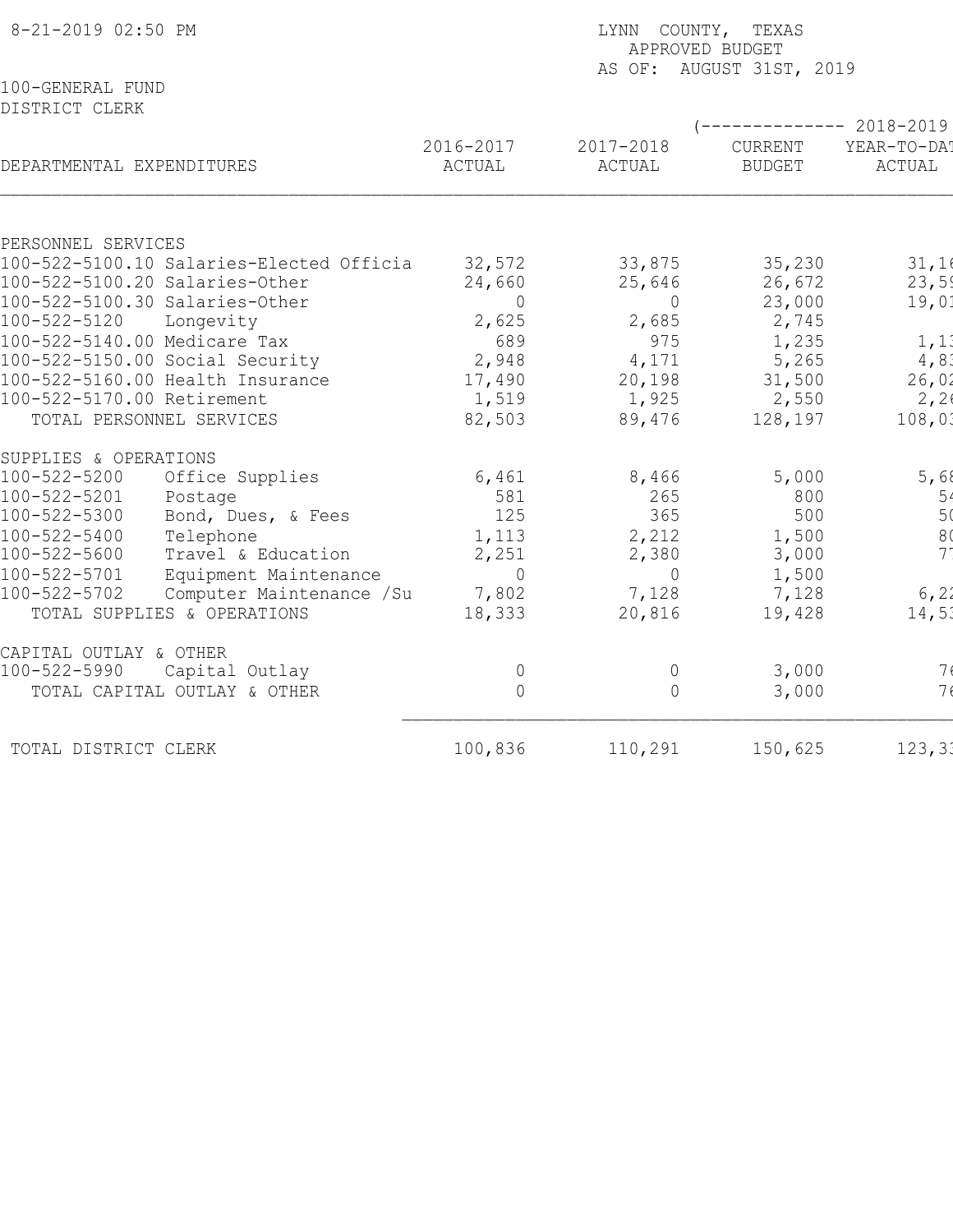| 8-21-2019 02:50 PM              |                                          |                     | LYNN COUNTY, TEXAS<br>APPROVED BUDGET<br>AS OF: AUGUST 31ST, 2019 |                          |                       |  |  |
|---------------------------------|------------------------------------------|---------------------|-------------------------------------------------------------------|--------------------------|-----------------------|--|--|
| 100-GENERAL FUND                |                                          |                     |                                                                   |                          |                       |  |  |
| JP - TAHOKA                     |                                          |                     |                                                                   |                          |                       |  |  |
|                                 |                                          |                     |                                                                   |                          | ----------- 2018-2019 |  |  |
| DEPARTMENTAL EXPENDITURES       |                                          | 2016-2017<br>ACTUAL | 2017-2018<br>ACTUAL                                               | CURRENT<br><b>BUDGET</b> | YEAR-TO-DA!<br>ACTUAL |  |  |
|                                 |                                          |                     |                                                                   |                          |                       |  |  |
| PERSONNEL SERVICES              |                                          |                     |                                                                   |                          |                       |  |  |
|                                 | 100-523-5100.10 Salaries-Elected Officia | 32,683              | 33,875                                                            | 35,230                   | 31, 30                |  |  |
| 100-523-5100.20 Salaries-Other  |                                          | 24,353              | 25,703                                                            | 26,672                   | 23,4'                 |  |  |
| 100-523-5110                    | Temporary Help                           | 4,950               | 4,520                                                             | 4,600                    | 3,80                  |  |  |
| 100-523-5120                    | Longevity                                | 327                 | 243                                                               | 63                       |                       |  |  |
| 100-523-5140.00 Medicare Tax    |                                          | 896                 | 965                                                               | 965                      | 81                    |  |  |
| 100-523-5150.00 Social Security |                                          | 3,830               | 4,126                                                             | 4,125                    | 3,56                  |  |  |
|                                 | 100-523-5160.00 Health Insurance         | 11,514              | 11,718                                                            | 15,700                   | 13,1!                 |  |  |
| 100-523-5170.00 Retirement      |                                          | 1,586               | 1,948                                                             | 1,996                    | 1, 74                 |  |  |
| TOTAL PERSONNEL SERVICES        |                                          | 80,139              | 83,096                                                            | 89,351                   | 77,81                 |  |  |
| SUPPLIES & OPERATIONS           |                                          |                     |                                                                   |                          |                       |  |  |
| 100-523-5200                    | Office Supplies                          | 1,635               | 2,105                                                             | 2,000                    | 2,51                  |  |  |
| 100-523-5201                    | Postage                                  | 203                 | 410                                                               | 300                      | 3!                    |  |  |
| 100-523-5300                    | Bond, Dues, & Fees                       | 310                 | 503                                                               | 400                      | 2 <sup>1</sup>        |  |  |
| 100-523-5400                    | Telephone                                | 1,901               | 1,654                                                             | 1,700                    | 1, 2                  |  |  |
| 100-523-5600                    | Travel & Education                       | 2,123               | 1,176                                                             | 3,500                    | 3,52                  |  |  |
| 100-523-5702                    | Computer Maint / Supplie                 | $\Omega$            | $\Omega$                                                          | $\Omega$                 |                       |  |  |
|                                 | TOTAL SUPPLIES & OPERATIONS              | 6,171               | 5,847                                                             | 7,900                    | 7,96                  |  |  |
| CAPITAL OUTLAY & OTHER          |                                          |                     |                                                                   |                          |                       |  |  |
| 100-523-5990                    | Capital Outlay                           | $\circ$             | $\mathbb O$                                                       | 3,000                    | 3,00                  |  |  |
|                                 | TOTAL CAPITAL OUTLAY & OTHER             | $\overline{0}$      | $\Omega$                                                          | 3,000                    | 3,00                  |  |  |
| TOTAL JP - TAHOKA               |                                          | 86,310              | 88,943                                                            | 100,251                  | 88, 83                |  |  |
|                                 |                                          |                     |                                                                   |                          |                       |  |  |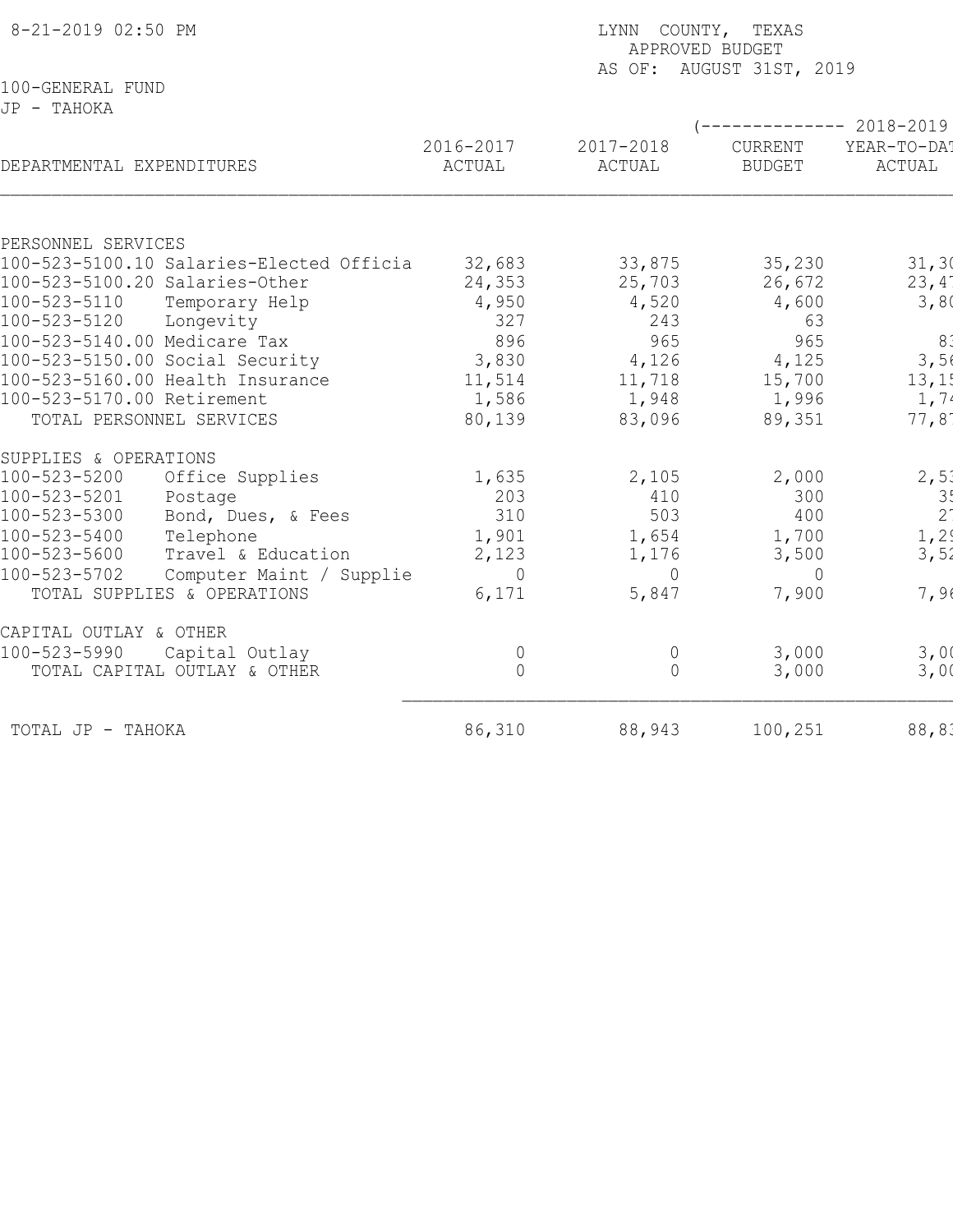| 8-21-2019 02:50 PM                                                    |                     | LYNN COUNTY, TEXAS<br>APPROVED BUDGET<br>AS OF: AUGUST 31ST, 2019 |                          |                                                 |  |  |  |
|-----------------------------------------------------------------------|---------------------|-------------------------------------------------------------------|--------------------------|-------------------------------------------------|--|--|--|
| 100-GENERAL FUND<br>JP - O'DONNELL                                    |                     |                                                                   |                          |                                                 |  |  |  |
| DEPARTMENTAL EXPENDITURES                                             | 2016-2017<br>ACTUAL | 2017-2018<br>ACTUAL                                               | CURRENT<br><b>BUDGET</b> | ------------ 2018-2019<br>YEAR-TO-DA!<br>ACTUAL |  |  |  |
|                                                                       |                     |                                                                   |                          |                                                 |  |  |  |
| PERSONNEL SERVICES                                                    |                     |                                                                   |                          |                                                 |  |  |  |
| 100-524-5100.10 Salaries-Elected Officia<br>100-524-5120<br>Longevity | 21,271<br>870       | 22,122<br>930                                                     | 23,007<br>990            | 20, 35                                          |  |  |  |
| 100-524-5140.00 Medicare Tax                                          | 136                 | 171                                                               | 335                      | 1!                                              |  |  |  |
| 100-524-5150.00 Social Security                                       | 583                 | 731                                                               | 1,430                    | 6!                                              |  |  |  |
| 100-524-5160.00 Health Insurance                                      | 8,721               | 10,075                                                            | 10,500                   | 9,5!                                            |  |  |  |
| 100-524-5170.00 Retirement                                            | 564                 | 712                                                               | 695                      | 6.                                              |  |  |  |
| TOTAL PERSONNEL SERVICES                                              | 32,146              | 34,741                                                            | 36,957                   | 31, 39                                          |  |  |  |
| SUPPLIES & OPERATIONS                                                 |                     |                                                                   |                          |                                                 |  |  |  |
| $100 - 524 - 5200$<br>Office Supplies                                 | 687                 | 383                                                               | 650                      | 8 <sub>1</sub>                                  |  |  |  |
| $100 - 524 - 5201$<br>Postage                                         | 196                 | 105                                                               | 300                      |                                                 |  |  |  |
| $100 - 524 - 5400$<br>Telephone                                       | 788                 | 710                                                               | 1,100                    | $94$<br>2<br>2,08                               |  |  |  |
| $100 - 524 - 5600$<br>Travel & Education                              | 450                 | 387                                                               | 1,000                    |                                                 |  |  |  |
| TOTAL SUPPLIES & OPERATIONS                                           | 2,120               | 1,585                                                             | 3,050                    |                                                 |  |  |  |
| CAPITAL OUTLAY & OTHER                                                |                     |                                                                   |                          |                                                 |  |  |  |
| $100 - 524 - 5990$<br>Capital Outlay                                  | $\overline{0}$      | 0                                                                 | 800                      | 1!                                              |  |  |  |
| TOTAL CAPITAL OUTLAY & OTHER                                          | $\overline{0}$      | $\Omega$                                                          | 800                      | 1!                                              |  |  |  |
| TOTAL JP - O'DONNELL                                                  | 34,266              | 36,326                                                            | 40,807                   | 33,61                                           |  |  |  |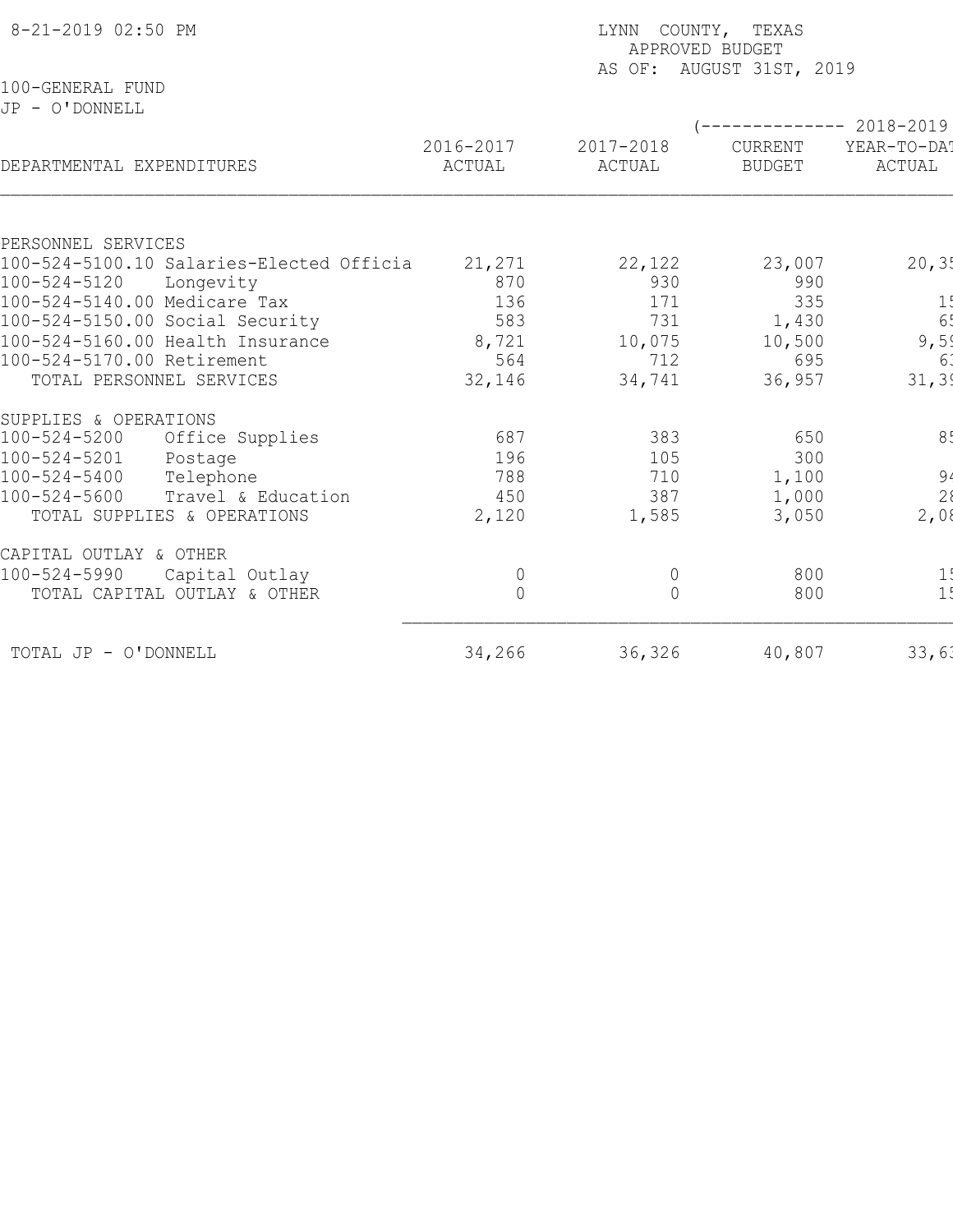| 8-21-2019 02:50 PM                                             | LYNN COUNTY, TEXAS<br>APPROVED BUDGET<br>AS OF: AUGUST 31ST, 2019 |                     |                          |                       |  |  |
|----------------------------------------------------------------|-------------------------------------------------------------------|---------------------|--------------------------|-----------------------|--|--|
| 100-GENERAL FUND<br>COUNTY ATTORNEY                            |                                                                   |                     | $---------2018-2019$     |                       |  |  |
| DEPARTMENTAL EXPENDITURES                                      | 2016-2017<br>ACTUAL                                               | 2017-2018<br>ACTUAL | CURRENT<br><b>BUDGET</b> | YEAR-TO-DAT<br>ACTUAL |  |  |
|                                                                |                                                                   |                     |                          |                       |  |  |
| PERSONNEL SERVICES<br>100-525-5100.10 Salaries-Elected Officia | 32,572                                                            | 33,875              | 35,230                   | 31,16                 |  |  |
| 100-525-5100.20 Salaries-Other                                 | 24,660                                                            | 25,646              | 26,672                   | 23,61                 |  |  |
| 100-525-5100.30 Salary - Hot Check                             | 267                                                               | 480                 | 200                      | 2 <sup>1</sup>        |  |  |
| 100-525-5102 State Supplement Pay                              | 23,541                                                            | 23,333              | 23,333                   | 20, 64                |  |  |
| 100-525-5110<br>Temporary Help                                 | 280                                                               | $\circ$             | 500                      |                       |  |  |
| 100-525-5120<br>Longevity                                      | 1,440                                                             | 1,539               | 1,581                    |                       |  |  |
| 100-525-5140.00 Medicare Tax                                   | 1,050                                                             | 1,156               | 1,250                    | 1, 12                 |  |  |
| 100-525-5150.00 Social Security                                | 4,491                                                             | 4,945               | 5,330                    | 4,81                  |  |  |
| 100-525-5160.00 Health Insurance                               | 17,490                                                            | 20,198              | 21,000                   | 19,24                 |  |  |
| 100-525-5170.00 Retirement                                     | 2,171                                                             | 2,670               | 2,580                    | 2, 31                 |  |  |
| TOTAL PERSONNEL SERVICES                                       | 107,963                                                           | 113,842             | 117,676                  | 103, 18               |  |  |
| SUPPLIES & OPERATIONS                                          |                                                                   |                     |                          |                       |  |  |
| 100-525-5200<br>Office Supplies                                | 731                                                               | 537                 | 1,000                    | 4 <sub>2</sub>        |  |  |
| 100-525-5201<br>Postage                                        | 61                                                                | 131)<br>$\sqrt{2}$  | 100                      |                       |  |  |
| 100-525-5300<br>Bond, Dues, & Fees                             | 468                                                               | 714                 | 500                      | 3 <sup>1</sup>        |  |  |
| 100-525-5400<br>Telephone                                      | 2,170                                                             | 2,056               | 1,740                    | 1,66                  |  |  |
| 100-525-5600<br>Travel & Education                             | 3,078                                                             | 2,457               | 3,600                    | 1,58                  |  |  |
| TOTAL SUPPLIES & OPERATIONS                                    | 6,507                                                             | 5,632               | 6,940                    | 4,06                  |  |  |
| CAPITAL OUTLAY & OTHER                                         |                                                                   |                     |                          |                       |  |  |
| 100-525-5990<br>Capital Outlay                                 | $\Omega$                                                          | $\Omega$            | 3,000                    |                       |  |  |
| TOTAL CAPITAL OUTLAY & OTHER                                   | $\Omega$                                                          | $\bigcap$           | 3,000                    |                       |  |  |
| TOTAL COUNTY ATTORNEY                                          | 114,469                                                           | 119,474             | 127,616                  | 107, 24               |  |  |
|                                                                |                                                                   |                     |                          |                       |  |  |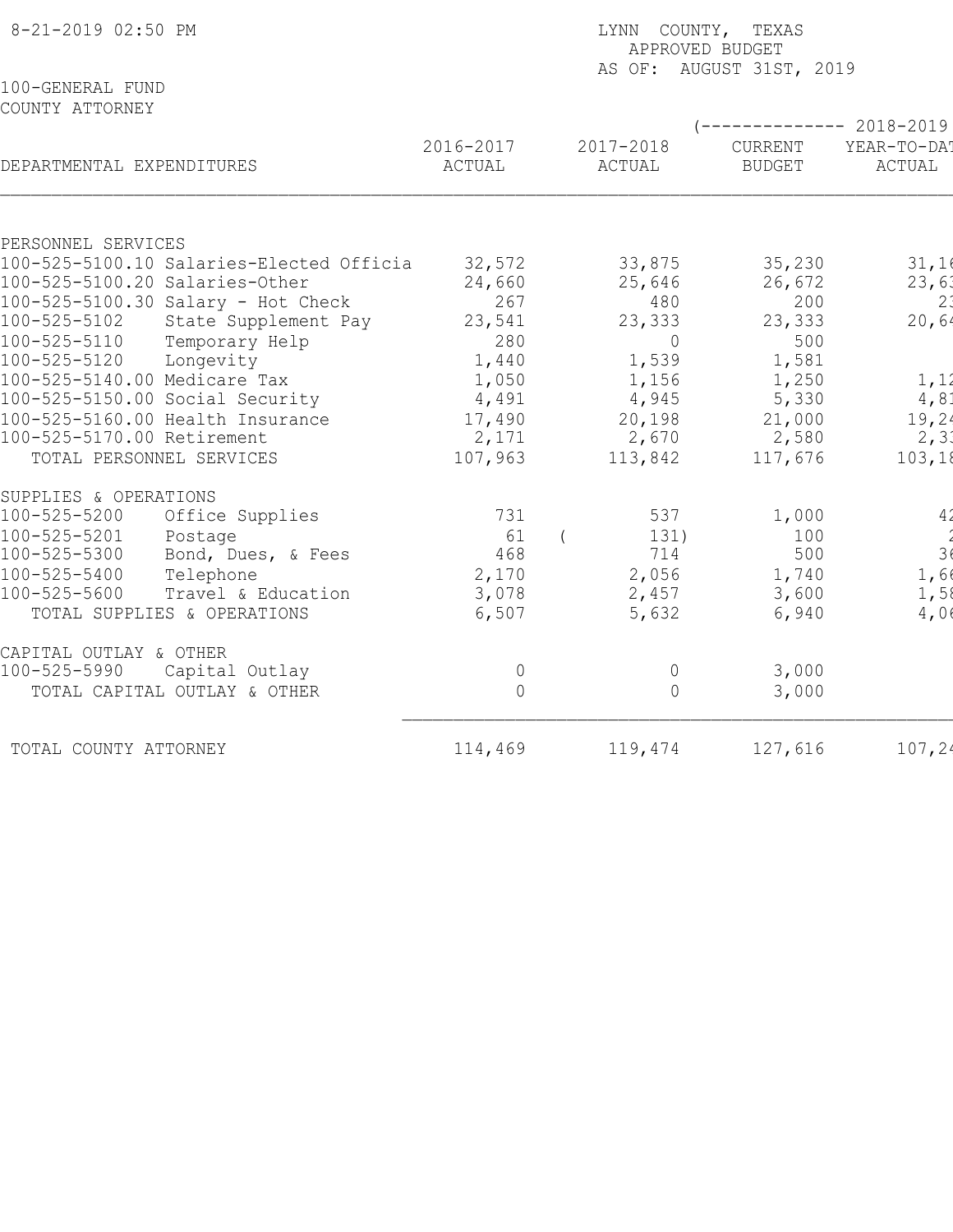| 8-21-2019 02:50 PM               |                             | COUNTY, TEXAS<br>LYNN<br>APPROVED BUDGET |                     |                                                      |                       |  |
|----------------------------------|-----------------------------|------------------------------------------|---------------------|------------------------------------------------------|-----------------------|--|
| 100-GENERAL FUND<br>COUNTY COURT |                             |                                          |                     | AS OF: AUGUST 31ST, 2019<br>-------------- 2018-2019 |                       |  |
| DEPARTMENTAL EXPENDITURES        |                             | 2016-2017<br>ACTUAL                      | 2017-2018<br>ACTUAL | CURRENT<br>BUDGET                                    | YEAR-TO-DAT<br>ACTUAL |  |
| SUPPLIES & OPERATIONS            |                             |                                          |                     |                                                      |                       |  |
| 100-526-5302                     | Professional Fees           |                                          |                     | 300                                                  |                       |  |
| 100-526-5803                     | Court Reporter Expense      |                                          |                     | 500                                                  |                       |  |
|                                  | TOTAL SUPPLIES & OPERATIONS |                                          |                     | 800                                                  |                       |  |
| TOTAL COUNTY COURT               |                             |                                          |                     | 800                                                  |                       |  |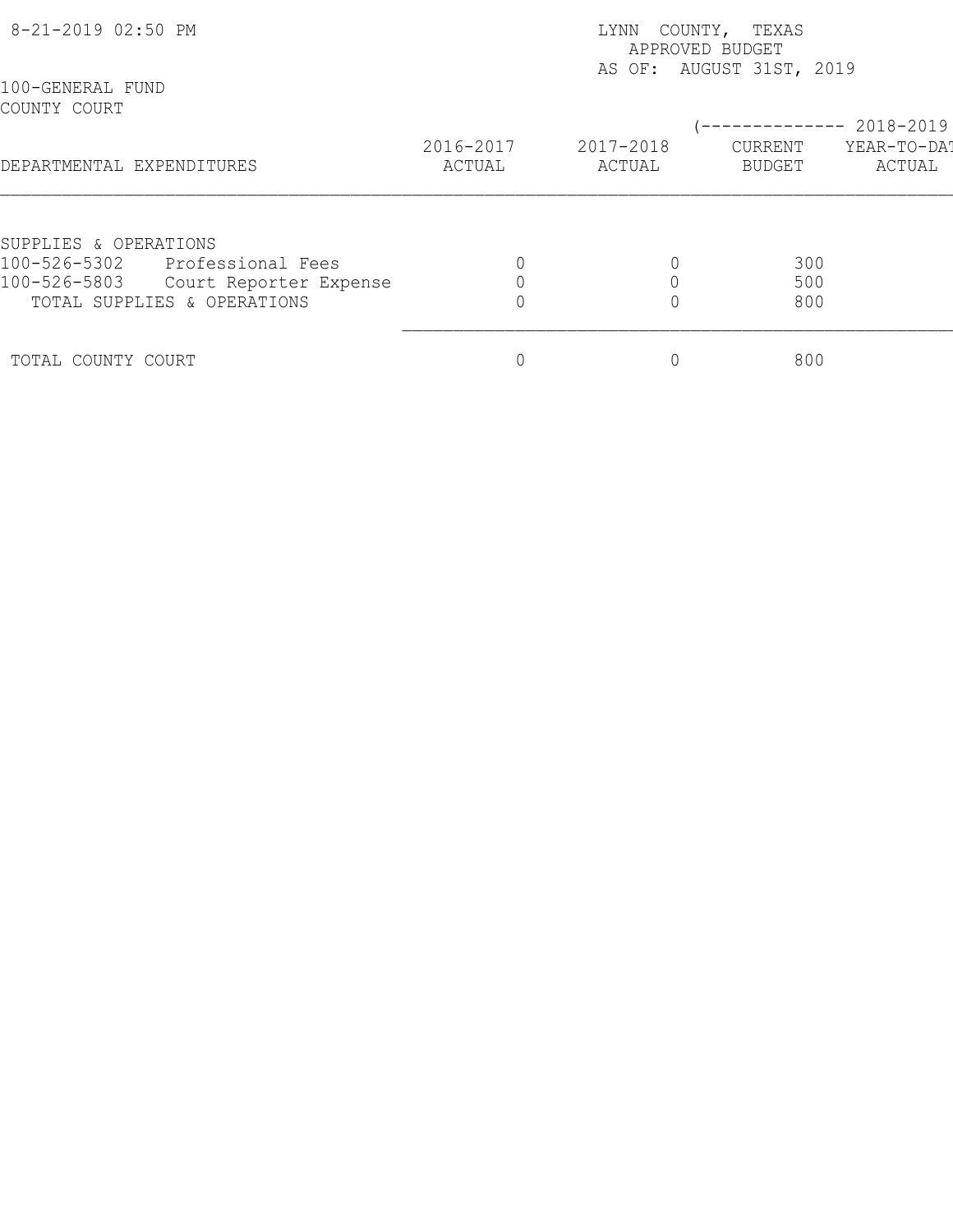| 8-21-2019 02:50 PM                     | LYNN COUNTY, TEXAS<br>APPROVED BUDGET<br>AS OF: AUGUST 31ST, 2019 |                     |                          |                                         |  |  |
|----------------------------------------|-------------------------------------------------------------------|---------------------|--------------------------|-----------------------------------------|--|--|
| 100-GENERAL FUND<br>EMC                |                                                                   |                     |                          | $------ 2018-2019$                      |  |  |
| DEPARTMENTAL EXPENDITURES              | 2016-2017<br>ACTUAL                                               | 2017-2018<br>ACTUAL | CURRENT<br><b>BUDGET</b> | YEAR-TO-DA!<br>ACTUAL                   |  |  |
| PERSONNEL SERVICES                     |                                                                   |                     |                          |                                         |  |  |
| 100-527-5100.10 Salaries-Emergemcy MGT |                                                                   | 5,000               | 10,400                   | 9,20                                    |  |  |
| 100-527-5100.20 Salaries-Secretary     |                                                                   | 500                 | 1,040                    | 9'                                      |  |  |
| 100-527-5140.00 Medicare               |                                                                   | 74                  | 170                      | 1!                                      |  |  |
| 100-527-5150.00 Social Security        | $\bigcap$                                                         | 315                 | 715                      | $\begin{array}{c} 65 \\ 30 \end{array}$ |  |  |
| 100-527-5170.00 Retirement             | $\overline{0}$                                                    | 140                 | 345                      |                                         |  |  |
| TOTAL PERSONNEL SERVICES               | $\Omega$                                                          | 6,028               | 12,670                   | 11, 22                                  |  |  |
| SUPPLIES & OPERATIONS                  |                                                                   |                     |                          |                                         |  |  |
| 100-527-5200<br>Office Supplies        | $\Omega$                                                          | 45                  | 500                      |                                         |  |  |
| 100-527-5600<br>Travel & Education     |                                                                   | 1,027               | 1,000                    | $\begin{array}{c} 1 \\ 9 \end{array}$   |  |  |
| 100-527-5700<br>Operational Expense    | $\overline{0}$                                                    | $\Omega$            | 5,000                    | 1, 5                                    |  |  |
| TOTAL SUPPLIES & OPERATIONS            | $\cap$                                                            | 1,072               | 6,500                    | 2,62                                    |  |  |
| CAPITAL OUTLAY & OTHER                 |                                                                   |                     |                          |                                         |  |  |
| 100-527-5990<br>EMC Capital Outlay     | 0                                                                 | $\overline{0}$      | $\overline{0}$           |                                         |  |  |
| TOTAL CAPITAL OUTLAY & OTHER           | $\overline{0}$                                                    | $\overline{0}$      | $\overline{0}$           |                                         |  |  |
| TOTAL EMC                              | 0                                                                 | 7,100               | 19,170                   | 13,85                                   |  |  |
|                                        |                                                                   |                     |                          |                                         |  |  |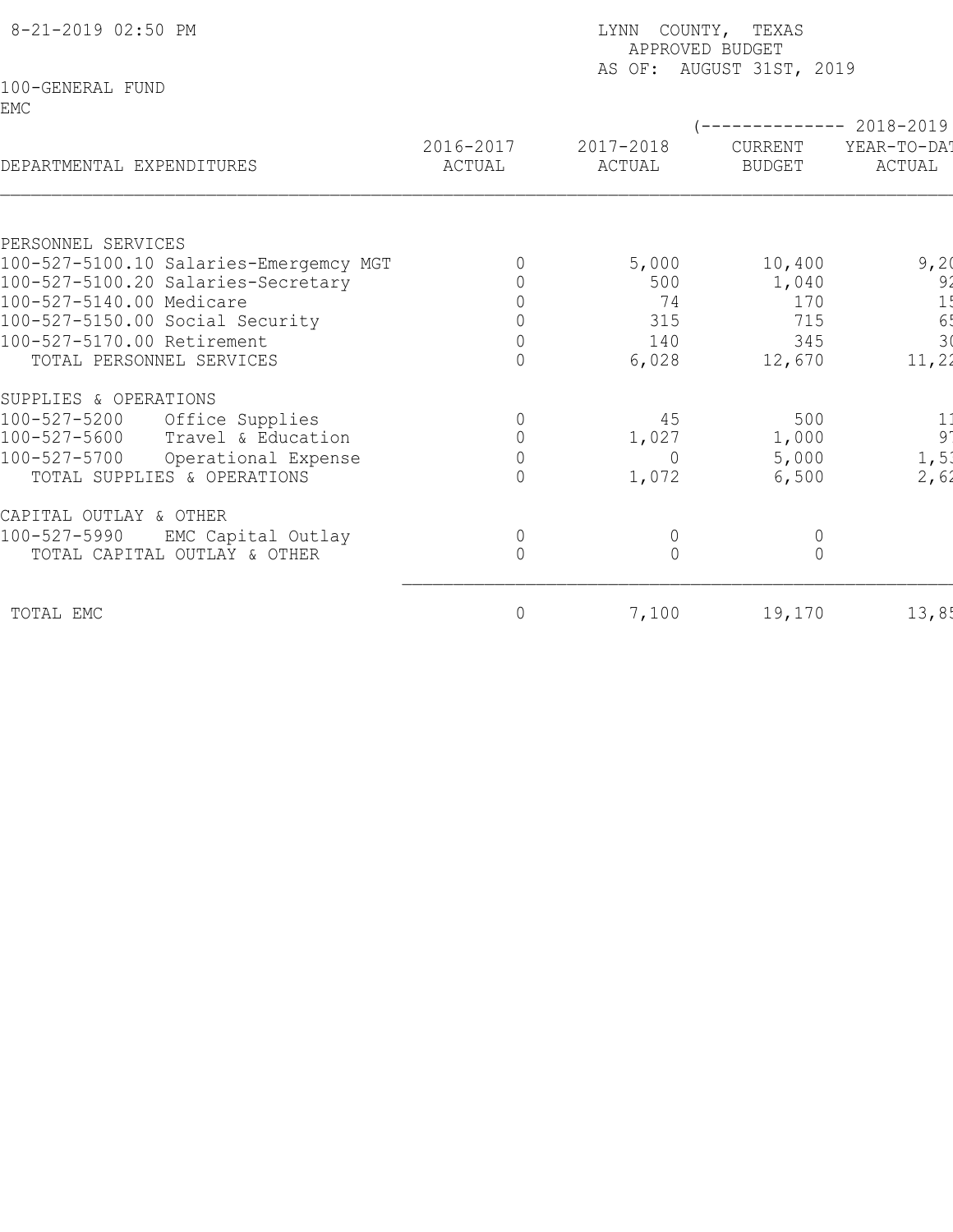| AS OF: AUGUST 31ST, 2019<br>100-GENERAL FUND<br>COUNTY BUILDINGS<br>----------- 2018-2019<br>2016-2017<br>2017-2018<br>CURRENT<br>YEAR-TO-DA!<br>DEPARTMENTAL EXPENDITURES<br>ACTUAL<br>ACTUAL<br><b>BUDGET</b><br>ACTUAL<br>PERSONNEL SERVICES |
|-------------------------------------------------------------------------------------------------------------------------------------------------------------------------------------------------------------------------------------------------|
|                                                                                                                                                                                                                                                 |
|                                                                                                                                                                                                                                                 |
|                                                                                                                                                                                                                                                 |
| 22,81<br>100-530-5100.10 Salaries-Janitor #1<br>23,866<br>24,821<br>25,814                                                                                                                                                                      |
| 22,99<br>100-530-5100.20 Salaries-Janitor #2<br>23,866<br>24,373<br>25,814                                                                                                                                                                      |
| 100-530-5120<br>1,280<br>Longevity<br>1,172<br>1,465<br>68<br>705                                                                                                                                                                               |
| 100-530-5140.00 Medicare Tax<br>658<br>800<br>2, 91<br>100-530-5150.00 Social Security<br>2,815<br>3,015                                                                                                                                        |
| 3,500<br>19,24<br>100-530-5160.00 Health Insurance<br>17,490<br>20,198<br>21,000                                                                                                                                                                |
| 100-530-5170.00 Retirement<br>1,267<br>1,562<br>1,40<br>1,700                                                                                                                                                                                   |
| TOTAL PERSONNEL SERVICES<br>75,953<br>80,093<br>70,01<br>71,134                                                                                                                                                                                 |
| SUPPLIES & OPERATIONS                                                                                                                                                                                                                           |
| $3\overline{6}$<br>326<br>468<br>100-530-5200<br>Office Supplies<br>500                                                                                                                                                                         |
| 100-530-5213<br>2,576<br>4,000<br>Janitor Supplies<br>2,017                                                                                                                                                                                     |
| 67,50<br>Utilities<br>85,046<br>100-530-5406<br>77,580<br>80,000                                                                                                                                                                                |
| 53,15<br>100-530-5700<br>46,056<br>Property Insurance<br>50,736<br>55,000                                                                                                                                                                       |
| 4,61<br>100-530-5701<br>Repairs & Maintenance<br>9,888<br>7,452<br>10,000                                                                                                                                                                       |
| 100-530-5702<br>1,8!<br>Building Rent<br>6,310<br>14,556<br>11,200                                                                                                                                                                              |
| 100-530-5703<br>309<br>$\begin{array}{c} 3 \\ 1 \end{array}$<br>Pest Contol<br>380<br>800<br>100-530-5704<br>3,417<br>118<br>4,000                                                                                                              |
| Elevator Maintenance/Rep<br>128,65<br>TOTAL SUPPLIES & OPERATIONS<br>145,903<br>161,331<br>165,500                                                                                                                                              |
| 217,037<br>237,285<br>245,593<br>198,72<br>TOTAL COUNTY BUILDINGS                                                                                                                                                                               |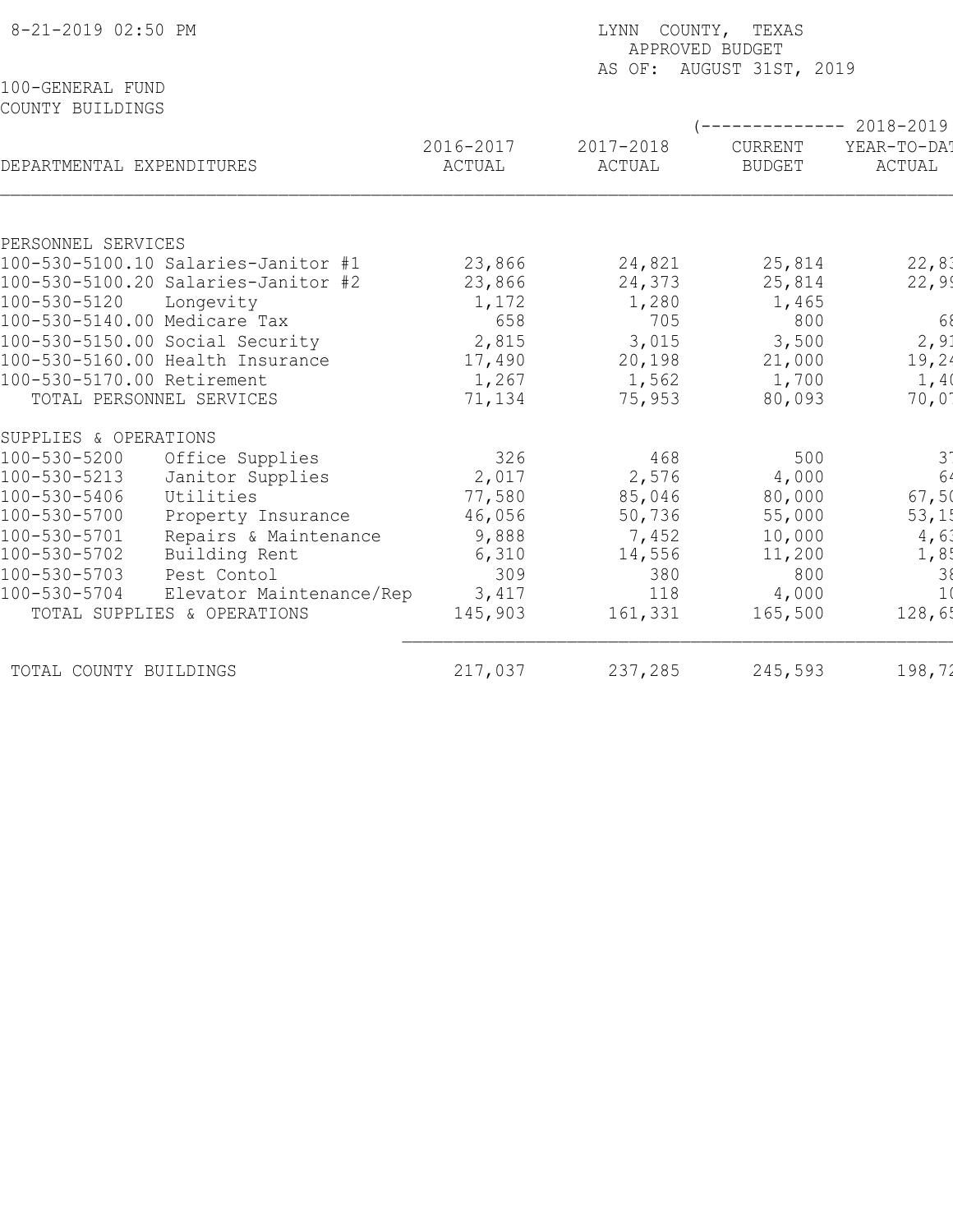| 8-21-2019 02:50 PM               |                                          | LYNN COUNTY, TEXAS<br>APPROVED BUDGET<br>AS OF: AUGUST 31ST, 2019 |                     |                          |                                                |  |  |
|----------------------------------|------------------------------------------|-------------------------------------------------------------------|---------------------|--------------------------|------------------------------------------------|--|--|
| 100-GENERAL FUND<br>COUNTY JUDGE |                                          |                                                                   |                     |                          |                                                |  |  |
| DEPARTMENTAL EXPENDITURES        |                                          | 2016-2017<br>ACTUAL                                               | 2017-2018<br>ACTUAL | CURRENT<br><b>BUDGET</b> | ----------- 2018-2019<br>YEAR-TO-DA!<br>ACTUAL |  |  |
|                                  |                                          |                                                                   |                     |                          |                                                |  |  |
| PERSONNEL SERVICES               | 100-541-5100.10 Salaries-Elected Officia | 33,694                                                            | 35,042              | 36,444                   | 32, 21                                         |  |  |
| 100-541-5100.20 Salaries-Other   |                                          | 24,660                                                            | 25,695              | 26,672                   | 23,59                                          |  |  |
| 100-541-5102                     | State Supplement Pay                     | 25,200                                                            | 25,200              | 25,200                   | 22, 29                                         |  |  |
| 100-541-5110                     | Temporary Help                           | 215                                                               | 260                 | 300                      |                                                |  |  |
| $100 - 541 - 5120$               | Longevity                                | 1,374                                                             | 1,470               | 1,566                    |                                                |  |  |
| 100-541-5140.00 Medicare Tax     |                                          | 1,231                                                             | 1,302               | 1,306                    | 1, 21                                          |  |  |
| 100-541-5150.00 Social Security  |                                          | 5,264                                                             | 5,567               | 5,585                    | 5, 2:                                          |  |  |
|                                  | 100-541-5160.00 Health Insurance         | 13,041                                                            | 13,104              | 21,000                   | 11,7!                                          |  |  |
| 100-541-5170.00 Retirement       |                                          | 2,395                                                             | 2,885               | 2,702                    | 2,51                                           |  |  |
| 100-541-5180                     | Travel Allowance                         | 2,400                                                             | 2,400               | 2,400                    | 2,12                                           |  |  |
| TOTAL PERSONNEL SERVICES         |                                          | 109,474                                                           | 112,925             | 123,175                  | 100, 94                                        |  |  |
| SUPPLIES & OPERATIONS            |                                          |                                                                   |                     |                          |                                                |  |  |
| $100 - 541 - 5200$               | Office Supplies                          | 1,619                                                             | 893                 | 2,000                    | 64                                             |  |  |
| 100-541-5201                     | Postage                                  | 264                                                               | 274                 | 500                      | $\begin{array}{c} 2'\\ 8 \end{array}$          |  |  |
| 100-541-5300                     | Bond, Dues, & Fees                       | 894                                                               | 1,440               | 1,040                    |                                                |  |  |
| $100 - 541 - 5400$               | Telephone                                | 1,587                                                             | 2,184               | 2,000                    | $94$<br>$999$<br>$2,58$                        |  |  |
| $100 - 541 - 5600$               | Travel & Education                       | 805                                                               | 649                 | 1,500                    |                                                |  |  |
| $100 - 541 - 5702$               | Computer Maint/Support                   | 2,820                                                             | 2,820               | 3,055                    |                                                |  |  |
|                                  | TOTAL SUPPLIES & OPERATIONS              | 7,988                                                             | 8,260               | 10,095                   | 6, 2.                                          |  |  |
| TOTAL COUNTY JUDGE               |                                          | 117,462                                                           | 121,186             | 133,270                  | 107,18                                         |  |  |
|                                  |                                          |                                                                   |                     |                          |                                                |  |  |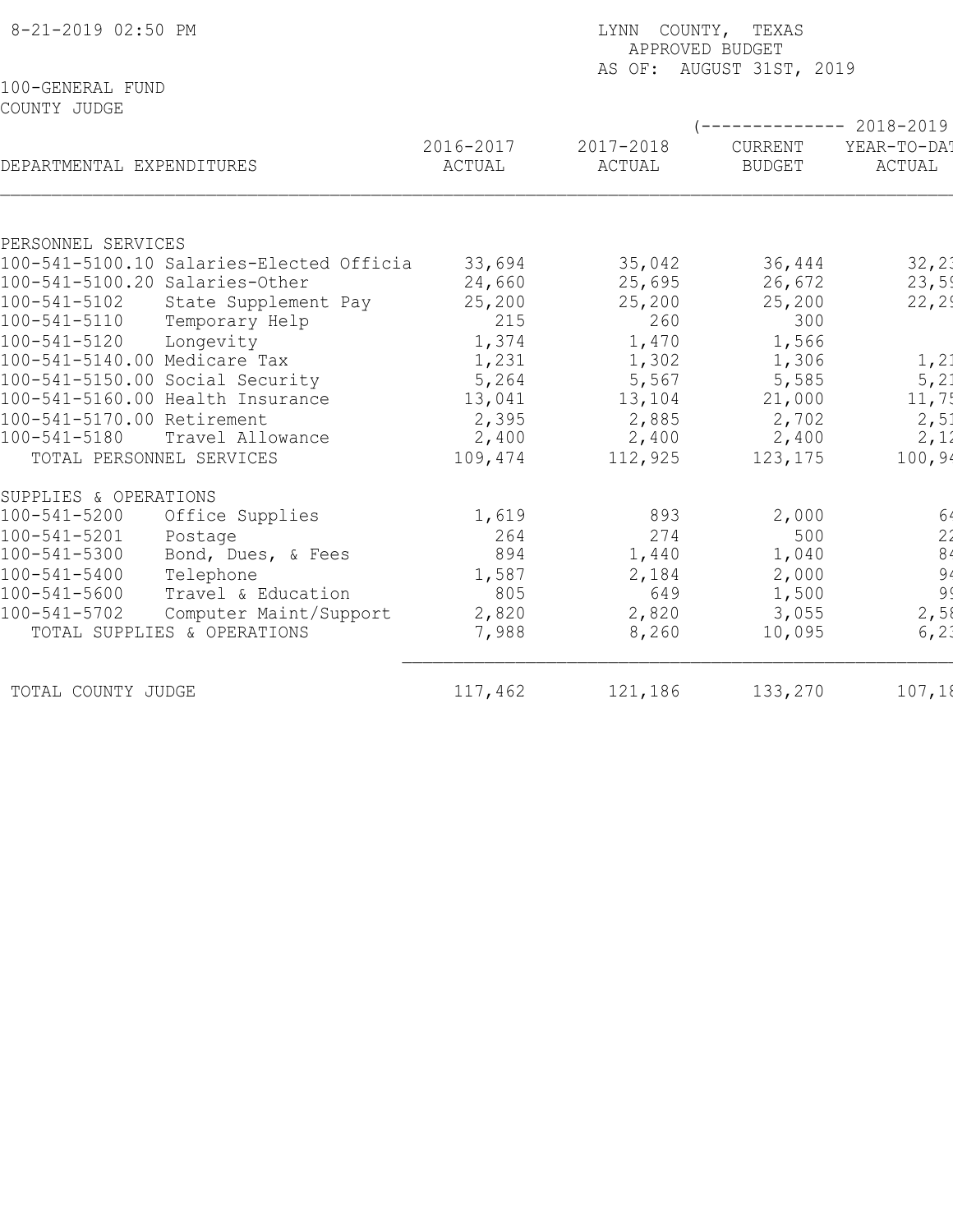| 8-21-2019 02:50 PM                                             | LYNN COUNTY, TEXAS<br>APPROVED BUDGET<br>AS OF: AUGUST 31ST, 2019 |                     |                          |                                                |  |  |
|----------------------------------------------------------------|-------------------------------------------------------------------|---------------------|--------------------------|------------------------------------------------|--|--|
| 100-GENERAL FUND<br>COUNTY CLERK                               |                                                                   |                     |                          |                                                |  |  |
| DEPARTMENTAL EXPENDITURES                                      | 2016-2017<br>ACTUAL                                               | 2017-2018<br>ACTUAL | CURRENT<br><b>BUDGET</b> | ----------- 2018-2019<br>YEAR-TO-DA!<br>ACTUAL |  |  |
|                                                                |                                                                   |                     |                          |                                                |  |  |
| PERSONNEL SERVICES<br>100-542-5100.10 Salaries-Elected Officia | 32,572                                                            | 33,875              | 35,230                   | 31,16                                          |  |  |
| 100-542-5100.20 Salaries-Deputy #1                             | 24,660                                                            | 25,646              | 26,672                   | 23,59                                          |  |  |
| 100-542-5100.30 Salaries-Deputy #2                             | 24,844                                                            | 24,976              | 26,071                   | 23,06                                          |  |  |
| 100-542-5120<br>Longevity                                      | 2,600                                                             | 2,669               | 2,819                    |                                                |  |  |
| 100-542-5140.00 Medicare Tax                                   | 1,171                                                             | 1,155               | 1,280                    | 1, 1                                           |  |  |
| 100-542-5150.00 Social Security                                | 5,008                                                             | 4,937               | 5,455                    | 4,88                                           |  |  |
| 100-542-5160.00 Health Insurance                               | 22,225                                                            | 23,215              | 25,800                   | 21,1'                                          |  |  |
| 100-542-5170.00 Retirement                                     | 2,294                                                             | 2,799               | 2,640                    | 2,4                                            |  |  |
| TOTAL PERSONNEL SERVICES                                       | 115,375                                                           | 119,271             | 125,967                  | 107,49                                         |  |  |
| SUPPLIES & OPERATIONS                                          |                                                                   |                     |                          |                                                |  |  |
| 100-542-5200<br>Office Supplies                                | 7,605                                                             | 3,695               | 6,000                    | 2,60                                           |  |  |
| 100-542-5201<br>Postage                                        | 522                                                               | 703                 | 700                      | $4\,$                                          |  |  |
| Vital Statistics<br>100-542-5205                               | 700                                                               | $\Omega$            | 700                      | 7 <sub>0</sub>                                 |  |  |
| 100-542-5206<br>Record Storage                                 | 3,173                                                             | 3,751               | 4,400                    |                                                |  |  |
| 100-542-5300<br>Bond, Dues, & Fees                             | 403                                                               | 50                  | 300                      | 1 <sub>0</sub>                                 |  |  |
| 100-542-5301<br>Recording Expense                              | 3,561                                                             | 6,998               | 6,400                    | 4,34                                           |  |  |
| 100-542-5400<br>Telephone                                      | 1,637                                                             | 1,831               | 2,000                    | 1, 3!                                          |  |  |
| $100 - 542 - 5600$<br>Travel & Education                       | 4,067                                                             | 3,488               | 4,500                    | 3,52                                           |  |  |
| 100-542-5702<br>Computer Maintenance/Sup                       | 156                                                               | 2,038               | 2,038                    | 2,01                                           |  |  |
| TOTAL SUPPLIES & OPERATIONS                                    | 21,824                                                            | 22,554              | 27,038                   | 15, 25                                         |  |  |
| TOTAL COUNTY CLERK                                             | 137,199                                                           | 141,825             | 153,005                  | 122,74                                         |  |  |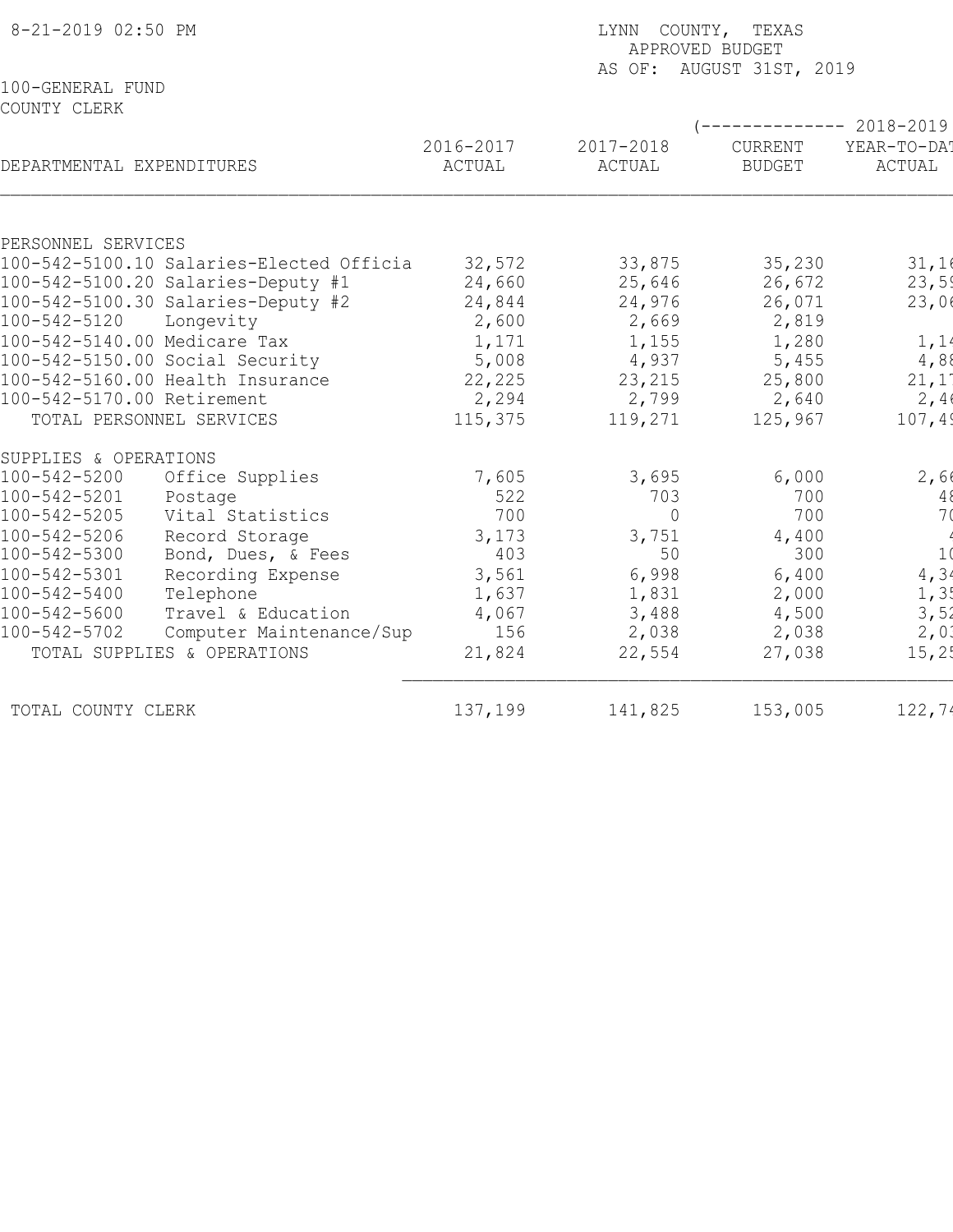| 8-21-2019 02:50 PM         |                             |                     | COUNTY, TEXAS<br>LYNN<br>APPROVED BUDGET<br>AS OF: AUGUST 31ST, 2019 |                          |                       |  |  |
|----------------------------|-----------------------------|---------------------|----------------------------------------------------------------------|--------------------------|-----------------------|--|--|
| 100-GENERAL FUND<br>COPIER |                             |                     |                                                                      |                          | 2018-2019             |  |  |
| DEPARTMENTAL EXPENDITURES  |                             | 2016-2017<br>ACTUAL | 2017-2018<br>ACTUAL                                                  | CURRENT<br><b>BUDGET</b> | YEAR-TO-DAT<br>ACTUAL |  |  |
| SUPPLIES & OPERATIONS      |                             |                     |                                                                      |                          |                       |  |  |
| 100-543-5203               | Copier Supplies             | 863                 | 863                                                                  | 1,500                    | 6 <sup>1</sup>        |  |  |
| 100-543-5204               | Copier Service Agreement    | 998                 | 859                                                                  | 4,000                    | 1, 9:                 |  |  |
|                            | TOTAL SUPPLIES & OPERATIONS | 1,861               | 1,722                                                                | 5,500                    | 2,52                  |  |  |
| TOTAL COPIER               |                             | 1,861               | 1,722                                                                | 5,500                    | 2,52                  |  |  |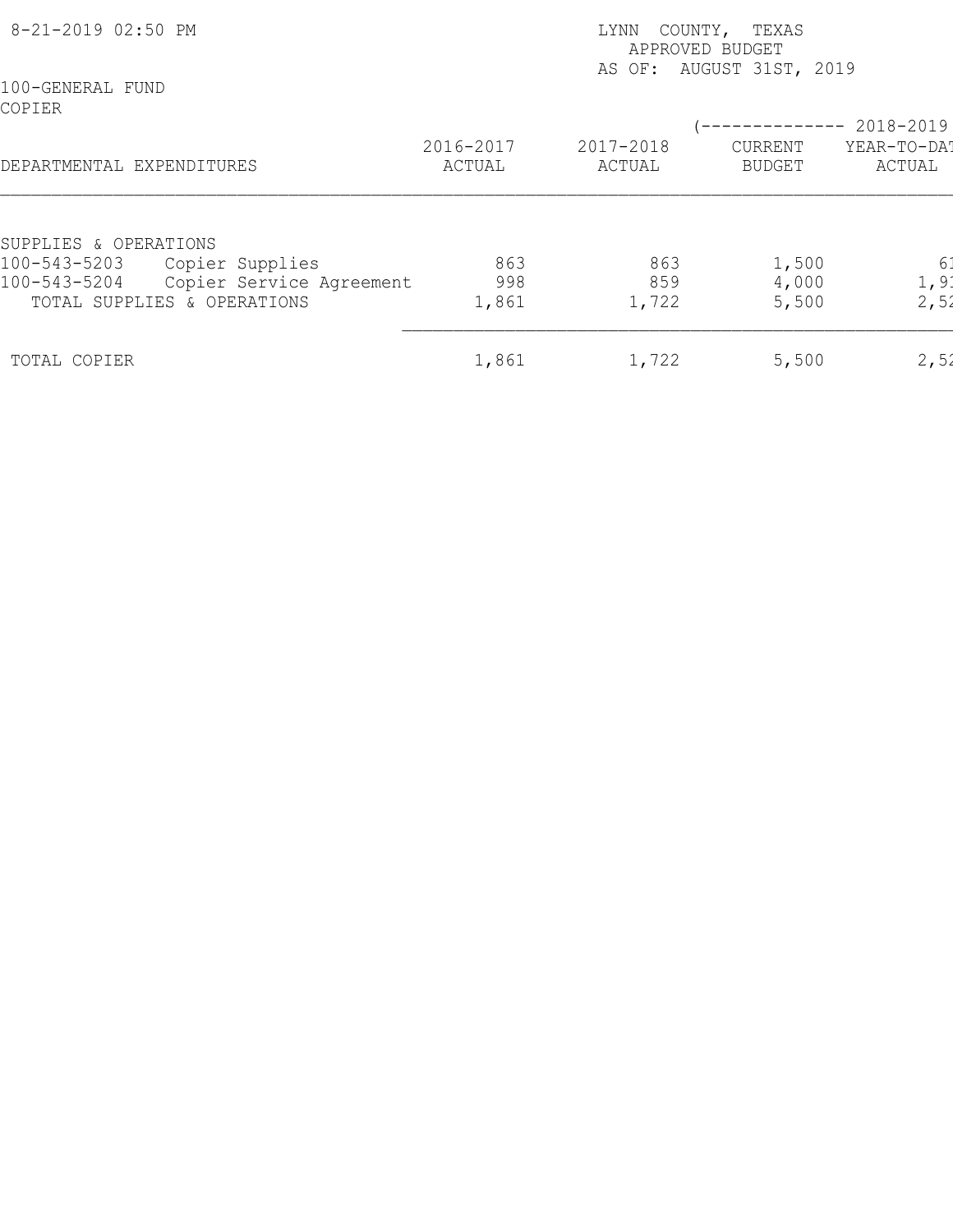| 8-21-2019 02:50 PM                                                                        |                                            |                | LYNN COUNTY, TEXAS<br>APPROVED BUDGET<br>AS OF: AUGUST 31ST, 2019 |               |                      |  |  |
|-------------------------------------------------------------------------------------------|--------------------------------------------|----------------|-------------------------------------------------------------------|---------------|----------------------|--|--|
| 100-GENERAL FUND<br><b>OTHER</b>                                                          |                                            |                |                                                                   |               | $-------- 2018-2019$ |  |  |
| DEPARTMENTAL EXPENDITURES                                                                 |                                            | 2016-2017      | 2017-2018                                                         | CURRENT       | YEAR-TO-DAT          |  |  |
|                                                                                           |                                            | ACTUAL         | ACTUAL                                                            | <b>BUDGET</b> | ACTUAL               |  |  |
| PERSONNEL SERVICES                                                                        |                                            |                |                                                                   |               |                      |  |  |
| $100 - 544 - 5110$<br>Temporary Help - Electio<br>100-544-5140.00 Medicare Tax - Election |                                            | 4,433<br>64    | 2,732<br>40                                                       | 3,350<br>50   | 1, 71                |  |  |
|                                                                                           | $100-544-5150.00$ Social Security - Electi | 275            | 169                                                               | 225           | 1 <sup>1</sup>       |  |  |
|                                                                                           | TOTAL PERSONNEL SERVICES                   | 4,772          | 2,941                                                             | 3,625         | 1,90                 |  |  |
| SUPPLIES & OPERATIONS                                                                     |                                            |                |                                                                   |               |                      |  |  |
| $100 - 544 - 5202$                                                                        | Postage Meter Expense                      | 1,162          | 948                                                               | 1,750         | 1,70                 |  |  |
| $100 - 544 - 5300$                                                                        | Bond, Dues, & Fees                         | 2,906          | 3,077                                                             | 3,500         | 92                   |  |  |
| $100 - 544 - 5303$                                                                        | Audits                                     | 24,200         | 24,200                                                            | 25,000        | 34, 30               |  |  |
| $100 - 544 - 5304$                                                                        | Ads/Legal Notices                          | 1,901          | 753                                                               | 2,000         |                      |  |  |
| $100 - 544 - 5305$                                                                        | Appraisal District                         | 75,985         | 77,213                                                            | 95,725        | 68,73                |  |  |
| $100 - 544 - 5405$                                                                        | County Sanitation                          | $\Omega$       | $\Omega$                                                          | 3,600         |                      |  |  |
| $100 - 544 - 5702$                                                                        | Computer Maintenance/Sup                   | 10,776         | 8,417                                                             | 9,000         | 8, 34                |  |  |
| $100 - 544 - 5704$                                                                        | Indoor/Outdoor Decor                       | 487            | 123                                                               | 1,000         | 99                   |  |  |
| $100 - 544 - 5820$                                                                        | Election Expense                           | 10,074         | 9,198                                                             | 11,000        | 8, 72                |  |  |
|                                                                                           | TOTAL SUPPLIES & OPERATIONS                | 127,491        | 123,929                                                           | 152,575       | 123,88               |  |  |
| CAPITAL OUTLAY & OTHER                                                                    |                                            |                |                                                                   |               |                      |  |  |
| $100 - 544 - 5980$                                                                        | Miscellaneous                              | 32,663         | 7,268                                                             | 12,000        | 28,98                |  |  |
| $100 - 544 - 5985$                                                                        | Note Interest                              | $\overline{0}$ | 676                                                               | 1,035         | 1, 31                |  |  |
| $100 - 544 - 5986$                                                                        | Note Principal                             | 0              | 5,988                                                             | 5,635         | 5,66                 |  |  |
| $100 - 544 - 5990$                                                                        | CAPITAL OUTLAY                             | $\Omega$       | $\Omega$                                                          | $\Omega$      | 60,00                |  |  |
|                                                                                           | TOTAL CAPITAL OUTLAY & OTHER               | 32,663         | 13,933                                                            | 18,670        | 95, 96               |  |  |
| TOTAL OTHER                                                                               |                                            | 164,926        | 140,803                                                           | 174,870       | 221,75               |  |  |
|                                                                                           |                                            |                |                                                                   |               |                      |  |  |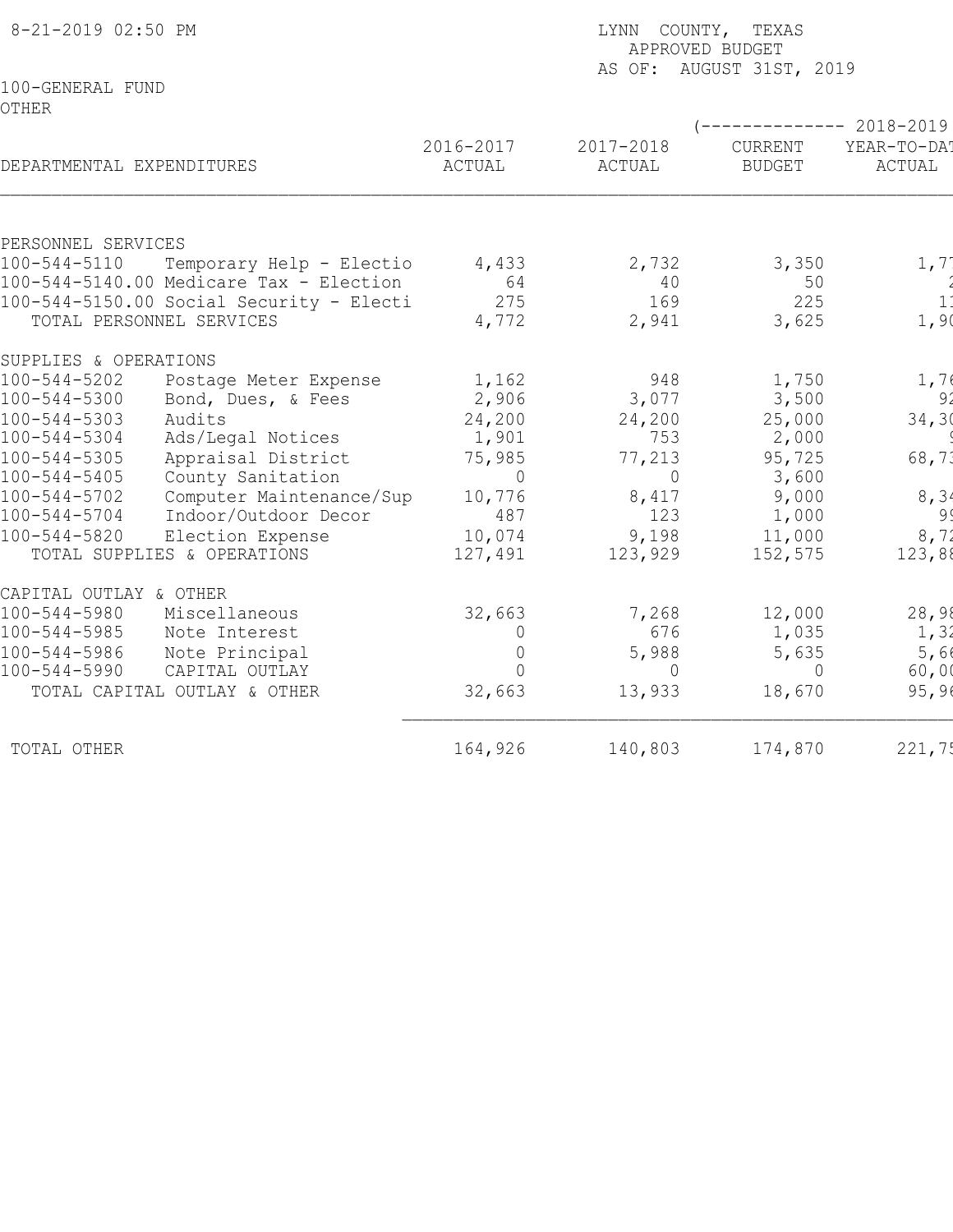| 8-21-2019 02:50 PM                                                                                                                                                     | LYNN<br>COUNTY,<br>TEXAS<br>APPROVED BUDGET<br>AS OF: AUGUST 31ST, 2019 |                           |                                    |                                    |  |
|------------------------------------------------------------------------------------------------------------------------------------------------------------------------|-------------------------------------------------------------------------|---------------------------|------------------------------------|------------------------------------|--|
| 100-GENERAL FUND<br>LIBRARY<br>DEPARTMENTAL EXPENDITURES                                                                                                               | 2016-2017<br>ACTUAL                                                     | 2017-2018<br>ACTUAL       | CURRENT<br><b>BUDGET</b>           | 2018-2019<br>YEAR-TO-DAT<br>ACTUAL |  |
| CAPITAL OUTLAY & OTHER<br>Books/Supplies Library<br>100-550-5910<br>City/County Library<br>100-550-5911<br>100-550-5912<br>Law Library<br>TOTAL CAPITAL OUTLAY & OTHER | 3,500<br>36,006<br>3,392<br>42,898                                      | 3,500<br>45,416<br>48,916 | 5,000<br>46,683<br>1,100<br>52,783 | 4, 71<br>42,79<br>47,50            |  |
| TOTAL LIBRARY                                                                                                                                                          | 42,898                                                                  | 48,916                    | 52,783                             | 47,50                              |  |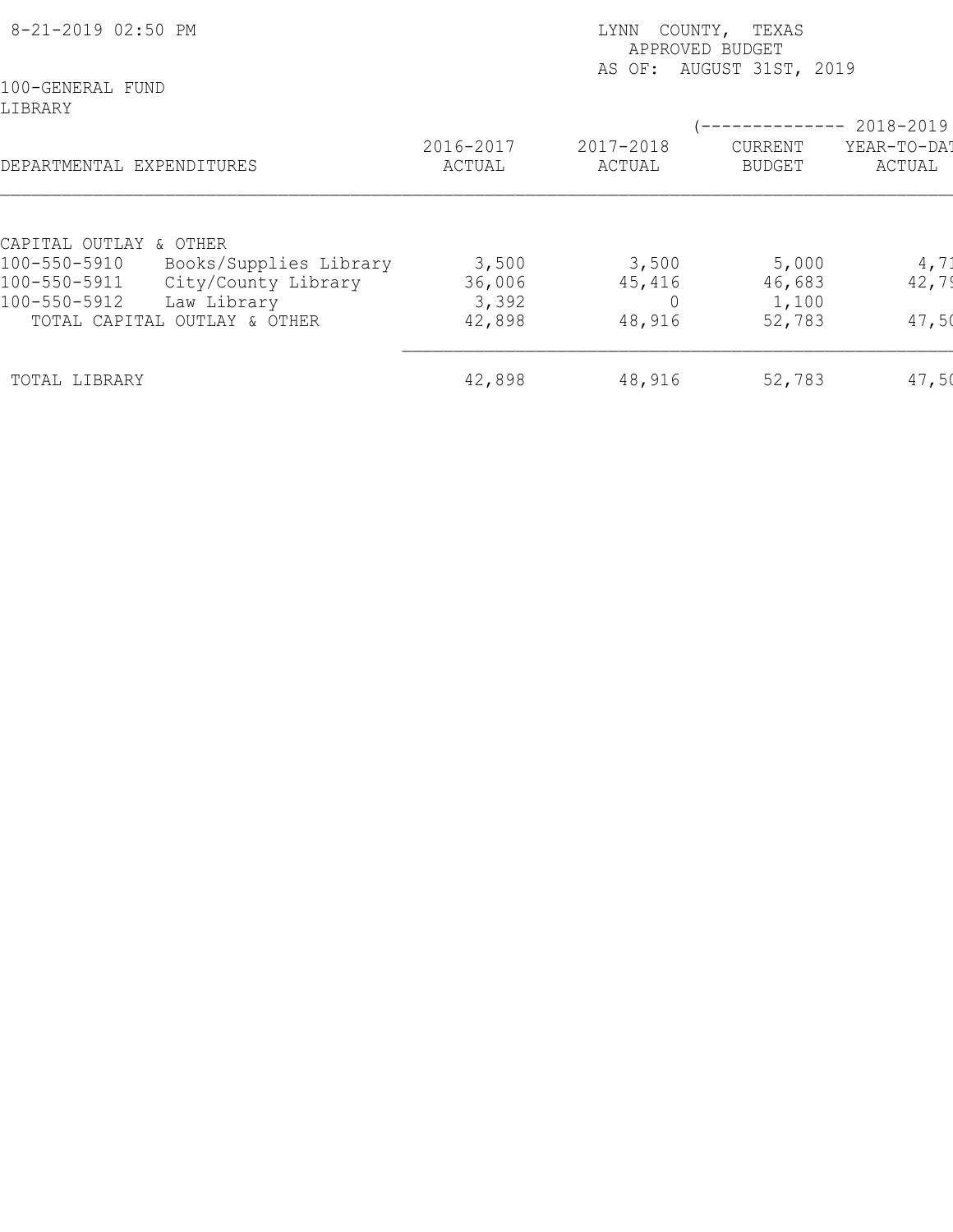| 8-21-2019 02:50 PM                          |                                                      |                | COUNTY, TEXAS<br>LYNN<br>APPROVED BUDGET<br>AUGUST 31ST, 2019<br>AS OF: |                 |                          |  |  |
|---------------------------------------------|------------------------------------------------------|----------------|-------------------------------------------------------------------------|-----------------|--------------------------|--|--|
| 100-GENERAL FUND<br>PUBLIC WELFARE-SOC SERV |                                                      | 2016-2017      | 2017-2018                                                               | CURRENT         | 2018-2019<br>YEAR-TO-DAT |  |  |
| DEPARTMENTAL EXPENDITURES                   |                                                      | ACTUAL         | ACTUAL                                                                  | <b>BUDGET</b>   | ACTUAL                   |  |  |
|                                             |                                                      |                |                                                                         |                 |                          |  |  |
| CAPITAL OUTLAY & OTHER<br>100-555-5900      |                                                      |                |                                                                         |                 |                          |  |  |
| 100-555-5902                                | Court Appointed Attorney<br>Indigent Burial / Cremat | 5,683<br>1,920 | 8,007<br>1,900                                                          | 10,000<br>2,000 | 6,41<br>2, 38            |  |  |
| 100-555-5903                                | Indigent Defense-Crimina                             | 13,382         | 14,267                                                                  | 15,000          | 10, 81                   |  |  |
| 100-555-5904                                | Senior Citizen Center                                | 7,500          | 7,500                                                                   | 7,500           | 7,50                     |  |  |
| 100-555-5905                                | Autopsy/Inquest                                      | 20,900         | 16,500                                                                  | 20,000          | 19, 39                   |  |  |
| 100-555-5906                                | SWCD                                                 | 1,500          | 1,500                                                                   | 1,500           | 1,50                     |  |  |
| 100-555-5907                                | County Historical Commis                             | 500            | 500                                                                     | 500             | 5(                       |  |  |
| 100-555-5908                                | Showbarn                                             | 84             | 50                                                                      | 1,000           |                          |  |  |
| 100-555-5980                                | Misc-Groceries/Medicine/                             | 331            |                                                                         | 1,000           |                          |  |  |
|                                             | TOTAL CAPITAL OUTLAY & OTHER                         | 51,800         | 50,225                                                                  | 58,500          | 48,64                    |  |  |
|                                             | TOTAL PUBLIC WELFARE-SOC SERV                        | 51,800         | 50,225                                                                  | 58,500          | 48,64                    |  |  |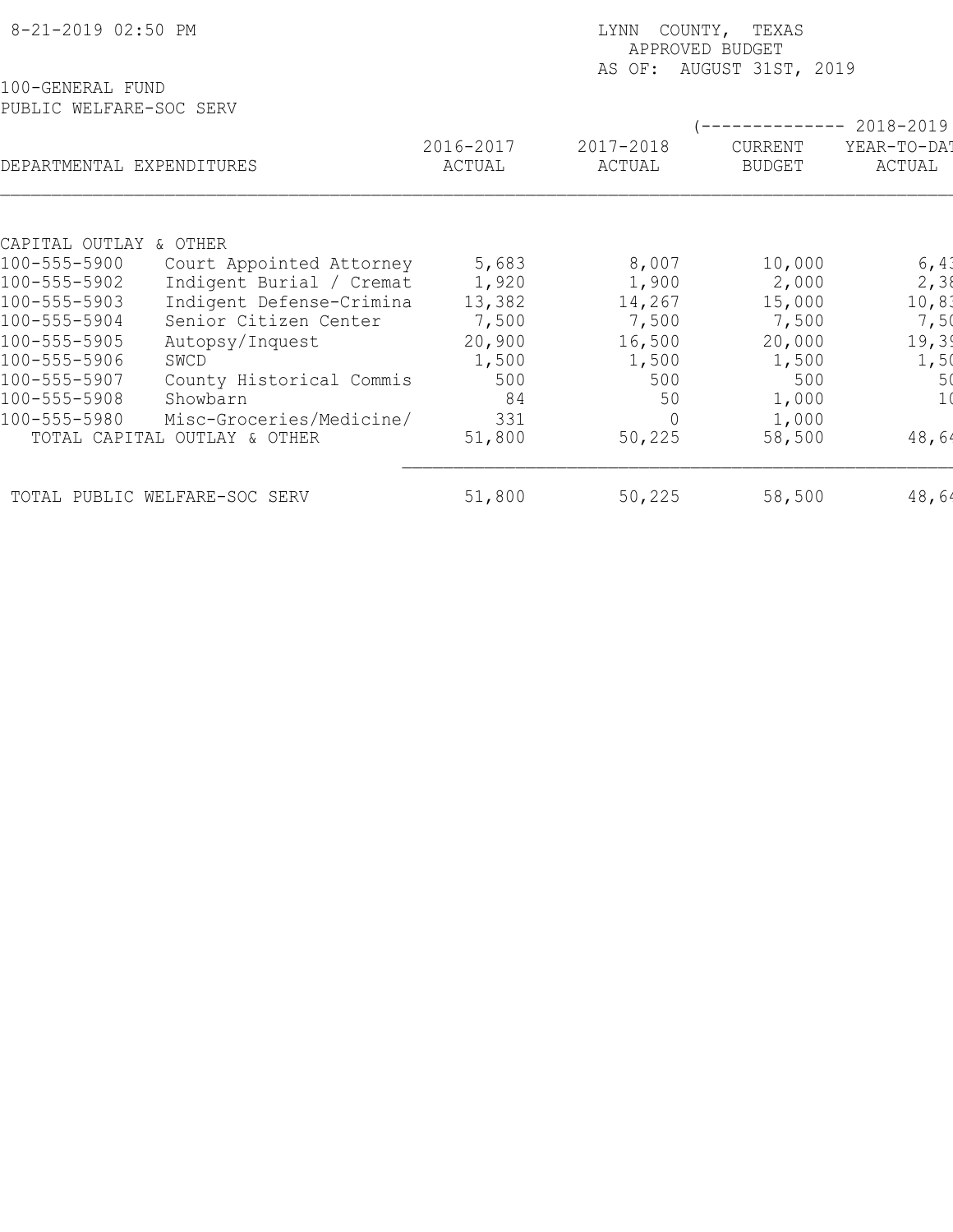| 8-21-2019 02:50 PM                                                           |                     | COUNTY, TEXAS<br>LYNN<br>APPROVED BUDGET<br>AS OF: AUGUST 31ST, 2019 |                          |                       |  |  |
|------------------------------------------------------------------------------|---------------------|----------------------------------------------------------------------|--------------------------|-----------------------|--|--|
| 100-GENERAL FUND<br>HEALTH - SOCIAL SERVICES                                 |                     |                                                                      |                          | $---------2018-2019$  |  |  |
| DEPARTMENTAL EXPENDITURES                                                    | 2016-2017<br>ACTUAL | 2017-2018<br>ACTUAL                                                  | CURRENT<br><b>BUDGET</b> | YEAR-TO-DAT<br>ACTUAL |  |  |
| CAPITAL OUTLAY & OTHER                                                       |                     |                                                                      |                          |                       |  |  |
| 100-556-5920<br>Tahoka Ambulance<br>100-556-5980<br>Employee Wellness Mis Ex | 3,750               | 3,748                                                                | 3,750                    | 3,41                  |  |  |
| TOTAL CAPITAL OUTLAY & OTHER                                                 | 3,750               | 3,748                                                                | 3,750                    | 3,54                  |  |  |
| TOTAL HEALTH - SOCIAL SERVICES                                               | 3,750               | 3,748                                                                | 3,750                    | 3,54                  |  |  |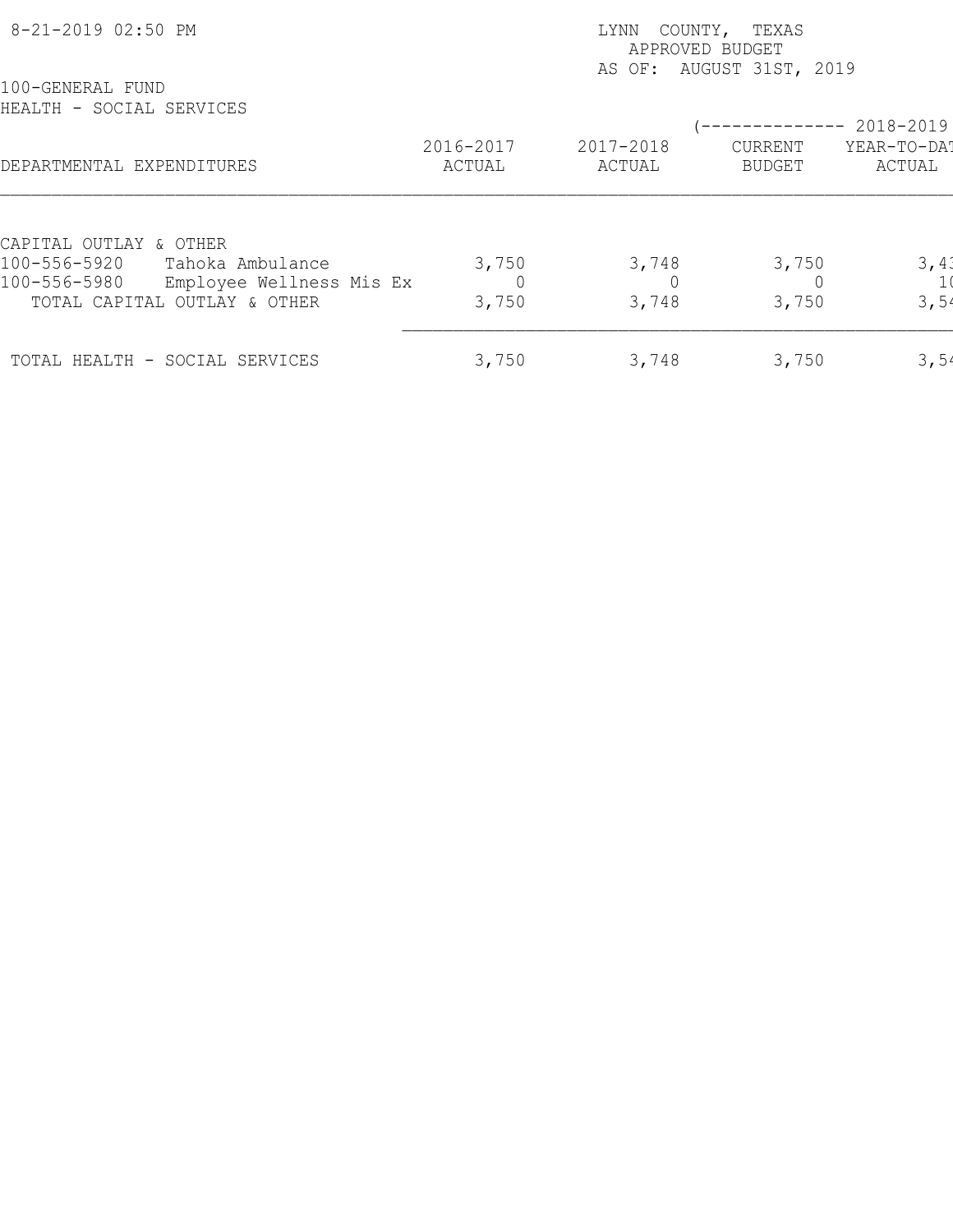| 8-21-2019 02:50 PM                   |                                          | LYNN COUNTY, TEXAS<br>APPROVED BUDGET |                |                          |                |  |  |
|--------------------------------------|------------------------------------------|---------------------------------------|----------------|--------------------------|----------------|--|--|
|                                      |                                          |                                       |                | AS OF: AUGUST 31ST, 2019 |                |  |  |
| 100-GENERAL FUND<br>SHERIFF'S OFFICE |                                          |                                       |                |                          |                |  |  |
|                                      |                                          |                                       |                | ------------ 2018-2019   |                |  |  |
|                                      |                                          | 2016-2017                             | 2017-2018      | CURRENT                  | YEAR-TO-DA!    |  |  |
| DEPARTMENTAL EXPENDITURES            |                                          | ACTUAL                                | ACTUAL         | <b>BUDGET</b>            | ACTUAL         |  |  |
|                                      |                                          |                                       |                |                          |                |  |  |
|                                      |                                          |                                       |                |                          |                |  |  |
| PERSONNEL SERVICES                   |                                          |                                       |                |                          |                |  |  |
|                                      | 100-571-5100.10 Salaries-Elected Officia | 38,796                                | 39,017         | 42,017                   | 37,16          |  |  |
|                                      | 100-571-5100.11 Salaries-Chief Deputy    | 30,653                                | 40,988         | 37,189                   | 22,88          |  |  |
|                                      | 100-571-5100.12 Salaries-Deputy #1       | 33,194                                | 34,621         | 35,663                   | 31,82          |  |  |
|                                      | 100-571-5100.13 Salaries-Deputy #2       | 33,034                                | 34,426         | 35,105                   | 31,56          |  |  |
|                                      | 100-571-5100.14 Salaries-Deputy #3       | 32,909                                | 8,852          | 35,105                   | 28,15          |  |  |
|                                      | 100-571-5100.15 Salaries-Deputy #4       | 34,164                                | 34,331         | 35,105                   | 31,69          |  |  |
|                                      | 100-571-5100.17 Salaries-Secretary       | 25,652                                | 25,598         | 26,672                   | 16, 41         |  |  |
| 100-571-5105                         | Overtime                                 | 17,489                                | 21,916         | 25,200                   | 28,81          |  |  |
| 100-571-5110                         | Temporary Help                           | 3,400                                 | 3,479          | 10,000                   | 4,28           |  |  |
| 100-571-5120                         | Longevity                                | 3,472                                 | 2,749          | 2,965                    |                |  |  |
| 100-571-5140.00 Medicare Tax         |                                          | 3,427                                 | 3,582          | 4,115                    | 3,50           |  |  |
|                                      | 100-571-5150.00 Social Security          | 14,652                                | 15,318         | 17,595                   | 14,99          |  |  |
|                                      | 100-571-5160.00 Health Insurance         | 54,746                                | 60,880         | 73,500                   | 52,70          |  |  |
| 100-571-5170.00 Retirement           |                                          | 6,610                                 | 7,829          | 8,515                    | 6,74           |  |  |
|                                      | TOTAL PERSONNEL SERVICES                 | 332,198                               | 333,585        | 388,746                  | 310,74         |  |  |
| SUPPLIES & OPERATIONS                |                                          |                                       |                |                          |                |  |  |
| 100-571-5200                         | Office Supplies                          | 12,976                                | 4,393          | 6,500                    | 3,61           |  |  |
| $100 - 571 - 5214$                   | Deputy Supplies                          | 9,136                                 | 3,200          | 6,000                    | 6, 41          |  |  |
| $100 - 571 - 5300$                   | Bond, Dues, & Fees                       | 1,332                                 | 926            | 1,400                    | 1,42           |  |  |
| 100-571-5400                         | Telephone                                | 22,308                                | 16,885         | 18,000                   | 15, 71         |  |  |
| 100-571-5401                         | Mobile Radio                             | 0                                     | 411            | 2,000                    | 2,4!           |  |  |
| $100 - 571 - 5402$                   | Satellite TV                             | 654                                   | 919            | 1,550                    | 1,04           |  |  |
| $100 - 571 - 5510$                   | Clothing Allowance                       | 4,600                                 | 6,200          | 7,200                    | 2,42           |  |  |
| $100 - 571 - 5511$                   | Community Policing                       | 372                                   | 355            | 800                      | 39             |  |  |
| $100 - 571 - 5600$                   | Travel & Education                       | 7,308                                 | 6,863          | 6,500                    | 2, 39          |  |  |
| $100 - 571 - 5601$                   | T-Cloe                                   | 0                                     | $\overline{0}$ | 1,800                    |                |  |  |
| $100 - 571 - 5700$                   | Repairs & Maintenance                    | 0                                     | 377            | 5,000                    | 2,00           |  |  |
| $100 - 571 - 5701$                   | Equipment Maintenance                    | $\overline{0}$                        | $\overline{0}$ | 2,000                    |                |  |  |
| $100 - 571 - 5702$                   | Computer Maintenance / Su                | 18,550                                | 16,337         | 16,512                   | 13,82          |  |  |
| $100 - 571 - 5710$                   | Transportation                           | 39,368                                | 51,491         | 40,000                   | 42,70          |  |  |
|                                      | TOTAL SUPPLIES & OPERATIONS              | 116,605                               | 108,357        | 115,262                  | 94,49          |  |  |
| CAPITAL OUTLAY & OTHER               |                                          |                                       |                |                          |                |  |  |
| 100-571-5980                         | Miscellaneous                            | 20,767                                | 7,771          | 5,000                    | 96             |  |  |
| 100-571-5985                         | Insurance Claim Expense                  | 7,600                                 | $\Omega$       | $\overline{0}$           |                |  |  |
| 100-571-5990                         | Capital Outlay                           | 28,768                                | 39,768         | 38,000                   | $48,0^{\circ}$ |  |  |
|                                      | TOTAL CAPITAL OUTLAY & OTHER             | 57,136                                | 47,540         | 43,000                   | 49,04          |  |  |
|                                      |                                          |                                       |                |                          |                |  |  |
| TOTAL SHERIFF'S OFFICE               |                                          | 505,938                               | 489,482        | 547,008                  | 454,28         |  |  |
|                                      |                                          |                                       |                |                          |                |  |  |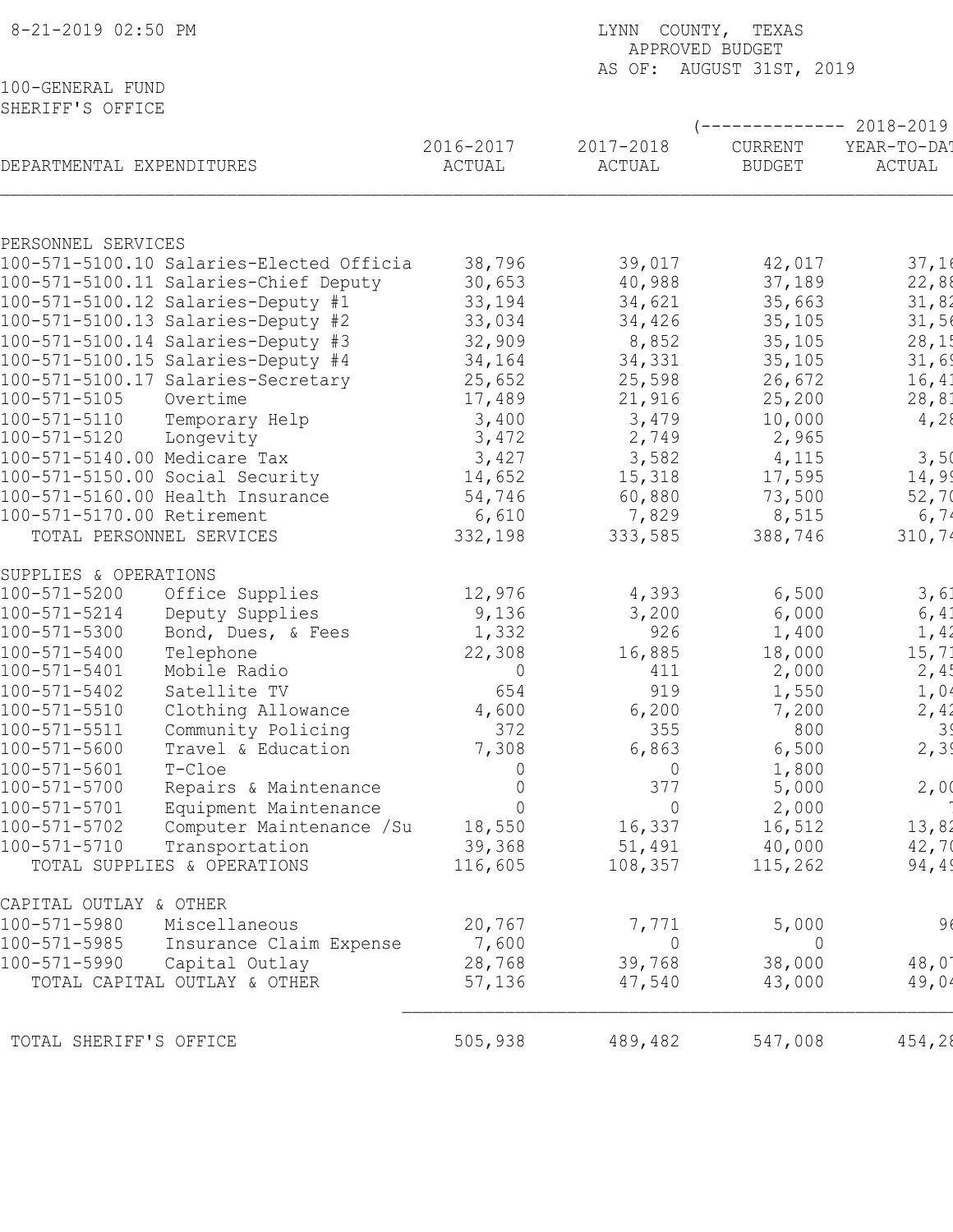| 8-21-2019 02:50 PM                                                               | LYNN COUNTY, TEXAS<br>APPROVED BUDGET<br>AS OF: AUGUST 31ST, 2019 |                     |                          |                                                |  |
|----------------------------------------------------------------------------------|-------------------------------------------------------------------|---------------------|--------------------------|------------------------------------------------|--|
| 100-GENERAL FUND<br>COMMUNICATIONS                                               |                                                                   |                     |                          |                                                |  |
| DEPARTMENTAL EXPENDITURES                                                        | 2016-2017<br>ACTUAL                                               | 2017-2018<br>ACTUAL | CURRENT<br><b>BUDGET</b> | ----------- 2018-2019<br>YEAR-TO-DA!<br>ACTUAL |  |
|                                                                                  |                                                                   |                     |                          |                                                |  |
| PERSONNEL SERVICES                                                               |                                                                   |                     |                          |                                                |  |
| 100-572-5100.10 Salaries-Head Dispatcher                                         | 27,299                                                            | 29,333              | 29,023                   | 26, 33                                         |  |
| 100-572-5100.20 Salaries-Dispatcher #1                                           | 25,605                                                            | 26,884              | 26,925                   | 24,55                                          |  |
| 100-572-5100.30 Salaries-Dispatcher #2<br>100-572-5100.40 Salaries-Dispatcher #3 | 24,874<br>24,539                                                  | 26,826<br>26,236    | 26,925<br>26,925         | 25, 90<br>18,08                                |  |
| 100-572-5105<br>Overtime                                                         | 25,018                                                            | 16,685              | 16,000                   | 24,78                                          |  |
| 100-572-5110<br>Temporary Help                                                   | 4,291                                                             | 4,484               | 12,000                   | 3,2!                                           |  |
| 100-572-5120<br>Longevity                                                        | 1,772                                                             | 1,880               | 1,950                    |                                                |  |
| 100-572-5140.00 Medicare Tax                                                     | 1,812                                                             | 1,871               | 2,000                    | 1,8                                            |  |
| 100-572-5150.00 Social Security                                                  | 7,747                                                             | 7,998               | 8,550                    | 7,99                                           |  |
| 100-572-5160.00 Health Insurance                                                 | 32,008                                                            | 39,864              | 42,000                   | 32, 3!                                         |  |
| 100-572-5170.00 Retirement                                                       | 3,337                                                             | 4,137               | 4,035                    | 3,74                                           |  |
| TOTAL PERSONNEL SERVICES                                                         | 178,302                                                           | 186,197             | 196,333                  | 168,90                                         |  |
| SUPPLIES & OPERATIONS                                                            |                                                                   |                     |                          |                                                |  |
| 100-572-5200<br>Office Supplies                                                  | 3,390                                                             | 1,552               | 4,000                    | 2, 7                                           |  |
| 100-572-5210<br>Uniforms                                                         | 1,703                                                             | 134                 | 1,800                    | 7 S                                            |  |
| 100-572-5300<br>Bond, Dues, & Fees                                               | 71                                                                | 71                  | 200                      |                                                |  |
| 100-572-5403<br>Tower Expense                                                    | $\overline{0}$                                                    | $\overline{0}$      | 1,000                    |                                                |  |
| $100 - 572 - 5600$<br>Travel & Education                                         | 2,600                                                             | 3,377               | 4,000                    | 4 <sup>′</sup>                                 |  |
| 100-572-5702<br>Computer Maint/Support                                           | 398                                                               | 250                 | 2,500                    | 1(                                             |  |
| TOTAL SUPPLIES & OPERATIONS                                                      | 8,162                                                             | 5,385               | 13,500                   | 4, 22                                          |  |
| TOTAL COMMUNICATIONS                                                             | 186,464                                                           | 191,582             | 209,833                  | 173, 12                                        |  |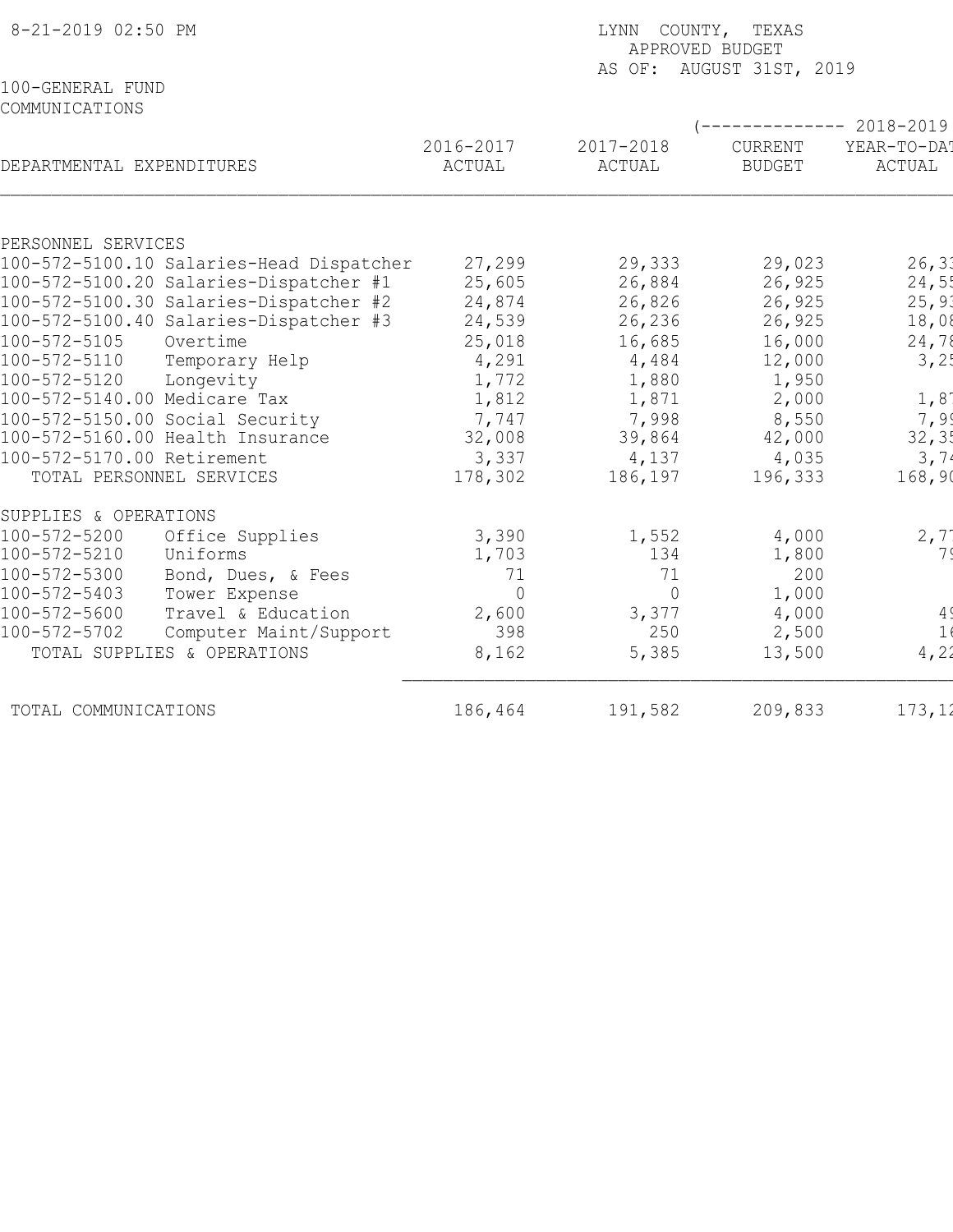| 8-21-2019 02:50 PM                                             |                    | LYNN COUNTY, TEXAS<br>APPROVED BUDGET<br>AS OF: AUGUST 31ST, 2019 |                          |                                      |  |  |  |
|----------------------------------------------------------------|--------------------|-------------------------------------------------------------------|--------------------------|--------------------------------------|--|--|--|
| 100-GENERAL FUND                                               |                    |                                                                   |                          |                                      |  |  |  |
| JAIL                                                           |                    |                                                                   |                          |                                      |  |  |  |
|                                                                | 2016-2017          | 2017-2018                                                         | CURRENT                  | ----------- 2018-2019<br>YEAR-TO-DA! |  |  |  |
| DEPARTMENTAL EXPENDITURES                                      | ACTUAL             | ACTUAL                                                            | <b>BUDGET</b>            | ACTUAL                               |  |  |  |
| PERSONNEL SERVICES                                             |                    |                                                                   |                          |                                      |  |  |  |
| 100-576-5100.10 Salaries-Jail Administra                       | 33,044             | 34,553                                                            | 35,663                   | 32,41                                |  |  |  |
| 100-576-5100.11 Salaries-Lieutenant                            | 30,441             | 31,832                                                            | 32,180                   | 30,58                                |  |  |  |
| 100-576-5100.12 Salaries-Jailer #2                             | 29,383             | 30,779                                                            | 29,932                   | 27, 33                               |  |  |  |
| 100-576-5100.13 Salaries-Jailer #3                             | 23,550             | 29,728                                                            | 29,932                   | 27,38                                |  |  |  |
| 100-576-5100.14 Salaries-Jailer #4                             | 28,142             | 22,109                                                            | 29,932                   | 27, 34                               |  |  |  |
| 100-576-5100.15 Salaries-Jailer #5                             | 28,296             | 29,465                                                            | 29,932                   | 27,60                                |  |  |  |
| 100-576-5100.16 Salaries-Jailer #6                             | 28,260             | 29,173                                                            | 29,932                   | 27,85                                |  |  |  |
| 100-576-5100.17 Salaries-Jailer #7                             | 28,369             | 29,293                                                            | 29,932                   | 19,29                                |  |  |  |
| 100-576-5100.18 Salaries-Jailer #8                             | 28,610             | 29,840                                                            | 29,932                   | 24,9'                                |  |  |  |
| 100-576-5100.19 Salaries-Jailer #9<br>100-576-5105<br>Overtime | 28,222             | 30,194                                                            | 29,932                   | 25,70                                |  |  |  |
| 100-576-5110<br>Temporary Help                                 | 45,000<br>$\Omega$ | 43,758<br>$\Omega$                                                | 44,000<br>$\overline{0}$ | 36, 91                               |  |  |  |
| 100-576-5120<br>Longevity                                      | 1,380              | 1,432                                                             | 2,185                    |                                      |  |  |  |
| 100-576-5140.00 Medicare Tax                                   | 4,516              | 4,814                                                             | 5,095                    | 4,51                                 |  |  |  |
| 100-576-5150.00 Social Security                                | 19,311             | 20,586                                                            | 21,781                   | 19,3'                                |  |  |  |
| 100-576-5160.00 Health Insurance                               | 84,226             | 95,099                                                            | 105,000                  | 86,04                                |  |  |  |
| 100-576-5170.00 Retirement                                     | 8,909              | 10,643                                                            | 10,540                   | 9,1                                  |  |  |  |
| TOTAL PERSONNEL SERVICES                                       | 449,659            | 473,296                                                           | 495,900                  | 426,51                               |  |  |  |
| SUPPLIES & OPERATIONS                                          |                    |                                                                   |                          |                                      |  |  |  |
| 100-576-5200<br>Office Supplies                                | 7,414              | 4,390                                                             | 4,000                    | 1, 6                                 |  |  |  |
| 100-576-5201<br>Postage                                        | 875                | 479                                                               | 900                      | 3.                                   |  |  |  |
| 100-576-5207<br>Kitchen Expense                                | 54,853             | 80,873                                                            | 80,000                   | 64,31                                |  |  |  |
| 100-576-5210<br>Uniforms                                       | 3,627              | 733                                                               | 2,000                    | 5 <sub>0</sub>                       |  |  |  |
| 100-576-5213<br>Janitor Supplies                               | 22,333             | 23,137                                                            | 17,500                   | 15,04                                |  |  |  |
| 100-576-5510<br>Jail-Clothing Allowance                        | 1,200              | 1,200                                                             | 1,200                    |                                      |  |  |  |
| 100-576-5600<br>Travel & Education                             | 2,589              | 7,751                                                             | 5,500                    | 1, 9:                                |  |  |  |
| 100-576-5701<br>Repairs & Maintenance                          | 60,636             | 51,957                                                            | 55,000                   | 28,38                                |  |  |  |
| 100-576-5702<br>Computer Maintenance / S                       | $\overline{0}$     | 16,861                                                            | 3,000                    | 1,9                                  |  |  |  |
| 100-576-5703<br>Pest Contol                                    | 780                | 830                                                               | 900                      | 65                                   |  |  |  |
| 100-576-5810<br>Inmate Medical Expense<br>100-576-5815         | 33,262             | 52,484                                                            | 60,000                   | 39,96                                |  |  |  |
| External Inmate Housing<br>100-576-5820<br>Firearms Exp        | 918<br>677         | 11,480<br>1,755                                                   | 12,000<br>1,500          |                                      |  |  |  |
| TOTAL SUPPLIES & OPERATIONS                                    | 189,165            | 253,928                                                           | 243,500                  | 154,71                               |  |  |  |
|                                                                |                    |                                                                   |                          |                                      |  |  |  |
| CAPITAL OUTLAY & OTHER                                         |                    |                                                                   |                          |                                      |  |  |  |
| 100-576-5980<br>Miscellaneous                                  | 427                | 1,015                                                             | 2,000                    | $1, 2^{\circ}$                       |  |  |  |
| 100-576-5990<br>Capital Outlay                                 | $\overline{0}$     | 0                                                                 | 1,000                    |                                      |  |  |  |
| TOTAL CAPITAL OUTLAY & OTHER                                   | 427                | 1,015                                                             | 3,000                    | $1, 2^{\circ}$                       |  |  |  |
| TOTAL JAIL                                                     | 639,251            | 728,239                                                           | 742,400                  | 582,52                               |  |  |  |
|                                                                |                    |                                                                   |                          |                                      |  |  |  |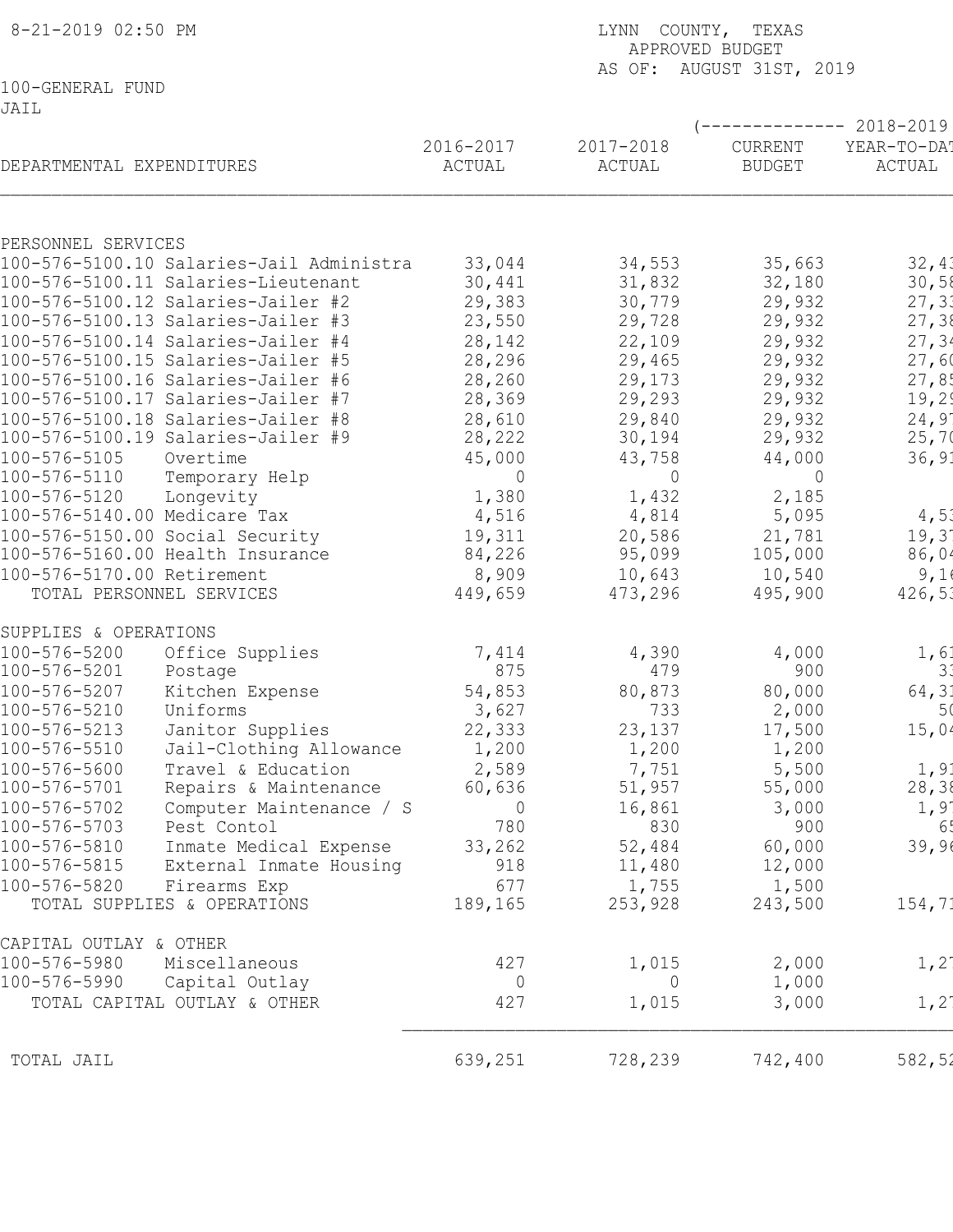| 8-21-2019 02:50 PM                                                 | COUNTY, TEXAS<br>LYNN<br>APPROVED BUDGET |                     |                          |                       |  |  |
|--------------------------------------------------------------------|------------------------------------------|---------------------|--------------------------|-----------------------|--|--|
| 100-GENERAL FUND<br>SCAP Grant                                     |                                          |                     | AS OF: AUGUST 31ST, 2019 | 2018-2019             |  |  |
| DEPARTMENTAL EXPENDITURES                                          | 2016-2017<br>ACTUAL                      | 2017-2018<br>ACTUAL | CURRENT<br>BUDGET        | YEAR-TO-DAT<br>ACTUAL |  |  |
| SUPPLIES & OPERATIONS                                              |                                          |                     |                          |                       |  |  |
| 100-577-5810<br>SCAP-Inmate Medical<br>TOTAL SUPPLIES & OPERATIONS | 454<br>454                               |                     | 500<br>500               | 1, 3(<br>1, 36        |  |  |
| TOTAL SCAP Grant                                                   | 454                                      | 0                   | 500                      | 1, 36                 |  |  |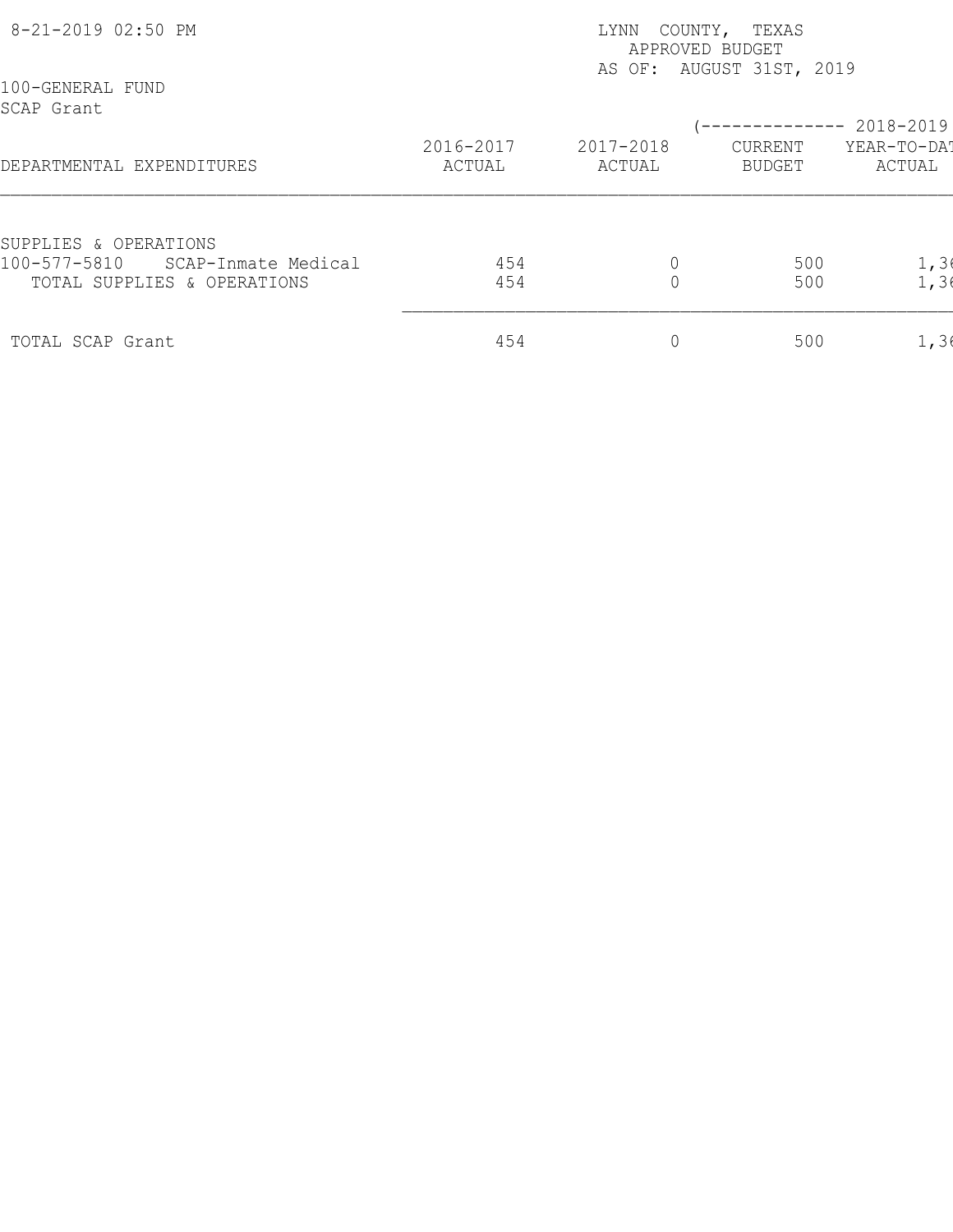| 8-21-2019 02:50 PM                  |                                                                 | COUNTY, TEXAS<br>LYNN<br>APPROVED BUDGET<br>AS OF: AUGUST 31ST, 2019 |                     |                          |                       |  |  |
|-------------------------------------|-----------------------------------------------------------------|----------------------------------------------------------------------|---------------------|--------------------------|-----------------------|--|--|
| 100-GENERAL FUND<br>OPS-CORRECTIONS |                                                                 |                                                                      |                     |                          | 2018-2019             |  |  |
| DEPARTMENTAL EXPENDITURES           |                                                                 | 2016-2017<br>ACTUAL                                                  | 2017-2018<br>ACTUAL | CURRENT<br><b>BUDGET</b> | YEAR-TO-DAT<br>ACTUAL |  |  |
| SUPPLIES & OPERATIONS               |                                                                 |                                                                      |                     |                          |                       |  |  |
| 100-578-5200<br>100-578-5400        | Office Supplies<br>Telephone                                    | 1,742<br>1,848                                                       | 981<br>1,817        | 2,000<br>1,500           | 1,41<br>94            |  |  |
| 100-578-5420<br>100-578-5600        | Crime Line<br>Travel & Education<br>TOTAL SUPPLIES & OPERATIONS | 3,590                                                                | 2,798               | 3,500                    | 2,38                  |  |  |
| TOTAL OPS-CORRECTIONS               |                                                                 | 3,590                                                                | 2,798               | 3,500                    | 2, 38                 |  |  |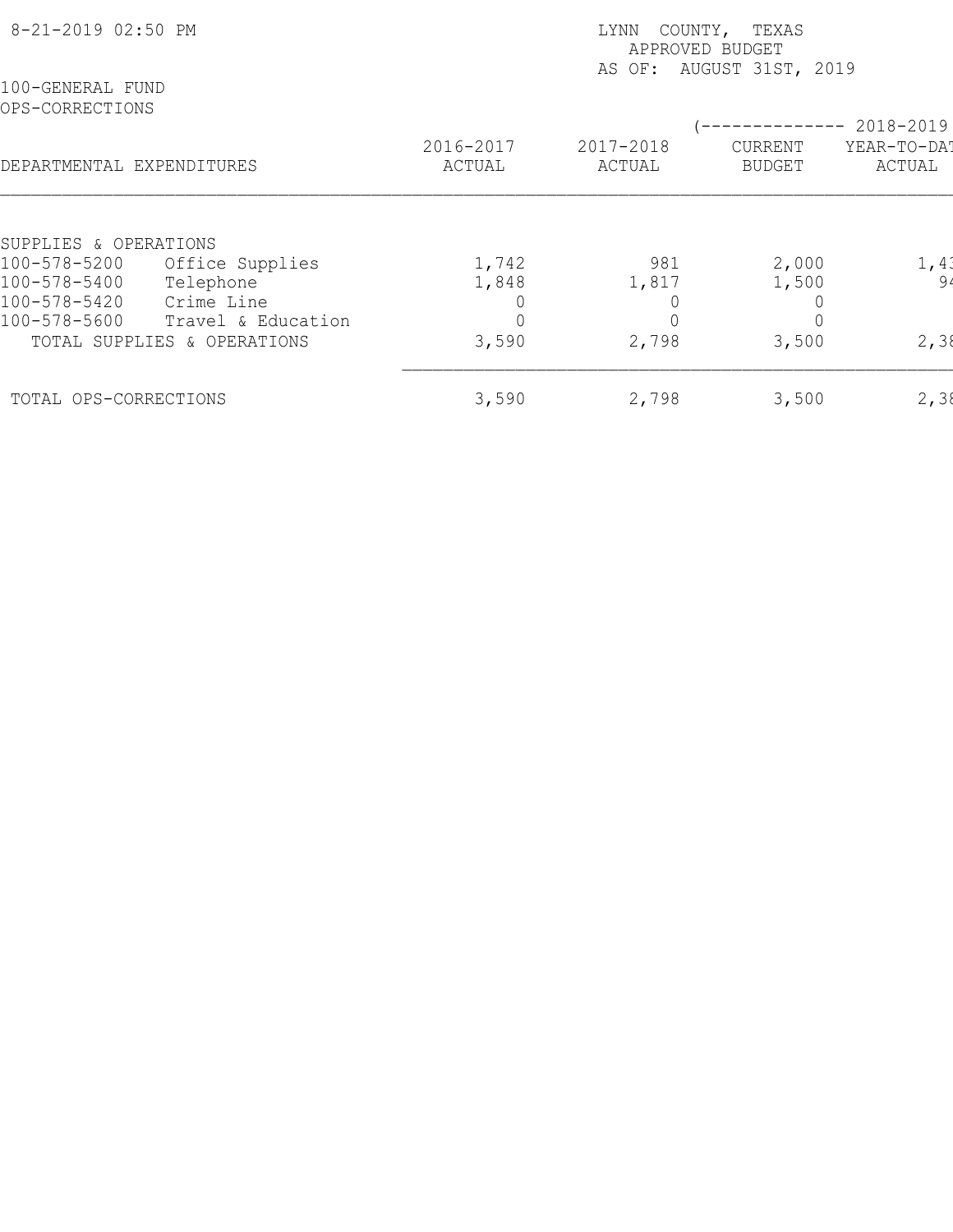| 8-21-2019 02:50 PM                       |                     | COUNTY, TEXAS<br>LYNN<br>APPROVED BUDGET<br>AUGUST 31ST, 2019<br>AS OF: |                          |                       |  |  |  |
|------------------------------------------|---------------------|-------------------------------------------------------------------------|--------------------------|-----------------------|--|--|--|
| 100-GENERAL FUND<br>PUBLIC SAFETY FIRE   |                     |                                                                         |                          | 2018-2019             |  |  |  |
| DEPARTMENTAL EXPENDITURES                | 2016-2017<br>ACTUAL | 2017-2018<br>ACTUAL                                                     | CURRENT<br><b>BUDGET</b> | YEAR-TO-DAT<br>ACTUAL |  |  |  |
|                                          |                     |                                                                         |                          |                       |  |  |  |
| CAPITAL OUTLAY & OTHER                   |                     |                                                                         |                          |                       |  |  |  |
| 100-580-5940.10 Fire Protection-Tahoka   | 16,000              | 16,000                                                                  | 21,000                   | 21,00                 |  |  |  |
| 100-580-5940.20 Fire Protection-O'Donnel | 2,500               | 2,500                                                                   | 3,000                    | 3,00                  |  |  |  |
| 100-580-5940.30 Fire Protection-Wilson   | 1,625               | 1,625                                                                   | 3,000                    | 3,00                  |  |  |  |
| 100-580-5940.40 Fire Protection-New Home | 1,625               | 1,625                                                                   | 3,000                    | 3,00                  |  |  |  |
| TOTAL CAPITAL OUTLAY & OTHER             | 21,750              | 21,750                                                                  | 30,000                   | 30,00                 |  |  |  |
| TOTAL PUBLIC SAFETY FIRE                 | 21,750              | 21,750                                                                  | 30,000                   | 30,00                 |  |  |  |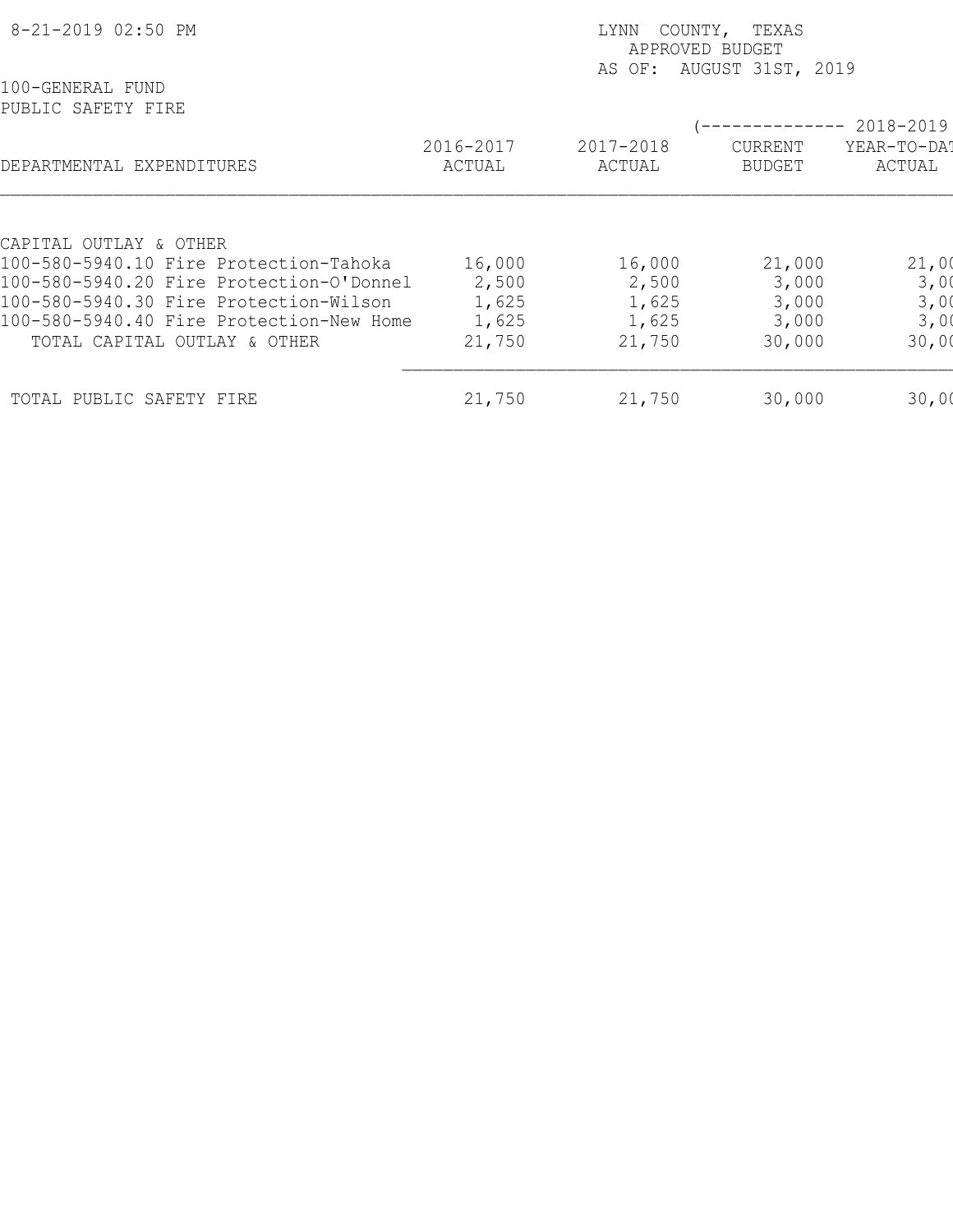| 8-21-2019 02:50 PM                     |                          | LYNN COUNTY, TEXAS<br>APPROVED BUDGET<br>AS OF: AUGUST 31ST, 2019 |                     |                          |                                               |  |  |
|----------------------------------------|--------------------------|-------------------------------------------------------------------|---------------------|--------------------------|-----------------------------------------------|--|--|
| 100-GENERAL FUND<br>ANIMAL CONTROL-ENV |                          |                                                                   |                     |                          |                                               |  |  |
| DEPARTMENTAL EXPENDITURES              |                          | 2016-2017<br>ACTUAL                                               | 2017-2018<br>ACTUAL | CURRENT<br><b>BUDGET</b> | $-------- 2018-2019$<br>YEAR-TO-DA!<br>ACTUAL |  |  |
|                                        |                          |                                                                   |                     |                          |                                               |  |  |
| PERSONNEL SERVICES                     |                          |                                                                   |                     |                          |                                               |  |  |
| 100-585-5100                           | Salaries                 | 25,529                                                            | 6,315               | 0                        |                                               |  |  |
| 100-585-5110 Temporary Help            |                          | 13,253                                                            | 5,371               | $\mathsf{O}\xspace$      |                                               |  |  |
| 100-585-5120                           | Longevity                | $\overline{0}$                                                    | $\overline{0}$      | $\mathsf{O}\xspace$      |                                               |  |  |
| 100-585-5140.00 Medicare Tax           |                          | 535                                                               | 190                 | $\mathsf{O}\xspace$      |                                               |  |  |
| 100-585-5150.00 Social Security        |                          | 2,289                                                             | 810                 | $\mathsf{O}\xspace$      |                                               |  |  |
| 100-585-5160.00 Health Insurance       |                          | 6,973                                                             | 3,432               | $\mathsf{O}\xspace$      |                                               |  |  |
| 100-585-5170.00 Retirement             |                          | 532                                                               | 340                 | 0                        |                                               |  |  |
| TOTAL PERSONNEL SERVICES               |                          | 49,111                                                            | 16,459              | $\overline{0}$           |                                               |  |  |
| SUPPLIES & OPERATIONS                  |                          |                                                                   |                     |                          |                                               |  |  |
| 100-585-5200                           | Office Supplies          | 1,526                                                             | 549                 | 0                        |                                               |  |  |
| 100-585-5210                           | Uniforms                 | 60                                                                | 190                 | 0                        |                                               |  |  |
| 100-585-5213                           | Janitorial Supplies      | 360                                                               | $\overline{0}$      | $\mathsf{O}\xspace$      |                                               |  |  |
| 100-585-5220                           | Animal Food & Medication | 2,388                                                             | 539                 | $\mathbf 0$              |                                               |  |  |
| 100-585-5400                           | Telephone                | 346                                                               | 842                 | $\mathsf{O}\xspace$      |                                               |  |  |
| 100-585-5406                           | Utilities                | 1,336                                                             | 1,743               | $\mathsf{O}\xspace$      |                                               |  |  |
| 100-585-5600                           | Travel & Education       | 8                                                                 | $\overline{0}$      | $\mathsf{O}\xspace$      |                                               |  |  |
| 100-585-5700                           | Property Insurance       | 417                                                               | 392                 | $\mathsf{O}\xspace$      |                                               |  |  |
| 100-585-5701                           | Repairs & Maintenance    | 10,606                                                            | 843                 | 0                        |                                               |  |  |
| 100-585-5703                           | Pest Contol              | 600                                                               | 300                 | $\mathbf 0$              |                                               |  |  |
| 100-585-5720                           | Fuel/Oil                 | 2,741                                                             | 944                 | 0                        |                                               |  |  |
| TOTAL SUPPLIES & OPERATIONS            |                          | 20,389                                                            | 6,344               | $\mathbf 0$              |                                               |  |  |
| CAPITAL OUTLAY & OTHER                 |                          |                                                                   |                     |                          |                                               |  |  |
| 100-585-5980                           | Miscellaneous            | 38,097                                                            | 173                 | 0                        |                                               |  |  |
| 100-585-5985                           | Insurance Claim Exp      | 0                                                                 | $\circ$             | $\mathbf 0$              |                                               |  |  |
| 100-585-5990                           | Capital Outlay           | 0                                                                 | 3,516               | $\mathbf 0$              |                                               |  |  |
| TOTAL CAPITAL OUTLAY & OTHER           |                          | 38,097                                                            | 3,689               | $\mathsf{O}\xspace$      |                                               |  |  |
| TOTAL ANIMAL CONTROL-ENV               |                          | 107,597                                                           | 26,491              | $\circ$                  |                                               |  |  |
|                                        |                          |                                                                   |                     |                          |                                               |  |  |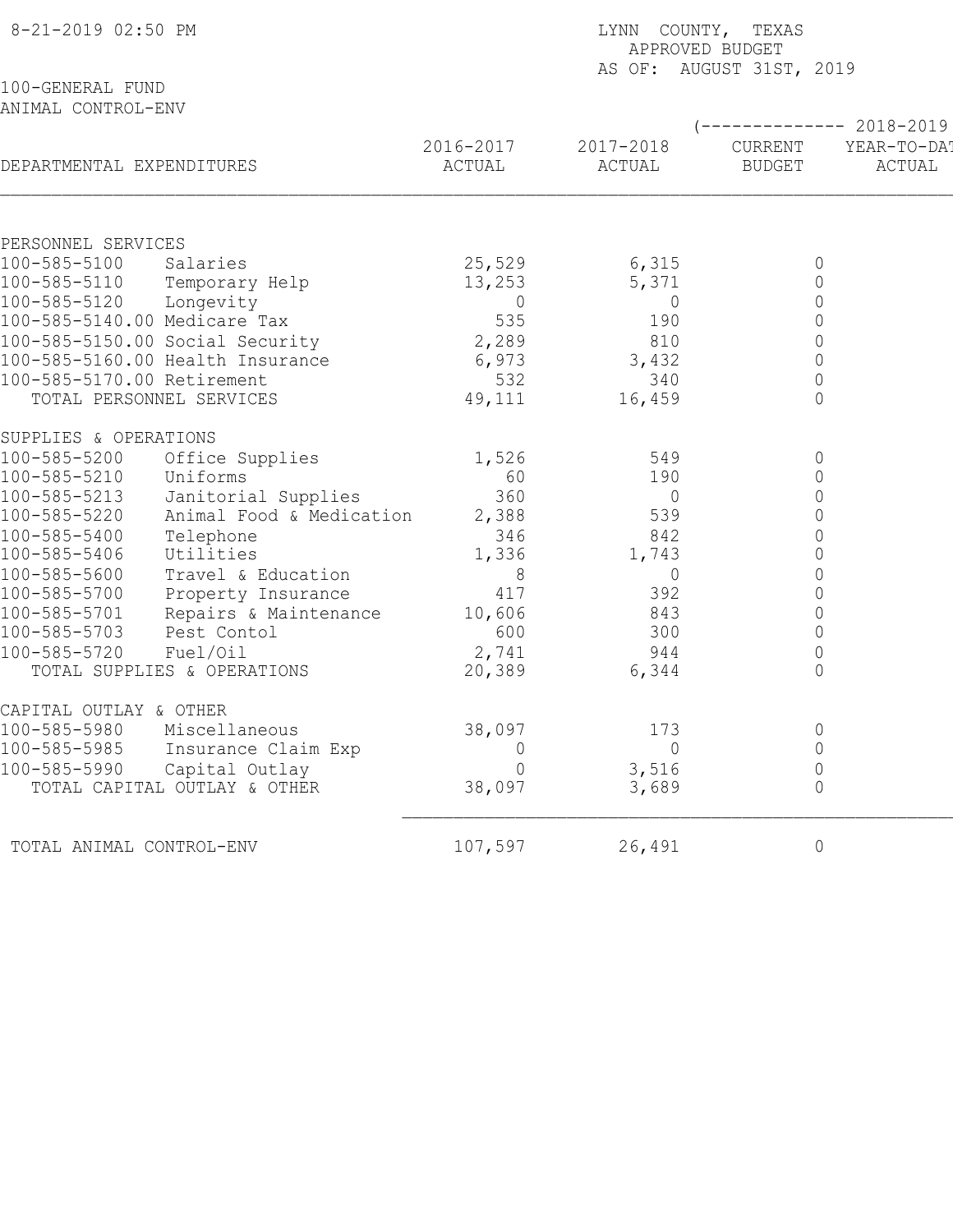| 8-21-2019 02:50 PM                      |                | LYNN COUNTY, TEXAS<br>APPROVED BUDGET |                          |                     |  |  |  |
|-----------------------------------------|----------------|---------------------------------------|--------------------------|---------------------|--|--|--|
|                                         |                |                                       | AS OF: AUGUST 31ST, 2019 |                     |  |  |  |
| 100-GENERAL FUND<br>EXTENSION - NAT RES |                |                                       |                          |                     |  |  |  |
|                                         |                |                                       |                          | $--------2018-2019$ |  |  |  |
|                                         | 2016-2017      | 2017-2018                             | CURRENT                  | YEAR-TO-DA!         |  |  |  |
| DEPARTMENTAL EXPENDITURES               | ACTUAL         | ACTUAL                                | <b>BUDGET</b>            | ACTUAL              |  |  |  |
| PERSONNEL SERVICES                      |                |                                       |                          |                     |  |  |  |
| 100-586-5100.10 Salaries-Farm Demo      | 11,655         | 8,858                                 | 12,121                   | 7,22                |  |  |  |
| 100-586-5100.20 Salaries-Home Econ      | 13,815         | 14,368                                | 14,943                   | 13, 21              |  |  |  |
| 100-586-5100.30 Salaries-Secretary      | 20,191         | 9,419                                 | 18,000                   | 3,61                |  |  |  |
| 100-586-5105<br>Overtime                | $\Omega$       | $\overline{0}$                        | $\overline{0}$           |                     |  |  |  |
| 100-586-5120<br>Longevity               | 210            | 246                                   | 362                      |                     |  |  |  |
| 100-586-5140.00 Medicare Tax            | 640            | 547                                   | 650                      | $4\overset{?}{.}$   |  |  |  |
| 100-586-5150.00 Social Security         | 2,736          | 2,337                                 | 2,780                    | 1,84                |  |  |  |
| 100-586-5170.00 Retirement              | 603            | 3                                     | $\Omega$                 |                     |  |  |  |
| 100-586-5180<br>Travel Allowance        | 4,817          | 4,800                                 | 4,800                    | 4,24                |  |  |  |
| TOTAL PERSONNEL SERVICES                | 54,666         | 40,577                                | 53,656                   | 30,60               |  |  |  |
| SUPPLIES & OPERATIONS                   |                |                                       |                          |                     |  |  |  |
| 100-586-5200<br>Office Supplies         | 9,011          | 12,465                                | 6,000                    | 6,04                |  |  |  |
| 100-586-5201<br>Postage                 | 102            | 291                                   | 300                      | 11                  |  |  |  |
| 100-586-5300<br>Bond, Dues, & Fees      | 265            | 530                                   | 500                      | 4 <sub>2</sub>      |  |  |  |
| 100-586-5400<br>Telephone               | 1,967          | 1,740                                 | 2,850                    | 1,41                |  |  |  |
| 100-586-5600<br>Travel & Education      | 7,071          | 10,002                                | 14,000                   | 13,71               |  |  |  |
| 100-586-5710<br>Transportation          | 7,279          | 5,317                                 | 6,000                    | 1,0                 |  |  |  |
| TOTAL SUPPLIES & OPERATIONS             | 25,695         | 30,345                                | 29,650                   | 22,80               |  |  |  |
| CAPITAL OUTLAY & OTHER                  |                |                                       |                          |                     |  |  |  |
| 100-586-5950<br>Kids Club Fund          | 930            | 1,250                                 | 1,700                    | 2,10                |  |  |  |
| 100-586-5984<br>Ext Insurance Claim Exp | $\overline{0}$ | $\overline{0}$                        | $\overline{0}$           |                     |  |  |  |
| 100-586-5990<br>Capital Outlay          | 13,209         | 1,615                                 | 1,000                    |                     |  |  |  |
| TOTAL CAPITAL OUTLAY & OTHER            | 14,139         | 2,865                                 | 2,700                    | 2,10                |  |  |  |
| TOTAL EXTENSION - NAT RES               | 94,501         | 73,787                                | 86,006                   | 55,50               |  |  |  |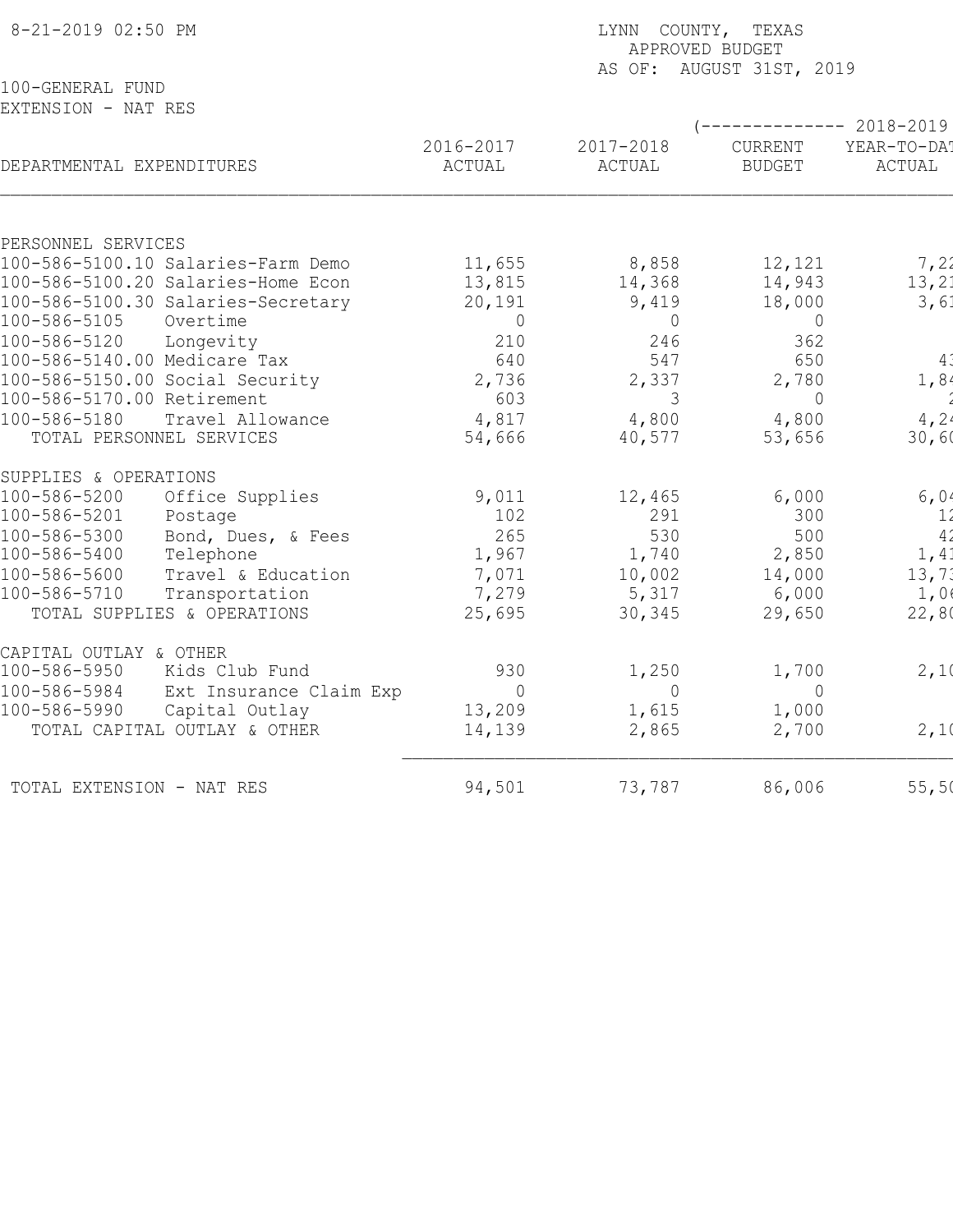| 8-21-2019 02:50 PM<br>100-GENERAL FUND                            | LYNN COUNTY, TEXAS<br>APPROVED BUDGET<br>AS OF: AUGUST 31ST, 2019 |                         |                        |                                       |  |  |
|-------------------------------------------------------------------|-------------------------------------------------------------------|-------------------------|------------------------|---------------------------------------|--|--|
| MISCELLANEOUS                                                     | 2016-2017                                                         | 2017-2018               | CURRENT                | ------------ 2018-2019<br>YEAR-TO-DAT |  |  |
| DEPARTMENTAL EXPENDITURES                                         | ACTUAL                                                            | ACTUAL                  | BUDGET                 | ACTUAL                                |  |  |
| CAPITAL OUTLAY & OTHER                                            |                                                                   |                         |                        |                                       |  |  |
| 100-587-5952<br>CVA Match<br>100-587-5953<br>Juvenile-Local Match | 0                                                                 | $\theta$<br>$\mathbf 0$ | 10,000<br>76,788       |                                       |  |  |
| TOTAL CAPITAL OUTLAY & OTHER                                      |                                                                   | $\overline{0}$          | 86,788                 |                                       |  |  |
| TOTAL MISCELLANEOUS                                               | $\overline{0}$                                                    | $\circ$                 | 86,788                 |                                       |  |  |
| TOTAL EXPENDITURES                                                | 2,982,235                                                         | 3,069,024               | 3,451,006              | 2,813,08                              |  |  |
| REVENUE OVER/(UNDER) EXPENDITURES                                 | 438,165<br>===========                                            | 301,477                 | 391,422<br>=========== | 644,69                                |  |  |
|                                                                   |                                                                   |                         |                        |                                       |  |  |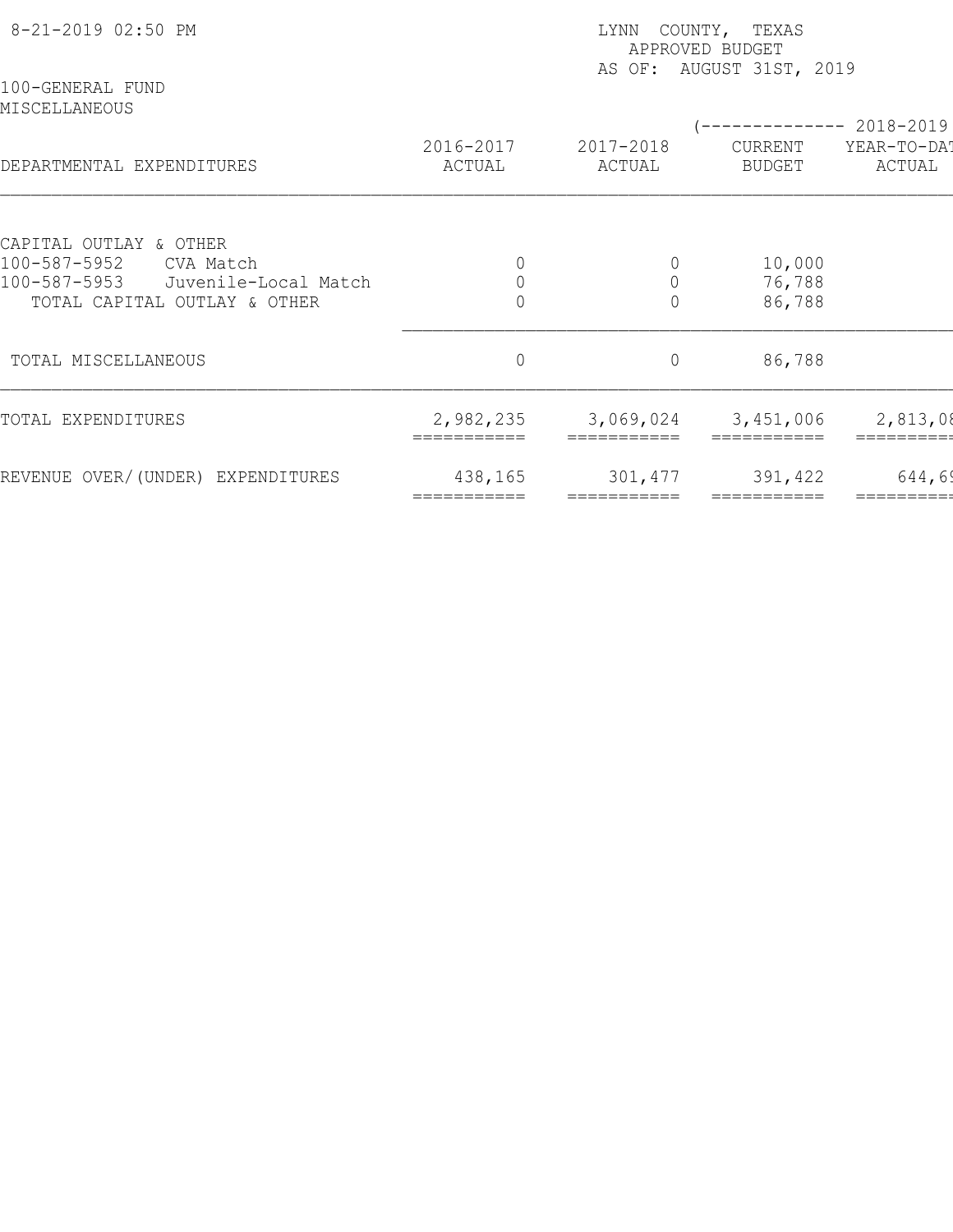| 8-21-2019 02:51 PM<br>111-VIDEO FEE FUND                             |                     | LYNN COUNTY, TEXAS<br>APPROVED BUDGET | AS OF: AUGUST 31ST, 2019                        |                       |
|----------------------------------------------------------------------|---------------------|---------------------------------------|-------------------------------------------------|-----------------------|
| REVENUES                                                             | 2016-2017<br>ACTUAL | 2017-2018<br>ACTUAL                   | (-------------- 2018-2019)<br>CURRENT<br>BUDGET | YEAR-TO-DA!<br>ACTUAL |
| NON-DEPARTMENTAL                                                     |                     |                                       |                                                 |                       |
| FEE COLLECTION<br>111-400-4400.15 Video Fees<br>TOTAL FEE COLLECTION | 105<br>105          | 190<br>190                            | 150<br>150                                      |                       |
| TOTAL NON-DEPARTMENTAL                                               | 105                 | 190                                   | 150                                             |                       |
| TOTAL REVENUES                                                       | 105<br>===========  | 190<br>===========                    | 150                                             | =======               |
|                                                                      |                     |                                       |                                                 |                       |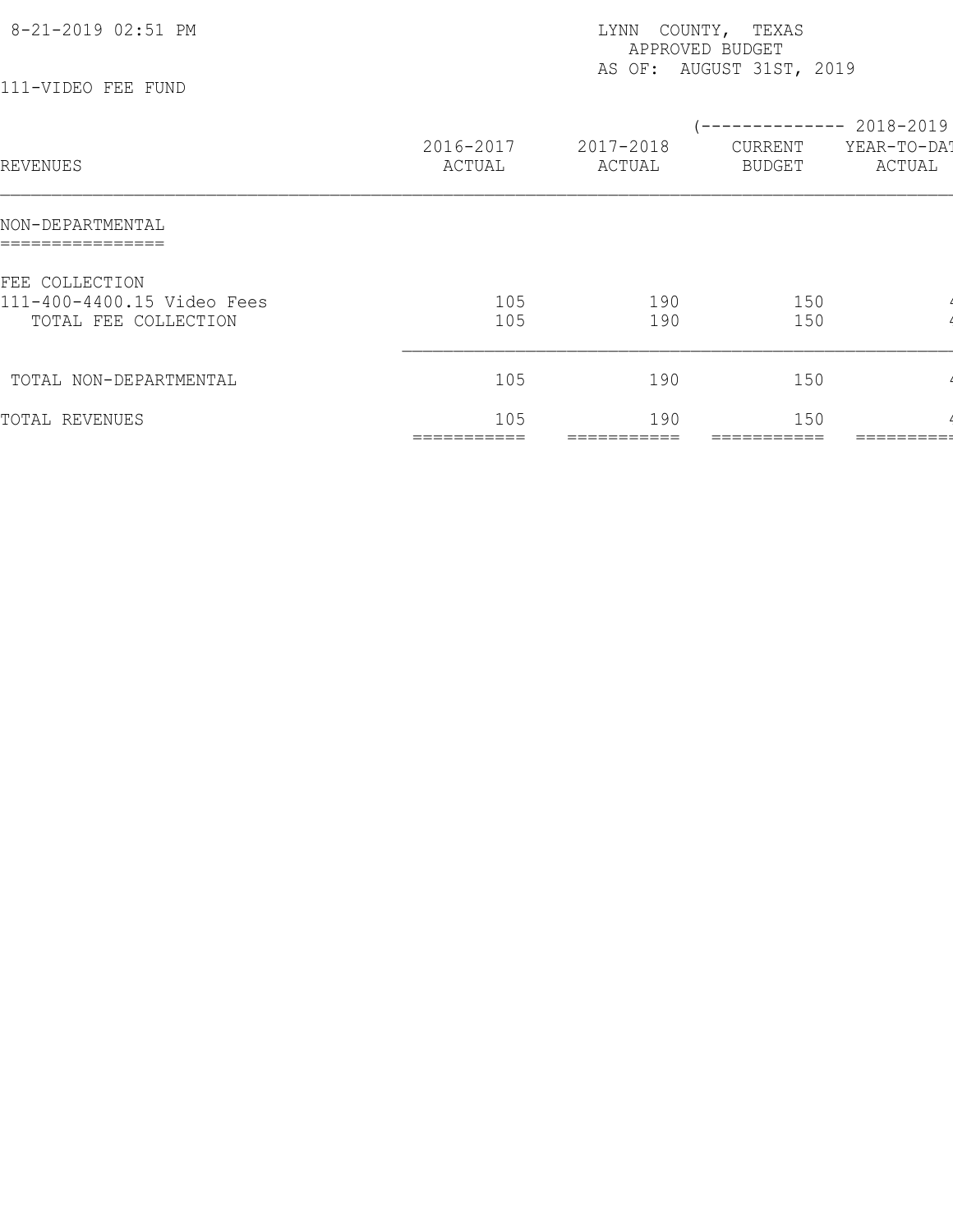| 8-21-2019 02:51 PM                                            |                     | LYNN COUNTY, TEXAS<br>APPROVED BUDGET<br>AS OF: AUGUST 31ST, 2019 |                          |                       |  |  |  |
|---------------------------------------------------------------|---------------------|-------------------------------------------------------------------|--------------------------|-----------------------|--|--|--|
| 111-VIDEO FEE FUND<br>NON-DEPARTMENTAL                        |                     |                                                                   |                          | ----------- 2018-2019 |  |  |  |
| DEPARTMENTAL EXPENDITURES                                     | 2016-2017<br>ACTUAL | 2017-2018<br>ACTUAL                                               | CURRENT<br><b>BUDGET</b> | YEAR-TO-DA!<br>ACTUAL |  |  |  |
| CAPITAL OUTLAY & OTHER                                        |                     |                                                                   |                          |                       |  |  |  |
| 111-500-5980<br>Miscellaneous<br>TOTAL CAPITAL OUTLAY & OTHER |                     |                                                                   | 150<br>150               |                       |  |  |  |
| TOTAL NON-DEPARTMENTAL                                        | $\overline{0}$      | $\overline{0}$                                                    | 150                      |                       |  |  |  |
| TOTAL EXPENDITURES                                            |                     |                                                                   | 150                      |                       |  |  |  |
| REVENUE OVER/(UNDER) EXPENDITURES                             | 105                 | 190                                                               | $\cap$                   |                       |  |  |  |
|                                                               |                     |                                                                   |                          |                       |  |  |  |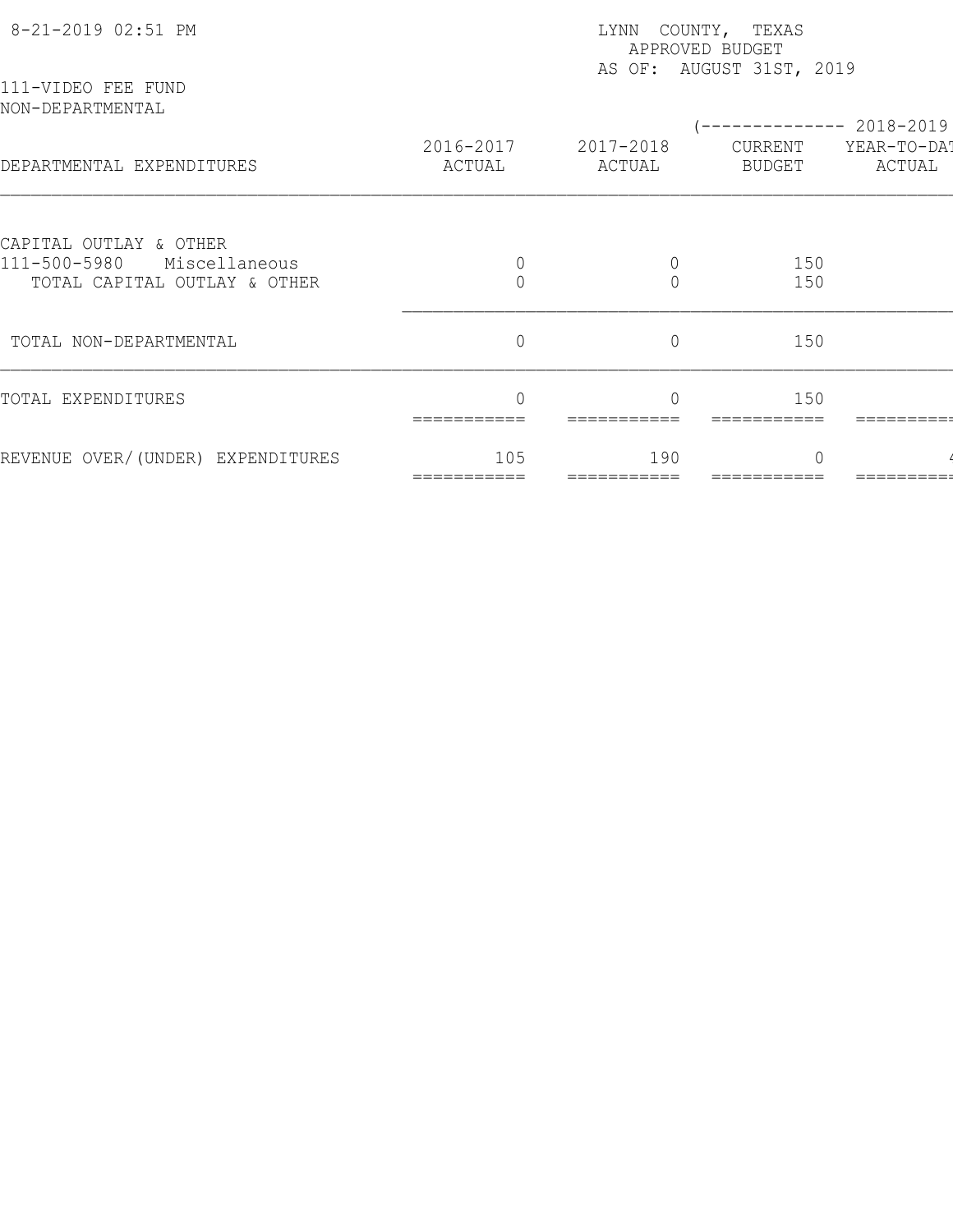| 8-21-2019 02:51 PM<br>112-DC ARCHIVE FUND                                |                     | LYNN<br>APPROVED BUDGET | COUNTY, TEXAS<br>AS OF: AUGUST 31ST, 2019 |                                                 |
|--------------------------------------------------------------------------|---------------------|-------------------------|-------------------------------------------|-------------------------------------------------|
| REVENUES                                                                 | 2016-2017<br>ACTUAL | 2017-2018<br>ACTUAL     | CURRENT<br><b>BUDGET</b>                  | ------------ 2018-2019<br>YEAR-TO-DAT<br>ACTUAL |
| NON-DEPARTMENTAL<br>================                                     |                     |                         |                                           |                                                 |
| FEE COLLECTION<br>112-400-4400.25 DC Archive Fee<br>TOTAL FEE COLLECTION | 645<br>645          | 1,000<br>1,000          | 700<br>700                                | 82<br>8'                                        |
| TOTAL NON-DEPARTMENTAL                                                   | 645                 | 1,000                   | 700                                       | 8 <sub>2</sub>                                  |
| TOTAL REVENUES                                                           | 645                 | 1,000                   | 700                                       | 82                                              |
|                                                                          |                     |                         |                                           |                                                 |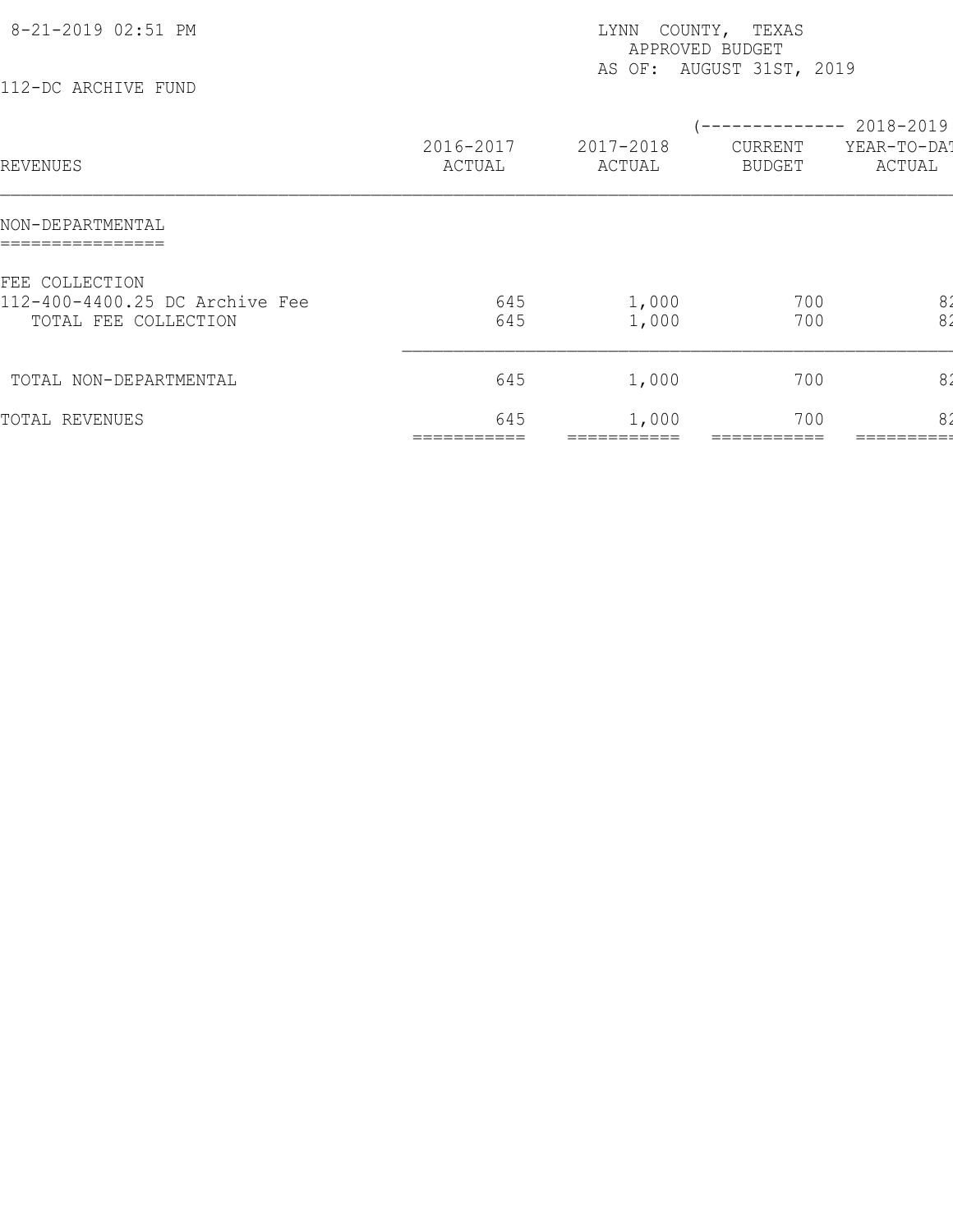| 8-21-2019 02:51 PM                                            | COUNTY, TEXAS<br>LYNN<br>APPROVED BUDGET<br>AS OF: AUGUST 31ST, 2019 |                     |                          |                       |  |  |
|---------------------------------------------------------------|----------------------------------------------------------------------|---------------------|--------------------------|-----------------------|--|--|
| 112-DC ARCHIVE FUND<br>NON-DEPARTMENTAL                       |                                                                      |                     |                          | ----------- 2018-2019 |  |  |
| DEPARTMENTAL EXPENDITURES                                     | 2016-2017<br>ACTUAL                                                  | 2017-2018<br>ACTUAL | CURRENT<br><b>BUDGET</b> | YEAR-TO-DAT<br>ACTUAL |  |  |
| CAPITAL OUTLAY & OTHER                                        |                                                                      |                     |                          |                       |  |  |
| 112-500-5980<br>Miscellaneous<br>TOTAL CAPITAL OUTLAY & OTHER |                                                                      | $\Omega$            | 0                        | 5,00<br>5,00          |  |  |
| TOTAL NON-DEPARTMENTAL                                        | $\overline{0}$                                                       | $\circ$             | $\overline{0}$           | 5,00                  |  |  |
| TOTAL EXPENDITURES                                            |                                                                      |                     |                          | 5,00                  |  |  |
| REVENUE OVER/(UNDER) EXPENDITURES                             | 645                                                                  | 1,000               | 700                      | 4,1                   |  |  |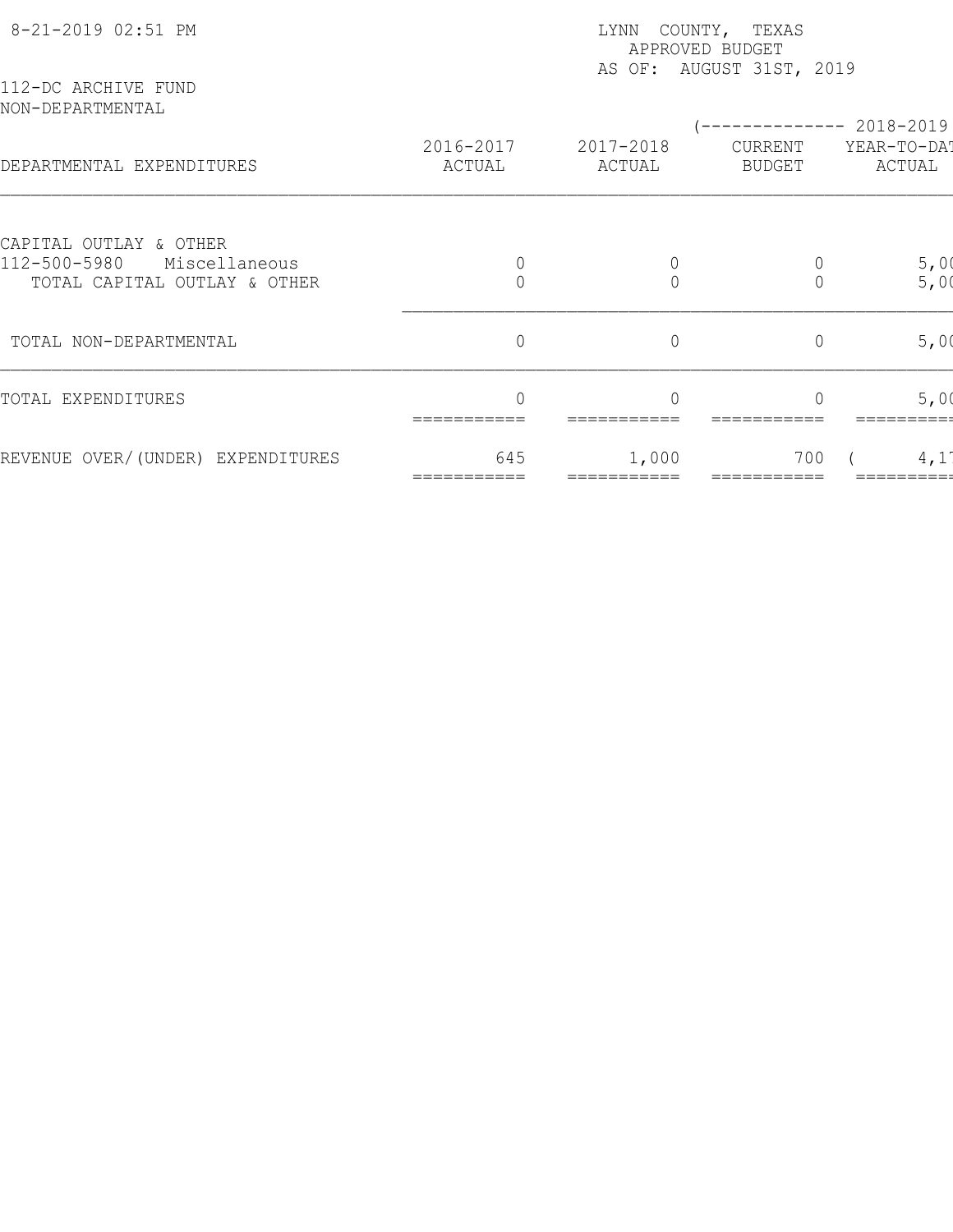| 8-21-2019 02:51 PM<br>113-DC PRESERVATION FUND                                |                     | COUNTY, TEXAS<br>LYNN<br>APPROVED BUDGET<br>AS OF: AUGUST 31ST, 2019 |                                                 |                       |  |
|-------------------------------------------------------------------------------|---------------------|----------------------------------------------------------------------|-------------------------------------------------|-----------------------|--|
| REVENUES                                                                      | 2016-2017<br>ACTUAL | 2017-2018<br>ACTUAL                                                  | (-------------- 2018-2019)<br>CURRENT<br>BUDGET | YEAR-TO-DA!<br>ACTUAL |  |
| NON-DEPARTMENTAL                                                              |                     |                                                                      |                                                 |                       |  |
| FEE COLLECTION<br>113-400-4400.26 DC Preservation Fee<br>TOTAL FEE COLLECTION | 553<br>553          | 820<br>820                                                           | 600<br>600                                      | 64<br>64              |  |
| TOTAL NON-DEPARTMENTAL                                                        | 553                 | 820                                                                  | 600                                             | 64                    |  |
| TOTAL REVENUES                                                                | 553                 | 820                                                                  | 600                                             | 64                    |  |
|                                                                               |                     |                                                                      |                                                 |                       |  |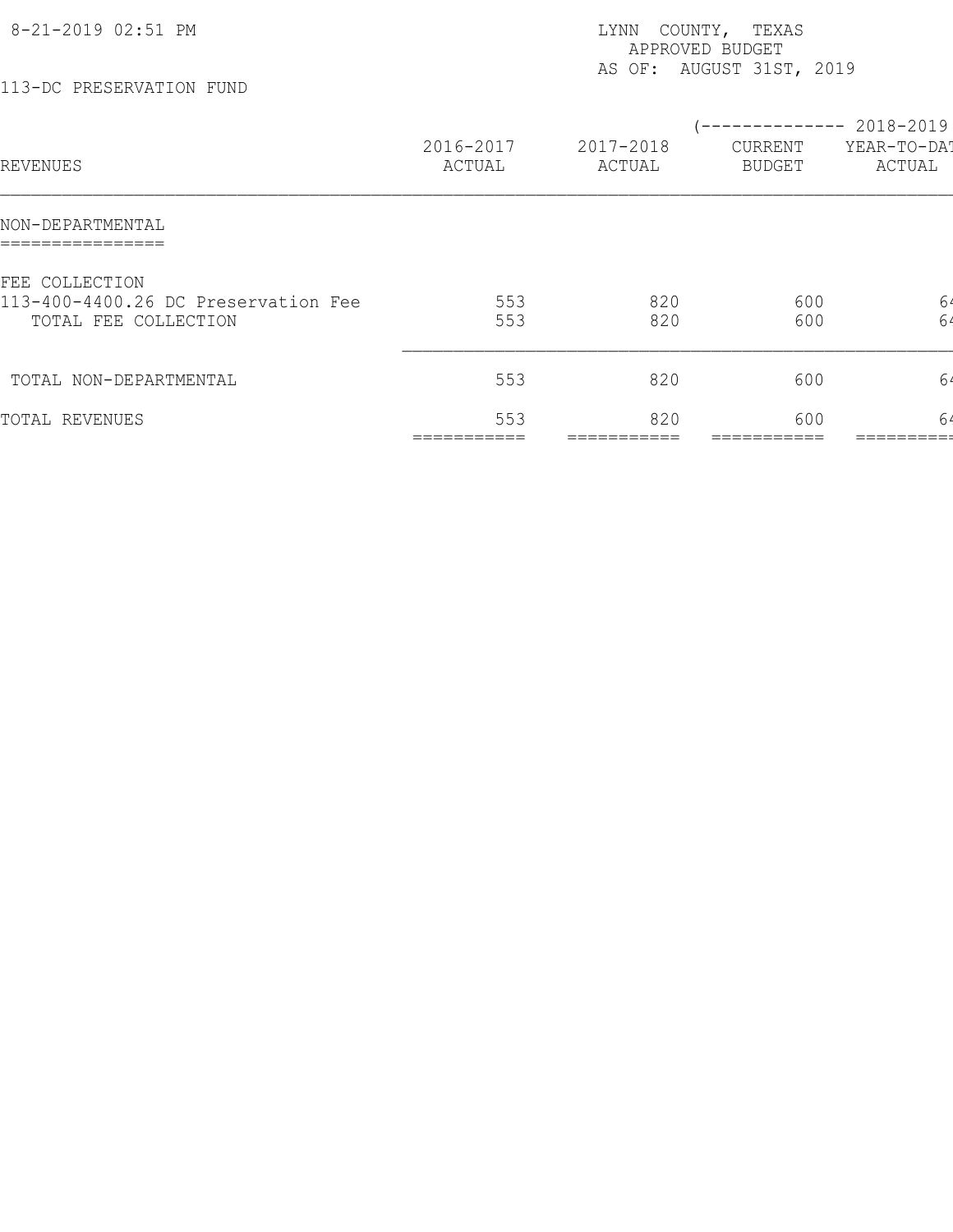| 8-21-2019 02:51 PM                                                                      | LYNN COUNTY, TEXAS<br>APPROVED BUDGET<br>AS OF: AUGUST 31ST, 2019 |                     |                   |                                                |  |  |  |
|-----------------------------------------------------------------------------------------|-------------------------------------------------------------------|---------------------|-------------------|------------------------------------------------|--|--|--|
| 113-DC PRESERVATION FUND<br>NON-DEPARTMENTAL                                            |                                                                   |                     |                   |                                                |  |  |  |
| DEPARTMENTAL EXPENDITURES                                                               | 2016-2017<br>ACTUAL                                               | 2017-2018<br>ACTUAL | CURRENT<br>BUDGET | ----------- 2018-2019<br>YEAR-TO-DAT<br>ACTUAL |  |  |  |
|                                                                                         |                                                                   |                     |                   |                                                |  |  |  |
| CAPITAL OUTLAY & OTHER<br>113-500-5980<br>Miscellaneous<br>TOTAL CAPITAL OUTLAY & OTHER |                                                                   | $\bigcap$           | 0<br>$\Omega$     | 3,6!<br>3,6!                                   |  |  |  |
| TOTAL NON-DEPARTMENTAL                                                                  | $\overline{0}$                                                    | $\circ$             | $\overline{0}$    | 3,65                                           |  |  |  |
| TOTAL EXPENDITURES                                                                      |                                                                   |                     |                   | 3,6!                                           |  |  |  |
| REVENUE OVER/(UNDER) EXPENDITURES                                                       | 553                                                               | 820                 | 600               | 3,01                                           |  |  |  |
|                                                                                         |                                                                   |                     |                   |                                                |  |  |  |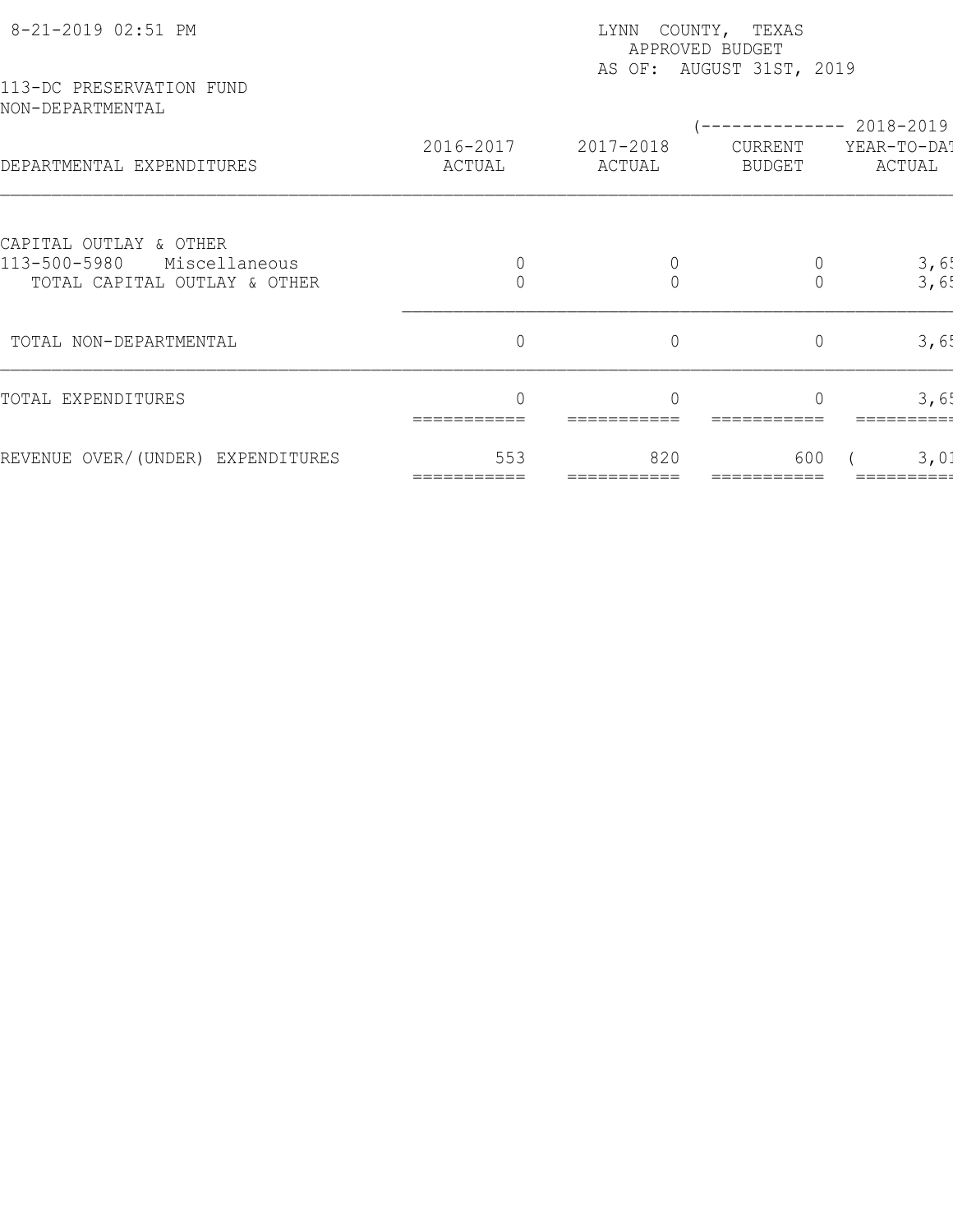| 8-21-2019 02:51 PM<br>114-DC TECHNOLOGY                               | COUNTY, TEXAS<br>LYNN<br>APPROVED BUDGET<br>AS OF: AUGUST 31ST, 2019 |                     |                                            |                       |  |  |
|-----------------------------------------------------------------------|----------------------------------------------------------------------|---------------------|--------------------------------------------|-----------------------|--|--|
| REVENUES                                                              | 2016-2017<br>ACTUAL                                                  | 2017-2018<br>ACTUAL | $--------- 2018-2019$<br>CURRENT<br>BUDGET | YEAR-TO-DAT<br>ACTUAL |  |  |
| NON-DEPARTMENTAL                                                      |                                                                      |                     |                                            |                       |  |  |
| FEE COLLECTION<br>114-400-4400.27 DC Tech Fee<br>TOTAL FEE COLLECTION | 31<br>31                                                             | 28<br>28            | 30<br>30                                   |                       |  |  |
| TOTAL NON-DEPARTMENTAL                                                | 31                                                                   | 28                  | 30                                         |                       |  |  |
| TOTAL REVENUES                                                        | 31                                                                   | 28<br>.             | 30                                         | :======               |  |  |
|                                                                       |                                                                      |                     |                                            |                       |  |  |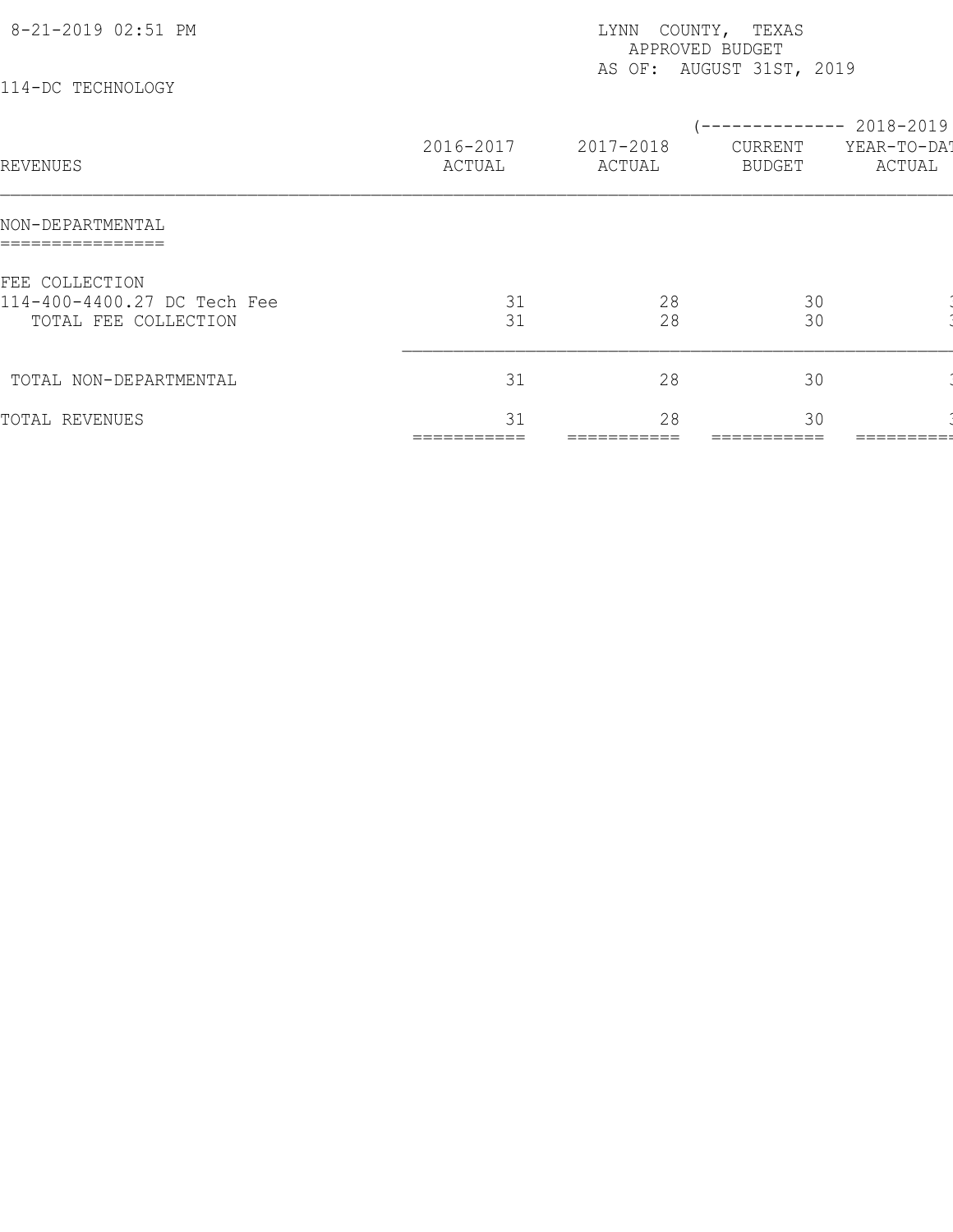| 114-DC TECHNOLOGY<br>NON-DEPARTMENTAL<br>---------- 2018-2019<br>2016-2017<br>2017-2018<br>CURRENT<br>DEPARTMENTAL EXPENDITURES<br><b>BUDGET</b><br>ACTUAL<br>ACTUAL<br>CAPITAL OUTLAY & OTHER<br>114-500-5980<br>Miscellaneous<br>0<br>TOTAL CAPITAL OUTLAY & OTHER<br>$\overline{0}$<br>$\overline{0}$<br>$\overline{0}$<br>TOTAL NON-DEPARTMENTAL<br>TOTAL EXPENDITURES<br>31<br>28<br>30<br>REVENUE OVER/(UNDER) EXPENDITURES | 8-21-2019 02:51 PM | LYNN COUNTY, TEXAS<br>APPROVED BUDGET<br>AS OF: AUGUST 31ST, 2019 |  |  |                       |  |  |
|-----------------------------------------------------------------------------------------------------------------------------------------------------------------------------------------------------------------------------------------------------------------------------------------------------------------------------------------------------------------------------------------------------------------------------------|--------------------|-------------------------------------------------------------------|--|--|-----------------------|--|--|
|                                                                                                                                                                                                                                                                                                                                                                                                                                   |                    |                                                                   |  |  |                       |  |  |
|                                                                                                                                                                                                                                                                                                                                                                                                                                   |                    |                                                                   |  |  | YEAR-TO-DAT<br>ACTUAL |  |  |
|                                                                                                                                                                                                                                                                                                                                                                                                                                   |                    |                                                                   |  |  |                       |  |  |
|                                                                                                                                                                                                                                                                                                                                                                                                                                   |                    |                                                                   |  |  |                       |  |  |
|                                                                                                                                                                                                                                                                                                                                                                                                                                   |                    |                                                                   |  |  |                       |  |  |
|                                                                                                                                                                                                                                                                                                                                                                                                                                   |                    |                                                                   |  |  |                       |  |  |
|                                                                                                                                                                                                                                                                                                                                                                                                                                   |                    |                                                                   |  |  |                       |  |  |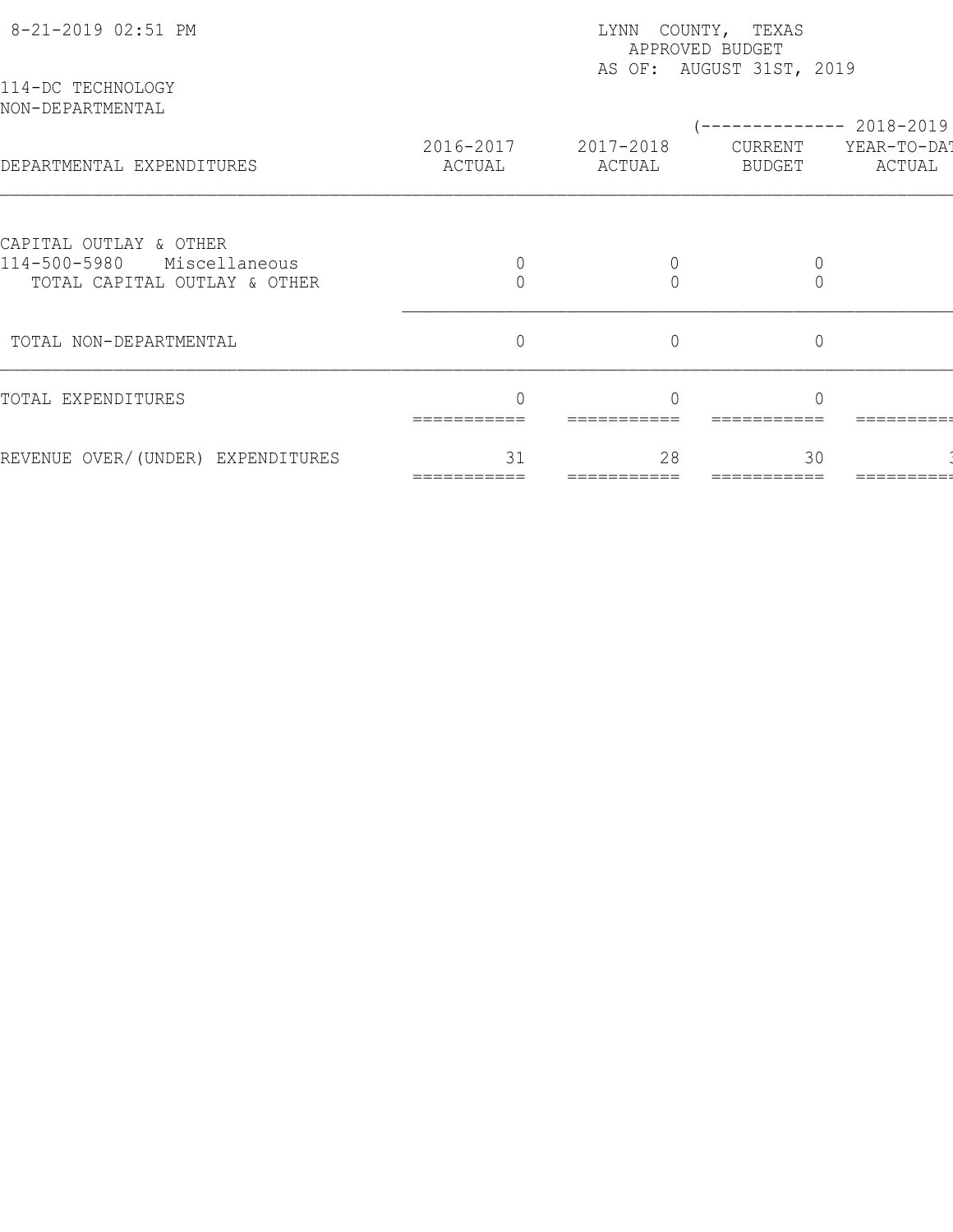| 8-21-2019 02:51 PM                         |                     | LYNN COUNTY, TEXAS<br>APPROVED BUDGET<br>AS OF: AUGUST 31ST, 2019 |                          |                       |  |  |  |
|--------------------------------------------|---------------------|-------------------------------------------------------------------|--------------------------|-----------------------|--|--|--|
| 210-PRECINCT 1                             |                     |                                                                   |                          |                       |  |  |  |
|                                            |                     |                                                                   | $---------2018-2019$     |                       |  |  |  |
| REVENUES                                   | 2016-2017<br>ACTUAL | 2017-2018<br>ACTUAL                                               | CURRENT<br><b>BUDGET</b> | YEAR-TO-DA!<br>ACTUAL |  |  |  |
| NON-DEPARTMENTAL<br>================       |                     |                                                                   |                          |                       |  |  |  |
| TAXES, LICENSES, PERMITS                   |                     |                                                                   |                          |                       |  |  |  |
| 210-400-4101<br>Current Tax                | 125,759             | 122,025                                                           | 125,000                  | 125,00                |  |  |  |
| 210-400-4121<br>Vehicle Registration       | 65,012              | 64,064                                                            | 65,000                   | 56,9'                 |  |  |  |
| TOTAL TAXES, LICENSES, PERMITS             | 190,771             | 186,089                                                           | 190,000                  | 181,91                |  |  |  |
| INTERGOVERNMENT REVENUES                   |                     |                                                                   |                          |                       |  |  |  |
| 210-400-4202<br>State Revenue-Comp/Axle    | 58,007              | 10,020                                                            | 11,000                   | 10,95                 |  |  |  |
| TOTAL INTERGOVERNMENT REVENUES             | 58,007              | 10,020                                                            | 11,000                   | 10, 95                |  |  |  |
| INTEREST EARNED                            |                     |                                                                   |                          |                       |  |  |  |
| $210 - 400 - 4500$<br>Interest Earned      | 1,584               | 1,888                                                             | 1,200                    | 1,80                  |  |  |  |
| TOTAL INTEREST EARNED                      | 1,584               | 1,888                                                             | 1,200                    | 1,80                  |  |  |  |
| OTHER REVENUE                              |                     |                                                                   |                          |                       |  |  |  |
| $210 - 400 - 4601$<br>Miscellaneous Income | 72,090              | $\overline{0}$                                                    | $\overline{0}$           |                       |  |  |  |
| TOTAL OTHER REVENUE                        | 72,090              | $\bigcap$                                                         | $\overline{0}$           |                       |  |  |  |
| OTHER SOURCES & USES                       |                     |                                                                   |                          |                       |  |  |  |
| 210-400-4901<br>LOAN PROCEEDS              | $\overline{0}$      | $\overline{0}$                                                    | $\mathbf 0$              | 67,00                 |  |  |  |
| TOTAL OTHER SOURCES & USES                 | $\overline{0}$      | $\bigcap$                                                         | $\Omega$                 | 67,00                 |  |  |  |
| TOTAL NON-DEPARTMENTAL                     | 322,453             | 197,997                                                           | 202,200                  | 261,72                |  |  |  |
| TOTAL REVENUES                             | 322,453             | 197,997                                                           | 202,200                  | 261,72                |  |  |  |
|                                            | ===========         | ===========                                                       | ===========              | ==========            |  |  |  |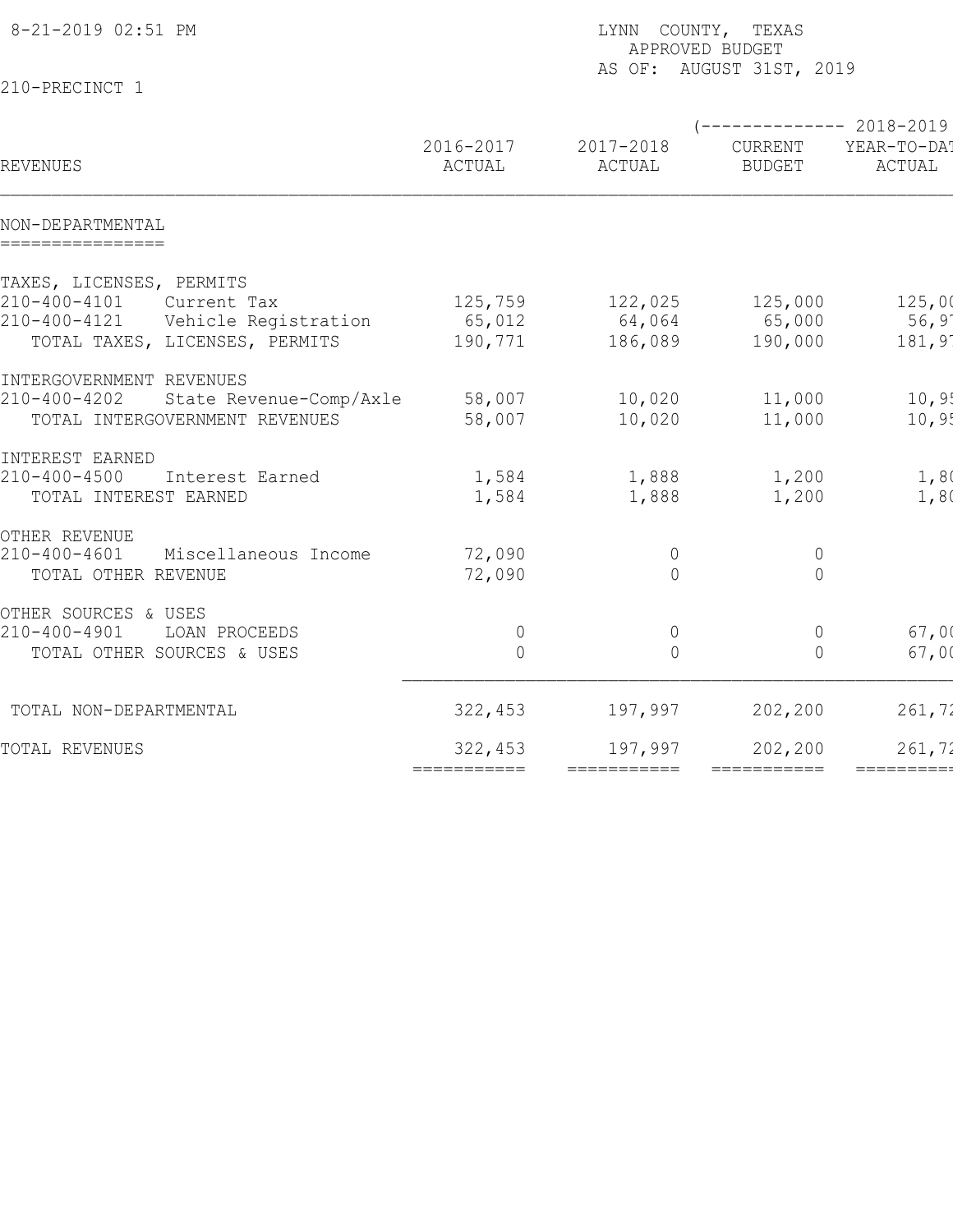| 8-21-2019 02:51 PM                                    | LYNN COUNTY, TEXAS<br>APPROVED BUDGET |                        |                                 |                        |  |  |  |
|-------------------------------------------------------|---------------------------------------|------------------------|---------------------------------|------------------------|--|--|--|
| 210-PRECINCT 1                                        |                                       |                        | AS OF: AUGUST 31ST, 2019        |                        |  |  |  |
| NON-DEPARTMENTAL                                      |                                       |                        |                                 |                        |  |  |  |
|                                                       |                                       |                        |                                 | ------------ 2018-2019 |  |  |  |
| DEPARTMENTAL EXPENDITURES                             | 2016-2017<br>ACTUAL                   | 2017-2018<br>ACTUAL    | <b>CURRENT</b><br><b>BUDGET</b> | YEAR-TO-DA!<br>ACTUAL  |  |  |  |
| PERSONNEL SERVICES                                    |                                       |                        |                                 |                        |  |  |  |
| 210-500-5100.10 Salaries-Road Hand #1                 | 27,404                                | 28,652                 | 29,598                          | 26, 38                 |  |  |  |
| 210-500-5100.20 Salaries-Road Hand #2                 | 27,272                                | 28,721                 | 29,598                          | 27,99                  |  |  |  |
| 210-500-5105<br>Overtime                              | 4,470                                 | 2,541                  | 9,000                           | 2,62                   |  |  |  |
| 210-500-5120<br>Longevity                             | 1,180                                 | 1,420                  | 1,440                           |                        |  |  |  |
| 210-500-5140.00 Medicare Tax                          | 860                                   | 916                    | 1,420                           | 94                     |  |  |  |
| 210-500-5150.00 Social Security                       | 3,677                                 | 3,915                  | 4,550                           | 4,0.1                  |  |  |  |
| 210-500-5160.00 Health Insurance                      | 18,177                                | 18,302                 | 21,000                          | 20,5!                  |  |  |  |
| 210-500-5170.00 Retirement                            | 1,697                                 | 2,146                  | 2,205                           | 1,89                   |  |  |  |
| 210-500-5180<br>Road Supervision                      | 6,048                                 | 6,000                  | 6,000                           | 5,30                   |  |  |  |
| TOTAL PERSONNEL SERVICES                              | 90,786                                | 92,612                 | 104,811                         | 89,74                  |  |  |  |
| SUPPLIES & OPERATIONS                                 |                                       |                        |                                 |                        |  |  |  |
| 210-500-5300<br>Bond, Dues, & Fees                    | 178                                   | $\overline{0}$         | 150                             |                        |  |  |  |
| 210-500-5400<br>Telephone                             | 623                                   | 728                    | 1,000                           | 60                     |  |  |  |
| 210-500-5406<br>Utilities                             | 1,097                                 | 1,285                  | 1,000                           | 1,38                   |  |  |  |
| 210-500-5600<br>Travel & Education                    | 215                                   | 841                    | 1,000                           | 58                     |  |  |  |
| 210-500-5700<br>Property Insurance                    | 1,309                                 | 748                    | 2,450                           | 1,84                   |  |  |  |
| 210-500-5701<br>Repairs & Maintenance                 | 27,445                                | 31,994                 | 27,000                          | 30,90                  |  |  |  |
| 210-500-5720<br>Fuel/Oil<br>210-500-5730<br>Materials | 19,073                                | 32,809                 | 28,000                          | 25,1'                  |  |  |  |
| TOTAL SUPPLIES & OPERATIONS                           | 32,346                                | 10,490                 | 6,000<br>66,600                 | 55<br>61, 11           |  |  |  |
|                                                       | 82,284                                | 78,894                 |                                 |                        |  |  |  |
| CAPITAL OUTLAY & OTHER                                |                                       |                        |                                 |                        |  |  |  |
| 210-500-5980<br>Miscellaneous                         | 546                                   | $\mathbf{0}$           | 1,000                           | 2 <sub>4</sub>         |  |  |  |
| 210-500-5985<br>Note Interest                         | 2,814                                 | 447                    | 2,120                           | 1,86                   |  |  |  |
| 210-500-5986<br>Note Principal                        | 49,428                                | 18,501                 | 34,290                          | 32,85                  |  |  |  |
| 210-500-5990<br>Capital Outlay                        | 130,590                               | $\overline{0}$         | 15,000                          | 67,00                  |  |  |  |
| TOTAL CAPITAL OUTLAY & OTHER                          | 183,378                               | 18,949                 | 52,410                          | 101,96                 |  |  |  |
| TOTAL NON-DEPARTMENTAL                                | 356,448                               | 190,455                | 223,821                         | 252,82                 |  |  |  |
| TOTAL EXPENDITURES                                    | 356,448<br>===========                | 190,455<br>=========== | 223,821<br>===========          | 252,82<br>==========   |  |  |  |
| REVENUE OVER/(UNDER) EXPENDITURES                     | 33,995)                               | 7,542                  | 21,621)                         | 8,90                   |  |  |  |
|                                                       | ===========                           | ===========            | ===========                     | ========               |  |  |  |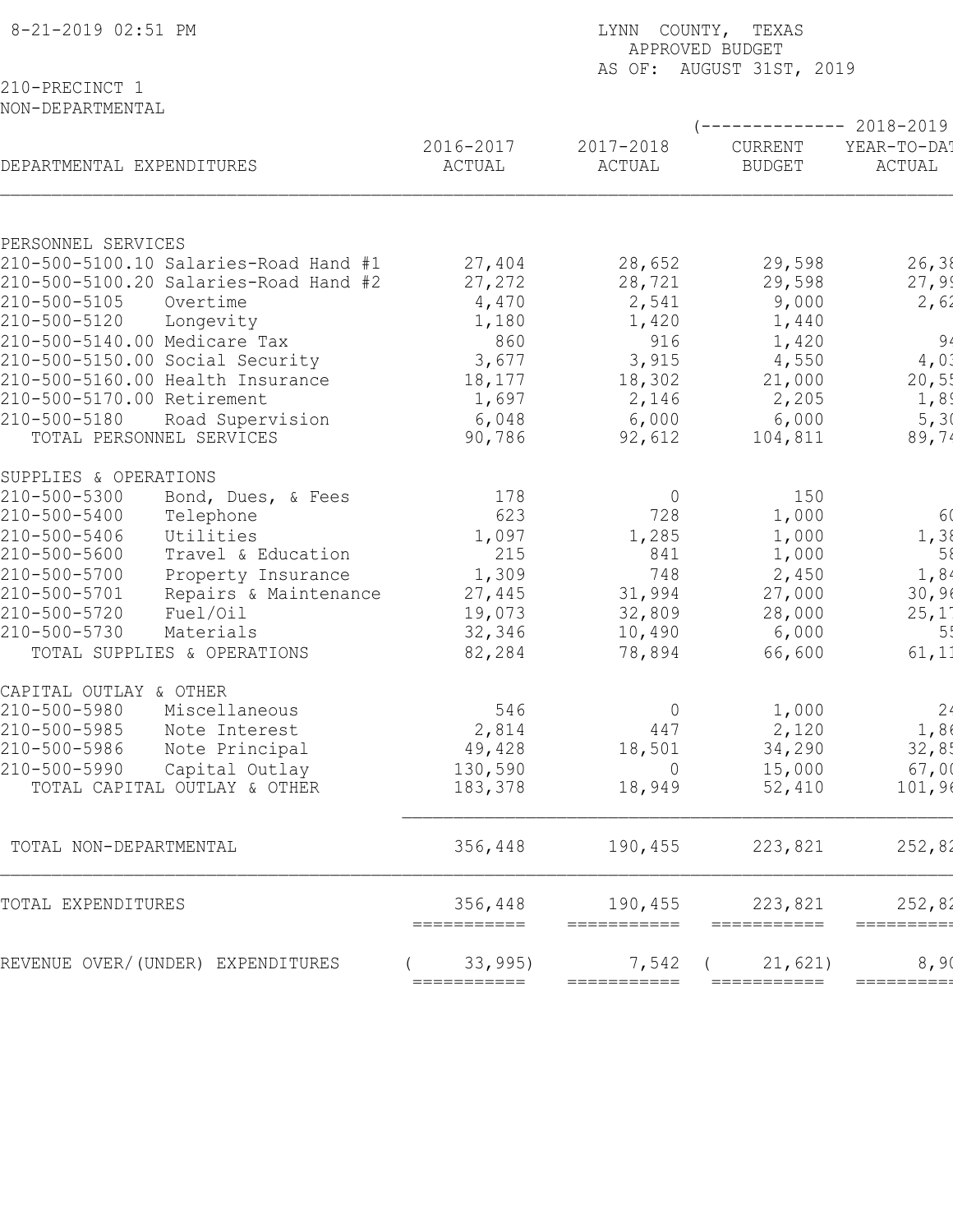| 8-21-2019 02:51 PM                         |                | LYNN COUNTY, TEXAS<br>APPROVED BUDGET<br>AS OF: AUGUST 31ST, 2019 |                                         |             |  |  |  |
|--------------------------------------------|----------------|-------------------------------------------------------------------|-----------------------------------------|-------------|--|--|--|
| 220-PRECINCT 2                             |                |                                                                   |                                         |             |  |  |  |
|                                            | 2016-2017      | 2017-2018                                                         | $---------2018-2019$<br>CURRENT         | YEAR-TO-DA! |  |  |  |
| REVENUES                                   | ACTUAL         | ACTUAL                                                            | <b>BUDGET</b>                           | ACTUAL      |  |  |  |
| NON-DEPARTMENTAL<br>================       |                |                                                                   |                                         |             |  |  |  |
| TAXES, LICENSES, PERMITS                   |                |                                                                   |                                         |             |  |  |  |
| 220-400-4101<br>Current Tax                | 125,759        | 122,025                                                           | 125,000                                 | 125,00      |  |  |  |
| 220-400-4121<br>Vehicle Registration       | 65,012         | 64,064                                                            | 65,000                                  | 56,9'       |  |  |  |
| TOTAL TAXES, LICENSES, PERMITS             | 190,771        | 186,089                                                           | 190,000                                 | 181,91      |  |  |  |
| INTERGOVERNMENT REVENUES                   |                |                                                                   |                                         |             |  |  |  |
| 220-400-4202<br>State Revenue-Comp/Axle    | 8,703          | 10,020                                                            | 11,000                                  | 10, 9!      |  |  |  |
| TOTAL INTERGOVERNMENT REVENUES             | 8,703          | 10,020                                                            | 11,000                                  | 10, 95      |  |  |  |
| INTEREST EARNED                            |                |                                                                   |                                         |             |  |  |  |
| $220 - 400 - 4500$<br>Interest Earned      | 2,065          | 2,460                                                             | 1,300                                   | 2, 34       |  |  |  |
| TOTAL INTEREST EARNED                      | 2,065          | 2,460                                                             | 1,300                                   | 2, 34       |  |  |  |
| OTHER REVENUE                              |                |                                                                   |                                         |             |  |  |  |
| $220 - 400 - 4601$<br>Miscellaneous Income | $\mathbb O$    | 388                                                               | $\overline{0}$                          |             |  |  |  |
| TOTAL OTHER REVENUE                        | $\Omega$       | 388                                                               | $\overline{0}$                          |             |  |  |  |
| OTHER SOURCES & USES                       |                |                                                                   |                                         |             |  |  |  |
| 220-400-4901<br>PCT 2 Loan Proceeds        | $\overline{0}$ | $\overline{0}$                                                    | $\mathbf 0$                             | 82,38       |  |  |  |
| TOTAL OTHER SOURCES & USES                 | $\bigcap$      | $\bigcap$                                                         | $\Omega$                                | 82,38       |  |  |  |
| TOTAL NON-DEPARTMENTAL                     | 201,539        | 198,957                                                           | 202,300                                 | 277,65      |  |  |  |
|                                            |                |                                                                   |                                         |             |  |  |  |
| TOTAL REVENUES                             | 201,539        | 198,957                                                           | 202,300                                 | 277,65      |  |  |  |
|                                            | ===========    | ===========                                                       | $=$ $=$ $=$ $=$ $=$ $=$ $=$ $=$ $=$ $=$ | ==========  |  |  |  |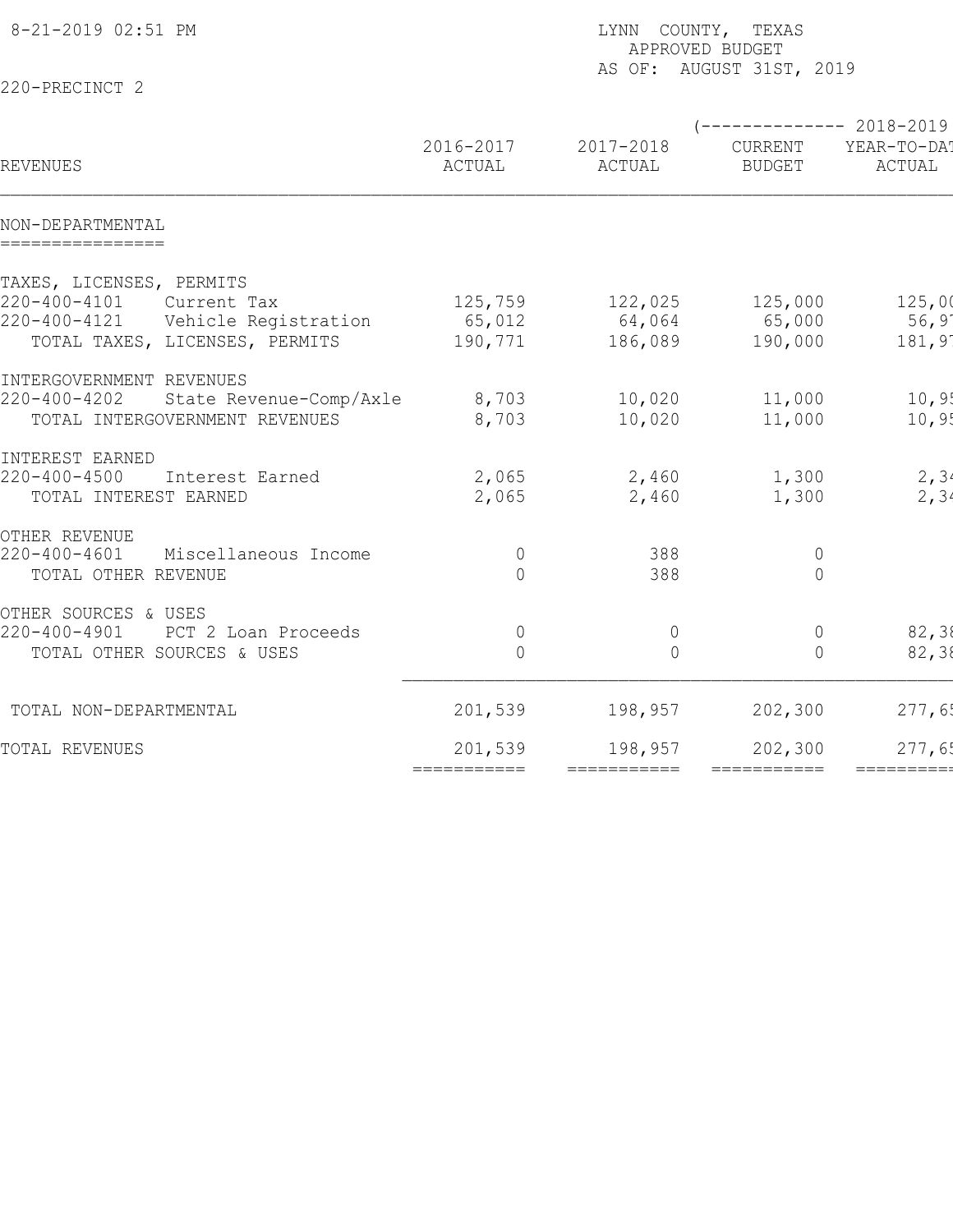| 8-21-2019 02:51 PM                                          | LYNN COUNTY, TEXAS<br>APPROVED BUDGET |                        |                          |                        |  |  |
|-------------------------------------------------------------|---------------------------------------|------------------------|--------------------------|------------------------|--|--|
| 220-PRECINCT 2<br>NON-DEPARTMENTAL                          |                                       |                        | AS OF: AUGUST 31ST, 2019 |                        |  |  |
|                                                             |                                       |                        |                          | ------------ 2018-2019 |  |  |
| DEPARTMENTAL EXPENDITURES                                   | 2016-2017<br>ACTUAL                   | 2017-2018<br>ACTUAL    | CURRENT<br><b>BUDGET</b> | YEAR-TO-DA!<br>ACTUAL  |  |  |
|                                                             |                                       |                        |                          |                        |  |  |
| PERSONNEL SERVICES<br>220-500-5100.10 Salaries-Road Hand #1 | 22,128                                | 28,339                 | 29,598                   | 26,08                  |  |  |
| 220-500-5100.20 Salaries-Road Hand #2                       | 27,364                                | 28,474                 | 29,598                   | 26,19                  |  |  |
| 220-500-5105<br>Overtime                                    | 5,624                                 | 2,422                  | 9,372                    | 3,26                   |  |  |
| 220-500-5120<br>Longevity                                   | 955                                   | 1,015                  | 1,075                    |                        |  |  |
| 220-500-5140.00 Medicare Tax                                | 845                                   | 998                    | 1,065                    | 98                     |  |  |
| 220-500-5150.00 Social Security                             | 3,613                                 | 4,265                  | 4,550                    | 4, 21                  |  |  |
| 220-500-5160.00 Health Insurance                            | 17,806                                | 14,926                 | 21,000                   | 15,42                  |  |  |
| 220-500-5170.00 Retirement                                  | 1,677                                 | 2,081                  | 2,202                    | 1,98                   |  |  |
| 220-500-5180<br>Road Supervision                            | 6,048                                 | 6,000                  | 6,000                    | 5, 30                  |  |  |
| TOTAL PERSONNEL SERVICES                                    | 86,062                                | 88,520                 | 104,460                  | 83,45                  |  |  |
| SUPPLIES & OPERATIONS                                       |                                       |                        |                          |                        |  |  |
| 220-500-5300<br>Bond, Dues, & Fees                          | 50                                    | 50                     | 50                       |                        |  |  |
| 220-500-5400<br>Telephone                                   | 624                                   | 691                    | 800                      | 6(                     |  |  |
| 220-500-5406<br>Utilities                                   | 798                                   | 994                    | 1,000                    | 98                     |  |  |
| 220-500-5600<br>Travel & Education                          | 470                                   | 2,839                  | 500                      | 2 <sub>0</sub>         |  |  |
| 220-500-5700<br>Property Insurance                          | 1,813                                 | 1,122                  | 3,508                    | 2,70                   |  |  |
| 220-500-5701<br>Repairs & Maintenance                       | 30,818                                | 16,862                 | 20,000                   | 20,68                  |  |  |
| 220-500-5720<br>Fuel/Oil                                    | 18,415                                | 33,636                 | 34,500                   | 29,64                  |  |  |
| 220-500-5730<br>Materials                                   | 803                                   | 209                    | 12,000                   | 8,94                   |  |  |
| TOTAL SUPPLIES & OPERATIONS                                 | 53,791                                | 56,404                 | 72,358                   | 63,76                  |  |  |
| CAPITAL OUTLAY & OTHER                                      |                                       |                        |                          |                        |  |  |
| 220-500-5980<br>Miscellaneous                               | 40                                    | 89                     | 1,090                    |                        |  |  |
| 220-500-5985<br>Note Interest                               | 4,715                                 | 3,507                  | 2,560                    | 2,96                   |  |  |
| 220-500-5986<br>Note Principal                              | 33,691                                | 34,899                 | 35,850                   | 54,02                  |  |  |
| 220-500-5990<br>Capital Outlay                              | $\overline{0}$                        | $\overline{0}$         | 3,000                    | 117,75                 |  |  |
| TOTAL CAPITAL OUTLAY & OTHER                                | 38,446                                | 38,495                 | 42,500                   | 174,74                 |  |  |
|                                                             |                                       |                        |                          |                        |  |  |
| TOTAL NON-DEPARTMENTAL                                      | 178,298                               | 183,419                | 219,318                  | 321,9'                 |  |  |
| TOTAL EXPENDITURES                                          | 178,298<br>===========                | 183,419<br>=========== | 219,318<br>===========   | 321,9'<br>==========   |  |  |
| REVENUE OVER/(UNDER) EXPENDITURES                           | 23,241                                | 15,538                 | $17,018$ (               | 44,31                  |  |  |
|                                                             | ===========                           | ===========            | ===========              | ========               |  |  |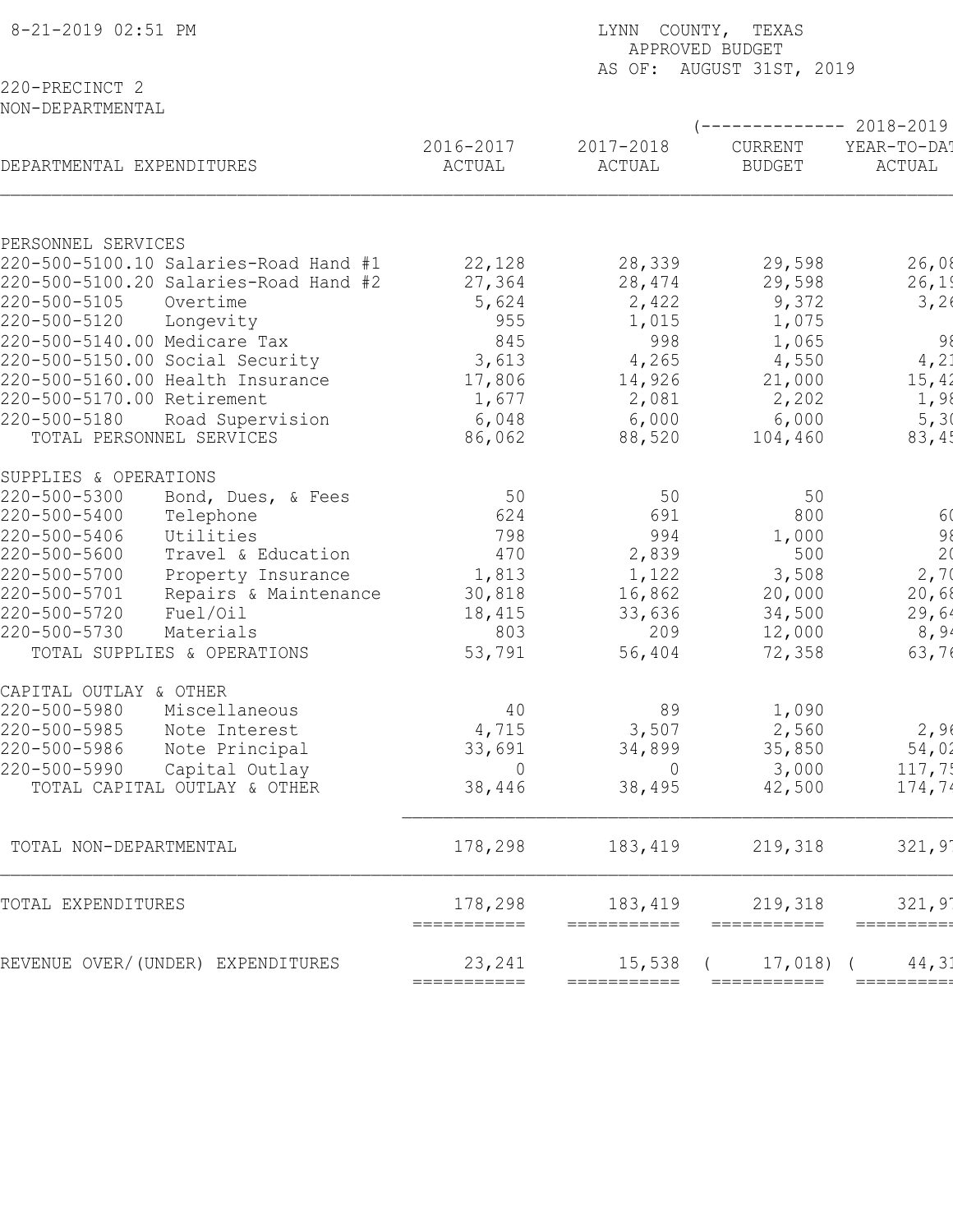| 8-21-2019 02:51 PM                      |                     | LYNN COUNTY, TEXAS<br>APPROVED BUDGET<br>AS OF: AUGUST 31ST, 2019 |                           |                       |  |  |  |
|-----------------------------------------|---------------------|-------------------------------------------------------------------|---------------------------|-----------------------|--|--|--|
| 230-PRECINCT 3                          |                     |                                                                   |                           |                       |  |  |  |
|                                         |                     |                                                                   | (-------------- 2018-2019 |                       |  |  |  |
| REVENUES                                | 2016-2017<br>ACTUAL | 2017-2018<br>ACTUAL                                               | CURRENT<br><b>BUDGET</b>  | YEAR-TO-DA!<br>ACTUAL |  |  |  |
| NON-DEPARTMENTAL<br>================    |                     |                                                                   |                           |                       |  |  |  |
| TAXES, LICENSES, PERMITS                |                     |                                                                   |                           |                       |  |  |  |
| 230-400-4101<br>Current Tax             | 125,759             | 122,025                                                           | 125,000                   | 125,00                |  |  |  |
| 230-400-4121<br>Vehicle Registration    | 64,997              | 64,064                                                            | 65,000                    | $56, 9^{\circ}$       |  |  |  |
| TOTAL TAXES, LICENSES, PERMITS          | 190,756             | 186,089                                                           | 190,000                   | 181,91                |  |  |  |
| INTERGOVERNMENT REVENUES                |                     |                                                                   |                           |                       |  |  |  |
| 230-400-4202<br>State Revenue-Comp/Axle | 75,269              | 10,020                                                            | 11,000                    | 10,95                 |  |  |  |
| TOTAL INTERGOVERNMENT REVENUES          | 75,269              | 10,020                                                            | 11,000                    | 10, 95                |  |  |  |
| INTEREST EARNED                         |                     |                                                                   |                           |                       |  |  |  |
| 230-400-4500<br>Interest Earned         | 2,173               | 2,589                                                             | 1,600                     | 2,4'                  |  |  |  |
| TOTAL INTEREST EARNED                   | 2,173               | 2,589                                                             | 1,600                     | $2,4^{\circ}$         |  |  |  |
| OTHER REVENUE                           |                     |                                                                   |                           |                       |  |  |  |
| 230-400-4601<br>Miscellaneous Income    | $\overline{0}$      | $\overline{0}$                                                    | $\overline{0}$            | 1(                    |  |  |  |
| TOTAL OTHER REVENUE                     | $\overline{0}$      | $\overline{0}$                                                    | $\overline{0}$            | 1 <sub>0</sub>        |  |  |  |
| TOTAL NON-DEPARTMENTAL                  | 268,198             | 198,698                                                           | 202,600                   | 195,50                |  |  |  |
| TOTAL REVENUES                          | 268,198             | 198,698                                                           | 202,600                   | 195,50                |  |  |  |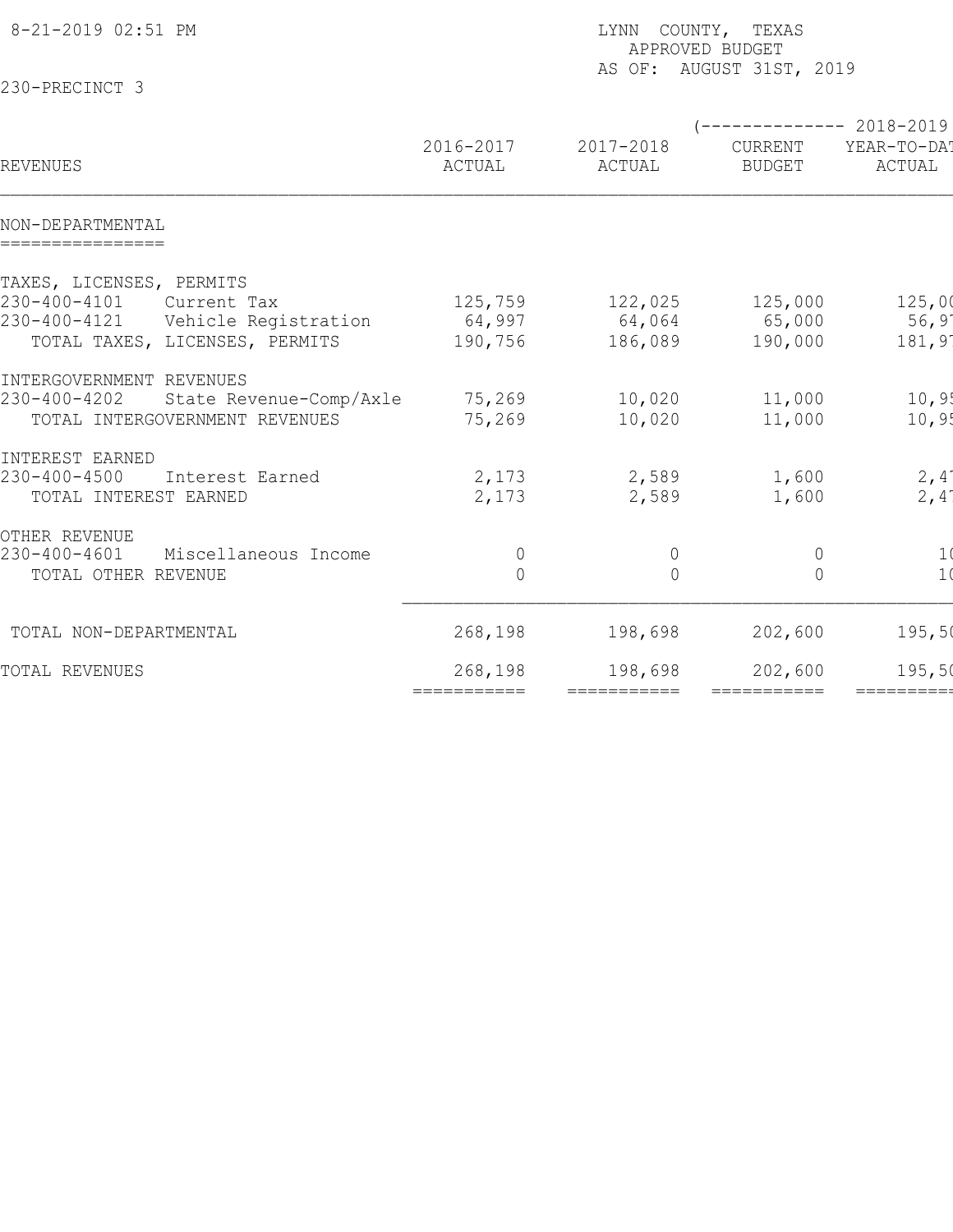| 8-21-2019 02:51 PM                 |                                       | LYNN COUNTY, TEXAS<br>APPROVED BUDGET<br>AS OF: AUGUST 31ST, 2019 |                         |                          |                                                 |  |  |  |
|------------------------------------|---------------------------------------|-------------------------------------------------------------------|-------------------------|--------------------------|-------------------------------------------------|--|--|--|
| 230-PRECINCT 3<br>NON-DEPARTMENTAL |                                       |                                                                   |                         |                          |                                                 |  |  |  |
| DEPARTMENTAL EXPENDITURES          |                                       | 2016-2017<br>ACTUAL                                               | 2017-2018<br>ACTUAL     | CURRENT<br><b>BUDGET</b> | ------------ 2018-2019<br>YEAR-TO-DA!<br>ACTUAL |  |  |  |
|                                    |                                       |                                                                   |                         |                          |                                                 |  |  |  |
| PERSONNEL SERVICES                 |                                       |                                                                   |                         |                          |                                                 |  |  |  |
|                                    | 230-500-5100.10 Salaries-Road Hand #1 | 27,417                                                            | 28,570                  | 29,598                   | 26, 26                                          |  |  |  |
|                                    | 230-500-5100.20 Salaries-Road Hand #2 | 24,089                                                            | 27,628                  | 29,598                   | 15, 38                                          |  |  |  |
| 230-500-5105<br>230-500-5120       | Overtime<br>Longevity                 | 612<br>1,445                                                      | 82<br>1,541             | 1,000<br>1,637           | 1:                                              |  |  |  |
| 230-500-5140.00 Medicare Tax       |                                       | 723                                                               | 835                     | 950                      | 72                                              |  |  |  |
|                                    | 230-500-5150.00 Social Security       | 3,089                                                             | 3,570                   | 4,059                    | $3,0^\circ$                                     |  |  |  |
|                                    | 230-500-5160.00 Health Insurance      | 19,393                                                            | 18,323                  | 21,000                   | 15,89                                           |  |  |  |
| 230-500-5170.00 Retirement         |                                       | 1,547                                                             | 1,994                   | 1,964                    | 1,4!                                            |  |  |  |
| 230-500-5180                       | Road Supervision                      | 6,048                                                             | 6,000                   | 6,000                    | 5, 30                                           |  |  |  |
| TOTAL PERSONNEL SERVICES           |                                       | 84,363                                                            | 88,543                  | 95,806                   | 68, 25                                          |  |  |  |
| SUPPLIES & OPERATIONS              |                                       |                                                                   |                         |                          |                                                 |  |  |  |
| 230-500-5300                       | Bond, Dues, & Fees                    | 228                                                               | 228                     | 50                       |                                                 |  |  |  |
| 230-500-5400                       | Telephone                             | 1,221                                                             | 1,202                   | 1,200                    | 5 <sup>2</sup>                                  |  |  |  |
| 230-500-5406                       | Utilities                             | 1,515                                                             | 1,159                   | 1,600                    | 1,44                                            |  |  |  |
| 230-500-5600                       | Travel & Education                    | 255                                                               | 841                     | 1,000                    | 5 <sup>1</sup>                                  |  |  |  |
| 230-500-5700                       | Property Insurance                    | 1,665                                                             | 1,133                   | 3,500                    | 3, 2.                                           |  |  |  |
| 230-500-5701                       | Repairs & Maintenance                 | 12,910                                                            | 30,251                  | 25,000                   | 18,73                                           |  |  |  |
| 230-500-5720                       | Fuel/Oil                              | 26,052                                                            | 26,203                  | 41,400                   | 31,51                                           |  |  |  |
| 230-500-5730                       | Materials                             | 66,985                                                            | 11,038                  | 15,500                   | 11,91                                           |  |  |  |
|                                    | TOTAL SUPPLIES & OPERATIONS           | 110,830                                                           | 72,055                  | 89,250                   | 67,98                                           |  |  |  |
| CAPITAL OUTLAY & OTHER             |                                       |                                                                   |                         |                          |                                                 |  |  |  |
| 230-500-5980<br>230-500-5984       | Miscellaneous                         | 639                                                               | $\overline{0}$          | 1,000                    |                                                 |  |  |  |
| 230-500-5985                       | Insurance Claim Exp<br>Note Interest  | $\overline{0}$<br>1,208                                           | $\overline{0}$<br>1,634 | $\overline{0}$<br>600    | 3, 31<br>58                                     |  |  |  |
| 230-500-5986                       | Note Principal                        | 19,161                                                            | 18,736                  | 20,375                   | 19,74                                           |  |  |  |
| 230-500-5990                       | Capital Outlay                        | $\overline{0}$                                                    | $\overline{0}$          | 8,775                    | 34,21                                           |  |  |  |
|                                    | TOTAL CAPITAL OUTLAY & OTHER          | 21,008                                                            | 20, 369                 | 30,750                   | 57, 93                                          |  |  |  |
|                                    |                                       |                                                                   |                         |                          |                                                 |  |  |  |
| TOTAL NON-DEPARTMENTAL             |                                       | 216,201                                                           | 180,967                 | 215,806                  | 194,1'                                          |  |  |  |
| TOTAL EXPENDITURES                 |                                       | 216,201<br>===========                                            | 180,967<br>===========  | 215,806<br>===========   | 194,1<br>=========                              |  |  |  |
|                                    | REVENUE OVER/(UNDER) EXPENDITURES     | 51,997                                                            | 17,730                  | 13, 206                  | 1, 31                                           |  |  |  |
|                                    |                                       | ===========                                                       | ===========             | ===========              | =========                                       |  |  |  |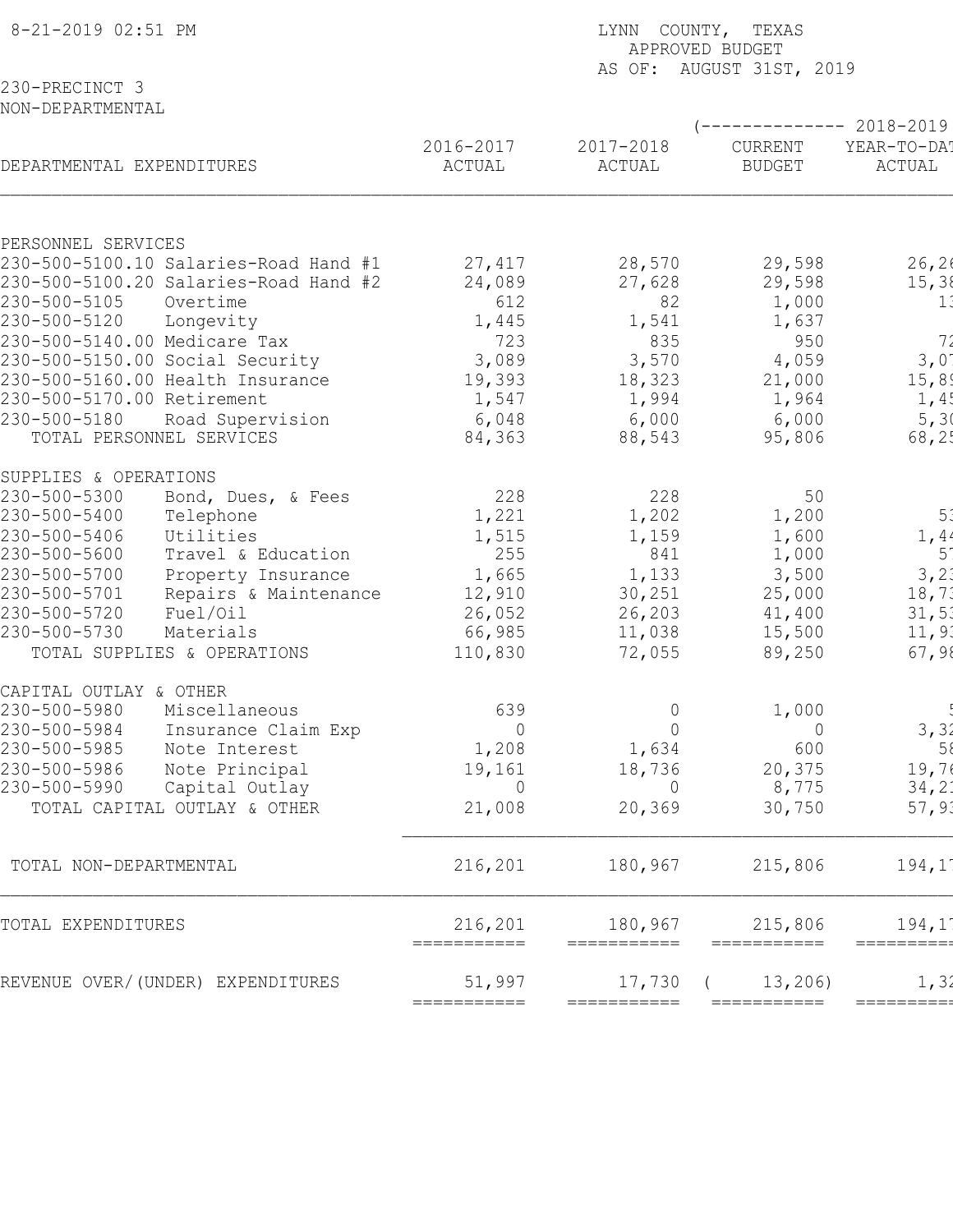| 8-21-2019 02:51 PM                      |             | LYNN COUNTY, TEXAS<br>APPROVED BUDGET<br>AS OF: AUGUST 31ST, 2019 |                                 |                |  |  |  |
|-----------------------------------------|-------------|-------------------------------------------------------------------|---------------------------------|----------------|--|--|--|
| 240-PRECINCT 4                          |             |                                                                   |                                 |                |  |  |  |
|                                         | 2016-2017   | 2017-2018                                                         | $---------2018-2019$<br>CURRENT | YEAR-TO-DA!    |  |  |  |
| REVENUES                                | ACTUAL      | ACTUAL                                                            | <b>BUDGET</b>                   | ACTUAL         |  |  |  |
| NON-DEPARTMENTAL<br>================    |             |                                                                   |                                 |                |  |  |  |
| TAXES, LICENSES, PERMITS                |             |                                                                   |                                 |                |  |  |  |
| 240-400-4101<br>Current Tax             | 132,759     | 122,025                                                           | 125,000                         | 125,00         |  |  |  |
| 240-400-4121<br>Vehicle Registration    | 64,997      | 64,064                                                            | 65,000                          | $56,9^{\circ}$ |  |  |  |
| TOTAL TAXES, LICENSES, PERMITS          | 197,756     | 186,089                                                           | 190,000                         | 181,91         |  |  |  |
| INTERGOVERNMENT REVENUES                |             |                                                                   |                                 |                |  |  |  |
| 240-400-4202<br>State Revenue-Comp/Axle | 88,890      | 10,020                                                            | 11,000                          | 10, 9!         |  |  |  |
| TOTAL INTERGOVERNMENT REVENUES          | 88,890      | 10,020                                                            | 11,000                          | 10, 95         |  |  |  |
| INTEREST EARNED                         |             |                                                                   |                                 |                |  |  |  |
| 240-400-4500<br>Interest Earned         | 1,934       | 2,307                                                             | 1,750                           | 3,21           |  |  |  |
| TOTAL INTEREST EARNED                   | 1,934       | 2,307                                                             | 1,750                           | $3,2^{\circ}$  |  |  |  |
| OTHER REVENUE                           |             |                                                                   |                                 |                |  |  |  |
| $240 - 400 - 4602$<br>Sale of Property  | 1,400       | $\overline{0}$                                                    | $\overline{0}$                  |                |  |  |  |
| TOTAL OTHER REVENUE                     | 1,400       | $\bigcap$                                                         | $\overline{0}$                  |                |  |  |  |
| OTHER SOURCES & USES                    |             |                                                                   |                                 |                |  |  |  |
| 240-400-4901<br>PCT 4 Loan Proceeds     | $\mathbb O$ | 48,369                                                            | $\mathbb O$                     | 37,9!          |  |  |  |
| TOTAL OTHER SOURCES & USES              | $\Omega$    | 48,369                                                            | $\Omega$                        | 37,95          |  |  |  |
| TOTAL NON-DEPARTMENTAL                  | 289,980     | 246,785                                                           | 202,750                         | 234,15         |  |  |  |
| TOTAL REVENUES                          | 289,980     | 246,785                                                           | 202,750                         | 234,15         |  |  |  |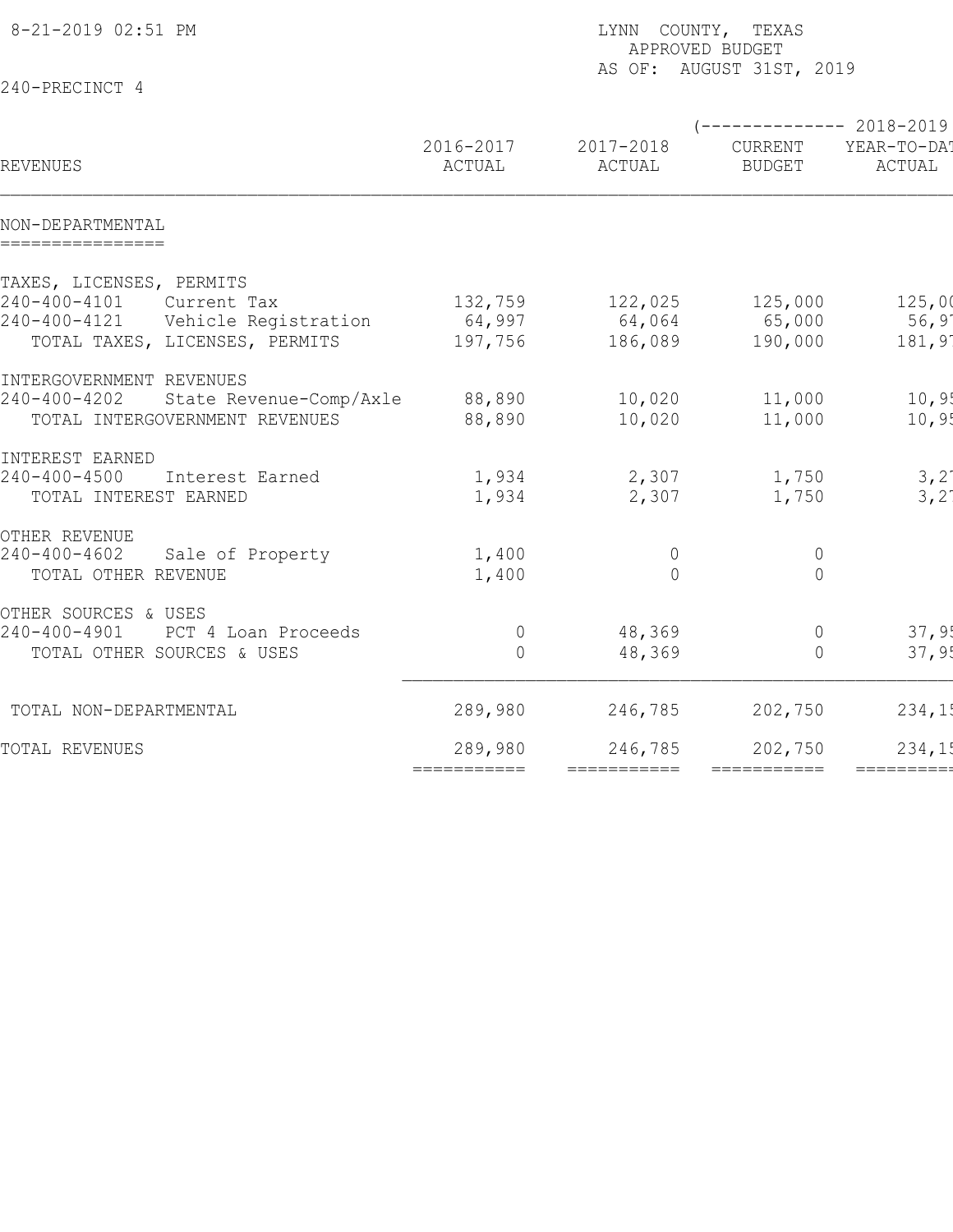| 8-21-2019 02:51 PM                                                          | LYNN COUNTY, TEXAS<br>APPROVED BUDGET<br>AS OF: AUGUST 31ST, 2019 |                           |                          |                                                 |  |  |  |
|-----------------------------------------------------------------------------|-------------------------------------------------------------------|---------------------------|--------------------------|-------------------------------------------------|--|--|--|
| 240-PRECINCT 4<br>NON-DEPARTMENTAL                                          |                                                                   |                           |                          |                                                 |  |  |  |
| DEPARTMENTAL EXPENDITURES                                                   | 2016-2017<br>ACTUAL                                               | 2017-2018<br>ACTUAL       | CURRENT<br><b>BUDGET</b> | ------------ 2018-2019<br>YEAR-TO-DA!<br>ACTUAL |  |  |  |
|                                                                             |                                                                   |                           |                          |                                                 |  |  |  |
| PERSONNEL SERVICES                                                          |                                                                   |                           |                          |                                                 |  |  |  |
| 240-500-5100.10 Salaries-Road Hand #1                                       | 27,364                                                            | 28,461                    | 29,598                   | 26,18                                           |  |  |  |
| 240-500-5100.20 Salaries-Road Hand #2<br>240-500-5105<br>Overtime           | 27,364<br>$\overline{0}$                                          | 28,461                    | 29,598<br>3,500          | 26,18                                           |  |  |  |
| 240-500-5110<br>Temporary Help                                              | 0                                                                 | $\circ$<br>$\overline{0}$ | 10,000                   | 2,88                                            |  |  |  |
| 240-500-5120<br>Longevity                                                   | $\overline{0}$                                                    | 72                        | 150                      |                                                 |  |  |  |
| 240-500-5140.00 Medicare Tax                                                | 472                                                               | 506                       | 1,110                    | 52                                              |  |  |  |
| 240-500-5150.00 Social Security                                             | 2,018                                                             | 2,164                     | 4,738                    | 2, 24                                           |  |  |  |
| 240-500-5160.00 Health Insurance                                            | 17,497                                                            | 20, 205                   | 21,000                   | 19, 24                                          |  |  |  |
| 240-500-5170.00 Retirement                                                  | 1,637                                                             | 1,982                     | 1,995                    | 1,83                                            |  |  |  |
| 240-500-5180<br>Road Supervision                                            | 6,000                                                             | 6,000                     | 6,000                    | 5, 30                                           |  |  |  |
| TOTAL PERSONNEL SERVICES                                                    | 82,353                                                            | 87,851                    | 107,689                  | 84, 40                                          |  |  |  |
| SUPPLIES & OPERATIONS                                                       |                                                                   |                           |                          |                                                 |  |  |  |
| 240-500-5300<br>Bond, Dues, & Fees                                          | 50                                                                | 50                        | 50                       |                                                 |  |  |  |
| 240-500-5400<br>Telephone                                                   | 960                                                               | 960                       | 1,200                    | 8 <sub>4</sub>                                  |  |  |  |
| 240-500-5406<br>Utilities                                                   | 315                                                               | 382                       | 500                      | 3 <sup>1</sup>                                  |  |  |  |
| 240-500-5600<br>Travel & Education                                          | 255                                                               | 1,233                     | 1,000                    | 1,20                                            |  |  |  |
| 240-500-5700<br>Property Insurance<br>Repairs & Maintenance<br>240-500-5701 | 1,923                                                             | 1,423                     | 3,200                    | 2,56                                            |  |  |  |
| 240-500-5720<br>Fuel/Oil                                                    | 14,097<br>26,384                                                  | 14,218<br>30,103          | 12,000<br>32,000         | 21,70<br>39, 93                                 |  |  |  |
| 240-500-5730<br>Materials                                                   | 46,513                                                            | 22,258                    | 30,000                   | 18,48                                           |  |  |  |
| TOTAL SUPPLIES & OPERATIONS                                                 | 90,497                                                            | 70,628                    | 79,950                   | 85, 22                                          |  |  |  |
| CAPITAL OUTLAY & OTHER                                                      |                                                                   |                           |                          |                                                 |  |  |  |
| 240-500-5980<br>Miscellaneous                                               | 312                                                               | 10                        | 1,000                    | 1 <sup>4</sup>                                  |  |  |  |
| 240-500-5985<br>Note Interest                                               | 1,056                                                             | 707                       | 255                      | 1,52                                            |  |  |  |
| 240-500-5986<br>Note Principal                                              | 19,936                                                            | 19,628                    | 9,935                    | 9,08                                            |  |  |  |
| 240-500-5990<br>Capital Outlay                                              | 104,474                                                           | 113,223                   | 10,000                   | 85,61                                           |  |  |  |
| TOTAL CAPITAL OUTLAY & OTHER                                                | 125,778                                                           | 133,569                   | 21,190                   | 96, 38                                          |  |  |  |
| TOTAL NON-DEPARTMENTAL                                                      | 298,627                                                           | 292,048                   | 208,829                  | 266,01                                          |  |  |  |
| TOTAL EXPENDITURES                                                          | 298,627<br>===========                                            | 292,048<br>===========    | 208,829<br>===========   | 266,01<br>==========                            |  |  |  |
| REVENUE OVER/(UNDER) EXPENDITURES                                           | 8,647)                                                            | 45, 263)                  | $6,079$ (                | 31,80                                           |  |  |  |
|                                                                             | ===========                                                       | ===========               | ===========              | =========                                       |  |  |  |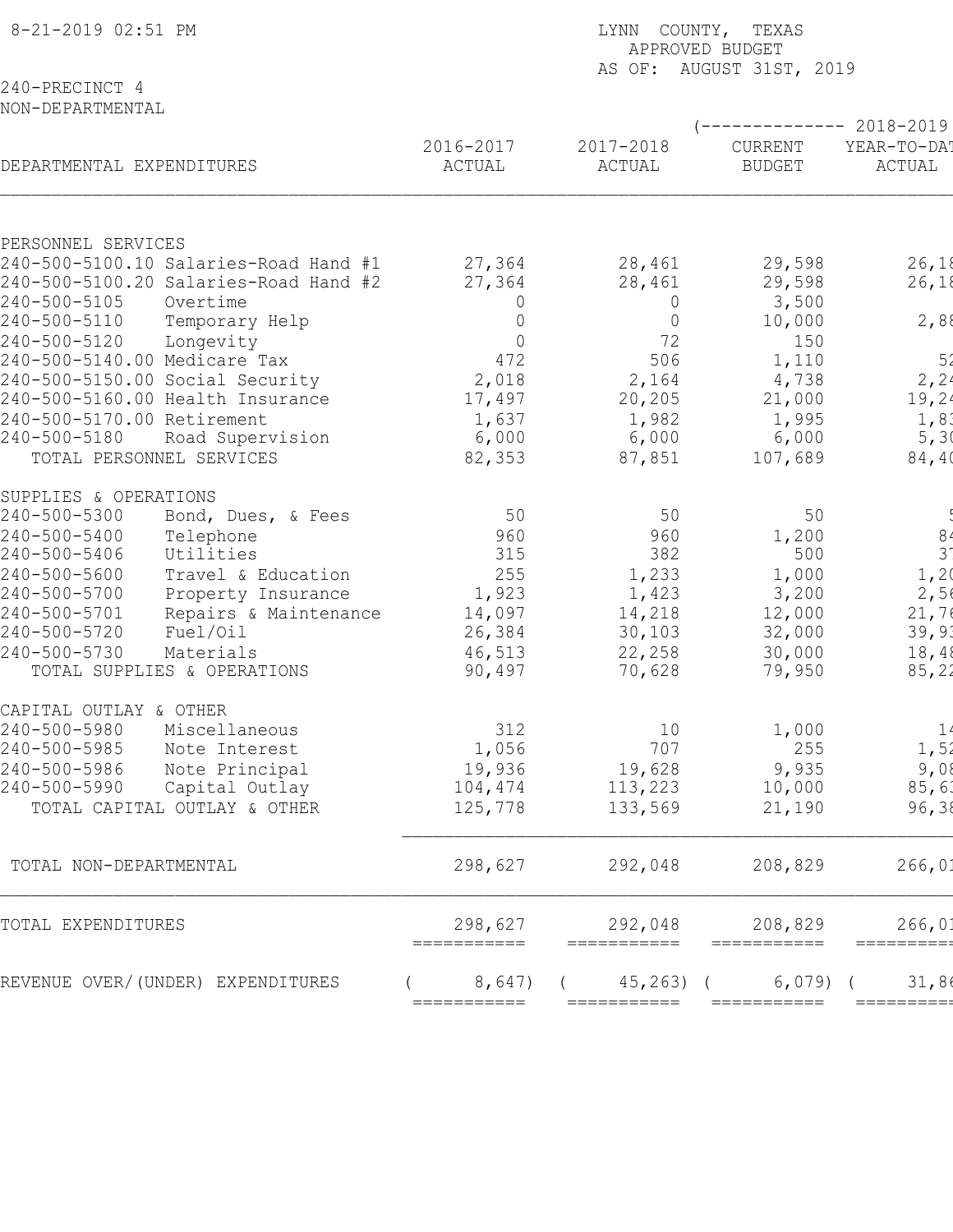| 8-21-2019 02:51 PM<br>310-LATERAL #1                                                         |                     | COUNTY, TEXAS<br>LYNN<br>APPROVED BUDGET<br>AS OF: AUGUST 31ST, 2019 |                          |                                    |  |  |  |
|----------------------------------------------------------------------------------------------|---------------------|----------------------------------------------------------------------|--------------------------|------------------------------------|--|--|--|
| REVENUES                                                                                     | 2016-2017<br>ACTUAL | 2017-2018<br>ACTUAL                                                  | CURRENT<br><b>BUDGET</b> | 2018-2019<br>YEAR-TO-DAT<br>ACTUAL |  |  |  |
| NON-DEPARTMENTAL                                                                             |                     |                                                                      |                          |                                    |  |  |  |
| INTERGOVERNMENT REVENUES<br>310-400-4202<br>State Revenues<br>TOTAL INTERGOVERNMENT REVENUES | 6,329<br>6,329      | 6,329<br>6,329                                                       | 6,500<br>6,500           | 6, 31<br>6, 31                     |  |  |  |
| TOTAL NON-DEPARTMENTAL                                                                       | 6,329               | 6,329                                                                | 6,500                    | 6, 31                              |  |  |  |
| TOTAL REVENUES                                                                               | 6,329               | 6,329                                                                | 6,500                    | 6, 31                              |  |  |  |
|                                                                                              |                     |                                                                      |                          |                                    |  |  |  |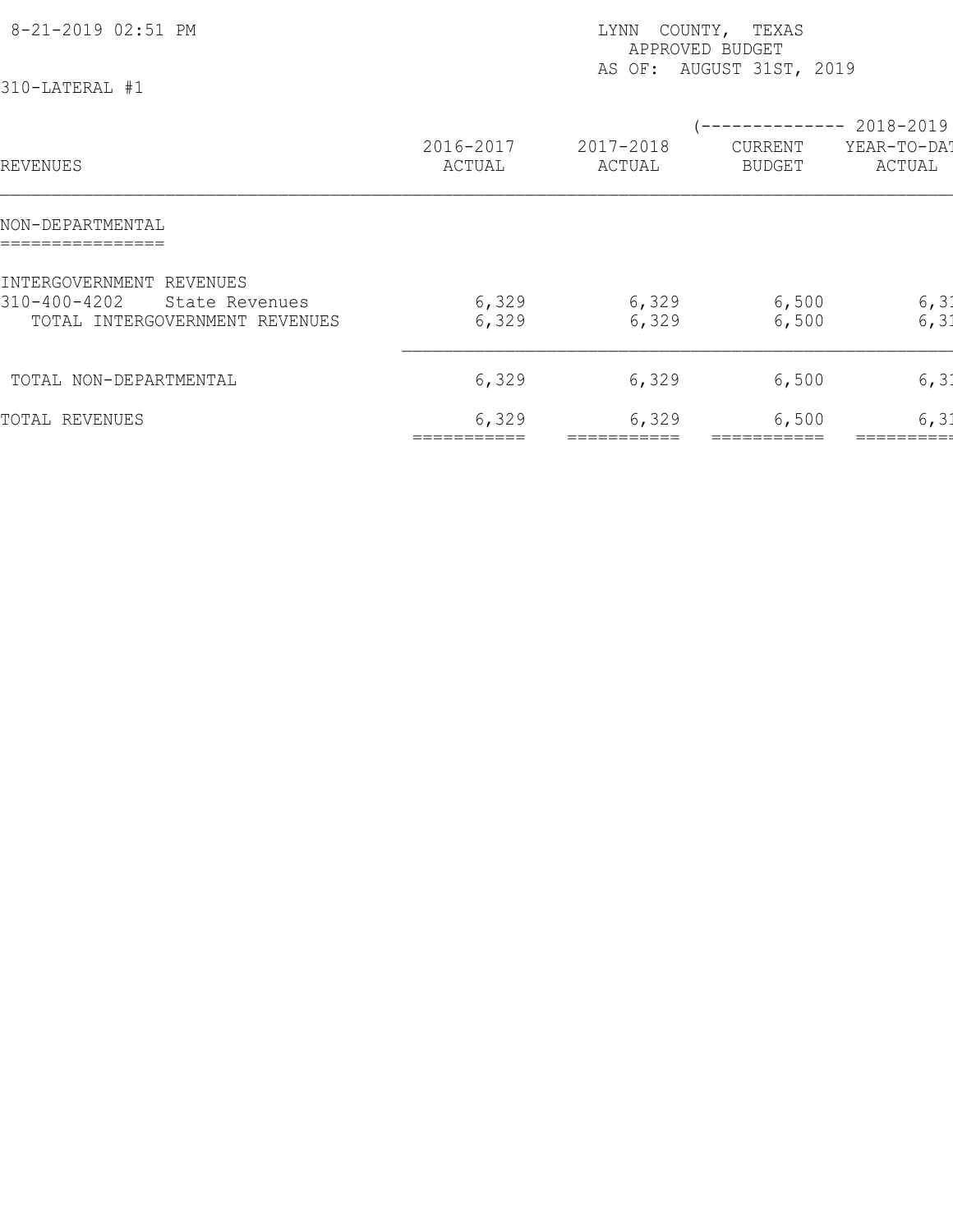| 8-21-2019 02:51 PM<br>310-LATERAL #1                              | LYNN COUNTY, TEXAS<br>APPROVED BUDGET<br>AS OF: AUGUST 31ST, 2019 |                          |                                       |              |  |  |  |
|-------------------------------------------------------------------|-------------------------------------------------------------------|--------------------------|---------------------------------------|--------------|--|--|--|
| NON-DEPARTMENTAL                                                  | 2016-2017                                                         | 2017-2018                | (-------------- 2018-2019)<br>CURRENT | YEAR-TO-DAT  |  |  |  |
| DEPARTMENTAL EXPENDITURES                                         | ACTUAL                                                            | ACTUAL                   | <b>BUDGET</b>                         | ACTUAL       |  |  |  |
| SUPPLIES & OPERATIONS                                             |                                                                   |                          |                                       |              |  |  |  |
| 310-500-5701<br>Repairs & Maintenance<br>310-500-5720<br>Fuel/Oil | 5,497<br>832                                                      | 3,702<br>2,627           | 4,000<br>2,500                        | 3, 21<br>3,0 |  |  |  |
| TOTAL SUPPLIES & OPERATIONS                                       | 6,329                                                             | 6,329                    | 6,500                                 | 6, 31        |  |  |  |
|                                                                   |                                                                   |                          |                                       |              |  |  |  |
| CAPITAL OUTLAY & OTHER                                            |                                                                   |                          |                                       |              |  |  |  |
| 310-500-5980<br>Miscellaneous                                     | $\circ$                                                           | $\theta$                 | $\mathbb O$                           |              |  |  |  |
| TOTAL CAPITAL OUTLAY & OTHER                                      | $\circ$                                                           | $\overline{0}$           | $\overline{0}$                        |              |  |  |  |
| TOTAL NON-DEPARTMENTAL                                            | 6,329                                                             | 6,329                    | 6,500                                 | 6, 31        |  |  |  |
| TOTAL EXPENDITURES                                                | 6,329<br>===========                                              | 6,329<br>===========     | 6,500                                 | 6, 31        |  |  |  |
| REVENUE OVER/(UNDER) EXPENDITURES                                 | $\Omega$<br>===========                                           | $\bigcap$<br>=========== | $\Omega$                              |              |  |  |  |
|                                                                   |                                                                   |                          |                                       |              |  |  |  |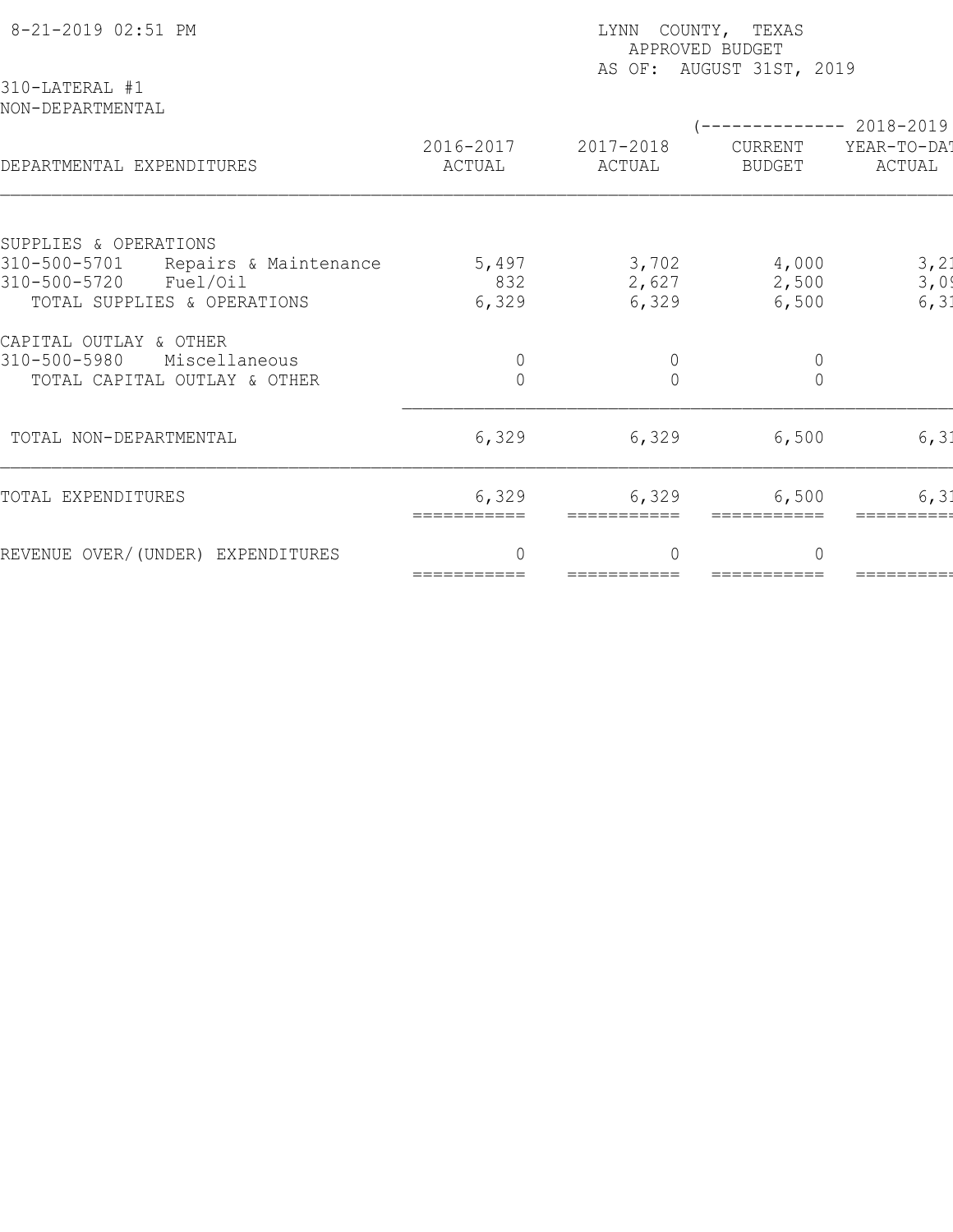| 8-21-2019 02:51 PM<br>320-LATERAL #2                                                        | COUNTY, TEXAS<br>LYNN<br>APPROVED BUDGET<br>AS OF: AUGUST 31ST, 2019 |                     |                          |                                    |  |  |
|---------------------------------------------------------------------------------------------|----------------------------------------------------------------------|---------------------|--------------------------|------------------------------------|--|--|
| REVENUES                                                                                    | 2016-2017<br>ACTUAL                                                  | 2017-2018<br>ACTUAL | CURRENT<br><b>BUDGET</b> | 2018-2019<br>YEAR-TO-DAT<br>ACTUAL |  |  |
| NON-DEPARTMENTAL                                                                            |                                                                      |                     |                          |                                    |  |  |
| INTERGOVERNMENT REVENUES<br>320-400-4202<br>State Revenue<br>TOTAL INTERGOVERNMENT REVENUES | 6,329<br>6,329                                                       | 6,329<br>6,329      | 6,500<br>6,500           | 6, 31<br>6, 31                     |  |  |
| TOTAL NON-DEPARTMENTAL                                                                      | 6,329                                                                | 6,329               | 6,500                    | 6, 31                              |  |  |
| TOTAL REVENUES                                                                              | 6,329                                                                | 6,329               | 6,500                    | 6, 31                              |  |  |
|                                                                                             |                                                                      |                     |                          |                                    |  |  |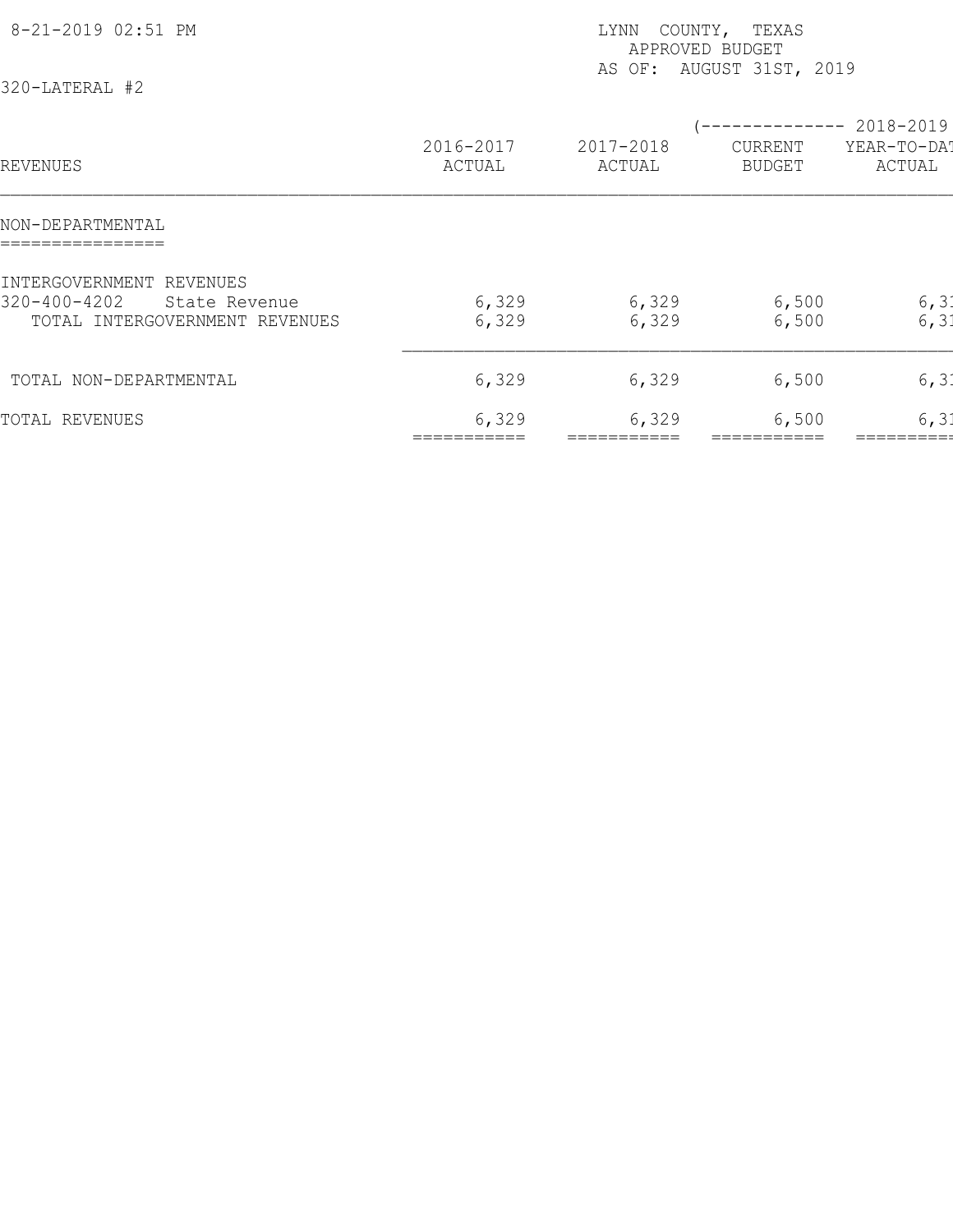| 8-21-2019 02:51 PM<br>320-LATERAL #2                                                             | LYNN COUNTY, TEXAS<br>APPROVED BUDGET<br>AS OF: AUGUST 31ST, 2019 |                          |                          |                       |  |  |
|--------------------------------------------------------------------------------------------------|-------------------------------------------------------------------|--------------------------|--------------------------|-----------------------|--|--|
| NON-DEPARTMENTAL                                                                                 |                                                                   |                          | -------------- 2018-2019 |                       |  |  |
| DEPARTMENTAL EXPENDITURES                                                                        | 2016-2017<br>ACTUAL                                               | 2017-2018<br>ACTUAL      | CURRENT<br><b>BUDGET</b> | YEAR-TO-DAT<br>ACTUAL |  |  |
| SUPPLIES & OPERATIONS                                                                            |                                                                   |                          |                          |                       |  |  |
| 320-500-5701<br>Repairs & Maintenance<br>320-500-5720<br>Fuel/Oil<br>TOTAL SUPPLIES & OPERATIONS | 1,472<br>4,857<br>6,329                                           | 2,299<br>4,030<br>6,329  | 1,000<br>5,500<br>6,500  | 6, 31<br>6, 31        |  |  |
| CAPITAL OUTLAY & OTHER<br>320-500-5980<br>Miscellaneous                                          | $\circ$                                                           | $\mathbf 0$              | $\mathbb O$              |                       |  |  |
| TOTAL CAPITAL OUTLAY & OTHER                                                                     | $\overline{0}$                                                    | $\overline{0}$           | $\overline{0}$           |                       |  |  |
| TOTAL NON-DEPARTMENTAL                                                                           | 6,329                                                             | 6,329                    | 6,500                    | 6, 31                 |  |  |
| TOTAL EXPENDITURES                                                                               | 6,329<br>===========                                              | 6,329<br>===========     | 6,500                    | 6, 31                 |  |  |
| REVENUE OVER/(UNDER) EXPENDITURES                                                                | $\Omega$<br>===========                                           | $\bigcap$<br>=========== | $\Omega$                 |                       |  |  |
|                                                                                                  |                                                                   |                          |                          |                       |  |  |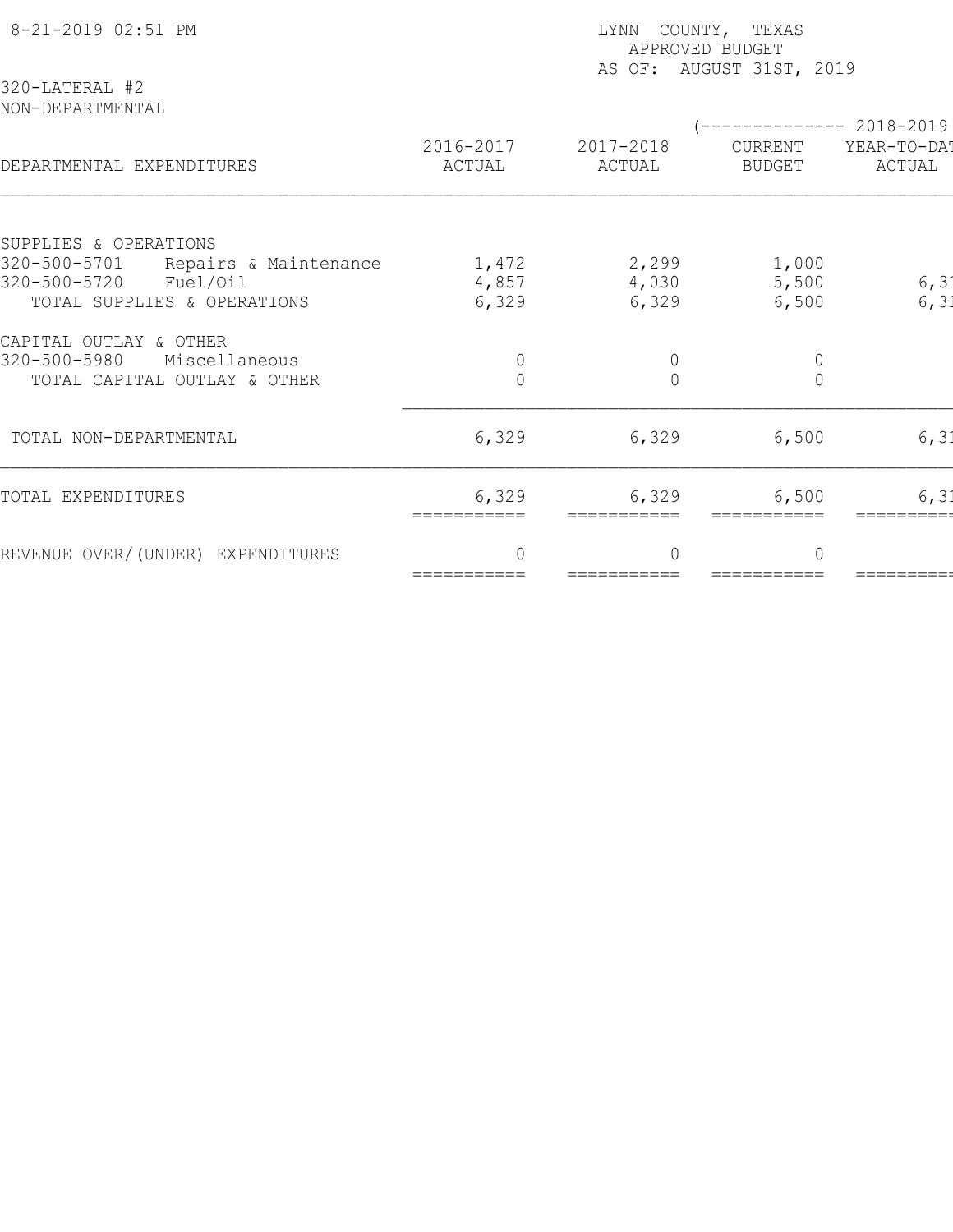| 8-21-2019 02:51 PM<br>330-LATERAL #3                                                        | COUNTY, TEXAS<br>LYNN<br>APPROVED BUDGET<br>AS OF: AUGUST 31ST, 2019 |                     |                                                      |                       |  |  |
|---------------------------------------------------------------------------------------------|----------------------------------------------------------------------|---------------------|------------------------------------------------------|-----------------------|--|--|
| REVENUES                                                                                    | 2016-2017<br>ACTUAL                                                  | 2017-2018<br>ACTUAL | -------------- 2018-2019<br>CURRENT<br><b>BUDGET</b> | YEAR-TO-DAT<br>ACTUAL |  |  |
| NON-DEPARTMENTAL                                                                            |                                                                      |                     |                                                      |                       |  |  |
| INTERGOVERNMENT REVENUES<br>330-400-4202<br>State Revenue<br>TOTAL INTERGOVERNMENT REVENUES | 6,329<br>6,329                                                       | 6,329<br>6,329      | 6,500<br>6,500                                       | 6, 31<br>6, 31        |  |  |
| TOTAL NON-DEPARTMENTAL                                                                      | 6,329                                                                | 6,329               | 6,500                                                | 6, 31                 |  |  |
| TOTAL REVENUES                                                                              | 6,329                                                                | 6,329               | 6,500                                                | 6, 31                 |  |  |
|                                                                                             |                                                                      |                     |                                                      |                       |  |  |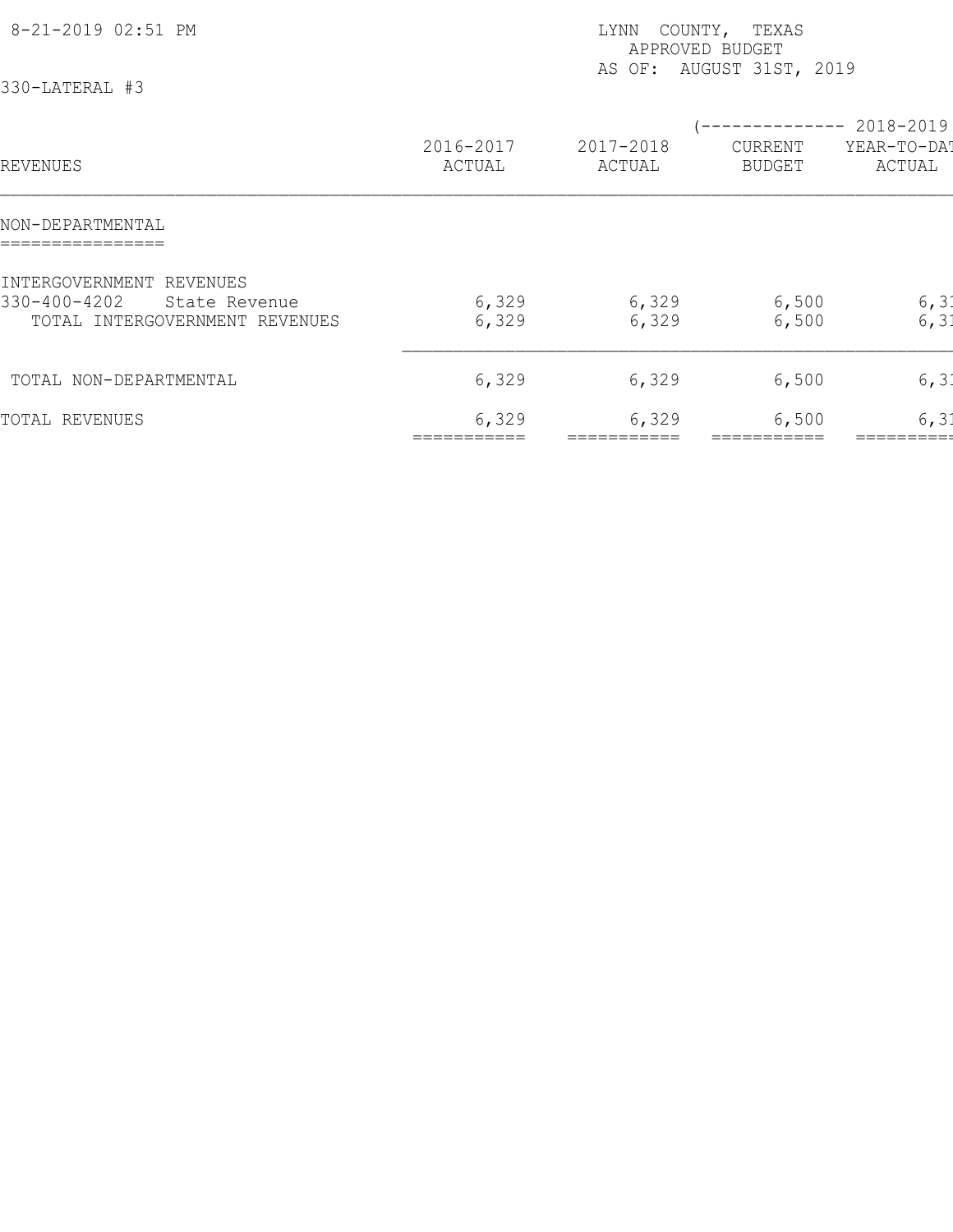| 8-21-2019 02:51 PM<br>330-LATERAL #3  | LYNN COUNTY, TEXAS<br>APPROVED BUDGET<br>AS OF: AUGUST 31ST, 2019 |                          |                |                                       |  |  |
|---------------------------------------|-------------------------------------------------------------------|--------------------------|----------------|---------------------------------------|--|--|
| NON-DEPARTMENTAL                      | 2016-2017                                                         | 2017-2018                | CURRENT        | ------------ 2018-2019<br>YEAR-TO-DAT |  |  |
| DEPARTMENTAL EXPENDITURES             | ACTUAL                                                            | ACTUAL                   | <b>BUDGET</b>  | ACTUAL                                |  |  |
| SUPPLIES & OPERATIONS                 |                                                                   |                          |                |                                       |  |  |
| 330-500-5701<br>Repairs & Maintenance | 1,523                                                             | 1,792                    | 1,500          | 4,01                                  |  |  |
| 330-500-5720<br>Fuel/Oil              | 4,805                                                             | 4,537                    | 5,000          | 2, 21                                 |  |  |
| TOTAL SUPPLIES & OPERATIONS           | 6,329                                                             | 6,329                    | 6,500          | 6, 31                                 |  |  |
| CAPITAL OUTLAY & OTHER                |                                                                   |                          |                |                                       |  |  |
| 330-500-5980<br>Miscellaneous         | $\overline{0}$                                                    | $\mathbf 0$              | $\mathbb O$    |                                       |  |  |
| TOTAL CAPITAL OUTLAY & OTHER          | $\overline{0}$                                                    | $\Omega$                 | $\overline{0}$ |                                       |  |  |
| TOTAL NON-DEPARTMENTAL                | 6,329                                                             | 6,329                    | 6,500          | 6, 31                                 |  |  |
| TOTAL EXPENDITURES                    | 6,329<br>===========                                              | 6,329<br>===========     | 6,500          | 6, 31                                 |  |  |
| REVENUE OVER/(UNDER) EXPENDITURES     | $\Omega$<br>===========                                           | $\bigcap$<br>=========== | $\Omega$       |                                       |  |  |
|                                       |                                                                   |                          |                |                                       |  |  |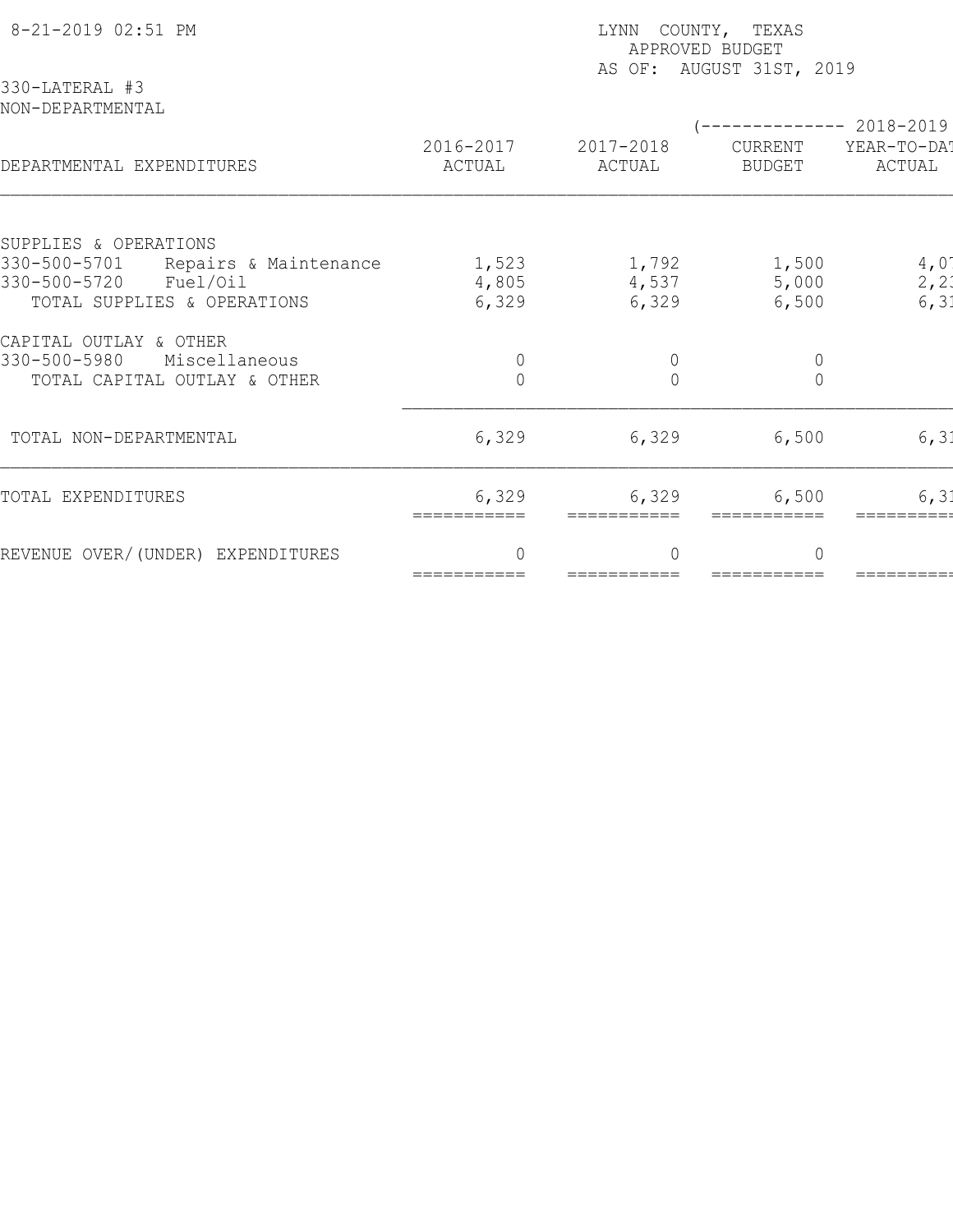| 8-21-2019 02:51 PM<br>340-LATERAL #4                                                        | COUNTY, TEXAS<br>LYNN<br>APPROVED BUDGET<br>AS OF: AUGUST 31ST, 2019 |                     |                                                      |                       |  |  |
|---------------------------------------------------------------------------------------------|----------------------------------------------------------------------|---------------------|------------------------------------------------------|-----------------------|--|--|
| REVENUES                                                                                    | 2016-2017<br>ACTUAL                                                  | 2017-2018<br>ACTUAL | -------------- 2018-2019<br>CURRENT<br><b>BUDGET</b> | YEAR-TO-DAT<br>ACTUAL |  |  |
| NON-DEPARTMENTAL                                                                            |                                                                      |                     |                                                      |                       |  |  |
| INTERGOVERNMENT REVENUES<br>340-400-4202<br>State Revenue<br>TOTAL INTERGOVERNMENT REVENUES | 6,329<br>6,329                                                       | 6,329<br>6,329      | 6,500<br>6,500                                       | 6, 31<br>6, 31        |  |  |
| TOTAL NON-DEPARTMENTAL                                                                      | 6,329                                                                | 6,329               | 6,500                                                | 6, 31                 |  |  |
| TOTAL REVENUES                                                                              | 6,329                                                                | 6,329               | 6,500                                                | 6, 31                 |  |  |
|                                                                                             |                                                                      |                     |                                                      |                       |  |  |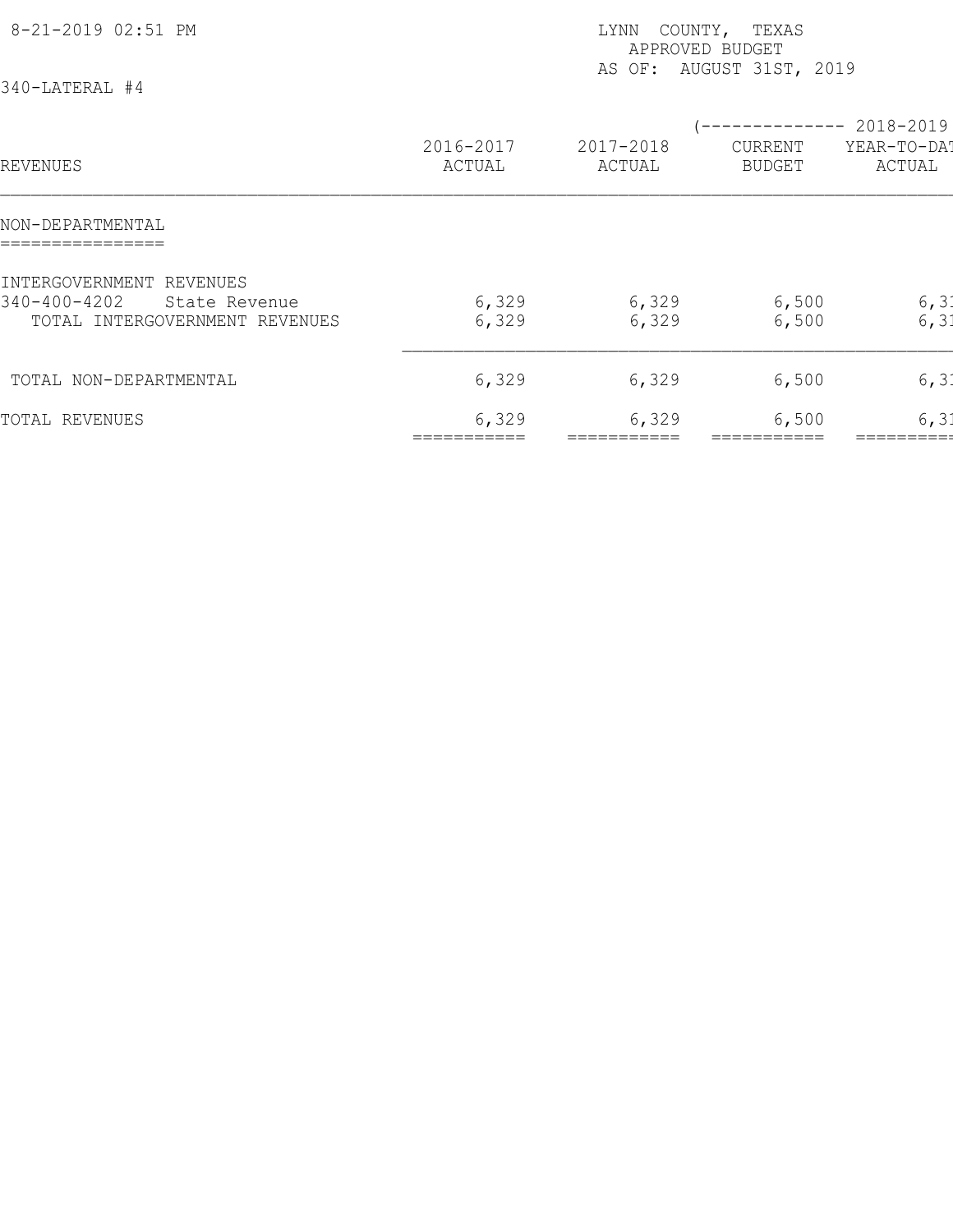| 8-21-2019 02:51 PM<br>340-LATERAL #4                              | LYNN COUNTY, TEXAS<br>APPROVED BUDGET<br>AS OF: AUGUST 31ST, 2019 |                      |                                       |              |  |  |
|-------------------------------------------------------------------|-------------------------------------------------------------------|----------------------|---------------------------------------|--------------|--|--|
| NON-DEPARTMENTAL                                                  | 2016-2017                                                         | 2017-2018            | (-------------- 2018-2019)<br>CURRENT | YEAR-TO-DAT  |  |  |
| DEPARTMENTAL EXPENDITURES                                         | ACTUAL                                                            | ACTUAL               | <b>BUDGET</b>                         | ACTUAL       |  |  |
| SUPPLIES & OPERATIONS                                             |                                                                   |                      |                                       |              |  |  |
| 340-500-5701<br>Repairs & Maintenance<br>340-500-5720<br>Fuel/Oil | 1,746<br>4,583                                                    | 2,159                | 2,000                                 | 4, 41        |  |  |
| TOTAL SUPPLIES & OPERATIONS                                       | 6,329                                                             | 4,169<br>6,329       | 4,500<br>6,500                        | 1,8<br>6, 31 |  |  |
|                                                                   |                                                                   |                      |                                       |              |  |  |
| CAPITAL OUTLAY & OTHER                                            |                                                                   |                      |                                       |              |  |  |
| 340-500-5980<br>Miscellaneous                                     | $\circ$                                                           | $\mathbf 0$          | $\mathbb O$                           |              |  |  |
| TOTAL CAPITAL OUTLAY & OTHER                                      | $\circ$                                                           | $\overline{0}$       | $\overline{0}$                        |              |  |  |
| TOTAL NON-DEPARTMENTAL                                            | 6,329                                                             | 6,329                | 6,500                                 | 6, 31        |  |  |
| TOTAL EXPENDITURES                                                | 6,329<br>===========                                              | 6,329<br>=========== | 6,500                                 | 6, 31        |  |  |
| REVENUE OVER/(UNDER) EXPENDITURES                                 | $\Omega$                                                          | $\bigcap$            | $\Omega$                              |              |  |  |
|                                                                   | ===========                                                       | ===========          |                                       |              |  |  |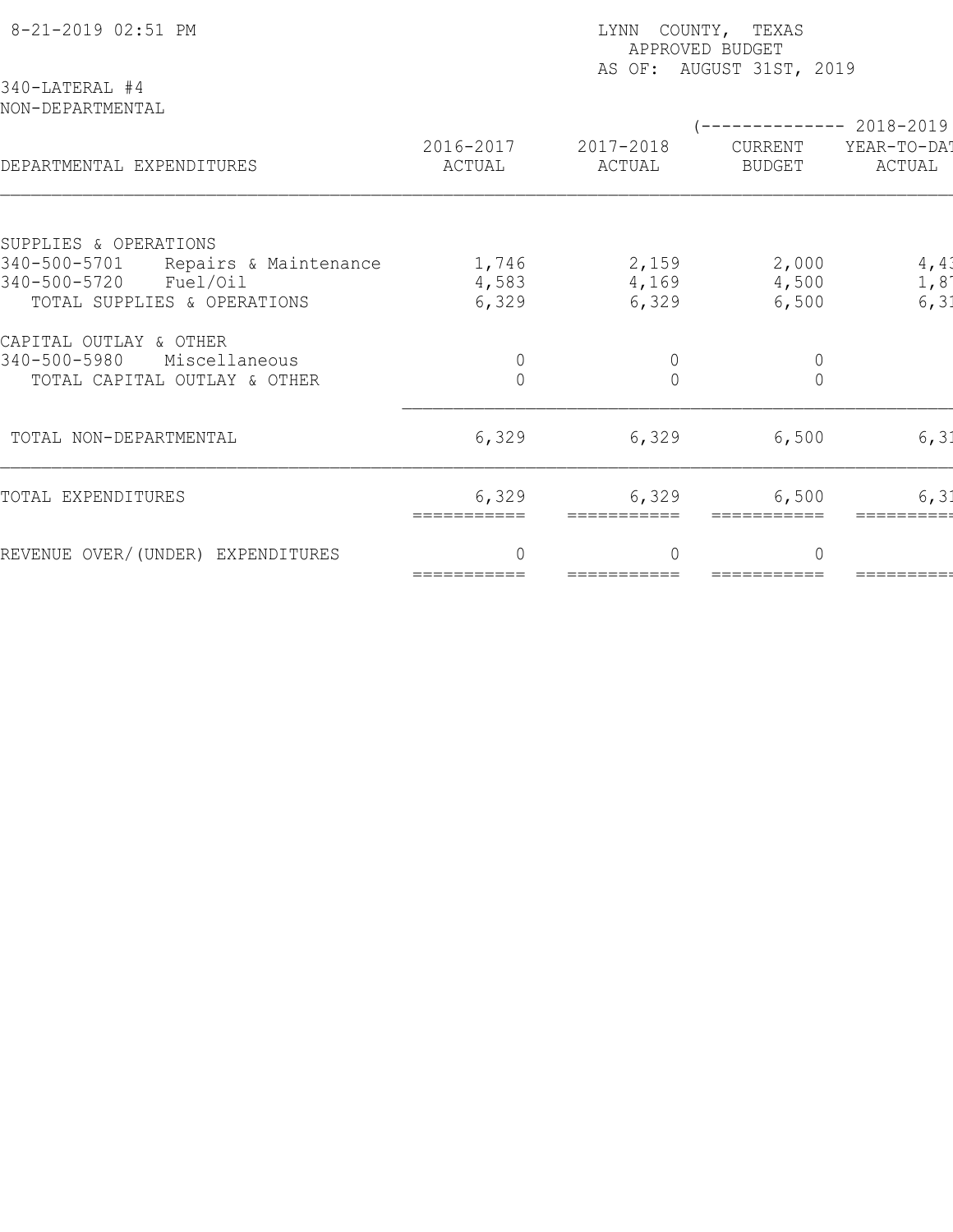| 8-21-2019 02:51 PM<br>400-ROAD & BRIDGE                                                                                                   | COUNTY, TEXAS<br>LYNN<br>APPROVED BUDGET<br>AS OF: AUGUST 31ST, 2019 |                              |                                                        |                            |  |  |
|-------------------------------------------------------------------------------------------------------------------------------------------|----------------------------------------------------------------------|------------------------------|--------------------------------------------------------|----------------------------|--|--|
| REVENUES                                                                                                                                  | 2016-2017<br>ACTUAL                                                  | 2017-2018<br>ACTUAL          | (-------------- 2018-2019)<br>CURRENT<br><b>BUDGET</b> | YEAR-TO-DA!<br>ACTUAL      |  |  |
| NON-DEPARTMENTAL                                                                                                                          |                                                                      |                              |                                                        |                            |  |  |
| TAXES, LICENSES, PERMITS<br>$400 - 400 - 4101$<br>Current Taxes<br>400-400-4121<br>Vehicle Registration<br>TOTAL TAXES, LICENSES, PERMITS | 487,542<br>48,720<br>536,262                                         | 533,697<br>47,170<br>580,867 | 568,354<br>45,000<br>613,354                           | 572,32<br>44,23<br>616, 55 |  |  |
| FEE COLLECTION<br>400-400-4400.31 Axle & Weight Fees<br>TOTAL FEE COLLECTION                                                              | 34,813<br>34,813                                                     | 40,079<br>40,079             | 45,000<br>45,000                                       | 43,80<br>43,80             |  |  |
| TOTAL NON-DEPARTMENTAL                                                                                                                    | 571,075                                                              | 620,946                      | 658,354                                                | 660, 36                    |  |  |
| TOTAL REVENUES                                                                                                                            | 571,075<br>===========                                               | 620,946<br>===========       | 658,354<br>===========                                 | 660,36<br>=========        |  |  |
|                                                                                                                                           |                                                                      |                              |                                                        |                            |  |  |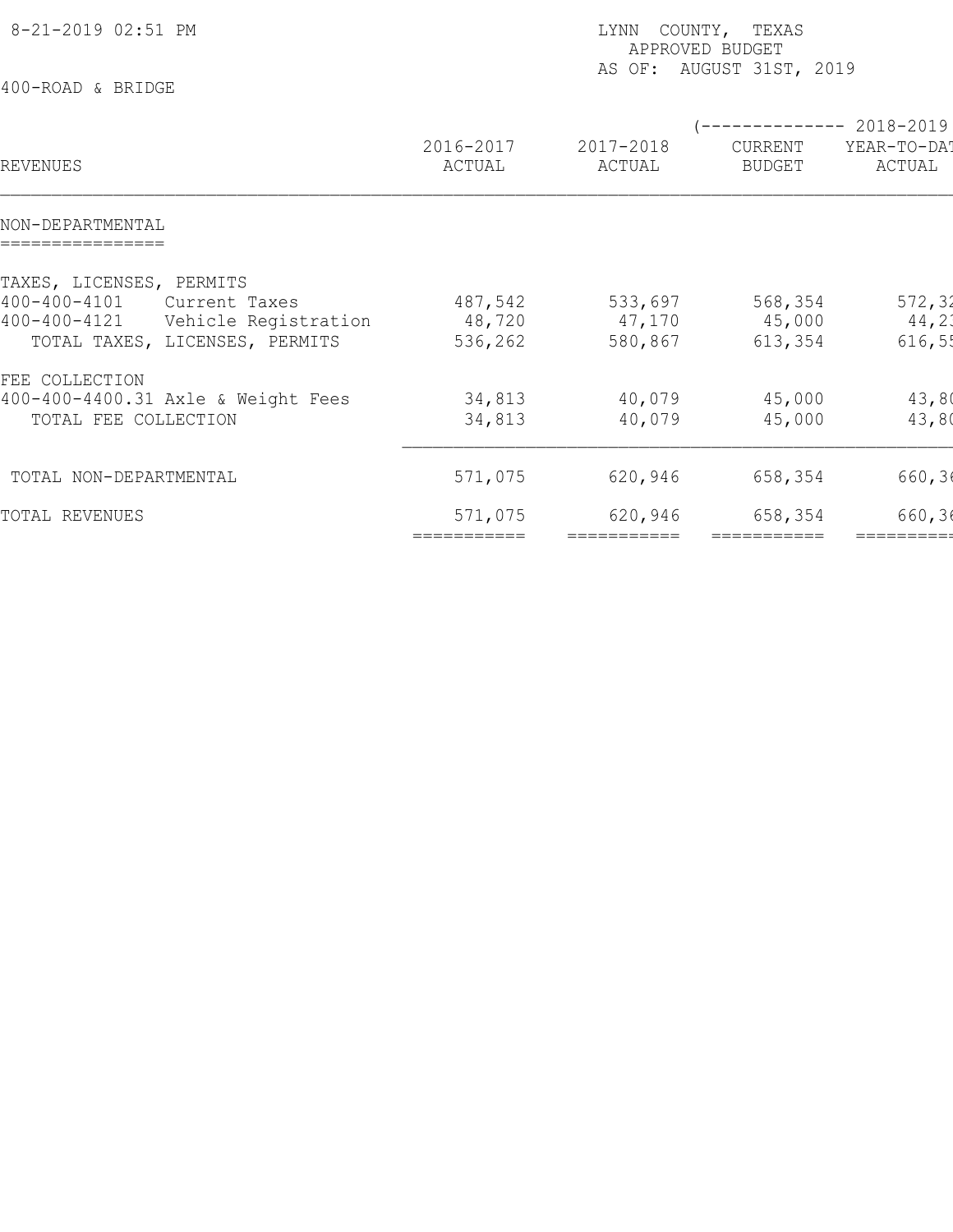| 8-21-2019 02:51 PM                                                  | LYNN COUNTY, TEXAS<br>APPROVED BUDGET<br>AS OF: AUGUST 31ST, 2019 |                                                    |                            |                                              |  |  |
|---------------------------------------------------------------------|-------------------------------------------------------------------|----------------------------------------------------|----------------------------|----------------------------------------------|--|--|
| 400-ROAD & BRIDGE<br>NON-DEPARTMENTAL                               |                                                                   |                                                    |                            |                                              |  |  |
| DEPARTMENTAL EXPENDITURES                                           | 2016-2017<br>ACTUAL                                               | 2017-2018<br>ACTUAL                                | CURRENT<br><b>BUDGET</b>   | $--------2018-2019$<br>YEAR-TO-DA!<br>ACTUAL |  |  |
|                                                                     |                                                                   |                                                    |                            |                                              |  |  |
| PERSONNEL SERVICES                                                  |                                                                   |                                                    |                            |                                              |  |  |
| 400-500-5100<br>Salaries                                            | 86,800                                                            | 90,272                                             | 93,884                     | 83,05                                        |  |  |
| 400-500-5120 Longevity                                              | 1,053                                                             | 1,221                                              | 1,377                      |                                              |  |  |
| 400-500-5140.00 Medicare Tax                                        | 1,272                                                             | 1,378                                              | 1,365                      | 1, 31                                        |  |  |
| 400-500-5150.00 Social Security<br>400-500-5160.00 Health Insurance | 5,440                                                             | 5,893                                              | 5,825                      | 5,62                                         |  |  |
| 400-500-5170.00 Retirement                                          | 25,047<br>2,426                                                   | 35,951<br>2,960                                    | 42,000<br>2,820            | 26,55<br>2,62                                |  |  |
| TOTAL PERSONNEL SERVICES                                            | 122,038                                                           | 137,675                                            | 147,271                    | 119,16                                       |  |  |
|                                                                     |                                                                   |                                                    |                            |                                              |  |  |
| SUPPLIES & OPERATIONS                                               |                                                                   |                                                    |                            |                                              |  |  |
| $400 - 500 - 5300$<br>Bonds, Dues, & Fees                           | $\overline{0}$                                                    | 1,000                                              | 1,200                      | 1,20                                         |  |  |
| Property Insurance<br>$400 - 500 - 5700$                            | 72                                                                | 92                                                 | 100                        |                                              |  |  |
| TOTAL SUPPLIES & OPERATIONS                                         | 72                                                                | 1,092                                              | 1,300                      | 1,20                                         |  |  |
|                                                                     |                                                                   |                                                    |                            |                                              |  |  |
| CAPITAL OUTLAY & OTHER                                              |                                                                   |                                                    |                            |                                              |  |  |
| $400 - 500 - 5902$<br>Transfer to Other Funds                       | 510,036                                                           | 456,535                                            | 500,000                    | 531,56                                       |  |  |
| TOTAL CAPITAL OUTLAY & OTHER                                        | 510,036                                                           | 456,535                                            | 500,000                    | 531,56                                       |  |  |
| TOTAL NON-DEPARTMENTAL                                              | 632,146                                                           | 595,302                                            | 648,571                    | 651, 94                                      |  |  |
|                                                                     |                                                                   |                                                    |                            |                                              |  |  |
| TOTAL EXPENDITURES                                                  | 632,146                                                           | 595,302<br>$=$ $=$ $=$ $=$ $=$ $=$ $=$ $=$ $=$ $=$ | 648,571<br>$=$ =========== | 651, 94<br>=========                         |  |  |
| REVENUE OVER/(UNDER) EXPENDITURES                                   | 61,071)                                                           | 25,644                                             | 9,783                      | 8,42                                         |  |  |
|                                                                     | $=$ = = = = = = = = = = $=$                                       | ===========                                        | $=$ ===========            | =========                                    |  |  |
|                                                                     |                                                                   |                                                    |                            |                                              |  |  |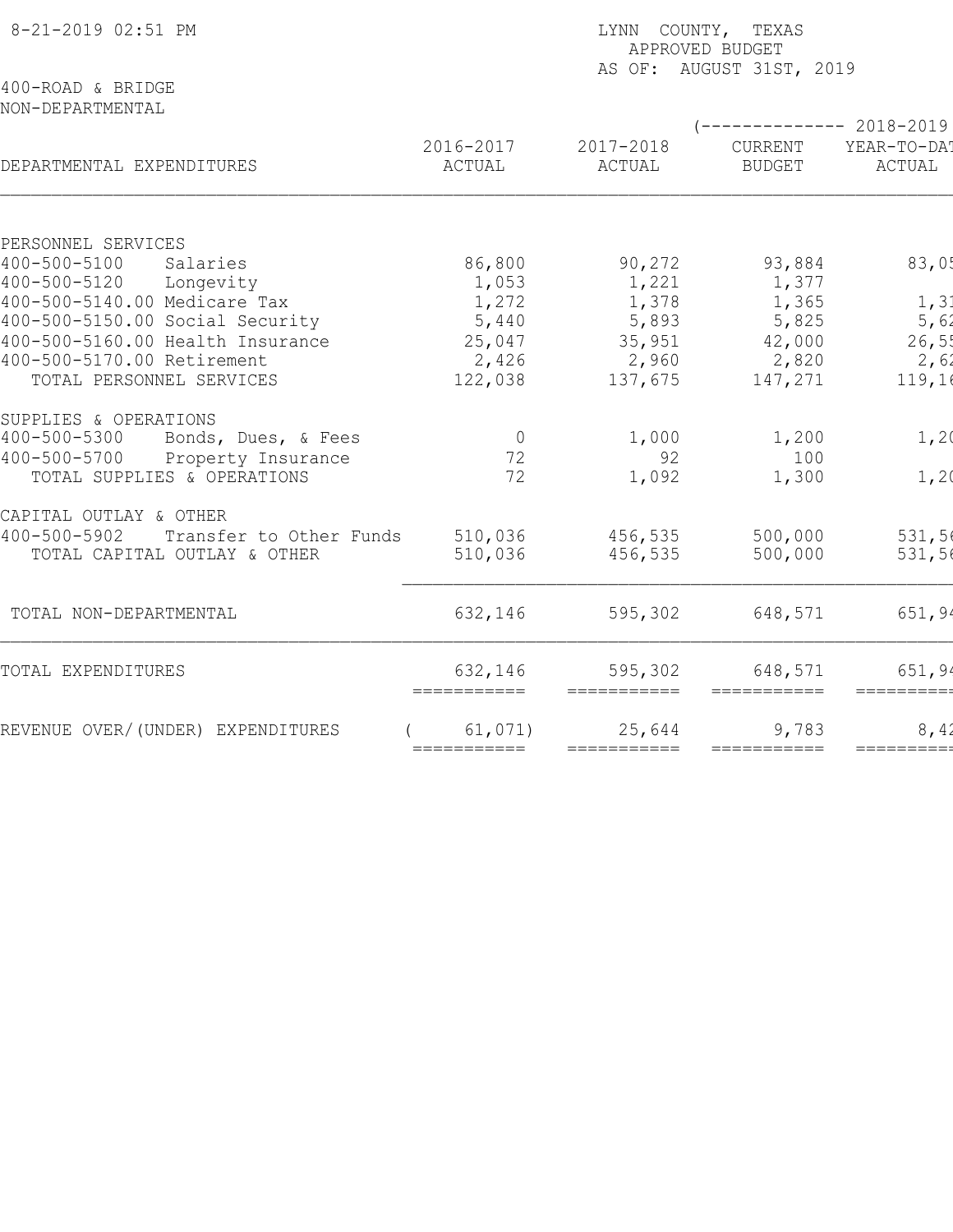| 8-21-2019 02:51 PM<br>402-RECORD MANAGEMENT                                | COUNTY, TEXAS<br>LYNN<br>APPROVED BUDGET<br>AS OF: AUGUST 31ST, 2019 |                     |                                            |                       |  |  |
|----------------------------------------------------------------------------|----------------------------------------------------------------------|---------------------|--------------------------------------------|-----------------------|--|--|
| REVENUES                                                                   | 2016-2017<br>ACTUAL                                                  | 2017-2018<br>ACTUAL | $--------- 2018-2019$<br>CURRENT<br>BUDGET | YEAR-TO-DAT<br>ACTUAL |  |  |
| NON-DEPARTMENTAL                                                           |                                                                      |                     |                                            |                       |  |  |
| FEE COLLECTION<br>$402 - 400 - 4400$<br>Other Fees<br>TOTAL FEE COLLECTION | 503<br>503                                                           | 666<br>666          | 500<br>500                                 | 60<br>60              |  |  |
| TOTAL NON-DEPARTMENTAL                                                     | 503                                                                  | 666                 | 500                                        | 6 <sub>0</sub>        |  |  |
| TOTAL REVENUES                                                             | 503                                                                  | 666                 | 500                                        | 60                    |  |  |
|                                                                            |                                                                      |                     |                                            |                       |  |  |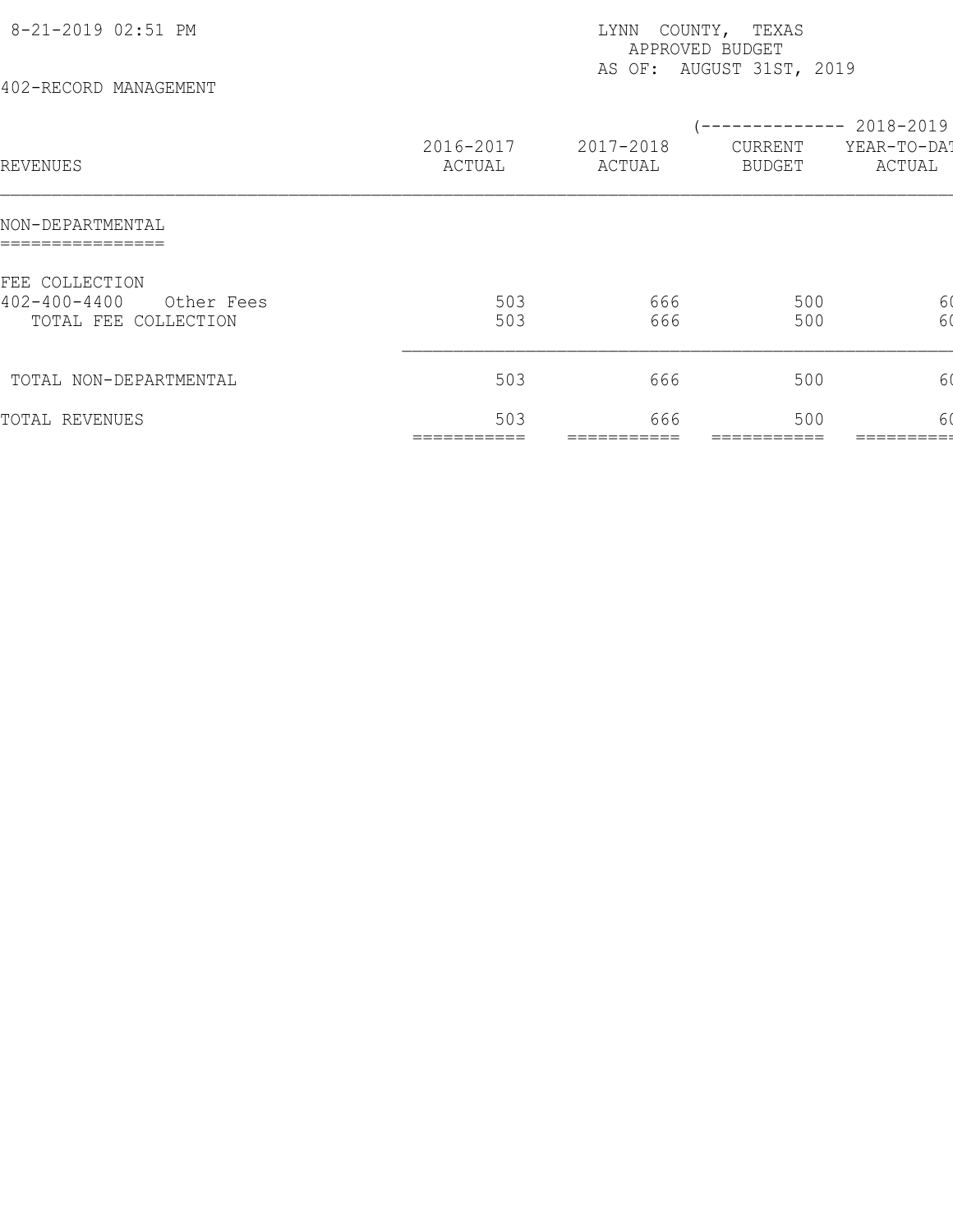| 8-21-2019 02:51 PM                                                  | LYNN COUNTY, TEXAS<br>APPROVED BUDGET<br>AS OF: AUGUST 31ST, 2019 |                     |                   |                       |  |  |
|---------------------------------------------------------------------|-------------------------------------------------------------------|---------------------|-------------------|-----------------------|--|--|
| 402-RECORD MANAGEMENT<br>NON-DEPARTMENTAL                           |                                                                   |                     |                   | ----------- 2018-2019 |  |  |
| DEPARTMENTAL EXPENDITURES                                           | 2016-2017<br>ACTUAL                                               | 2017-2018<br>ACTUAL | CURRENT<br>BUDGET | YEAR-TO-DA!<br>ACTUAL |  |  |
| CAPITAL OUTLAY & OTHER                                              |                                                                   |                     |                   |                       |  |  |
| $402 - 500 - 5980$<br>Miscellaneous<br>TOTAL CAPITAL OUTLAY & OTHER | 4,000<br>4,000                                                    | $\bigcap$           | $\Omega$          |                       |  |  |
| TOTAL NON-DEPARTMENTAL                                              | 4,000                                                             | $\overline{0}$      | $\mathbb O$       |                       |  |  |
| TOTAL EXPENDITURES                                                  | 4,000                                                             | $\bigcap$           | $\bigcap$         |                       |  |  |
| REVENUE OVER/(UNDER) EXPENDITURES                                   | 3,497)                                                            | 666                 | 500               | 60                    |  |  |
|                                                                     |                                                                   |                     |                   |                       |  |  |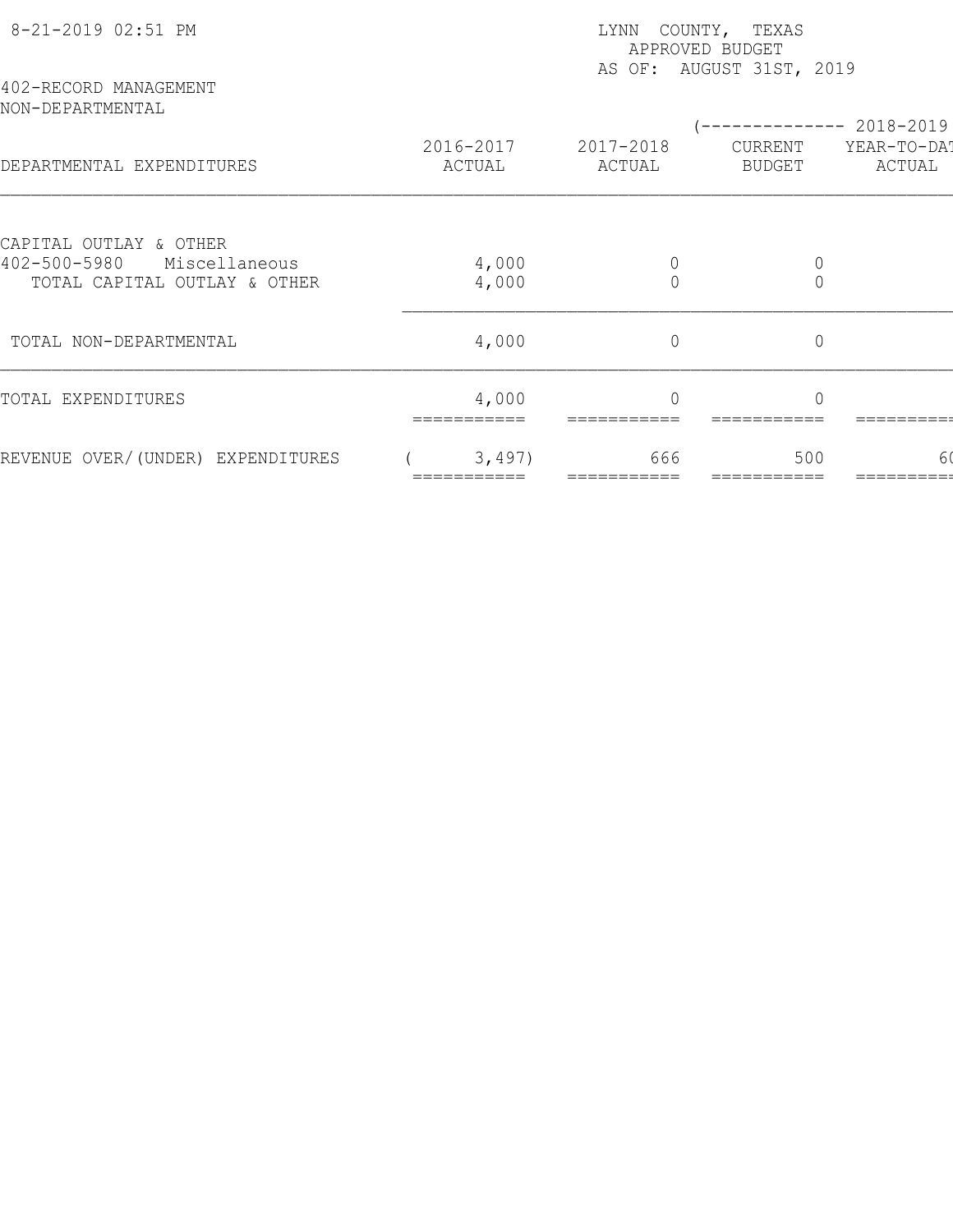| 8-21-2019 02:51 PM<br>404-RESTORATION FUND                                                                                                 | LYNN COUNTY, TEXAS<br>APPROVED BUDGET<br>AS OF: AUGUST 31ST, 2019 |                              |                                                  |                           |  |  |  |
|--------------------------------------------------------------------------------------------------------------------------------------------|-------------------------------------------------------------------|------------------------------|--------------------------------------------------|---------------------------|--|--|--|
|                                                                                                                                            |                                                                   |                              |                                                  |                           |  |  |  |
| REVENUES                                                                                                                                   | 2016-2017<br>ACTUAL                                               | 2017-2018<br>ACTUAL          | $---------2018-2019$<br>CURRENT<br><b>BUDGET</b> | YEAR-TO-DA!<br>ACTUAL     |  |  |  |
| NON-DEPARTMENTAL<br>================                                                                                                       |                                                                   |                              |                                                  |                           |  |  |  |
| TAXES, LICENSES, PERMITS<br>$404 - 400 - 4101$<br>Current Taxes<br>$404 - 400 - 4110$<br>Local Sales Tax<br>TOTAL TAXES, LICENSES, PERMITS | 31,671<br>103,224<br>134,895                                      | 32,617<br>207,718<br>240,335 | 38,978<br>100,000<br>138,978                     | 38,97<br>150,48<br>189,46 |  |  |  |
| INTERGOVERNMENT REVENUES<br>$404 - 400 - 4202$<br>State Revenue - Grants<br>TOTAL INTERGOVERNMENT REVENUES                                 | $\overline{0}$<br>$\bigcap$                                       | 2,048,325<br>2,048,325       | 2,000,000<br>2,000,000                           | 1,577,32<br>1,577,32      |  |  |  |
| FEE COLLECTION<br>$404 - 400 - 4400$<br>Fees of Office<br>TOTAL FEE COLLECTION                                                             | 8,293<br>8,293                                                    | 10,813<br>10,813             | 8,500<br>8,500                                   | 8,54<br>8,54              |  |  |  |
| INTEREST EARNED<br>$404 - 400 - 4500$<br>Interest Earned<br>TOTAL INTEREST EARNED                                                          | 21,342<br>21,342                                                  | 17,310<br>17,310             | 5,000<br>5,000                                   | 10, 24<br>10, 24          |  |  |  |
| OTHER REVENUE<br>$404 - 400 - 4601$<br>Miscellaneous Income<br>$404 - 400 - 4605$<br>Inmate Housing<br>TOTAL OTHER REVENUE                 | 1,726,297<br>162,236<br>1,888,533                                 | 4,778<br>179,146<br>183,924  | $\overline{0}$<br>175,000<br>175,000             | 179,36<br>179,36          |  |  |  |
| OTHER SOURCES & USES<br>$404 - 400 - 4902$<br>TRANSFER (IN) OUT<br>TOTAL OTHER SOURCES & USES                                              | 209,251<br>209,251                                                | 500,000<br>500,000           | 500,000<br>500,000                               |                           |  |  |  |
| TOTAL NON-DEPARTMENTAL                                                                                                                     | 2, 262, 315                                                       | 3,000,706                    | 1,827,478                                        | 1,964,93                  |  |  |  |
| TOTAL REVENUES                                                                                                                             | 2, 262, 315                                                       | 3,000,706                    | 1,827,478                                        | 1,964,93                  |  |  |  |
|                                                                                                                                            | ===========                                                       | ===========                  | ===========                                      | =========                 |  |  |  |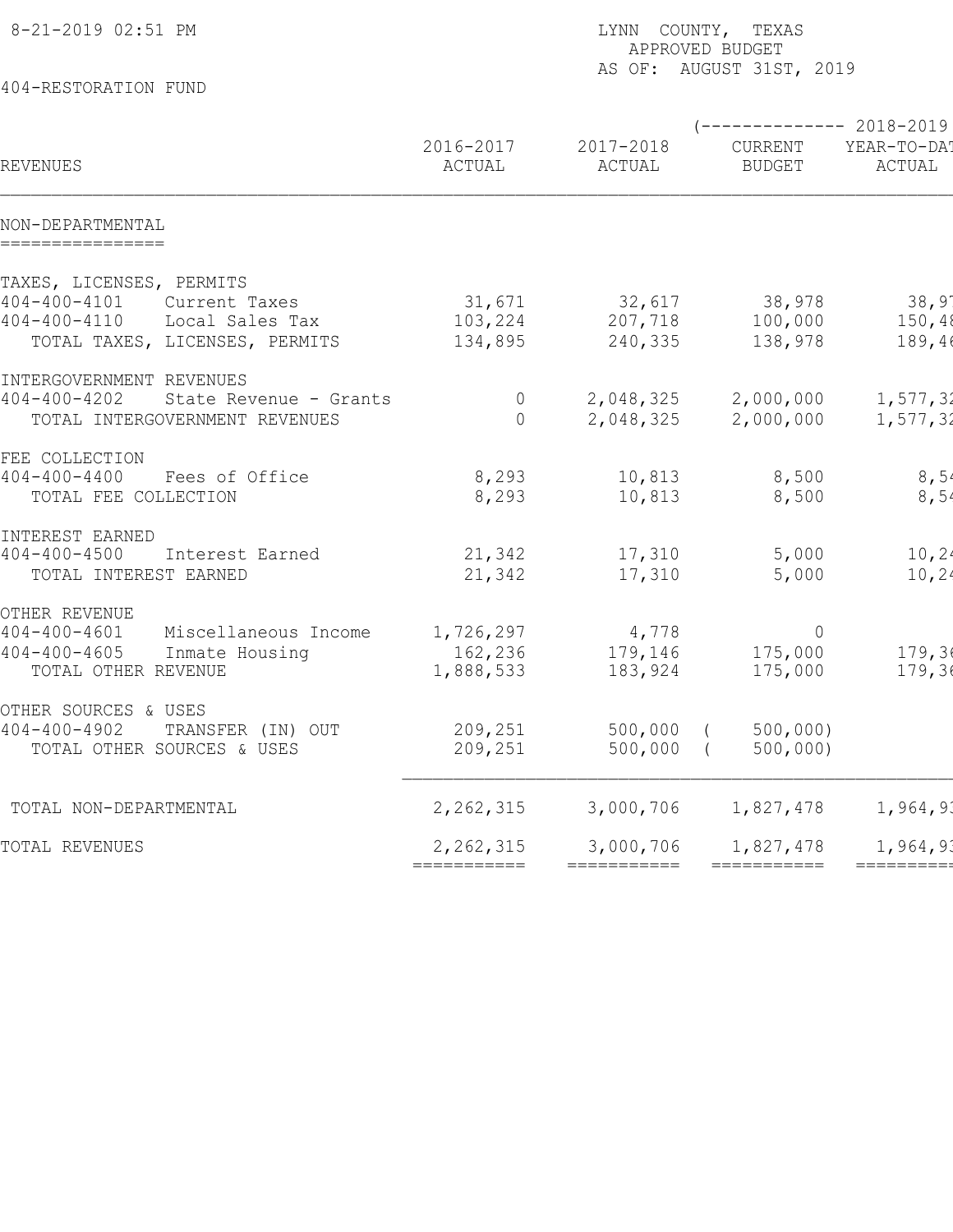| 8-21-2019 02:51 PM<br>404-RESTORATION FUND                                 | COUNTY, TEXAS<br>LYNN<br>APPROVED BUDGET<br>AUGUST 31ST, 2019<br>AS OF: |                     |                                         |                                    |  |  |
|----------------------------------------------------------------------------|-------------------------------------------------------------------------|---------------------|-----------------------------------------|------------------------------------|--|--|
| NON-DEPARTMENTAL<br>DEPARTMENTAL EXPENDITURES                              | 2016-2017<br>ACTUAL                                                     | 2017-2018<br>ACTUAL | -----------<br>CURRENT<br><b>BUDGET</b> | 2018-2019<br>YEAR-TO-DAT<br>ACTUAL |  |  |
| CAPITAL OUTLAY & OTHER                                                     |                                                                         |                     |                                         |                                    |  |  |
| $404 - 500 - 5980$<br>Miscellaneous<br>$404 - 500 - 5985$<br>Note Interest | 1,032,411                                                               | 4,009,304<br>75,162 | 4,000,000<br>49,400                     | 2,917,52<br>49,70                  |  |  |
| $404 - 500 - 5986$<br>Note Princial<br>TOTAL CAPITAL OUTLAY & OTHER        | 1,032,411                                                               | 50,000<br>4,134,466 | 80,000<br>4,129,400                     | 80,00<br>3,047,22                  |  |  |
| TOTAL NON-DEPARTMENTAL                                                     | 1,032,411                                                               | 4,134,466           | 4,129,400                               | 3,047,22                           |  |  |
| TOTAL EXPENDITURES                                                         | 1,032,411                                                               | 4,134,466           | 4,129,400                               | 3,047,22                           |  |  |
| REVENUE OVER/(UNDER) EXPENDITURES                                          | 1,229,904                                                               | 1, 133, 760)        | 2,301,922                               | 1,082,29                           |  |  |
|                                                                            |                                                                         |                     |                                         |                                    |  |  |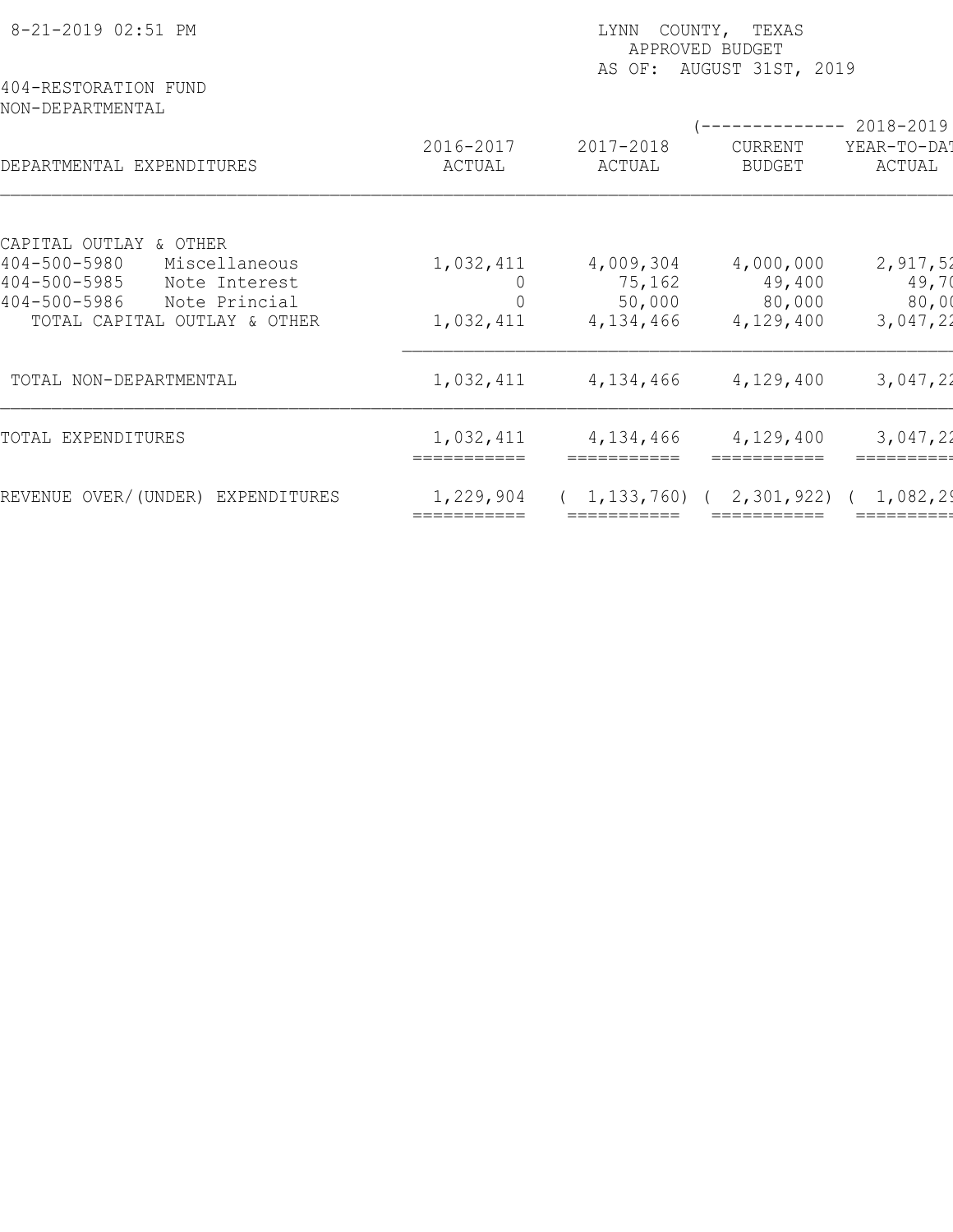| 8-21-2019 02:51 PM                                                |                               | COUNTY, TEXAS<br>LYNN<br>APPROVED BUDGET<br>AS OF: AUGUST 31ST, 2019 |                                                        |                       |  |  |  |
|-------------------------------------------------------------------|-------------------------------|----------------------------------------------------------------------|--------------------------------------------------------|-----------------------|--|--|--|
| 405-JUVENILE PRE-TRIAL DIVERS                                     |                               |                                                                      |                                                        |                       |  |  |  |
| REVENUES                                                          | 2016-2017<br>ACTUAL           | 2017-2018<br>ACTUAL                                                  | (-------------- 2018-2019 <br>CURRENT<br><b>BUDGET</b> | YEAR-TO-DAT<br>ACTUAL |  |  |  |
| NON-DEPARTMENTAL                                                  |                               |                                                                      |                                                        |                       |  |  |  |
| FEE COLLECTION                                                    |                               |                                                                      |                                                        |                       |  |  |  |
| $405 - 400 - 4400$<br>Other Fees<br>TOTAL FEE COLLECTION          | 5,021<br>5,021                | 4,572<br>4,572                                                       | $\mathbb O$<br>$\overline{0}$                          |                       |  |  |  |
| OTHER REVENUE                                                     |                               |                                                                      |                                                        |                       |  |  |  |
| $405 - 400 - 4601$<br>Miscellaneous Income<br>TOTAL OTHER REVENUE | $\mathbb O$<br>$\overline{0}$ | $\theta$<br>$\overline{0}$                                           | $\mathbb O$<br>$\overline{0}$                          |                       |  |  |  |
| TOTAL NON-DEPARTMENTAL                                            | 5,021                         | 4,572                                                                | $\mathbb O$                                            |                       |  |  |  |
| TOTAL REVENUES                                                    | 5,021                         | 4,572                                                                | $\mathbb O$                                            |                       |  |  |  |

=========== =========== =========== =========== =========== ============ ============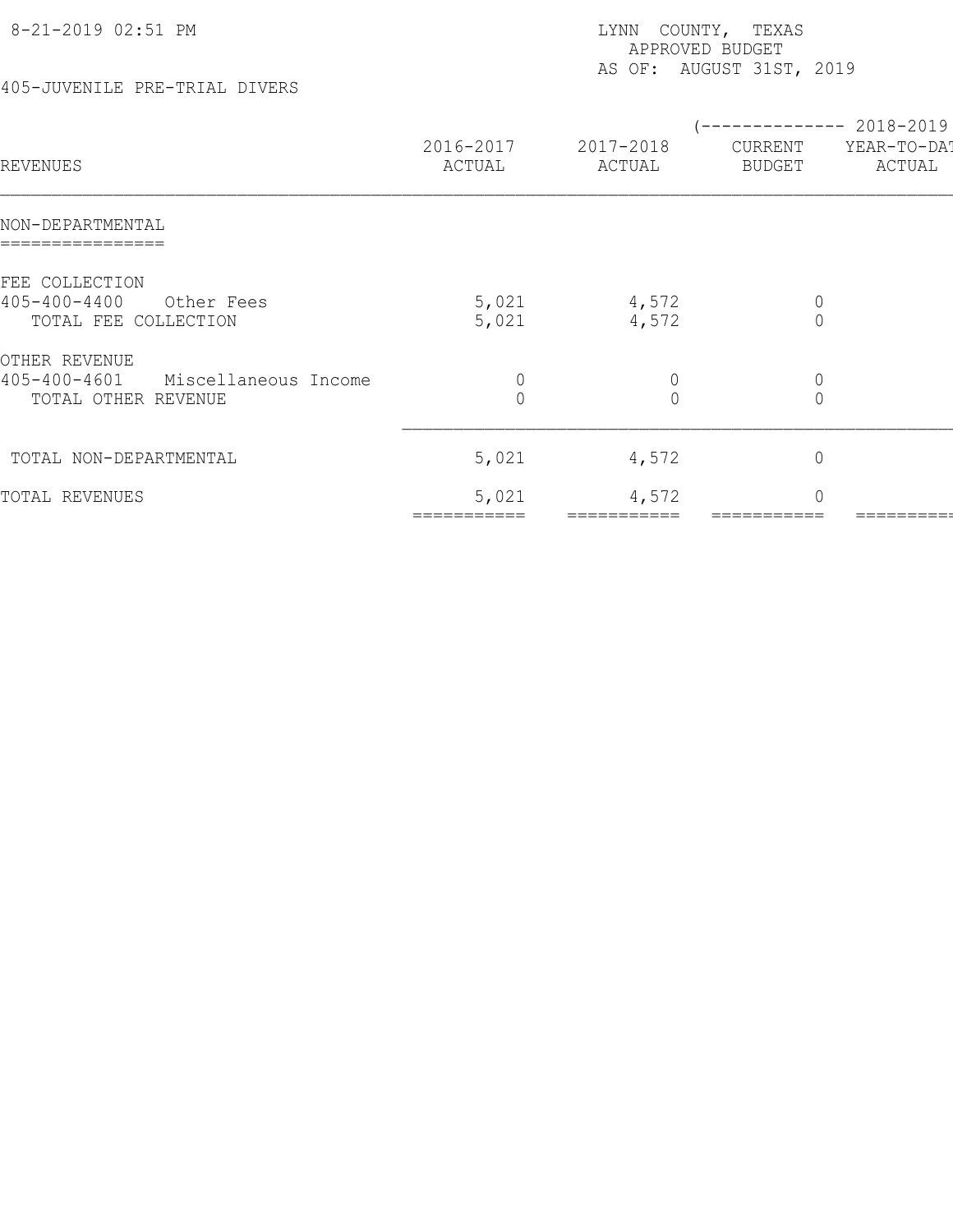|                                                                                           | LYNN COUNTY, TEXAS<br>APPROVED BUDGET<br>AS OF: AUGUST 31ST, 2019 |                                  |                            |                                             |  |  |  |
|-------------------------------------------------------------------------------------------|-------------------------------------------------------------------|----------------------------------|----------------------------|---------------------------------------------|--|--|--|
| 405-JUVENILE PRE-TRIAL DIVERS<br>NON-DEPARTMENTAL                                         |                                                                   |                                  |                            |                                             |  |  |  |
| DEPARTMENTAL EXPENDITURES                                                                 | 2016-2017<br>ACTUAL                                               | 2017-2018<br>ACTUAL              | CURRENT<br><b>BUDGET</b>   | $------ 2018-2019$<br>YEAR-TO-DA!<br>ACTUAL |  |  |  |
| CAPITAL OUTLAY & OTHER<br>405-500-5980<br>Miscellaneous<br>Capital Outlay<br>405-500-5990 | $\Omega$<br>$\Omega$                                              | $\overline{0}$<br>$\overline{0}$ | $\overline{0}$<br>$\Omega$ |                                             |  |  |  |
| 405-500-5995<br>Probation Operating Expe<br>TOTAL CAPITAL OUTLAY & OTHER                  | 1,519<br>1,519                                                    | 4,721<br>4,721                   | $\Omega$<br>$\Omega$       | 9, 21<br>9, 21                              |  |  |  |
| TOTAL NON-DEPARTMENTAL                                                                    | 1,519                                                             | 4,721                            | $\circ$                    | 9,21                                        |  |  |  |
| TOTAL EXPENDITURES                                                                        | 1,519<br>===========                                              | 4,721<br>===========             | $\Omega$                   | 9,21                                        |  |  |  |
| REVENUE OVER/(UNDER) EXPENDITURES                                                         | 3,502<br>===========                                              | 149)<br>===========              | $\cap$<br>===========      | 9,21                                        |  |  |  |
| TOTAL REVENUES                                                                            | $\Omega$<br>===========                                           | $\cap$<br>===========            | $\Omega$                   |                                             |  |  |  |
| TOTAL EXPENDITURES                                                                        | $\Omega$                                                          | $\Omega$                         | $\Omega$                   |                                             |  |  |  |
| REVENUE OVER/(UNDER) EXPENDITURES                                                         | $\Omega$<br>===========                                           | $\Omega$<br>===========          | $\Omega$<br>===========    |                                             |  |  |  |
| TOTAL REVENUES                                                                            | ===========                                                       | ===========                      | ===========                |                                             |  |  |  |
| TOTAL EXPENDITURES                                                                        | $\Omega$<br>===========                                           | ===========                      |                            |                                             |  |  |  |
| REVENUE OVER/(UNDER) EXPENDITURES                                                         | $\Omega$<br>===========                                           | ===========                      | ∩<br>===========           | =======                                     |  |  |  |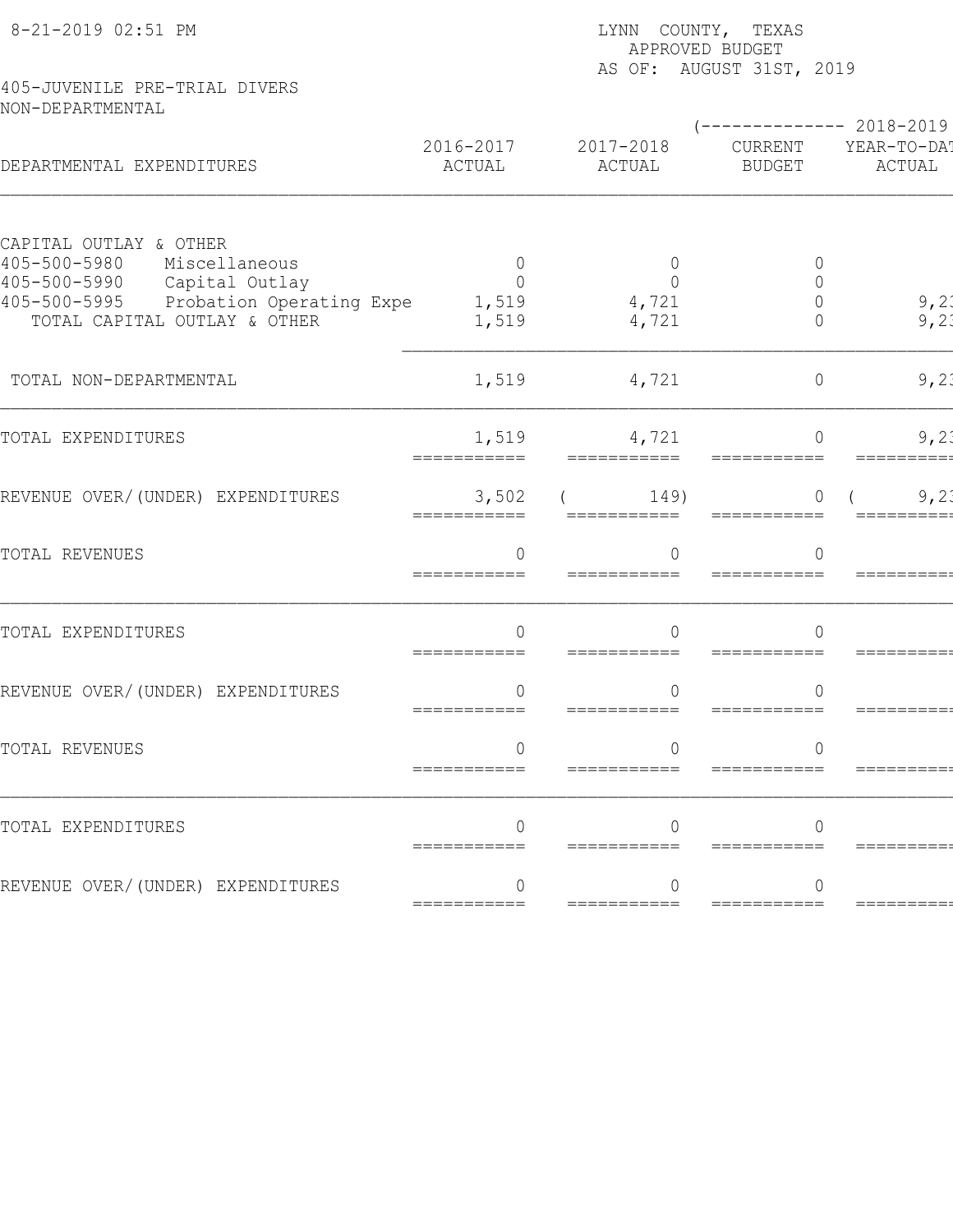| (-------------- 2018-2019)<br>2016-2017<br>2017-2018<br>YEAR-TO-DA!<br>CURRENT<br>ACTUAL<br>ACTUAL<br>ACTUAL<br>BUDGET<br>$\mathbb O$<br>$\circ$<br>$\overline{0}$<br>Other Fees<br>$\mathbb O$<br>$\mathsf{O}$<br>$\mathbb O$<br>$\bigcap$<br>$\bigcap$<br>$\Omega$<br>300<br>304<br>355<br>4.<br>Interest Earned<br>4:<br>300<br>TOTAL INTEREST EARNED<br>304<br>355<br>304<br>355<br>300<br>41<br>304<br>300<br>355<br>$4\overset{.}{.}$<br>===========<br>===========<br>=========== | 8-21-2019 02:51 PM<br>600-TECHNOLOGY                                                                    | LYNN COUNTY, TEXAS<br>APPROVED BUDGET<br>AS OF: AUGUST 31ST, 2019 |  |  |  |  |
|------------------------------------------------------------------------------------------------------------------------------------------------------------------------------------------------------------------------------------------------------------------------------------------------------------------------------------------------------------------------------------------------------------------------------------------------------------------------------------------|---------------------------------------------------------------------------------------------------------|-------------------------------------------------------------------|--|--|--|--|
|                                                                                                                                                                                                                                                                                                                                                                                                                                                                                          | REVENUES                                                                                                |                                                                   |  |  |  |  |
|                                                                                                                                                                                                                                                                                                                                                                                                                                                                                          | NON-DEPARTMENTAL                                                                                        |                                                                   |  |  |  |  |
|                                                                                                                                                                                                                                                                                                                                                                                                                                                                                          | FEE COLLECTION<br>$600 - 400 - 4400$<br>600-400-4400.18 Tech Fee District Clerk<br>TOTAL FEE COLLECTION |                                                                   |  |  |  |  |
|                                                                                                                                                                                                                                                                                                                                                                                                                                                                                          | INTEREST EARNED<br>$600 - 400 - 4500$                                                                   |                                                                   |  |  |  |  |
|                                                                                                                                                                                                                                                                                                                                                                                                                                                                                          | TOTAL NON-DEPARTMENTAL                                                                                  |                                                                   |  |  |  |  |
|                                                                                                                                                                                                                                                                                                                                                                                                                                                                                          | TOTAL REVENUES                                                                                          |                                                                   |  |  |  |  |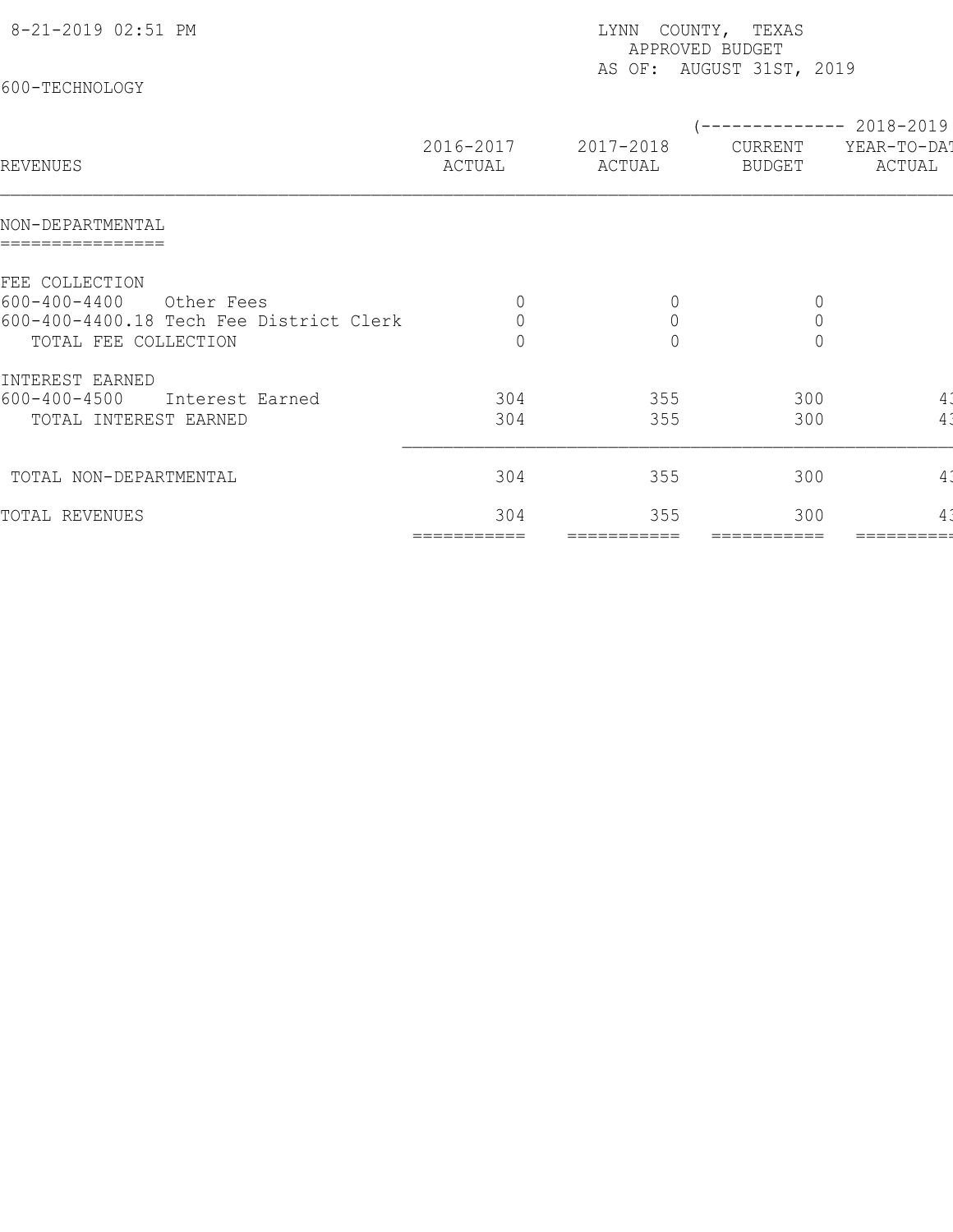| 8-21-2019 02:51 PM                                            | LYNN COUNTY, TEXAS<br>APPROVED BUDGET<br>AS OF: AUGUST 31ST, 2019 |                     |                   |                               |  |  |
|---------------------------------------------------------------|-------------------------------------------------------------------|---------------------|-------------------|-------------------------------|--|--|
| 600-TECHNOLOGY<br>NON-DEPARTMENTAL                            |                                                                   |                     |                   | $--------- 2018-2019$         |  |  |
| DEPARTMENTAL EXPENDITURES                                     | 2016-2017<br>ACTUAL                                               | 2017-2018<br>ACTUAL | CURRENT<br>BUDGET | YEAR-TO-DA!<br>ACTUAL         |  |  |
| CAPITAL OUTLAY & OTHER                                        |                                                                   |                     |                   |                               |  |  |
| 600-500-5980<br>Miscellaneous<br>TOTAL CAPITAL OUTLAY & OTHER | 1,654<br>1,654                                                    | 1,654<br>1,654      |                   | $\mathbb O$<br>$\overline{0}$ |  |  |
| TOTAL NON-DEPARTMENTAL                                        | 1,654                                                             | 1,654               |                   | $\circ$                       |  |  |
| TOTAL EXPENDITURES                                            | 1,654                                                             | 1,654               |                   | $\overline{0}$                |  |  |
| REVENUE OVER/(UNDER) EXPENDITURES                             | 1,351)                                                            | 1,299               | 300               |                               |  |  |
|                                                               |                                                                   |                     |                   |                               |  |  |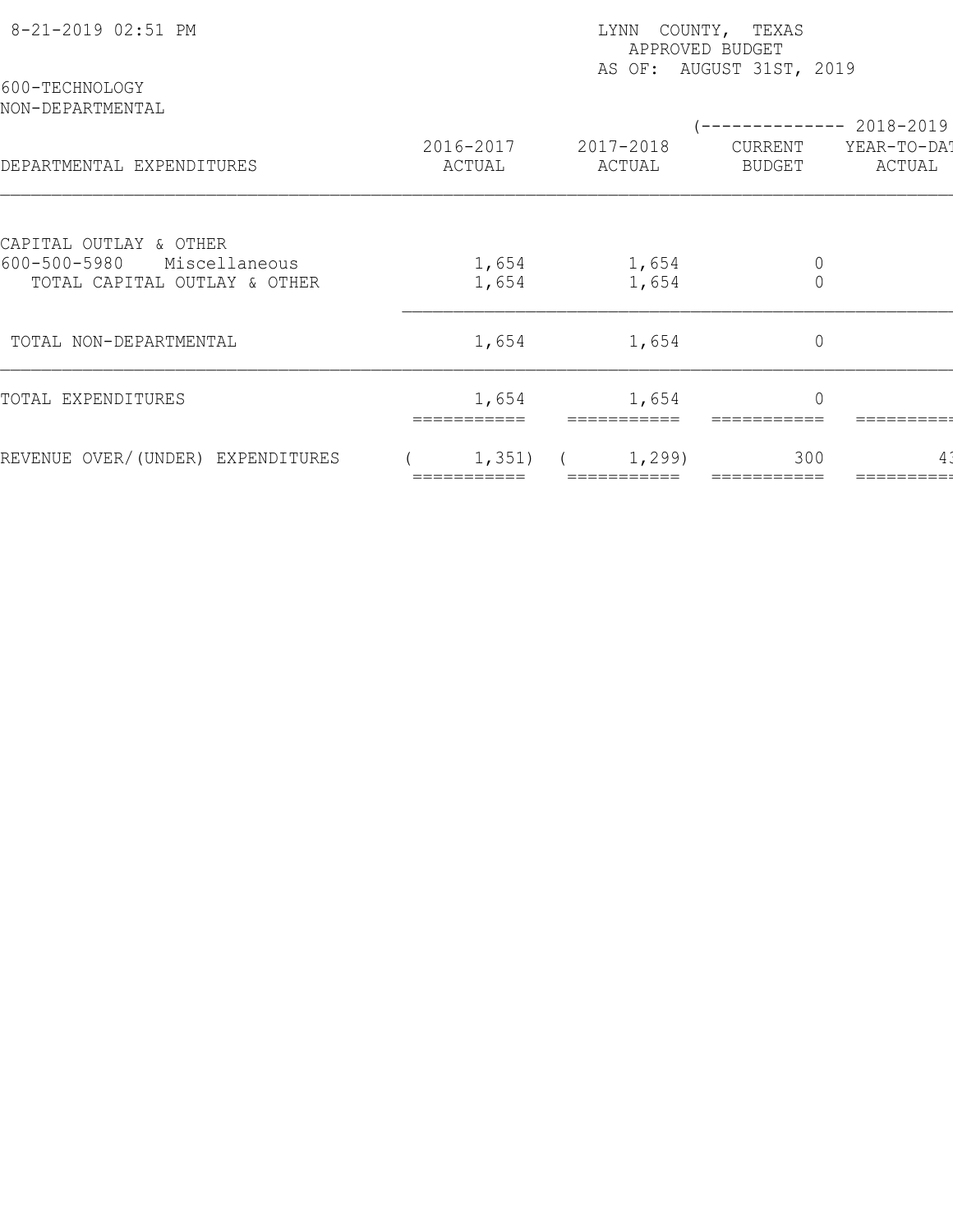| 8-21-2019 02:51 PM<br>601-TECHNOLOGY TAHOKA JP                                    |                                  | COUNTY, TEXAS<br>LYNN<br>APPROVED BUDGET<br>AS OF: AUGUST 31ST, 2019 |                                                      |                       |  |  |  |
|-----------------------------------------------------------------------------------|----------------------------------|----------------------------------------------------------------------|------------------------------------------------------|-----------------------|--|--|--|
| REVENUES                                                                          | 2016-2017<br>ACTUAL              | 2017-2018<br>ACTUAL                                                  | -------------- 2018-2019<br>CURRENT<br><b>BUDGET</b> | YEAR-TO-DAT<br>ACTUAL |  |  |  |
| NON-DEPARTMENTAL                                                                  |                                  |                                                                      |                                                      |                       |  |  |  |
| FEE COLLECTION<br>$601 - 400 - 4400$<br>Tech JP Tahoka<br>TOTAL FEE COLLECTION    | 1,732<br>1,732                   | 2,843<br>2,843                                                       | 2,000<br>2,000                                       | 2,88<br>2,88          |  |  |  |
| INTEREST EARNED<br>$601 - 400 - 4500$<br>Interest Earned<br>TOTAL INTEREST EARNED | $\overline{0}$<br>$\overline{0}$ | $\begin{matrix} 0 \\ 0 \end{matrix}$                                 | $\begin{matrix} 0 \\ 0 \end{matrix}$                 |                       |  |  |  |
| TOTAL NON-DEPARTMENTAL                                                            | 1,732                            | 2,843                                                                | 2,000                                                | 2,88                  |  |  |  |
| TOTAL REVENUES                                                                    | 1,732                            | 2,843                                                                | 2,000                                                | 2,88                  |  |  |  |

=========== =========== =========== =========== =========== ============ ============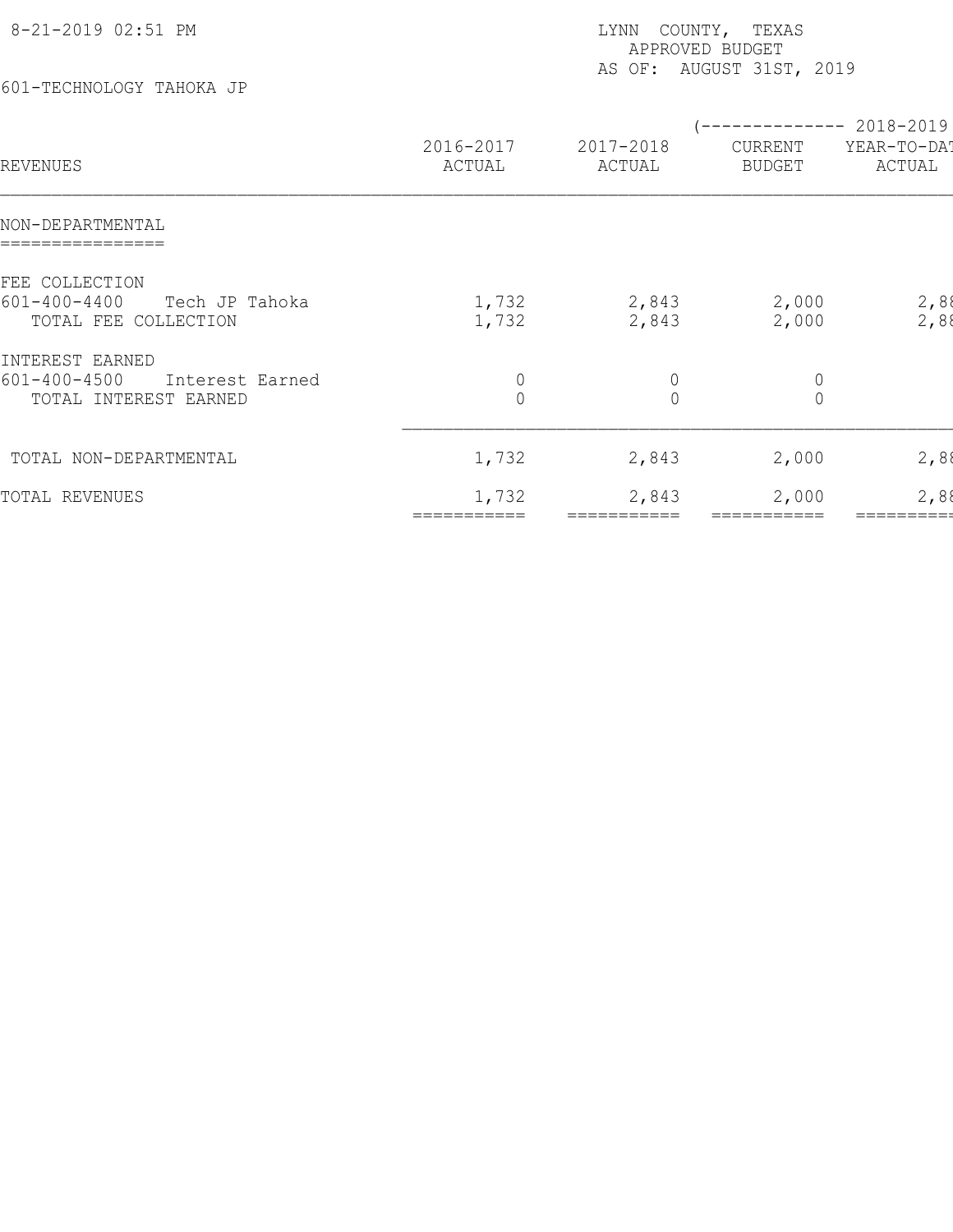| 8-21-2019 02:51 PM                             | LYNN COUNTY, TEXAS<br>APPROVED BUDGET<br>AS OF: AUGUST 31ST, 2019 |                      |                                 |                       |  |  |  |
|------------------------------------------------|-------------------------------------------------------------------|----------------------|---------------------------------|-----------------------|--|--|--|
| 601-TECHNOLOGY TAHOKA JP<br>NON-DEPARTMENTAL   |                                                                   |                      |                                 |                       |  |  |  |
|                                                |                                                                   |                      |                                 | ----------- 2018-2019 |  |  |  |
| DEPARTMENTAL EXPENDITURES                      | 2016-2017<br>ACTUAL                                               | 2017-2018<br>ACTUAL  | <b>CURRENT</b><br><b>BUDGET</b> | YEAR-TO-DAT<br>ACTUAL |  |  |  |
| PERSONNEL SERVICES                             |                                                                   |                      |                                 |                       |  |  |  |
| $601 - 500 - 5100$<br>Salaries                 | $\mathbf 0$                                                       | 0                    | 0                               |                       |  |  |  |
| 601-500-5105<br>Overtime                       | $\overline{0}$                                                    | $\overline{0}$       | $\Omega$                        |                       |  |  |  |
| $601 - 500 - 5110$<br>Temporary Help           | $\Omega$                                                          | $\overline{0}$       | $\overline{0}$                  |                       |  |  |  |
| 601-500-5130.00 Unemployment Insurance         | $\circ$                                                           | $\circ$              | $\mathbf 0$                     |                       |  |  |  |
| 601-500-5140.00 Medicare Tax                   | $\circ$                                                           | $\mathbb O$          | $\mathsf{O}\xspace$             |                       |  |  |  |
| 601-500-5150.00 Social Security                | $\Omega$                                                          | $\circ$              | $\overline{0}$                  |                       |  |  |  |
| 601-500-5170.00 Retirement                     | $\bigcap$                                                         | $\overline{0}$       | $\overline{0}$                  |                       |  |  |  |
| 601-500-5190.00 Workers Compensation           | $\bigcap$                                                         | $\bigcap$            | $\overline{0}$                  |                       |  |  |  |
| TOTAL PERSONNEL SERVICES                       | $\cap$                                                            | $\bigcap$            | $\Omega$                        |                       |  |  |  |
| SUPPLIES & OPERATIONS                          |                                                                   |                      |                                 |                       |  |  |  |
| Office Supplies<br>$601 - 500 - 5200$          | $\circ$                                                           | $\circledcirc$       | $\overline{0}$                  | 1 <sup>′</sup>        |  |  |  |
| 601-500-5600<br>Travel & Education             | $\overline{0}$                                                    | $\circledcirc$       | $\mathbf 0$                     | 28                    |  |  |  |
| $601 - 500 - 5702$<br>Computer Maint / Support | $\overline{0}$                                                    | $\overline{0}$       | 0                               |                       |  |  |  |
| TOTAL SUPPLIES & OPERATIONS                    | $\Omega$                                                          | $\bigcap$            | $\Omega$                        | 4 <sup>1</sup>        |  |  |  |
| CAPITAL OUTLAY & OTHER                         |                                                                   |                      |                                 |                       |  |  |  |
| $601 - 500 - 5980$<br>Miscellaneous            | 1,399                                                             | 1,596                | $\mathbb O$                     |                       |  |  |  |
| TOTAL CAPITAL OUTLAY & OTHER                   | 1,399                                                             | 1,596                | $\overline{0}$                  |                       |  |  |  |
| TOTAL NON-DEPARTMENTAL                         | 1,399                                                             | 1,596                | $\circ$                         | 5 <sub>5</sub>        |  |  |  |
| TOTAL EXPENDITURES                             | 1,399                                                             | 1,596                |                                 |                       |  |  |  |
| REVENUE OVER/(UNDER) EXPENDITURES              | 333                                                               | ===========<br>1,247 | $=$ ===========<br>2,000        | ==========<br>2, 3.   |  |  |  |
|                                                | ===========                                                       | ===========          |                                 | =========             |  |  |  |
|                                                |                                                                   |                      |                                 |                       |  |  |  |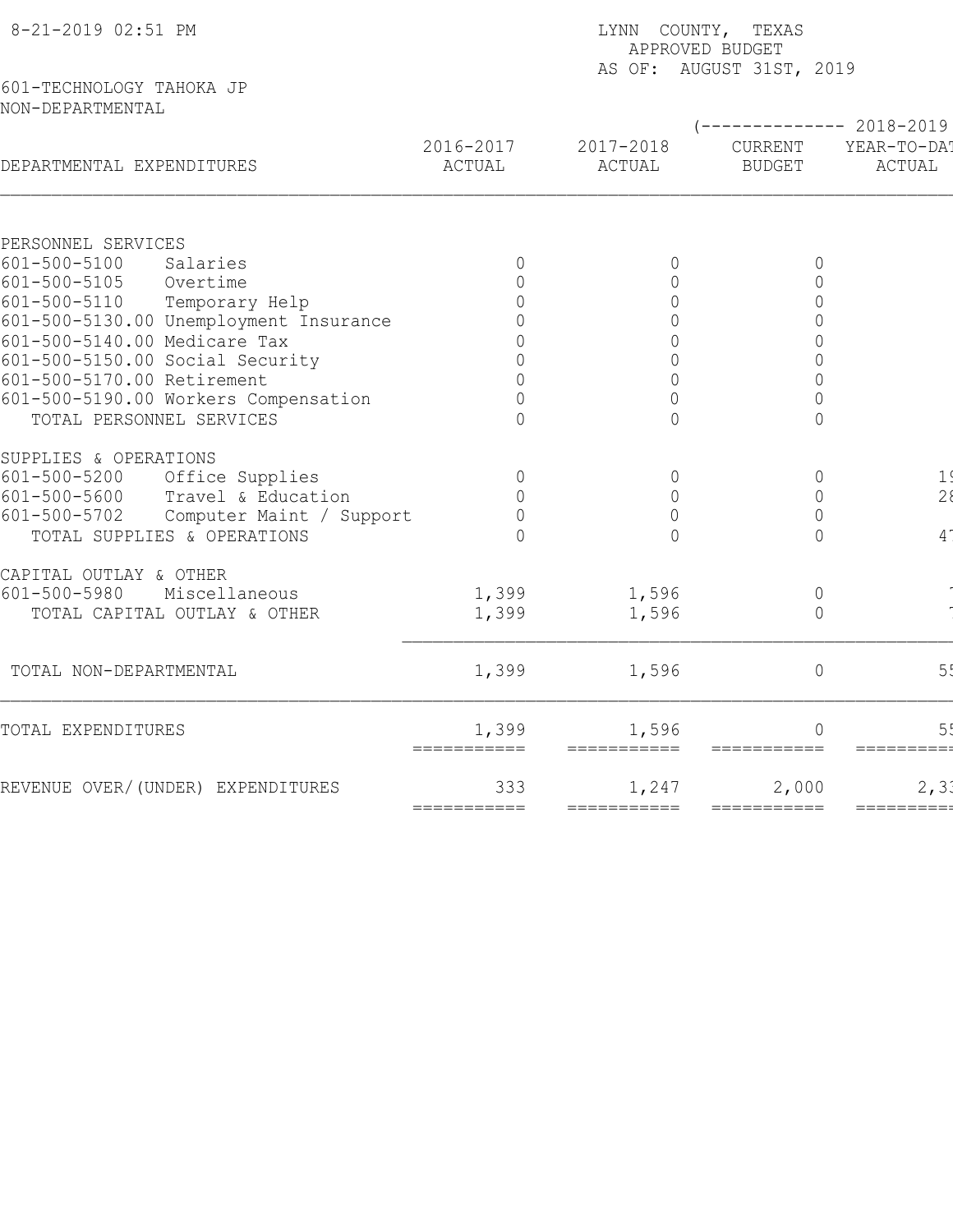| 8-21-2019 02:51 PM<br>602-TECHNOLOGY O'DONNELL JP                                     |                     | LYNN<br>APPROVED BUDGET | COUNTY, TEXAS<br>AS OF: AUGUST 31ST, 2019     |                       |
|---------------------------------------------------------------------------------------|---------------------|-------------------------|-----------------------------------------------|-----------------------|
| REVENUES                                                                              | 2016-2017<br>ACTUAL | 2017-2018<br>ACTUAL     | -------------- 2018-2019<br>CURRENT<br>BUDGET | YEAR-TO-DAT<br>ACTUAL |
| NON-DEPARTMENTAL                                                                      |                     |                         |                                               |                       |
| FEE COLLECTION<br>$602 - 400 - 4400$<br>Tech Fee JP O'Donnell<br>TOTAL FEE COLLECTION | 845<br>845          | 972<br>972              | 750<br>750                                    | 6(<br>60              |
| TOTAL NON-DEPARTMENTAL                                                                | 845                 | 972                     | 750                                           | 6(                    |
| TOTAL REVENUES                                                                        | 845                 | 972                     | 750                                           | 60                    |
|                                                                                       |                     |                         |                                               |                       |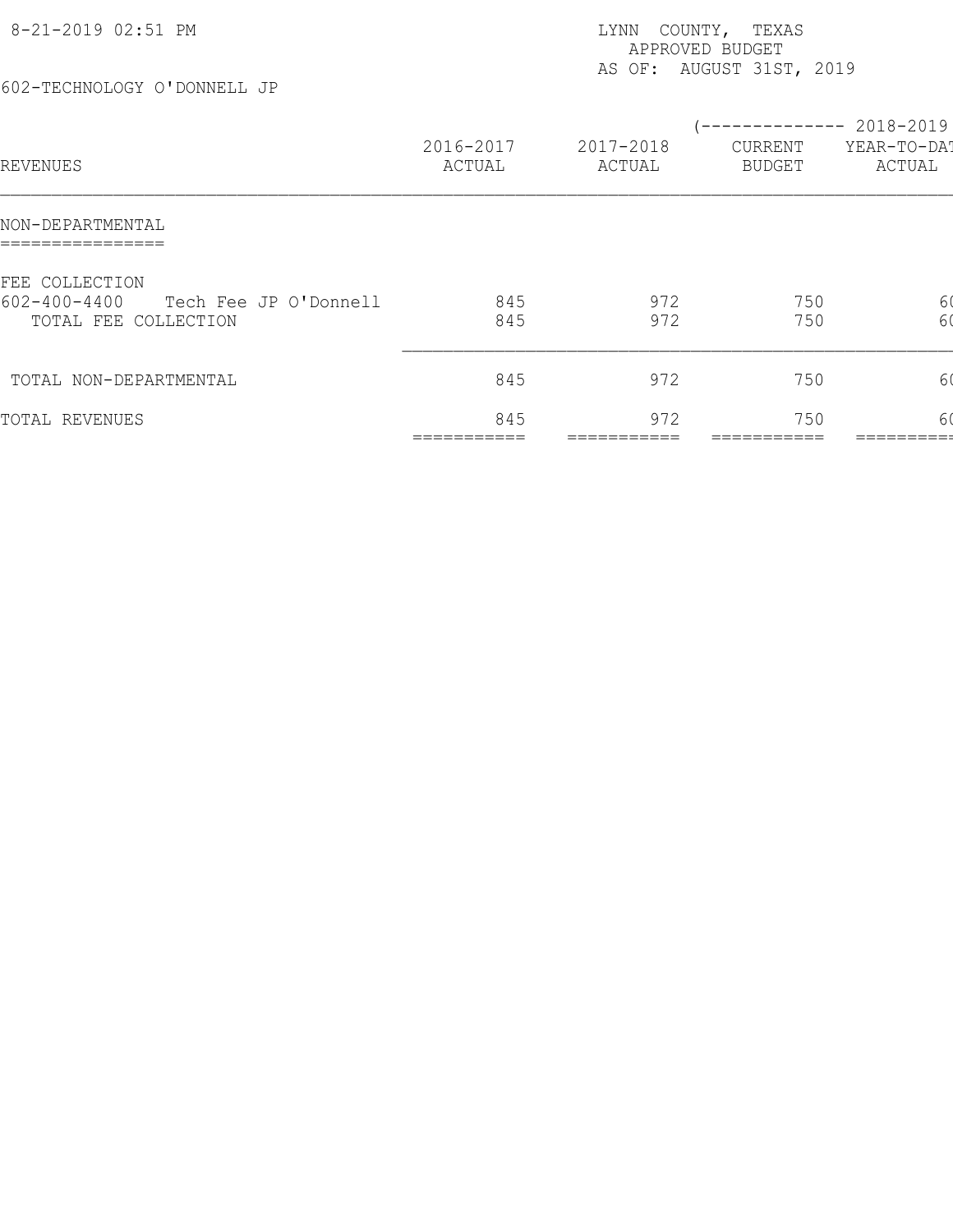| 8-21-2019 02:51 PM                              | LYNN COUNTY, TEXAS<br>APPROVED BUDGET<br>AS OF: AUGUST 31ST, 2019 |                     |                          |                       |  |  |
|-------------------------------------------------|-------------------------------------------------------------------|---------------------|--------------------------|-----------------------|--|--|
| 602-TECHNOLOGY O'DONNELL JP<br>NON-DEPARTMENTAL | $--------- 2018-2019$                                             |                     |                          |                       |  |  |
| DEPARTMENTAL EXPENDITURES                       | 2016-2017<br>ACTUAL                                               | 2017-2018<br>ACTUAL | CURRENT<br><b>BUDGET</b> | YEAR-TO-DA!<br>ACTUAL |  |  |
| SUPPLIES & OPERATIONS                           |                                                                   |                     |                          |                       |  |  |
| $602 - 500 - 5200$<br>Office Supplies           |                                                                   | $\circ$             | 0                        |                       |  |  |
| $602 - 500 - 5600$<br>Travel & Education        | $\mathsf{O}\xspace$                                               | $\mathbf 0$         | $\mathbb O$              |                       |  |  |
| TOTAL SUPPLIES & OPERATIONS                     |                                                                   | $\bigcap$           | $\Omega$                 |                       |  |  |
| CAPITAL OUTLAY & OTHER                          |                                                                   |                     |                          |                       |  |  |
| $602 - 500 - 5980$<br>Miscellaneous             | 748                                                               | 1,659               | $\mathbb O$              |                       |  |  |
| TOTAL CAPITAL OUTLAY & OTHER                    | 748                                                               | 1,659               | $\mathbf 0$              |                       |  |  |
| TOTAL NON-DEPARTMENTAL                          | 748                                                               | 1,659               | $\mathbb O$              |                       |  |  |
| TOTAL EXPENDITURES                              | 748<br>===========                                                | 1,659               |                          |                       |  |  |
| REVENUE OVER/(UNDER) EXPENDITURES               | 97<br>===========                                                 | 687)<br>=========== | 750<br>===========       | 60                    |  |  |
|                                                 |                                                                   |                     |                          |                       |  |  |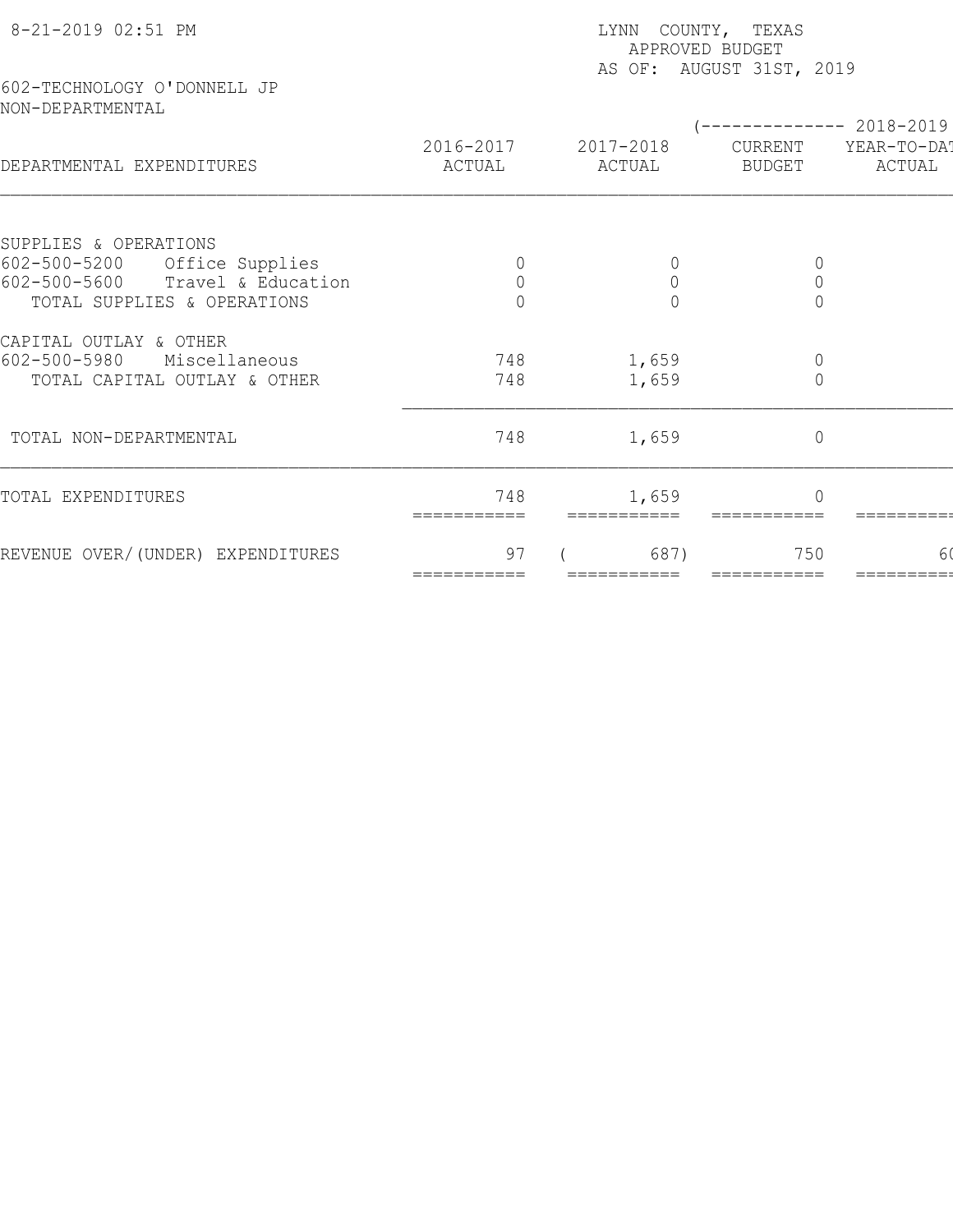| 8-21-2019 02:51 PM<br>610-SECURITY                                                    | LYNN COUNTY, TEXAS<br>APPROVED BUDGET<br>AS OF: AUGUST 31ST, 2019 |                     |                                                      |                                       |  |  |
|---------------------------------------------------------------------------------------|-------------------------------------------------------------------|---------------------|------------------------------------------------------|---------------------------------------|--|--|
| REVENUES                                                                              | 2016-2017<br>ACTUAL                                               | 2017-2018<br>ACTUAL | -------------- 2018-2019<br>CURRENT<br><b>BUDGET</b> | YEAR-TO-DAT<br>ACTUAL                 |  |  |
| NON-DEPARTMENTAL                                                                      |                                                                   |                     |                                                      |                                       |  |  |
| FEE COLLECTION<br>$610 - 400 - 4400$<br>Other Fees - Security<br>TOTAL FEE COLLECTION | 4,756<br>4,756                                                    | 6,078<br>6,078      | 4,500<br>4,500                                       | 5,81<br>$5,8$ <sup>-</sup>            |  |  |
| INTEREST EARNED<br>$610 - 400 - 4500$<br>Interest Erned<br>TOTAL INTEREST EARNED      | 292<br>292                                                        | 252<br>252          | 100)<br>100)                                         | $\begin{array}{c} 3 \\ 3 \end{array}$ |  |  |
| TOTAL NON-DEPARTMENTAL                                                                | 5,049                                                             | 6,330               | 4,400                                                | 6,18                                  |  |  |
| TOTAL REVENUES                                                                        | 5,049                                                             | 6,330               | 4,400                                                | 6,18                                  |  |  |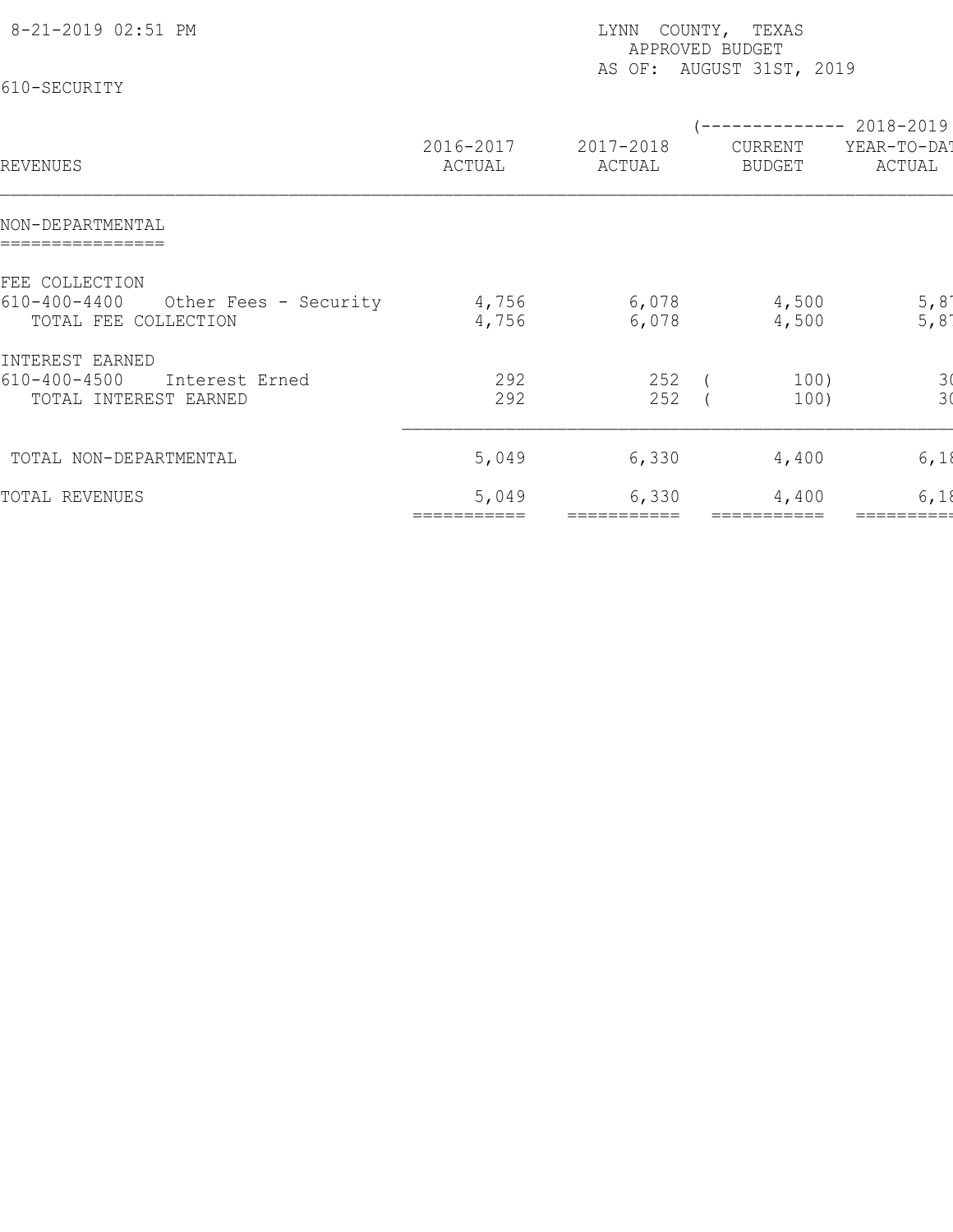| 8-21-2019 02:51 PM                                                  | COUNTY, TEXAS<br>LYNN<br>APPROVED BUDGET<br>AS OF: AUGUST 31ST, 2019 |                            |                          |                       |  |  |
|---------------------------------------------------------------------|----------------------------------------------------------------------|----------------------------|--------------------------|-----------------------|--|--|
| 610-SECURITY<br>NON-DEPARTMENTAL                                    |                                                                      |                            |                          | 2018-2019             |  |  |
| DEPARTMENTAL EXPENDITURES                                           | 2016-2017<br>ACTUAL                                                  | 2017-2018<br>ACTUAL        | CURRENT<br><b>BUDGET</b> | YEAR-TO-DAT<br>ACTUAL |  |  |
| CAPITAL OUTLAY & OTHER                                              |                                                                      |                            |                          |                       |  |  |
| $610 - 500 - 5980$<br>Miscellaneous<br>TOTAL CAPITAL OUTLAY & OTHER | 258<br>258                                                           | $\theta$<br>$\overline{0}$ | 1,500<br>1,500           | 24,59<br>24,59        |  |  |
| TOTAL NON-DEPARTMENTAL                                              | 258                                                                  | $\circ$                    | 1,500                    | 24,59                 |  |  |
| TOTAL EXPENDITURES                                                  | 258<br>===========                                                   | $\overline{0}$             | 1,500                    | 24,59                 |  |  |
| REVENUE OVER/(UNDER) EXPENDITURES                                   | 4,791                                                                | 6,330                      | 2,900                    | 18,40                 |  |  |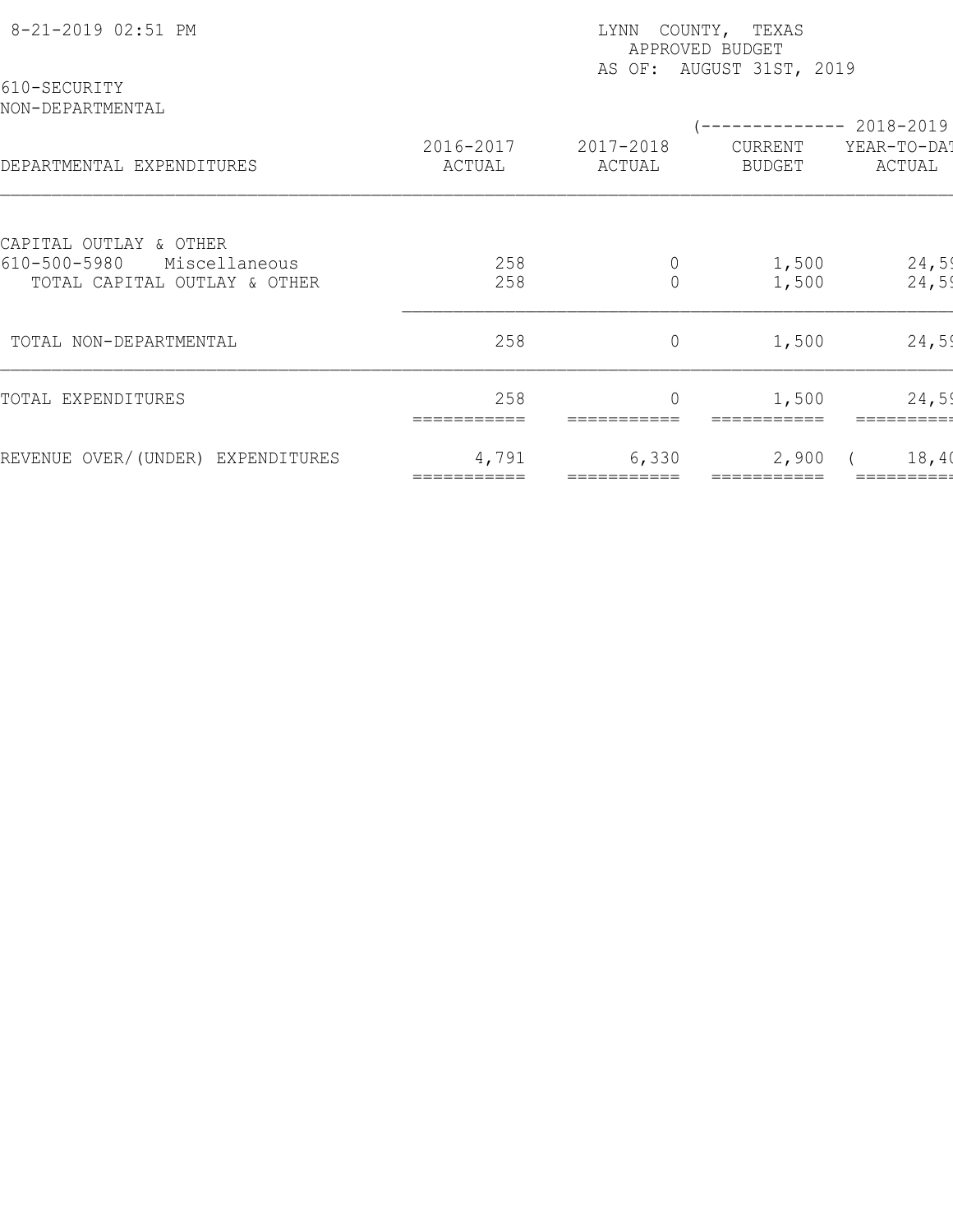| 8-21-2019 02:51 PM<br>615-TRANSACTION                                                    |                     | LYNN<br>APPROVED BUDGET | COUNTY, TEXAS<br>AS OF: AUGUST 31ST, 2019         |                       |
|------------------------------------------------------------------------------------------|---------------------|-------------------------|---------------------------------------------------|-----------------------|
| REVENUES                                                                                 | 2016-2017<br>ACTUAL | 2017-2018<br>ACTUAL     | $--------- 2018-2019$<br>CURRENT<br><b>BUDGET</b> | YEAR-TO-DAT<br>ACTUAL |
| NON-DEPARTMENTAL                                                                         |                     |                         |                                                   |                       |
| FEE COLLECTION<br>$615 - 400 - 4400$<br>Other - Trans Fee JP Tah<br>TOTAL FEE COLLECTION | 1,821<br>1,821      | 2,683<br>2,683          | 2,000<br>2,000                                    | 2,49<br>2,49          |
| TOTAL NON-DEPARTMENTAL                                                                   | 1,821               | 2,683                   | 2,000                                             | 2,49                  |
| TOTAL REVENUES                                                                           | 1,821               | 2,683                   | 2,000                                             | 2,49                  |
|                                                                                          |                     |                         |                                                   |                       |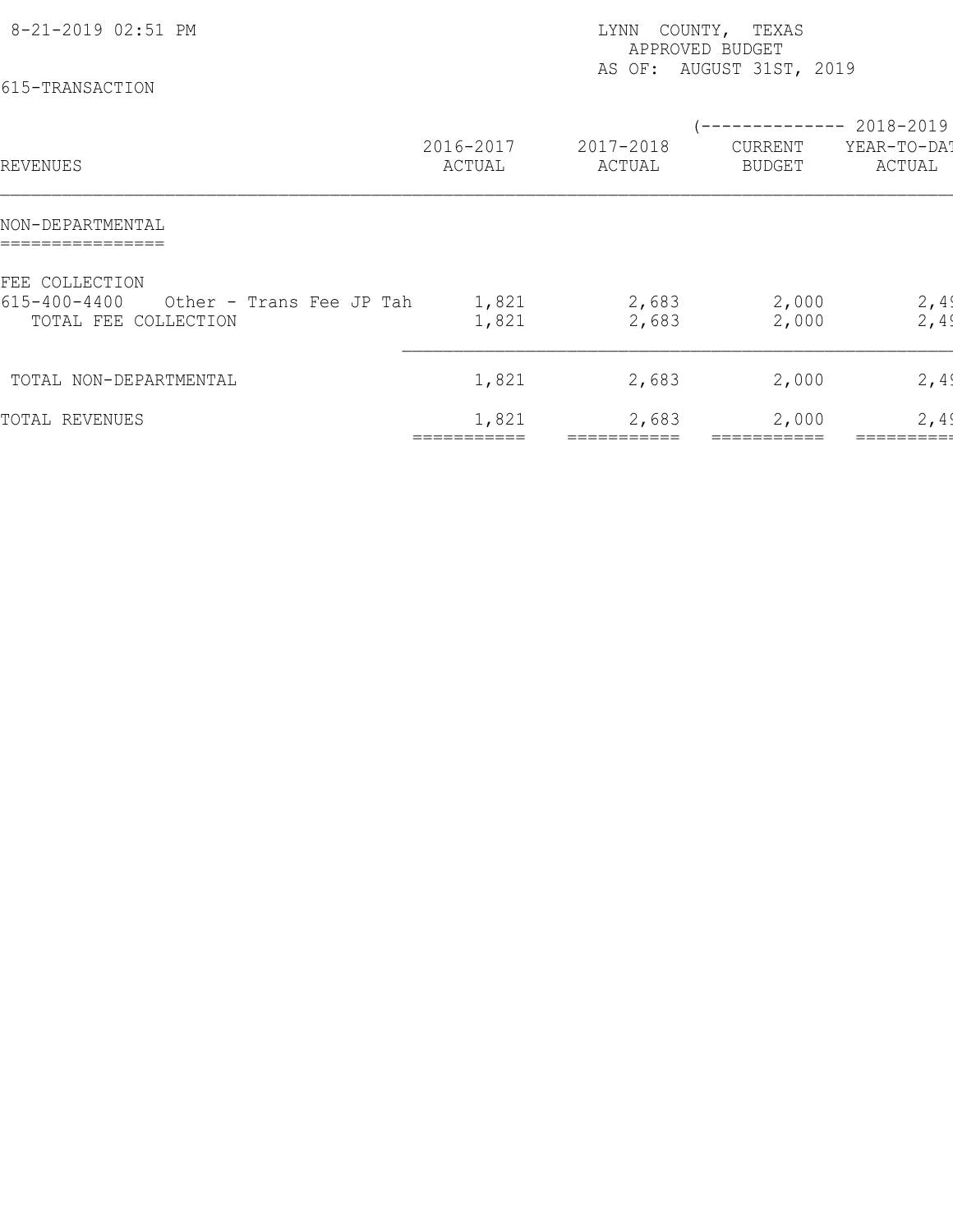| 8-21-2019 02:51 PM                                            |                          | LYNN COUNTY, TEXAS<br>APPROVED BUDGET<br>AS OF: AUGUST 31ST, 2019 |                          |                                                 |  |  |  |
|---------------------------------------------------------------|--------------------------|-------------------------------------------------------------------|--------------------------|-------------------------------------------------|--|--|--|
| 615-TRANSACTION<br>NON-DEPARTMENTAL                           |                          |                                                                   |                          |                                                 |  |  |  |
| DEPARTMENTAL EXPENDITURES                                     | 2016-2017<br>ACTUAL      | 2017-2018<br>ACTUAL                                               | CURRENT<br><b>BUDGET</b> | ------------ 2018-2019<br>YEAR-TO-DA!<br>ACTUAL |  |  |  |
| CAPITAL OUTLAY & OTHER<br>$615 - 500 - 5980$<br>Miscellaneous | 0                        | 203                                                               | $\overline{0}$           |                                                 |  |  |  |
| TOTAL CAPITAL OUTLAY & OTHER                                  | $\overline{0}$           | 203                                                               | $\overline{0}$           | 7,58<br>7,58                                    |  |  |  |
| TOTAL NON-DEPARTMENTAL                                        | $\overline{0}$           | 203                                                               | $\circ$                  | 7,58                                            |  |  |  |
| TOTAL EXPENDITURES                                            | $\Omega$<br>===========  | 203<br>===========                                                | $\Omega$<br>===========  | 7,58<br>==========                              |  |  |  |
| REVENUE OVER/(UNDER) EXPENDITURES                             | 1,821<br>===========     | 2,481<br>===========                                              | 2,000<br>===========     | 5,09                                            |  |  |  |
| TOTAL REVENUES                                                | $\bigcap$<br>=========== | $\cap$<br>===========                                             | $\bigcap$<br>=========== | =========                                       |  |  |  |
| TOTAL EXPENDITURES                                            | $\bigcap$<br>=========== | $\cap$<br>===========                                             | $\cap$<br>===========    |                                                 |  |  |  |
| REVENUE OVER/(UNDER) EXPENDITURES                             | ∩<br>===========         | C                                                                 | ∩<br>$=$ ==========      |                                                 |  |  |  |
|                                                               |                          |                                                                   |                          |                                                 |  |  |  |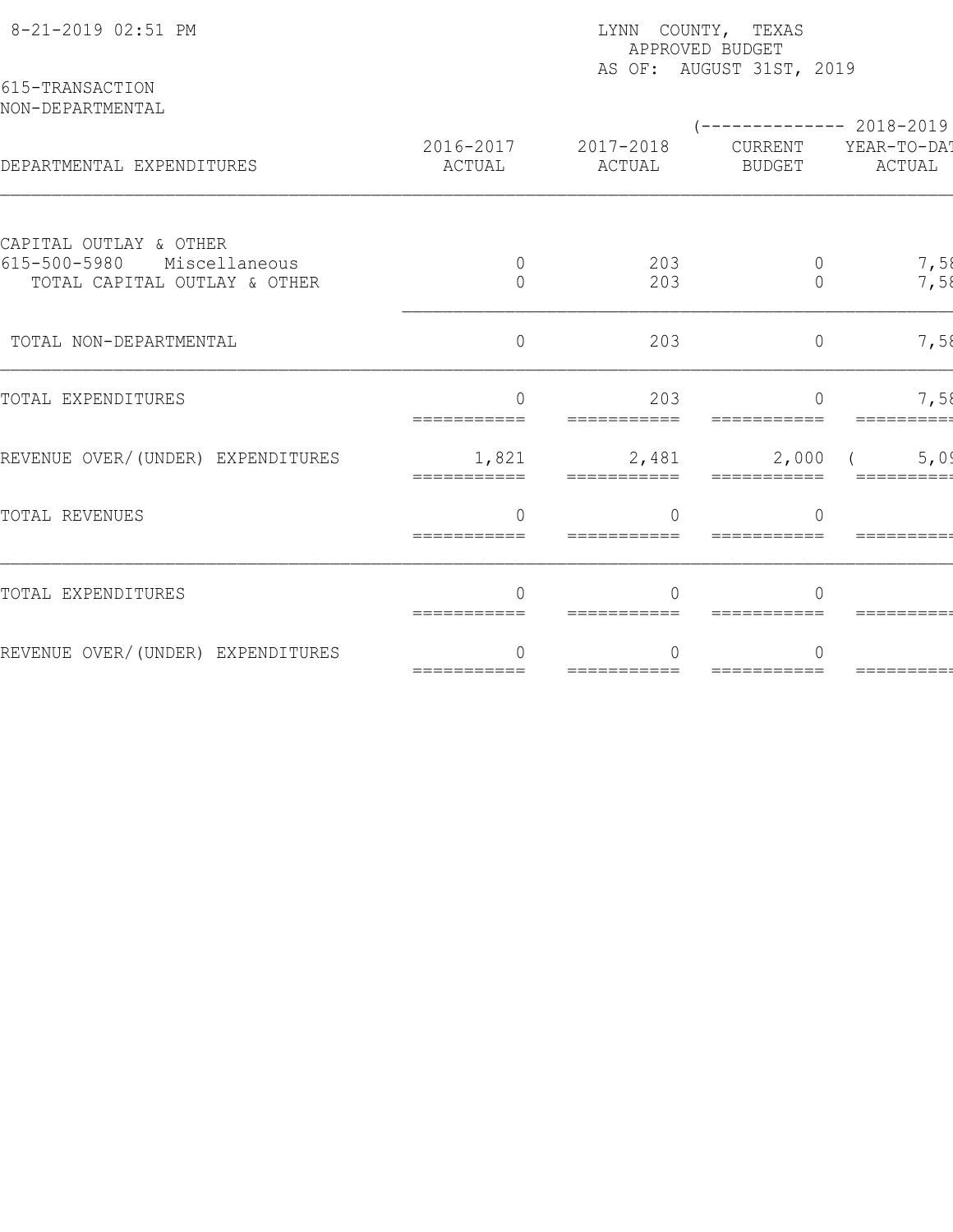| 645-UNCLAIMED PROPERTY                                                                 | APPROVED BUDGET<br>AS OF: AUGUST 31ST, 2019 |                                  |                                                   |                       |  |
|----------------------------------------------------------------------------------------|---------------------------------------------|----------------------------------|---------------------------------------------------|-----------------------|--|
| REVENUES                                                                               | 2016-2017<br>ACTUAL                         | 2017-2018<br>ACTUAL              | $--------- 2018-2019$<br>CURRENT<br><b>BUDGET</b> | YEAR-TO-DA!<br>ACTUAL |  |
| NON-DEPARTMENTAL<br>================                                                   |                                             |                                  |                                                   |                       |  |
| OTHER REVENUE<br>$645 - 400 - 4601$<br>GF Miscellaneous Income<br>TOTAL OTHER REVENUE  | 31<br>31                                    | 23<br>23                         | $\circ$<br>$\circ$                                | 2:<br>2 <sub>1</sub>  |  |
| TOTAL NON-DEPARTMENTAL                                                                 | 31                                          | 23                               | $\circ$                                           | 2:                    |  |
| HOT CHECK<br>=========                                                                 |                                             |                                  |                                                   |                       |  |
| OTHER REVENUE<br>645-425-4601<br>Hot Check Unclaimed Prop<br>TOTAL OTHER REVENUE       | $\overline{0}$<br>$\Omega$                  | $\overline{0}$<br>0              | $\circ$<br>$\circ$                                |                       |  |
| TOTAL HOT CHECK                                                                        | $\circ$                                     | $\circ$                          | $\mathbb O$                                       |                       |  |
| JUVENILE<br>========                                                                   |                                             |                                  |                                                   |                       |  |
| OTHER REVENUE<br>$645 - 451 - 4601$<br>Juvenile Unclaimed Prope<br>TOTAL OTHER REVENUE | $\overline{0}$<br>$\circ$                   | $\overline{0}$<br>$\overline{0}$ | $\circ$<br>$\circ$                                |                       |  |
| TOTAL JUVENILE                                                                         | $\circ$                                     | $\circ$                          | $\circ$                                           |                       |  |
| INMATE<br>======                                                                       |                                             |                                  |                                                   |                       |  |
| OTHER REVENUE<br>645-476-4601<br>Inmate Unclaimed Propert<br>TOTAL OTHER REVENUE       | 0<br>$\Omega$                               | $\overline{0}$<br>$\Omega$       | 0<br>0                                            |                       |  |
| TOTAL INMATE                                                                           | $\overline{0}$                              | $\mathbf 0$                      | $\mathbb O$                                       |                       |  |
| TOTAL REVENUES                                                                         | 31<br>===========                           | 23<br>===========                | 0<br>===========                                  | 2:<br>=========       |  |
|                                                                                        |                                             |                                  |                                                   |                       |  |

8-21-2019 02:51 PM **EXAS** PAGE: 1880 PM RESERVE THE LATTER THAT THE SASKED THAT THE SASKED THAT THE SASKED THAT THE SASKED THAT THE SASKED THAT THE SASKED THAT THE SASKED THAT THE SASKED THAT THE SASKED THAT THE SASKED THA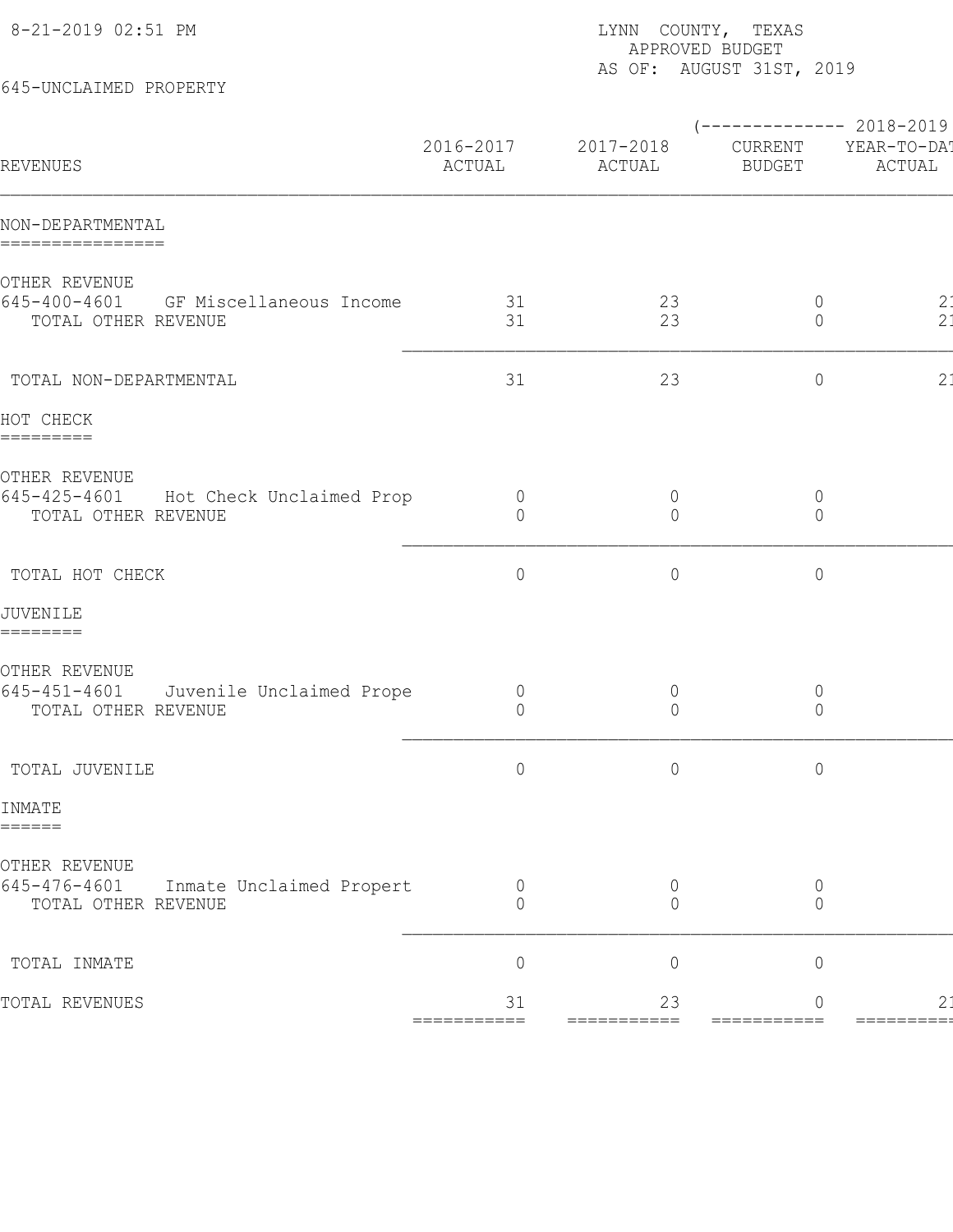| 8-21-2019 02:51 PM                                            | LYNN COUNTY, TEXAS<br>APPROVED BUDGET<br>AS OF: AUGUST 31ST, 2019 |                     |                   |                       |  |  |
|---------------------------------------------------------------|-------------------------------------------------------------------|---------------------|-------------------|-----------------------|--|--|
| 645-UNCLAIMED PROPERTY<br>NON-DEPARTMENTAL                    |                                                                   |                     |                   | ----------- 2018-2019 |  |  |
| DEPARTMENTAL EXPENDITURES                                     | 2016-2017<br>ACTUAL                                               | 2017-2018<br>ACTUAL | CURRENT<br>BUDGET | YEAR-TO-DA!<br>ACTUAL |  |  |
| CAPITAL OUTLAY & OTHER                                        |                                                                   |                     |                   |                       |  |  |
| 645-500-5980<br>Miscellaneous<br>TOTAL CAPITAL OUTLAY & OTHER |                                                                   |                     |                   | $rac{2}{2}$           |  |  |
| TOTAL NON-DEPARTMENTAL                                        | $\overline{0}$                                                    | $\overline{0}$      | $\overline{0}$    | 2:                    |  |  |
| TOTAL EXPENDITURES                                            |                                                                   |                     |                   | 2:                    |  |  |
| REVENUE OVER/(UNDER) EXPENDITURES                             | 31                                                                | 23                  |                   |                       |  |  |
|                                                               |                                                                   |                     |                   |                       |  |  |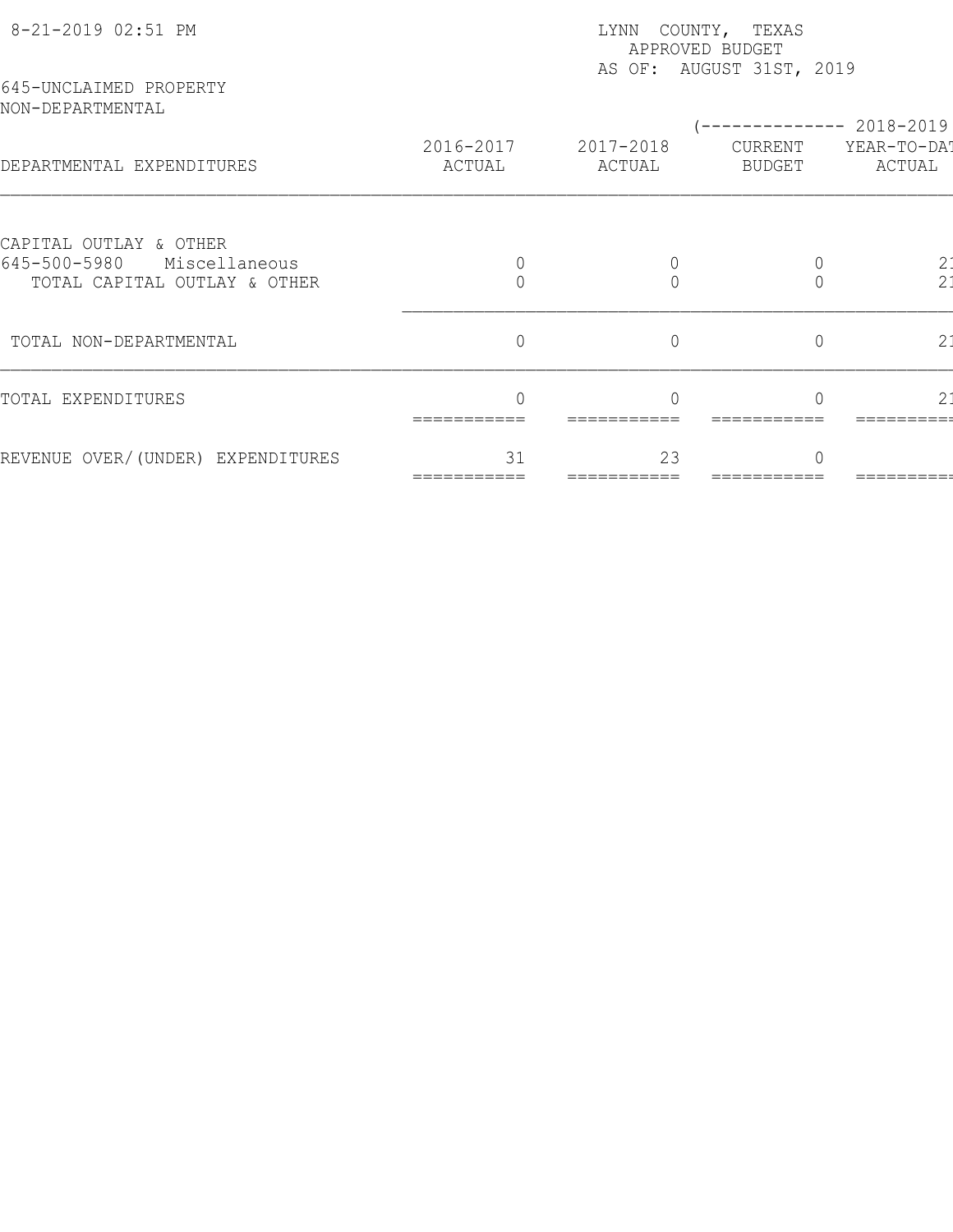| 8-21-2019 02:51 PM                    |                     | LYNN COUNTY, TEXAS<br>APPROVED BUDGET<br>AS OF: AUGUST 31ST, 2019 |                          |                                                 |  |  |  |
|---------------------------------------|---------------------|-------------------------------------------------------------------|--------------------------|-------------------------------------------------|--|--|--|
| 650-JUVENILE 4-E GRANT/a              |                     |                                                                   |                          |                                                 |  |  |  |
| REVENUES                              | 2016-2017<br>ACTUAL | 2017-2018<br>ACTUAL                                               | CURRENT<br><b>BUDGET</b> | ------------ 2018-2019<br>YEAR-TO-DAT<br>ACTUAL |  |  |  |
| NON-DEPARTMENTAL                      |                     |                                                                   |                          |                                                 |  |  |  |
| FEE COLLECTION                        |                     |                                                                   |                          |                                                 |  |  |  |
| $650 - 400 - 4400$<br>Other Fees      | $\circ$             | 20,277                                                            | $\overline{0}$           |                                                 |  |  |  |
| TOTAL FEE COLLECTION                  | $\Omega$            | 20,277                                                            | $\overline{0}$           |                                                 |  |  |  |
| INTEREST EARNED                       |                     |                                                                   |                          |                                                 |  |  |  |
| $650 - 400 - 4500$<br>Interest Earned | 259                 | 600                                                               | $\overline{0}$           | 7 <sup>1</sup>                                  |  |  |  |
| TOTAL INTEREST EARNED                 | 259                 | 600                                                               | $\Omega$                 | 7 <sup>1</sup>                                  |  |  |  |
| OTHER SOURCES & USES                  |                     |                                                                   |                          |                                                 |  |  |  |
| 650-400-4902 Transfer To/From Other F | $\overline{0}$      | $\mathbf 0$                                                       | $\overline{0}$           | 4,18                                            |  |  |  |
| TOTAL OTHER SOURCES & USES            | $\bigcap$           | $\Omega$                                                          | $\overline{0}$           | 4,18                                            |  |  |  |
| TOTAL NON-DEPARTMENTAL                | 259                 | 20,877                                                            | $\circ$                  | 4,90                                            |  |  |  |
| TOTAL REVENUES                        | 259                 | 20,877                                                            | $\Omega$                 | 4,90                                            |  |  |  |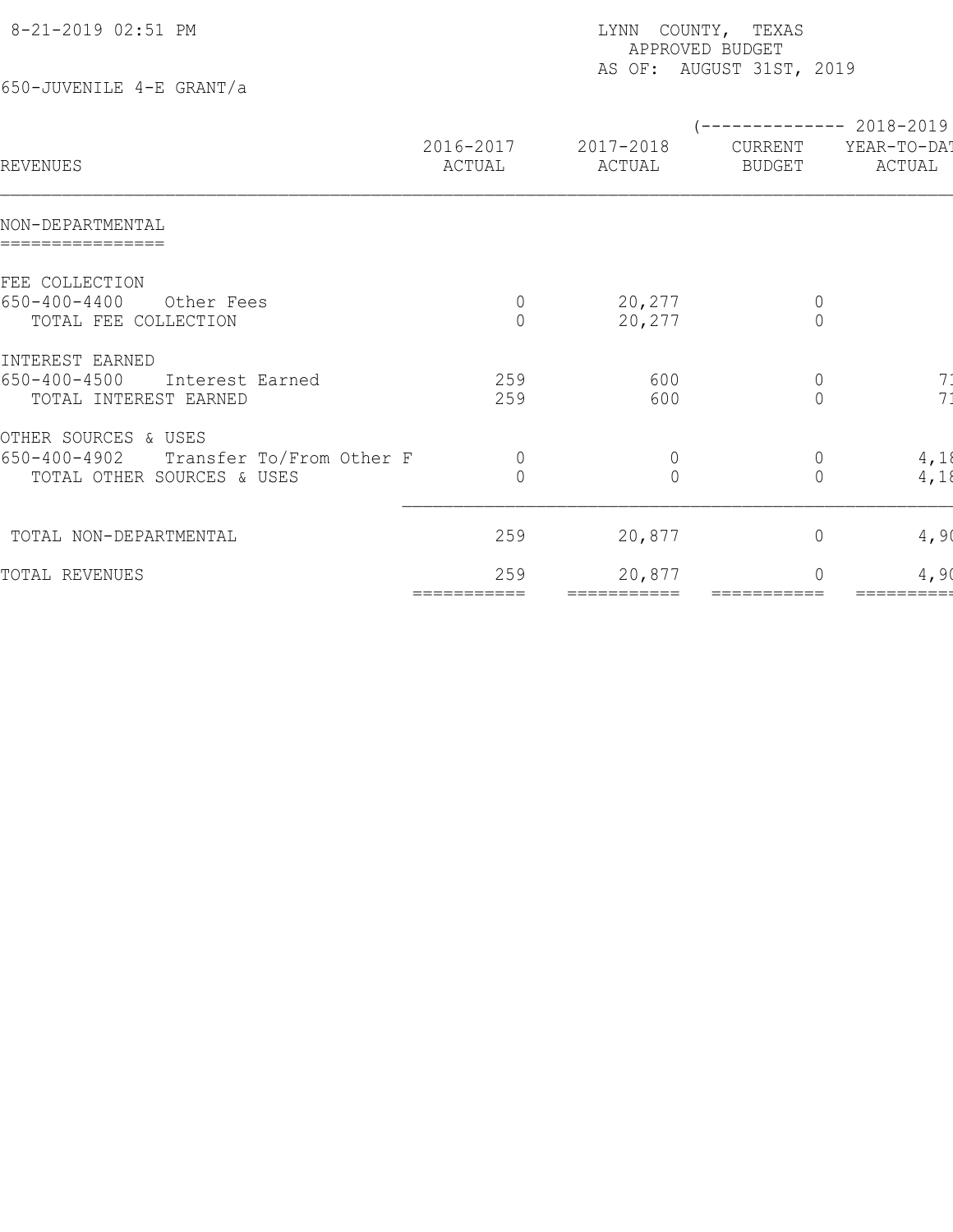| 8-21-2019 02:51 PM                           |                          | LYNN COUNTY, TEXAS<br>APPROVED BUDGET<br>AS OF: AUGUST 31ST, 2019 |                            |                          |                       |  |  |
|----------------------------------------------|--------------------------|-------------------------------------------------------------------|----------------------------|--------------------------|-----------------------|--|--|
| 650-JUVENILE 4-E GRANT/a<br>NON-DEPARTMENTAL |                          |                                                                   |                            |                          |                       |  |  |
|                                              |                          |                                                                   |                            |                          | $-------- 2018-2019$  |  |  |
| DEPARTMENTAL EXPENDITURES                    |                          | 2016-2017<br>ACTUAL                                               | 2017-2018<br><b>ACTUAL</b> | CURRENT<br><b>BUDGET</b> | YEAR-TO-DAT<br>ACTUAL |  |  |
|                                              |                          |                                                                   |                            |                          |                       |  |  |
| PERSONNEL SERVICES                           |                          |                                                                   |                            |                          |                       |  |  |
| 650-500-5100<br>Salaries                     |                          |                                                                   | 0                          |                          |                       |  |  |
| 650-500-5120<br>Longevity                    |                          | $\overline{0}$                                                    | $\overline{0}$             |                          | 2,08                  |  |  |
| 650-500-5130.00 Unemployment Insurance       |                          |                                                                   | $\cap$                     |                          |                       |  |  |
| 650-500-5140.00 Medicare Tax                 |                          |                                                                   |                            |                          |                       |  |  |
| 650-500-5150.00 Social Security              |                          |                                                                   | $\overline{0}$             |                          | 1'                    |  |  |
| 650-500-5160.00 Health Insurance             |                          |                                                                   | $\mathbf 0$                |                          | 1                     |  |  |
| 650-500-5170.00 Retirement                   |                          |                                                                   | $\mathbf 0$<br>$\bigcap$   |                          |                       |  |  |
| TOTAL PERSONNEL SERVICES                     |                          |                                                                   |                            |                          | 2,4!                  |  |  |
| SUPPLIES & OPERATIONS                        |                          |                                                                   |                            |                          |                       |  |  |
| 650-500-5200<br>Office Supplies              |                          | $\overline{0}$                                                    | $\mathbf 0$                | 0                        |                       |  |  |
| 650-500-5303                                 | Operating Expense Juv Pr |                                                                   | $\mathbf 0$                |                          |                       |  |  |
| 650-500-5400<br>Telephone                    |                          |                                                                   | $\Omega$                   |                          |                       |  |  |
| 650-500-5600                                 | Travel & Education       |                                                                   | $\Omega$                   |                          |                       |  |  |
| TOTAL SUPPLIES & OPERATIONS                  |                          |                                                                   | $\cap$                     |                          |                       |  |  |
| CAPITAL OUTLAY & OTHER                       |                          |                                                                   |                            |                          |                       |  |  |
| 650-500-5980<br>Miscellaneous                |                          | $\circ$                                                           | $\mathbb O$                | $\mathbb O$              |                       |  |  |
| TOTAL CAPITAL OUTLAY & OTHER                 |                          | $\overline{0}$                                                    | $\overline{0}$             | $\overline{0}$           |                       |  |  |
| TOTAL NON-DEPARTMENTAL                       |                          | $\mathbf 0$                                                       | $\circ$                    | $\circ$                  | 2,4!                  |  |  |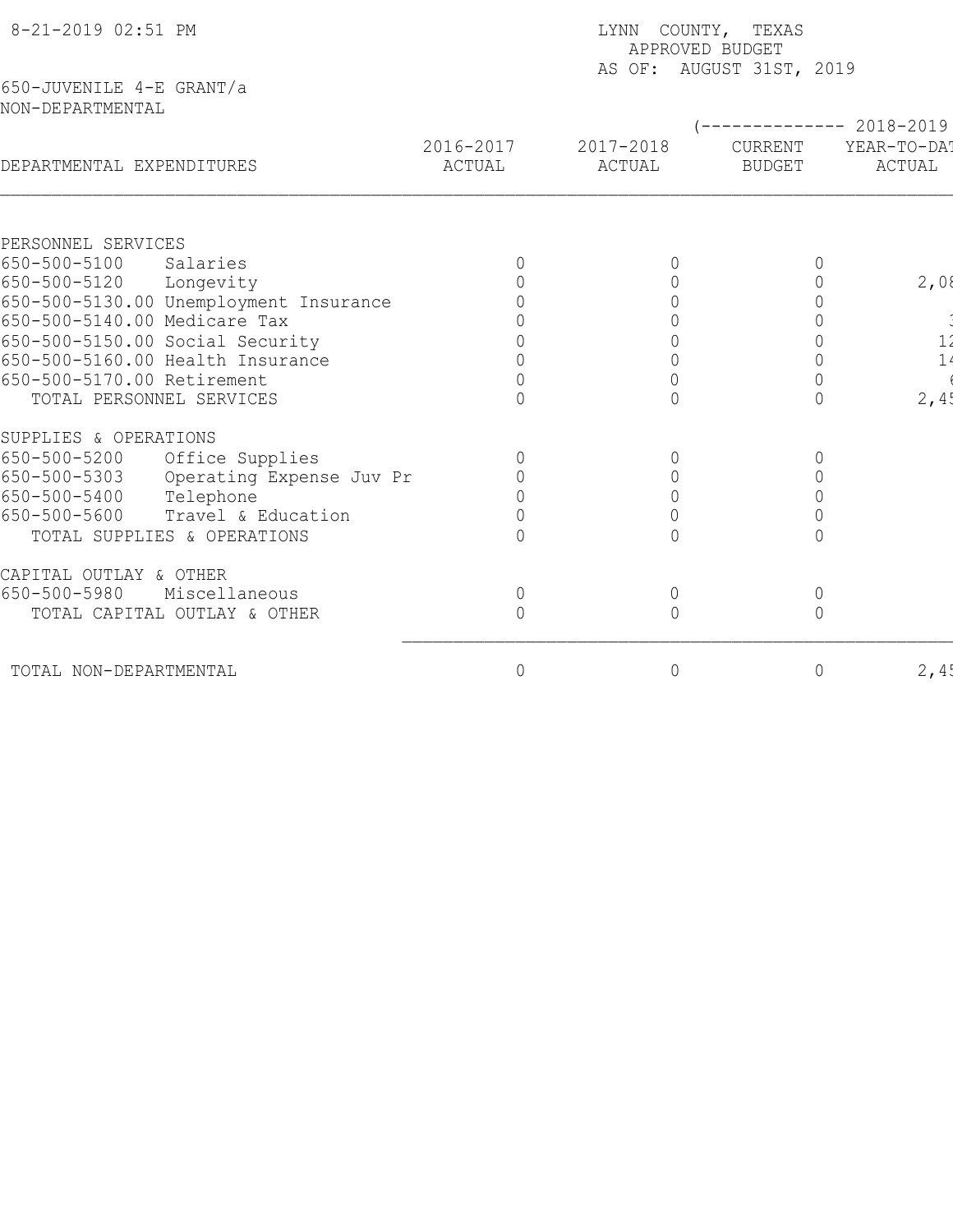| 8-21-2019 02:51 PM                                               | LYNN COUNTY, TEXAS<br>APPROVED BUDGET<br>AS OF: AUGUST 31ST, 2019 |                     |                   |                       |  |  |
|------------------------------------------------------------------|-------------------------------------------------------------------|---------------------|-------------------|-----------------------|--|--|
| 650-JUVENILE 4-E GRANT/a<br>PROBATION                            |                                                                   |                     |                   | $-2018 - 2019$        |  |  |
| DEPARTMENTAL EXPENDITURES                                        | 2016-2017<br>ACTUAL                                               | 2017-2018<br>ACTUAL | CURRENT<br>BUDGET | YEAR-TO-DAT<br>ACTUAL |  |  |
| PERSONNEL SERVICES                                               |                                                                   |                     |                   |                       |  |  |
| 650-577-5190.00 Workers Compensation<br>TOTAL PERSONNEL SERVICES |                                                                   |                     |                   |                       |  |  |
| TOTAL PROBATION                                                  | $\mathbb O$                                                       | $\circ$             | $\mathbb O$       |                       |  |  |
| TOTAL EXPENDITURES                                               | ∩                                                                 |                     |                   | 2,45                  |  |  |
| REVENUE OVER/(UNDER) EXPENDITURES                                | 259                                                               | 20,877              |                   | 2,45                  |  |  |
|                                                                  |                                                                   |                     |                   |                       |  |  |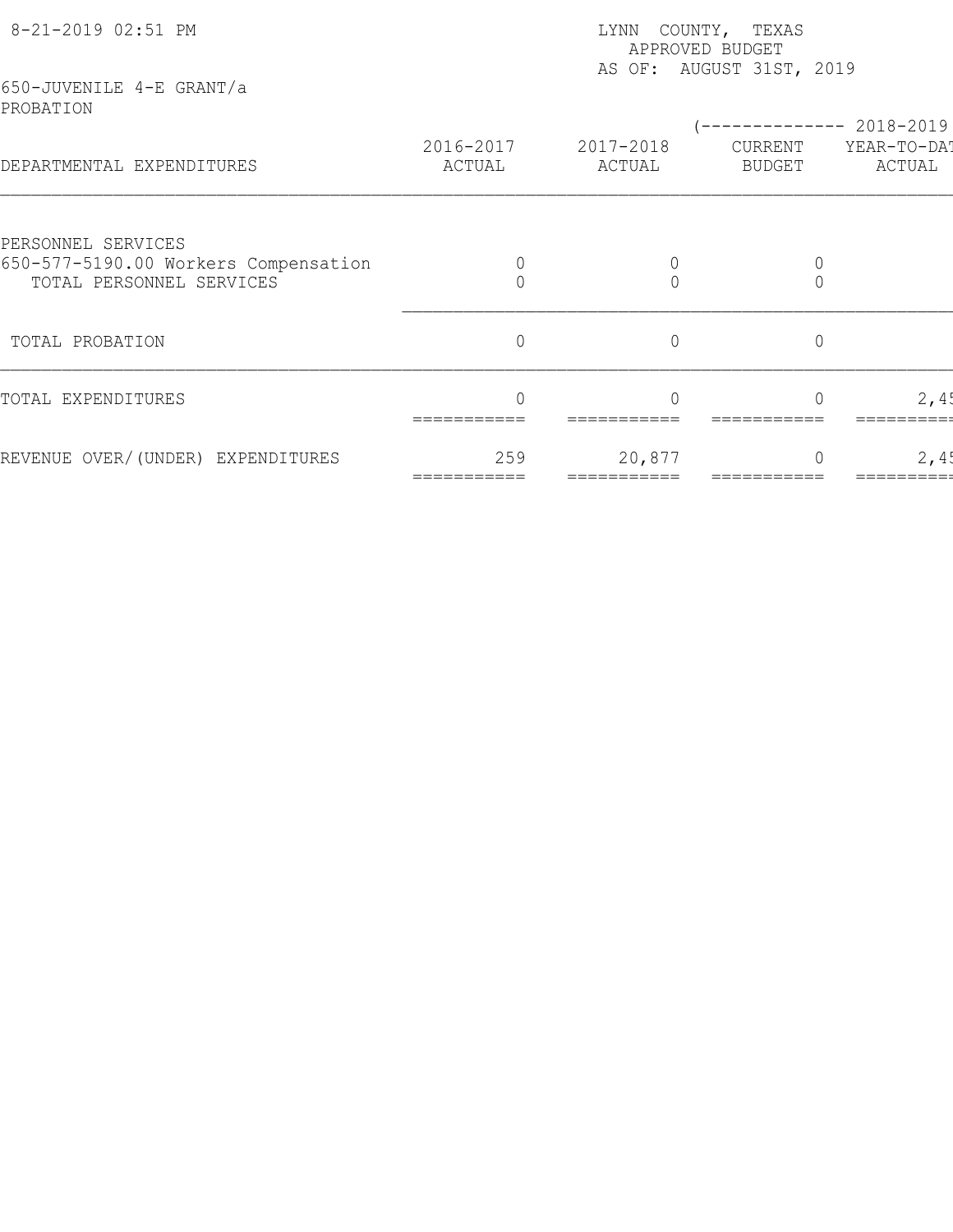| 8-21-2019 02:51 PM                                                                     | LYNN COUNTY, TEXAS<br>APPROVED BUDGET<br>AS OF: AUGUST 31ST, 2019 |                        |                          |                       |  |
|----------------------------------------------------------------------------------------|-------------------------------------------------------------------|------------------------|--------------------------|-----------------------|--|
| 651-LOCAL MATCH                                                                        |                                                                   |                        | -------------- 2018-2019 |                       |  |
| REVENUES                                                                               | 2016-2017<br>ACTUAL                                               | 2017-2018<br>ACTUAL    | CURRENT<br><b>BUDGET</b> | YEAR-TO-DAT<br>ACTUAL |  |
| NON-DEPARTMENTAL                                                                       |                                                                   |                        |                          |                       |  |
| INTERGOVERNMENT REVENUES                                                               |                                                                   |                        |                          |                       |  |
| 651-400-4202<br>Governor's Grant Revenue<br>TOTAL INTERGOVERNMENT REVENUES             | 115,353<br>115,353                                                | 88,171<br>88,171       | 82,500<br>82,500         | 81,00<br>81,00        |  |
| OTHER SOURCES & USES                                                                   |                                                                   |                        |                          |                       |  |
| 651-400-4900<br>Other Sources & Uses<br>$651 - 400 - 4902$<br>Transfer To/From Other F | 0<br>$\mathbb O$                                                  | $\circ$<br>$\mathbb O$ | $\overline{0}$<br>76,788 | 78,51                 |  |
| TOTAL OTHER SOURCES & USES                                                             | 0                                                                 | 0                      | 76,788                   | 78,53                 |  |
| TOTAL NON-DEPARTMENTAL                                                                 | 115, 353                                                          | 88,171                 | 159,288                  | 159, 51               |  |
| TOTAL REVENUES                                                                         | 115,353                                                           | 88,171                 | 159,288                  | 159, 51               |  |
|                                                                                        | ===========                                                       |                        | ===========              | ==========            |  |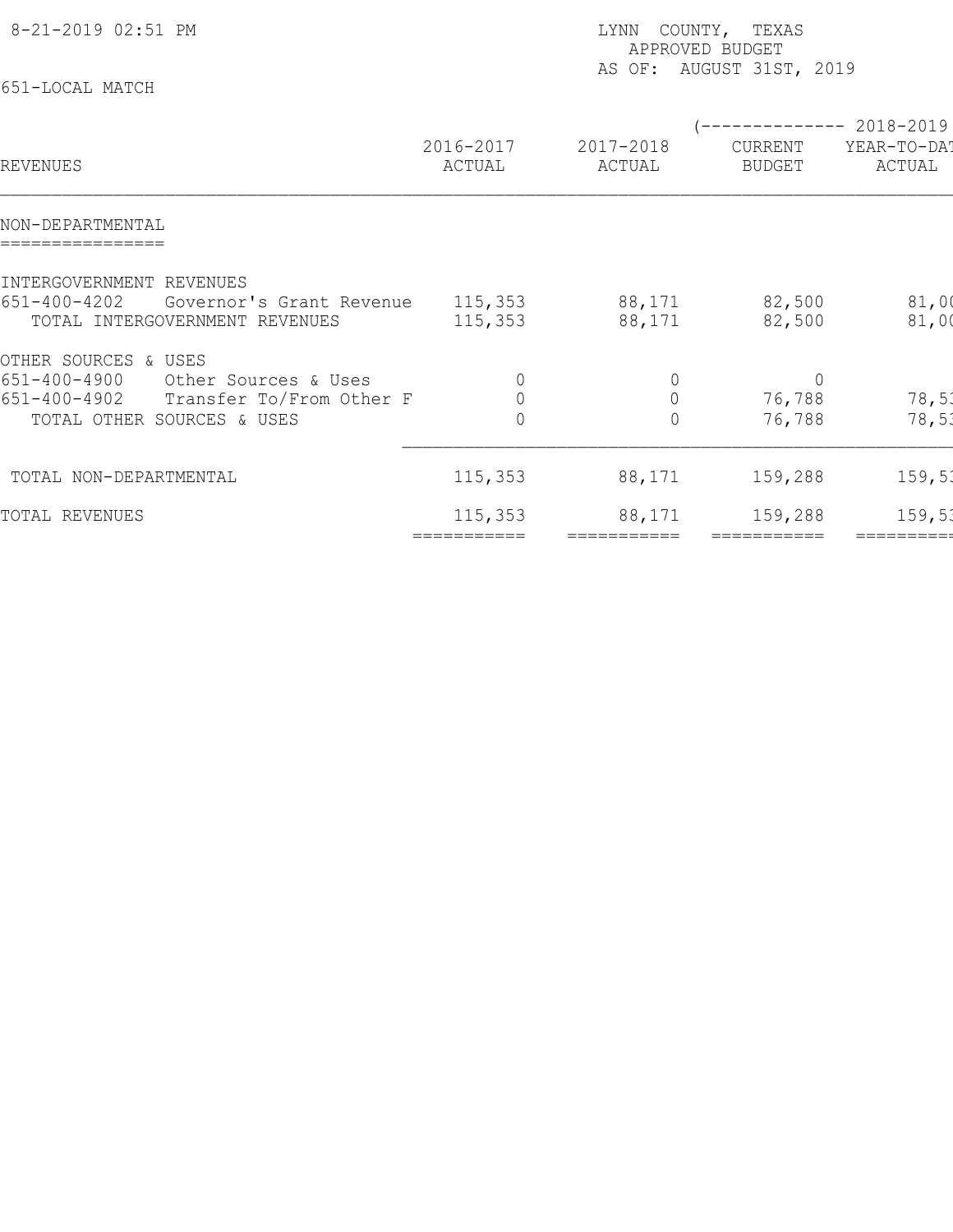| 8-21-2019 02:51 PM                                                         | LYNN COUNTY, TEXAS<br>APPROVED BUDGET<br>AS OF: AUGUST 31ST, 2019 |                             |                                 |                                                |  |  |
|----------------------------------------------------------------------------|-------------------------------------------------------------------|-----------------------------|---------------------------------|------------------------------------------------|--|--|
| 651-LOCAL MATCH<br>NON-DEPARTMENTAL                                        |                                                                   |                             |                                 |                                                |  |  |
| DEPARTMENTAL EXPENDITURES                                                  | 2016-2017<br>ACTUAL                                               | 2017-2018<br>ACTUAL         | <b>CURRENT</b><br><b>BUDGET</b> | ----------- 2018-2019<br>YEAR-TO-DA!<br>ACTUAL |  |  |
|                                                                            |                                                                   |                             |                                 |                                                |  |  |
| PERSONNEL SERVICES                                                         |                                                                   |                             |                                 |                                                |  |  |
| 651-500-5100.10 A. 1a. Salary - CJPO Sal                                   | 17,975                                                            | 21,065                      | 19,545                          | 18,79                                          |  |  |
| 651-500-5100.20 A. 1a. Salary - Secretar                                   | 7,909                                                             | 8,788                       | 8,573                           | 8, 24                                          |  |  |
| 651-500-5120<br>A. la Longevity<br>651-500-5130.00 A. 1a. Unemployment Ins | 1,845<br>$\overline{0}$                                           | 1,965<br>$\overline{0}$     | 2,205<br>$\overline{0}$         |                                                |  |  |
| 651-500-5140.00 A. 1a. Medicare Tax                                        | 1,185                                                             | 1,165                       | 1,275                           | 1,21                                           |  |  |
| 651-500-5150.00 A. 1a. Social Security                                     | 5,069                                                             | 4,982                       | 5,445                           | 5, 21                                          |  |  |
| 651-500-5160.00 A. 1a. Health Insurance                                    | 9,539                                                             | 10,099                      | 10,500                          | 9,5(                                           |  |  |
| 651-500-5170.00 A. 1a. Retirement                                          | 2,502                                                             | 2,305                       | 2,635                           | 2,5!                                           |  |  |
| TOTAL PERSONNEL SERVICES                                                   | 46,025                                                            | 50,368                      | 50,178                          | 45, 51                                         |  |  |
| SUPPLIES & OPERATIONS                                                      |                                                                   |                             |                                 |                                                |  |  |
| 651-500-5303.01 A. 3a. Oper - PT Help                                      | $\Omega$                                                          | $\Omega$                    | 1,000                           | 1(                                             |  |  |
| 651-500-5303.02 A. 3a. Oper-Audit Expens                                   | $\overline{0}$                                                    | $\circ$                     | 600                             |                                                |  |  |
| 651-500-5303.03 A. 3a. Oper-Tech Support                                   | $\overline{0}$                                                    | $\Omega$                    | 260                             |                                                |  |  |
| 651-500-5303.04 A. 3a. Oper - Telephone                                    | 5,016                                                             | 3,597                       | 3,200                           | 3, 3'                                          |  |  |
| 651-500-5303.05 A. 3a. Oper - Post Offi                                    | 486                                                               | 399                         | 650                             | 51                                             |  |  |
| 651-500-5303.06 A. 3a. Oper - Office Sup                                   | 610                                                               | 1,504                       | 1,400                           | 8 <sub>4</sub>                                 |  |  |
| 651-500-5600<br>A. 2a. Travel & Training                                   | 1,193                                                             | 1,352                       | 2,000                           | 1, 61                                          |  |  |
| 651-500-5810<br>Juv Inmate Medical<br>TOTAL SUPPLIES & OPERATIONS          | $\Omega$<br>7,306                                                 | 40<br>6,891                 | 500<br>9,610                    | 2:<br>6, 74                                    |  |  |
|                                                                            |                                                                   |                             |                                 |                                                |  |  |
| INTER-COUNTY CONTRACTS                                                     |                                                                   |                             |                                 |                                                |  |  |
| 651-500-5881<br>B. 2b. Secure Placement<br>B. 3b. Detention Service        | $\Omega$<br>$\overline{0}$                                        | $\overline{0}$<br>$\bigcap$ | 12,000                          | 2,02                                           |  |  |
| 651-500-5882<br>651-500-5884<br>Governor's Office Grant                    | 134,230                                                           | 74,637                      | 1,000<br>82,500                 | 72, 20                                         |  |  |
| TOTAL INTER-COUNTY CONTRACTS                                               | 134,230                                                           | 74,637                      | 95,500                          | 74,22                                          |  |  |
|                                                                            |                                                                   |                             |                                 |                                                |  |  |
| CAPITAL OUTLAY & OTHER                                                     |                                                                   |                             |                                 |                                                |  |  |
| 651-500-5985<br>INSURANCE CLAIM EXPENSE<br>TOTAL CAPITAL OUTLAY & OTHER    | $\overline{0}$<br>$\overline{0}$                                  | $\theta$<br>$\overline{0}$  | 0<br>$\overline{0}$             | 3,8<br>3,84                                    |  |  |
|                                                                            |                                                                   |                             |                                 |                                                |  |  |
| TOTAL NON-DEPARTMENTAL                                                     | 187,560                                                           | 131,896                     | 155,288                         | 130, 34                                        |  |  |
| TOTAL EXPENDITURES                                                         | 187,560                                                           | 131,896                     | 155,288                         | 130, 34                                        |  |  |
| REVENUE OVER/(UNDER) EXPENDITURES                                          | ===========<br>72, 207)                                           | ===========<br>43,725)      | 4,000                           | =========<br>29,19                             |  |  |
|                                                                            | ===========                                                       | ===========                 | ===========                     | =========                                      |  |  |
|                                                                            |                                                                   |                             |                                 |                                                |  |  |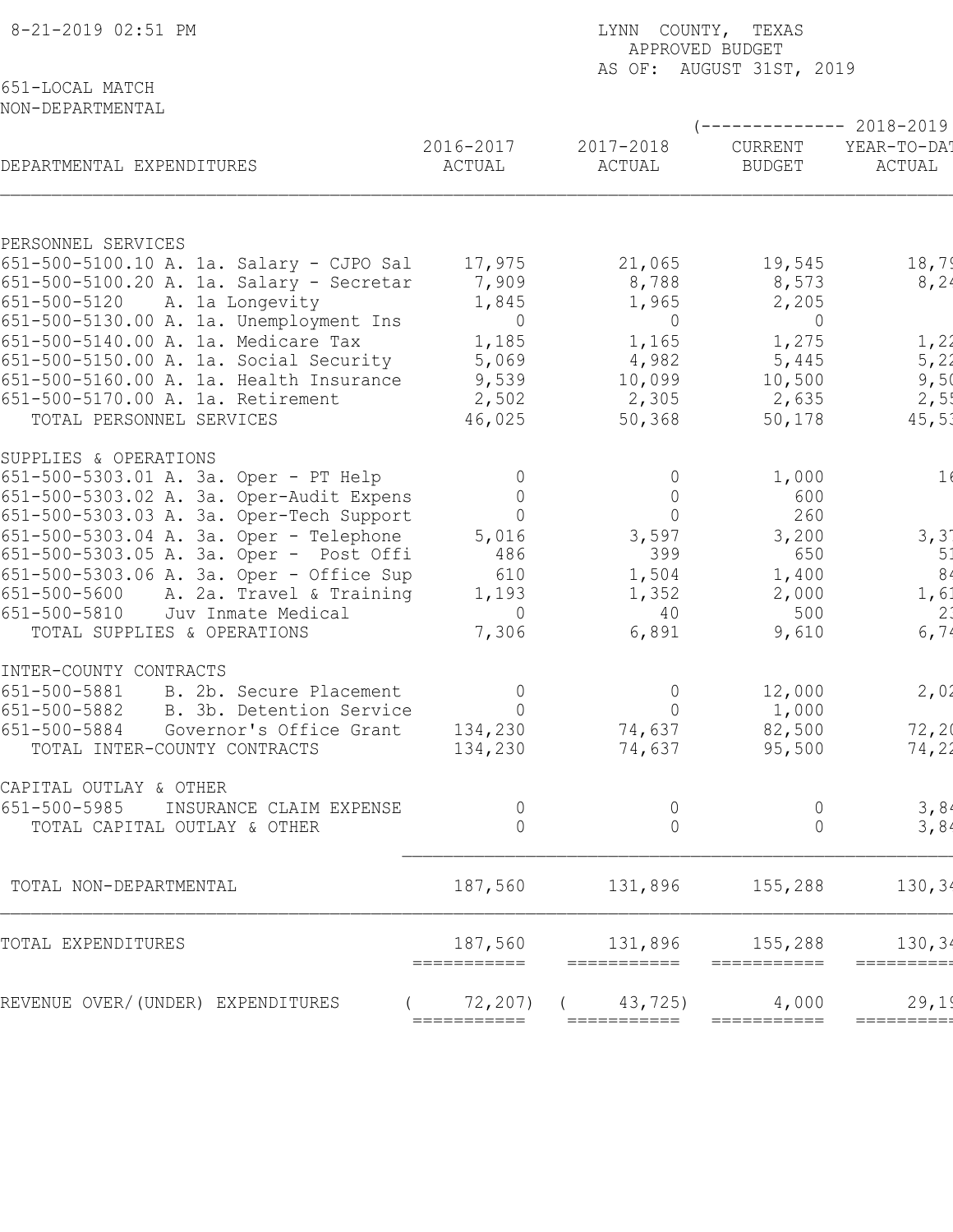| 8-21-2019 02:51 PM<br>652-A GRANT                                                                           | COUNTY, TEXAS<br>LYNN<br>APPROVED BUDGET<br>AS OF: AUGUST 31ST, 2019 |                            |                                                        |                                      |  |  |
|-------------------------------------------------------------------------------------------------------------|----------------------------------------------------------------------|----------------------------|--------------------------------------------------------|--------------------------------------|--|--|
| REVENUES                                                                                                    | 2016-2017<br>ACTUAL                                                  | 2017-2018<br>ACTUAL        | (-------------- 2018-2019)<br>CURRENT<br><b>BUDGET</b> | YEAR-TO-DAT<br>ACTUAL                |  |  |
| NON-DEPARTMENTAL                                                                                            |                                                                      |                            |                                                        |                                      |  |  |
| INTERGOVERNMENT REVENUES<br>$652 - 400 - 4202$<br>Probation Rev - A Grant<br>TOTAL INTERGOVERNMENT REVENUES | 89,660<br>89,660                                                     | 121,999<br>121,999         | 77,498<br>77,498                                       | $109, 2^{\circ}$<br>$109, 2^{\circ}$ |  |  |
| OTHER SOURCES & USES<br>$652 - 400 - 4902$<br>Transfer To/From Other F<br>TOTAL OTHER SOURCES & USES        | $\circ$                                                              | $\theta$<br>$\overline{0}$ | $\mathbb O$<br>$\overline{0}$                          |                                      |  |  |
| TOTAL NON-DEPARTMENTAL                                                                                      | 89,660                                                               | 121,999                    | 77,498                                                 | 109, 39                              |  |  |
| TOTAL REVENUES                                                                                              | 89,660                                                               | 121,999                    | 77,498                                                 | 109, 39                              |  |  |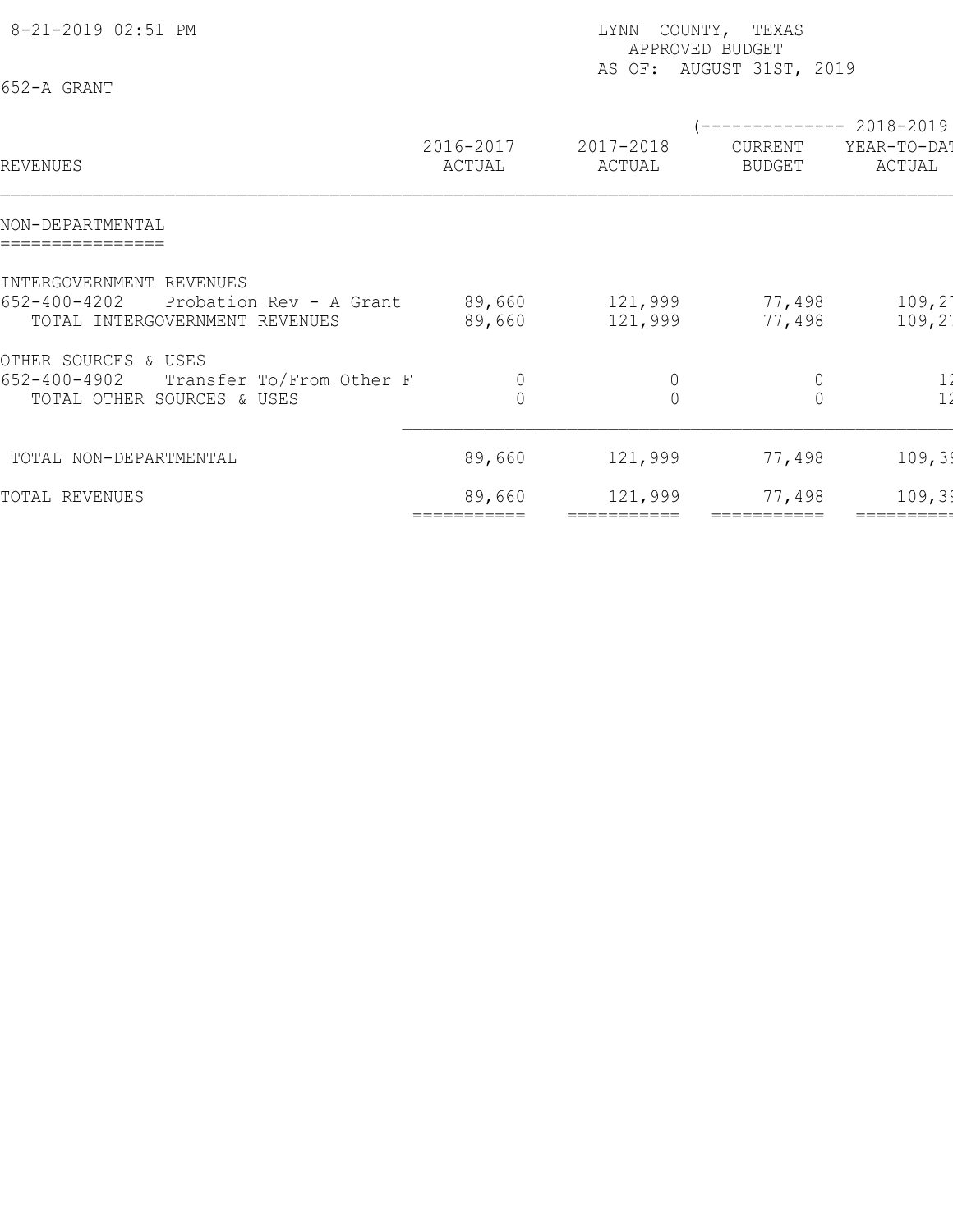| 8-21-2019 02:51 PM                       |                                                   | LYNN COUNTY, TEXAS<br>APPROVED BUDGET |                                                  |                       |  |  |
|------------------------------------------|---------------------------------------------------|---------------------------------------|--------------------------------------------------|-----------------------|--|--|
| 652-A GRANT<br>NON-DEPARTMENTAL          |                                                   |                                       | AS OF: AUGUST 31ST, 2019                         |                       |  |  |
| DEPARTMENTAL EXPENDITURES                | 2016-2017<br>ACTUAL                               | 2017-2018<br>ACTUAL                   | $---------2018-2019$<br>CURRENT<br><b>BUDGET</b> | YEAR-TO-DAT<br>ACTUAL |  |  |
| PERSONNEL SERVICES                       |                                                   |                                       |                                                  |                       |  |  |
| 652-500-5100.10 A. 1a. Salary-Chief JPO  | 42,305                                            | 42,276                                | 44,134                                           | 42, 41                |  |  |
| 652-500-5100.20 A. 1a. Salary - Secretar | 13,361                                            | 12,126                                | 13,295                                           | 12,78                 |  |  |
| TOTAL PERSONNEL SERVICES                 | 55,666                                            | 54,402                                | 57,429                                           | 55, 21                |  |  |
| SUPPLIES & OPERATIONS                    |                                                   |                                       |                                                  |                       |  |  |
| 652-500-5600<br>A. 2a. Travel & Training | 1,983                                             | 4,765                                 | 2,500                                            | 3,99                  |  |  |
| TOTAL SUPPLIES & OPERATIONS              | 1,983                                             | 4,765                                 | 2,500                                            | 3,99                  |  |  |
| EXTERNAL CONTRACTS                       |                                                   |                                       |                                                  |                       |  |  |
| 652-500-5872<br>Post-Adj. Secure         | $\overline{0}$                                    | 1,600                                 | 3,000                                            | 3,00                  |  |  |
| 652-500-5874<br>Detention/Pre-Adj.       | 375                                               | 1,800                                 | 3,000                                            | 1,80                  |  |  |
| TOTAL EXTERNAL CONTRACTS                 | 375                                               | 3,400                                 | 6,000                                            | 4,80                  |  |  |
| INTER-COUNTY CONTRACTS                   |                                                   |                                       |                                                  |                       |  |  |
| 652-500-5881<br>Commitment Secure        | $\Omega$                                          | 42,768                                | $\overline{0}$                                   |                       |  |  |
| 652-500-5882<br>B. 3b. Detention Service | $\overline{0}$                                    | 2,700                                 | 3,069                                            | 6, 30                 |  |  |
| 652-500-5885<br>Mental Health Services   | 3,550                                             | 12,216                                | 6,500                                            | 7,90                  |  |  |
| 652-500-5886<br>COMMUNITY PROOGRAMS      | 1,750                                             | 4,400                                 | 2,000                                            | 2,5!                  |  |  |
| TOTAL INTER-COUNTY CONTRACTS             | 5,300                                             | 62,084                                | 11,569                                           | 16,75                 |  |  |
| TOTAL NON-DEPARTMENTAL                   | 63,324                                            | 124,650                               | 77,498                                           | 80,76                 |  |  |
| TOTAL EXPENDITURES                       | 63,324<br>$=$ $=$ $=$ $=$ $=$ $=$ $=$ $=$ $=$ $=$ | 124,650<br>===========                | 77,498<br>===========                            | 80,7<br>=========     |  |  |
| REVENUE OVER/(UNDER) EXPENDITURES        | 26,336                                            | 2,652)                                | $\Omega$                                         | 28,62                 |  |  |
|                                          | ===========                                       | ===========                           | $=$ ===========                                  | ==========            |  |  |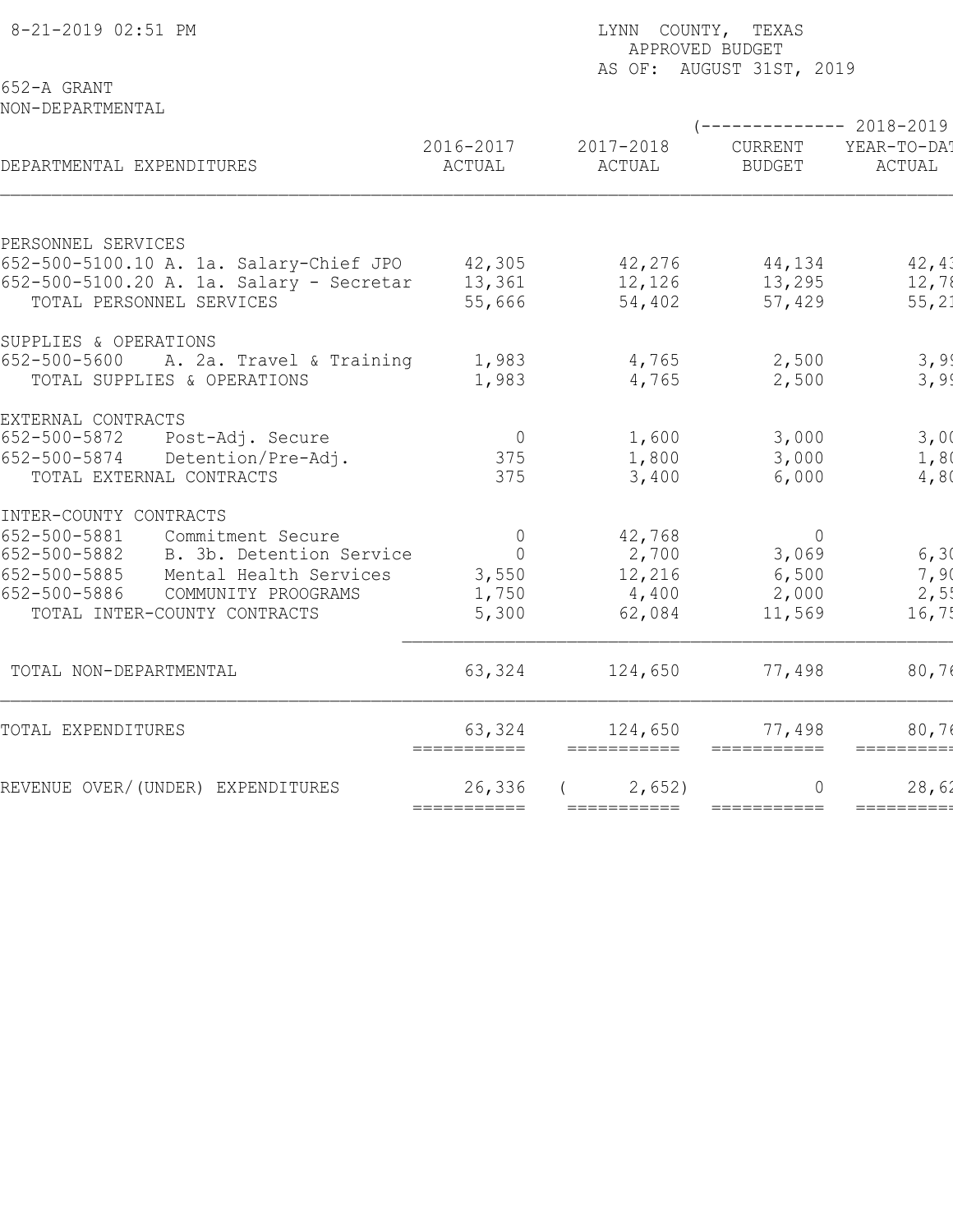| 8-21-2019 02:51 PM<br>653-R GRANT                                                                     |                     | COUNTY, TEXAS<br>LYNN<br>APPROVED BUDGET<br>AS OF: AUGUST 31ST, 2019 |                                            |                                    |  |  |
|-------------------------------------------------------------------------------------------------------|---------------------|----------------------------------------------------------------------|--------------------------------------------|------------------------------------|--|--|
| REVENUES                                                                                              | 2016-2017<br>ACTUAL | 2017-2018<br>ACTUAL                                                  | --------------<br>CURRENT<br><b>BUDGET</b> | 2018-2019<br>YEAR-TO-DAT<br>ACTUAL |  |  |
| NON-DEPARTMENTAL                                                                                      |                     |                                                                      |                                            |                                    |  |  |
| INTERGOVERNMENT REVENUES<br>653-400-4202<br>Probation Rev - R Grant<br>TOTAL INTERGOVERNMENT REVENUES | 10,427<br>10,427    | 5,661<br>5,661                                                       | 5,661<br>5,661                             | 1,04<br>1,04                       |  |  |
| OTHER SOURCES & USES<br>653-400-4902<br>Transfer To/From Other F<br>TOTAL OTHER SOURCES & USES        | 0<br>$\overline{0}$ | $\theta$<br>$\overline{0}$                                           | $\theta$<br>$\mathbf 0$                    | 2,7!<br>2,75                       |  |  |
| TOTAL NON-DEPARTMENTAL                                                                                | 10,427              | 5,661                                                                | 5,661                                      | 3,80                               |  |  |
| TOTAL REVENUES                                                                                        | 10,427              | 5,661                                                                | 5,661                                      | 3,80                               |  |  |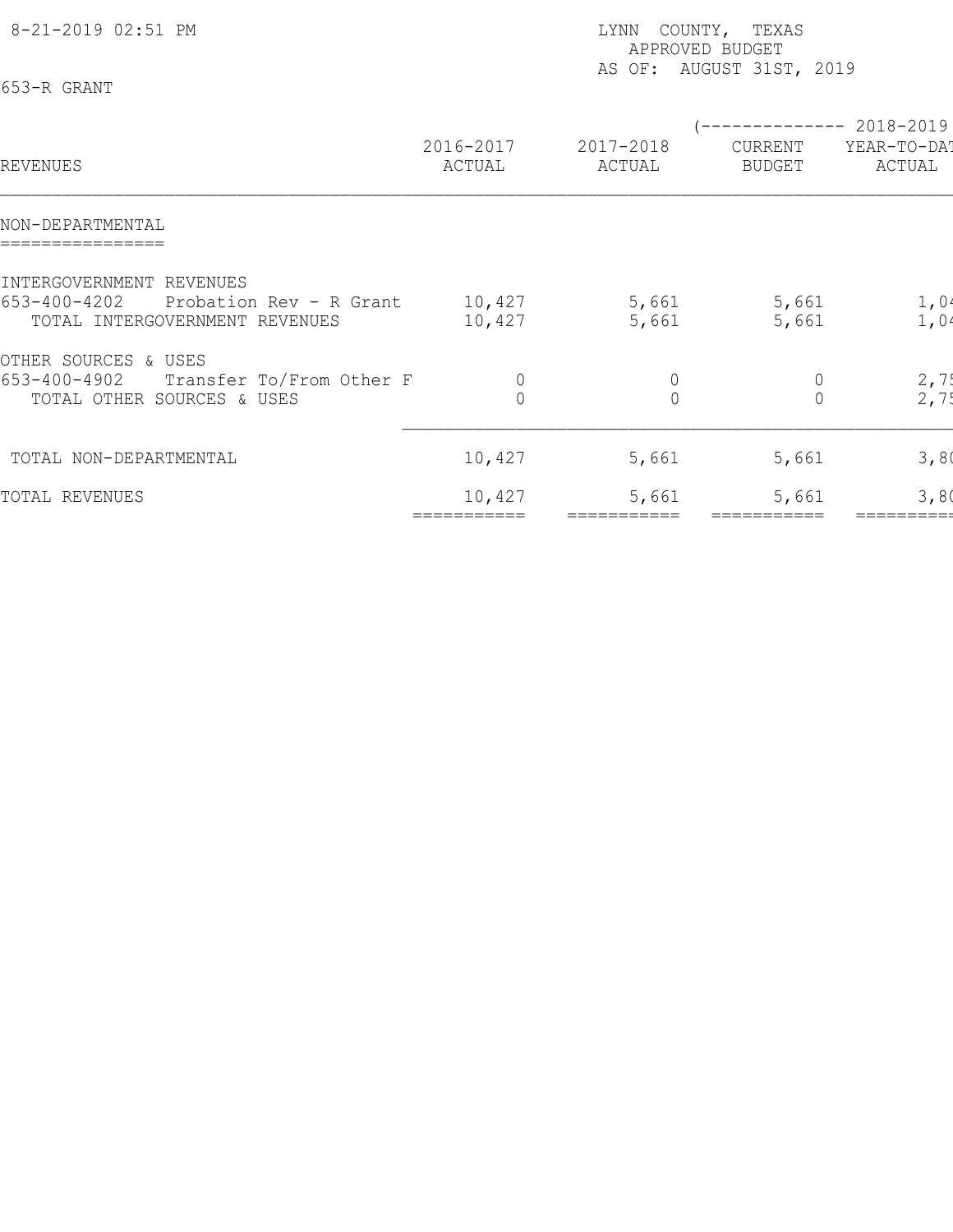| 8-21-2019 02:51 PM                                                                   | COUNTY, TEXAS<br>LYNN<br>APPROVED BUDGET<br>AS OF: AUGUST 31ST, 2019 |                     |                |                          |                       |  |  |
|--------------------------------------------------------------------------------------|----------------------------------------------------------------------|---------------------|----------------|--------------------------|-----------------------|--|--|
| 653-R GRANT<br>NON-DEPARTMENTAL                                                      |                                                                      |                     |                |                          | ----------- 2018-2019 |  |  |
| DEPARTMENTAL EXPENDITURES                                                            | 2016-2017<br>ACTUAL                                                  | 2017-2018<br>ACTUAL |                | CURRENT<br><b>BUDGET</b> | YEAR-TO-DAT<br>ACTUAL |  |  |
| EXTERNAL CONTRACTS<br>653-500-5871<br>R. Tele Counseling<br>TOTAL EXTERNAL CONTRACTS | 12,548<br>12,548                                                     |                     | 5,548<br>5,548 | 5,661<br>5,661           | 1,04<br>1,04          |  |  |
| TOTAL NON-DEPARTMENTAL                                                               | 12,548                                                               |                     | 5,548          | 5,661                    | 1,04                  |  |  |
| TOTAL EXPENDITURES                                                                   | 12,548                                                               |                     | 5,548          | 5,661                    | 1,04                  |  |  |
| REVENUE OVER/(UNDER) EXPENDITURES                                                    | 2,121)                                                               |                     | 113            | $\bigcap$                | 2,75                  |  |  |
|                                                                                      |                                                                      |                     |                |                          |                       |  |  |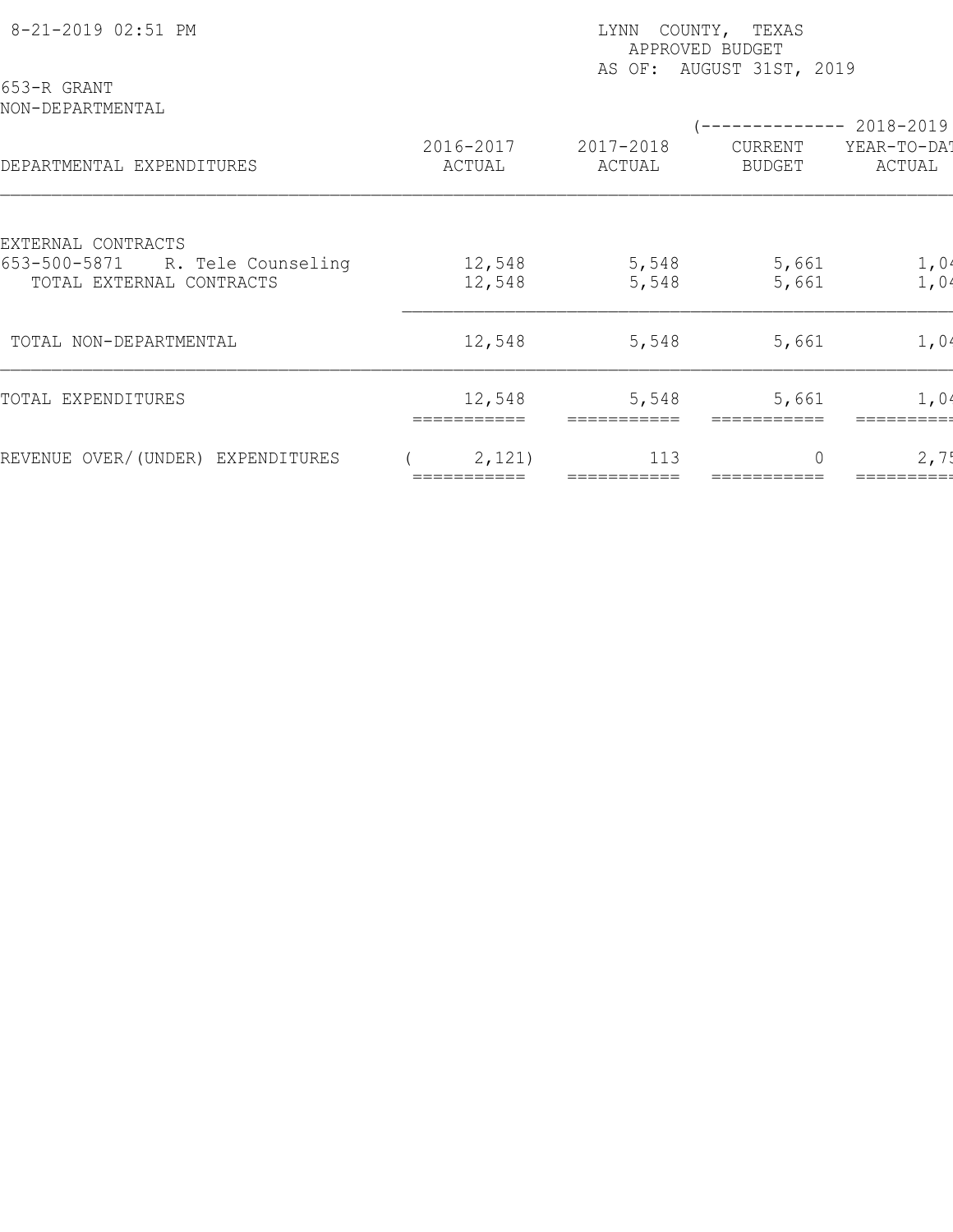| 8-21-2019 02:51 PM                                    |                     | LYNN COUNTY, TEXAS<br>APPROVED BUDGET<br>AS OF: AUGUST 31ST, 2019 |  |                          |                        |  |  |  |
|-------------------------------------------------------|---------------------|-------------------------------------------------------------------|--|--------------------------|------------------------|--|--|--|
| $800 - CVA$                                           |                     |                                                                   |  |                          |                        |  |  |  |
|                                                       |                     |                                                                   |  |                          | ------------ 2018-2019 |  |  |  |
| REVENUES                                              | 2016-2017<br>ACTUAL | 2017-2018<br>ACTUAL                                               |  | CURRENT<br><b>BUDGET</b> | YEAR-TO-DA!<br>ACTUAL  |  |  |  |
| NON-DEPARTMENTAL<br>================                  |                     |                                                                   |  |                          |                        |  |  |  |
| INTERGOVERNMENT REVENUES                              |                     |                                                                   |  |                          |                        |  |  |  |
| $800 - 400 - 4202$<br>State Rev - CVA                 | 46,337              | $53,525$ (                                                        |  | 60,037)                  | 72,63                  |  |  |  |
| 800-400-4202.21 State Rev - CVA                       | $\overline{0}$      | $\overline{0}$                                                    |  | $\overline{0}$           |                        |  |  |  |
| TOTAL INTERGOVERNMENT REVENUES                        | 46,337              | $53,525$ (                                                        |  | 60,037)                  | 72,63                  |  |  |  |
| FEE COLLECTION                                        |                     |                                                                   |  |                          |                        |  |  |  |
| 800-400-4400.21 Crime Victims Fees                    | $\overline{0}$      | $\overline{0}$                                                    |  | $\overline{0}$           |                        |  |  |  |
| TOTAL FEE COLLECTION                                  | $\Omega$            | $\bigcap$                                                         |  | $\overline{0}$           |                        |  |  |  |
|                                                       |                     |                                                                   |  |                          |                        |  |  |  |
| OTHER REVENUE<br>800-400-4601<br>Miscellaneous Income | $\overline{0}$      | $\overline{0}$                                                    |  | $\overline{0}$           |                        |  |  |  |
| TOTAL OTHER REVENUE                                   | $\Omega$            | $\bigcap$                                                         |  | $\Omega$                 |                        |  |  |  |
|                                                       |                     |                                                                   |  |                          |                        |  |  |  |
| OTHER SOURCES & USES                                  |                     |                                                                   |  |                          |                        |  |  |  |
| $800 - 400 - 4900$<br>Other Sources & Uses            | $\overline{0}$      | $\overline{0}$                                                    |  | $\Omega$                 |                        |  |  |  |
| 800-400-4902<br>Transfer To/From Other F              | 855                 | 855) (                                                            |  | 8,976)                   |                        |  |  |  |
| TOTAL OTHER SOURCES & USES                            | 855                 | 855) (                                                            |  | 8,976)                   |                        |  |  |  |
| TOTAL NON-DEPARTMENTAL                                | 47,192              | 52,670 (                                                          |  | 69,013)                  | 72,63                  |  |  |  |
| TOTAL REVENUES                                        | 47,192              | 52,670                                                            |  | 69,013)                  | 72,63                  |  |  |  |
|                                                       | ===========         | ===========                                                       |  | ===========              | ==========             |  |  |  |
|                                                       |                     |                                                                   |  |                          |                        |  |  |  |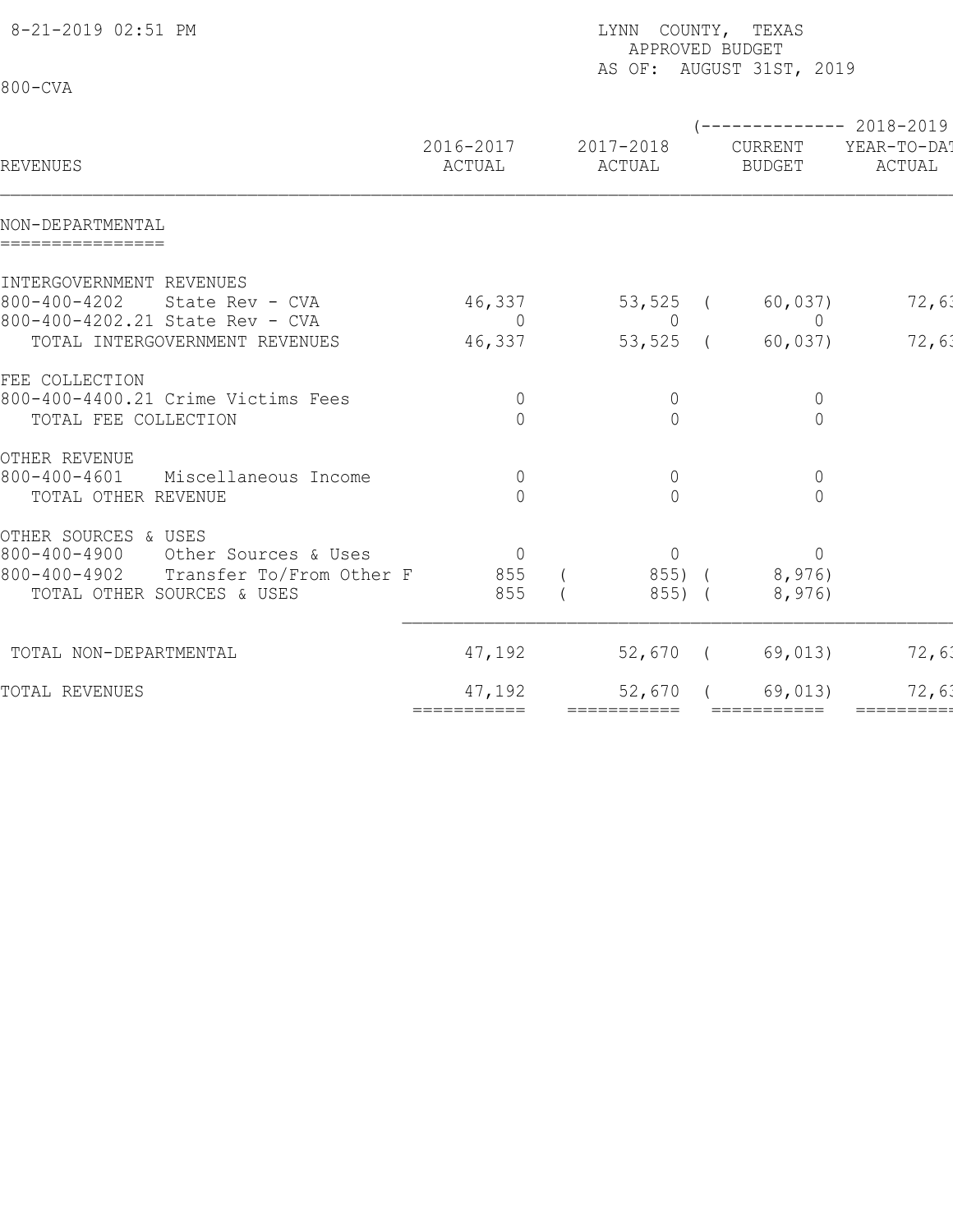| 8-21-2019 02:51 PM                 |                                        |                          | LYNN COUNTY, TEXAS<br>APPROVED BUDGET<br>AS OF: AUGUST 31ST, 2019 |                          |                       |  |  |  |
|------------------------------------|----------------------------------------|--------------------------|-------------------------------------------------------------------|--------------------------|-----------------------|--|--|--|
| $800 - CVA$<br>NON-DEPARTMENTAL    |                                        |                          |                                                                   |                          |                       |  |  |  |
|                                    |                                        |                          |                                                                   |                          | ----------- 2018-2019 |  |  |  |
| DEPARTMENTAL EXPENDITURES          |                                        | 2016-2017<br>ACTUAL      | 2017-2018<br>ACTUAL                                               | CURRENT<br><b>BUDGET</b> | YEAR-TO-DA!<br>ACTUAL |  |  |  |
|                                    |                                        |                          |                                                                   |                          |                       |  |  |  |
| PERSONNEL SERVICES<br>800-500-5100 | Salaries - CVA                         |                          |                                                                   |                          |                       |  |  |  |
|                                    | 800-500-5130.00 Unemployment Insurance | 30,000<br>$\overline{0}$ | 36,750<br>$\overline{0}$                                          | 36,750<br>119            | 32,62                 |  |  |  |
|                                    | 800-500-5140.00 Medicare Tax           | 401                      | 512                                                               | 535                      | $4^{\degree}$         |  |  |  |
|                                    | 800-500-5150.00 Social Security        | 1,715                    | 2,191                                                             | 2,280                    | 2,01                  |  |  |  |
|                                    | 800-500-5160.00 Health Insurance       | 8,745                    | 10,099                                                            | 10,116                   | 9,62                  |  |  |  |
| 800-500-5170.00 Retirement         |                                        | 796                      | 1,121                                                             | 1,105                    | 91                    |  |  |  |
|                                    | 800-500-5190.00 Workers Compensation   | $\Omega$                 | $\Omega$                                                          | 200                      |                       |  |  |  |
|                                    | TOTAL PERSONNEL SERVICES               | 41,657                   | 50,673                                                            | 51,105                   | 45, 71                |  |  |  |
| SUPPLIES & OPERATIONS              |                                        |                          |                                                                   |                          |                       |  |  |  |
| 800-500-5200                       | Office Supplies                        | 657                      | 1,427                                                             | 782                      |                       |  |  |  |
| 800-500-5201                       | Scanners/Printers/Cartri               | $\Omega$                 | $\overline{0}$                                                    | 312                      |                       |  |  |  |
| 800-500-5202                       | Chairs                                 | $\overline{0}$           | $\mathbf 0$                                                       | 300                      |                       |  |  |  |
| 800-500-5203                       | New Computer                           | $\overline{0}$           | $\bigcap$                                                         | 500                      |                       |  |  |  |
| 800-500-5400                       | Telephone/Cell Phone                   | 2,367                    | 2,582                                                             | 2,708                    | 2, 21                 |  |  |  |
| 800-500-5600                       | Travel & Education                     | 2,433                    | 2,055                                                             | 3,646                    | 1,5!                  |  |  |  |
| 800-500-5601                       | Mileage                                | $\overline{0}$           | 113                                                               | 2,218                    |                       |  |  |  |
| 800-500-5702                       | Computer Software                      | 49                       | 770                                                               | 1,343                    | 4 <sup>′</sup>        |  |  |  |
| 800-500-5703                       | Building Rent                          | $\Omega$                 | 750                                                               | 3,000                    |                       |  |  |  |
|                                    | TOTAL SUPPLIES & OPERATIONS            | 5,505                    | 7,698                                                             | 14,809                   | 4, 34                 |  |  |  |
| CAPITAL OUTLAY & OTHER             |                                        |                          |                                                                   |                          |                       |  |  |  |
| 800-500-5980                       | Food & Clothing                        | 30                       | 0                                                                 | 325                      |                       |  |  |  |
|                                    | TOTAL CAPITAL OUTLAY & OTHER           | 30                       | $\overline{0}$                                                    | 325                      |                       |  |  |  |
| TOTAL NON-DEPARTMENTAL             |                                        | 47,192                   | 58,371                                                            | 66,239                   | 50,08                 |  |  |  |
| TOTAL EXPENDITURES                 |                                        | 47,192<br>===========    | 58,371<br>===========                                             | 66,239<br>===========    | 50,08<br>=========    |  |  |  |
|                                    | REVENUE OVER/(UNDER) EXPENDITURES      | 0                        | 5,701                                                             | 135, 252)                | 22,5!                 |  |  |  |
|                                    |                                        | ===========              | ===========                                                       |                          | =========             |  |  |  |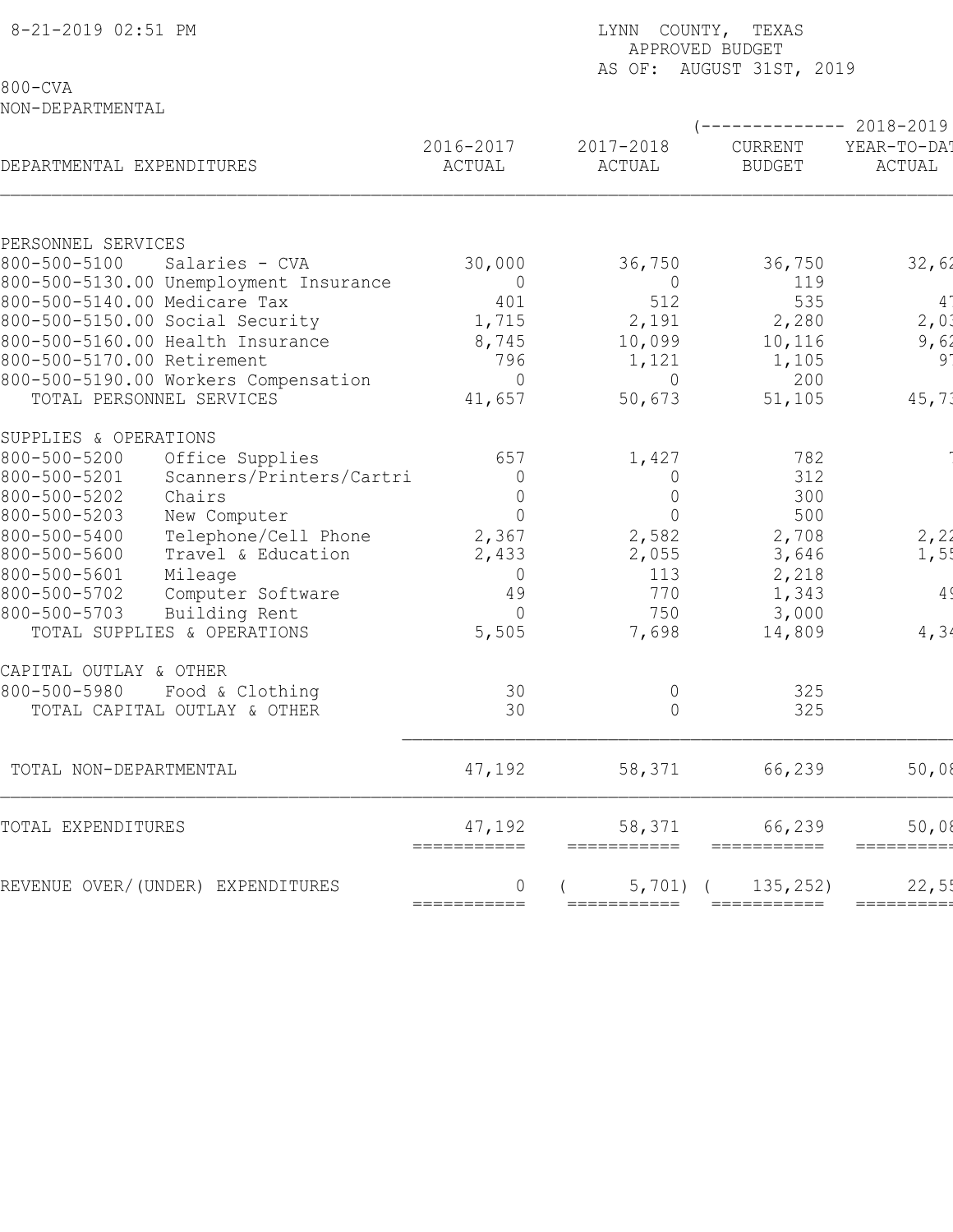| 8-21-2019 02:51 PM<br>999-POOLED CASH FUND | COUNTY, TEXAS<br>LYNN<br>APPROVED BUDGET<br>AS OF: AUGUST 31ST, 2019 |                                      |                                                   |                        |  |  |
|--------------------------------------------|----------------------------------------------------------------------|--------------------------------------|---------------------------------------------------|------------------------|--|--|
| REVENUES                                   | 2016-2017<br>ACTUAL                                                  | 2017-2018<br>ACTUAL                  | $--------- 2018-2019$<br>CURRENT<br><b>BUDGET</b> | YEAR-TO-DA!<br>ACTUAL  |  |  |
| NON-DEPARTMENTAL<br>================       |                                                                      |                                      |                                                   |                        |  |  |
| TOTAL NON-DEPARTMENTAL                     | 0                                                                    | $\mathbf 0$                          | $\overline{0}$                                    |                        |  |  |
| TOTAL REVENUES                             | $\cap$<br>___________<br>___________                                 | $\cap$<br>___________<br>___________ | $\cap$<br>___________<br>___________              | _________<br>_________ |  |  |